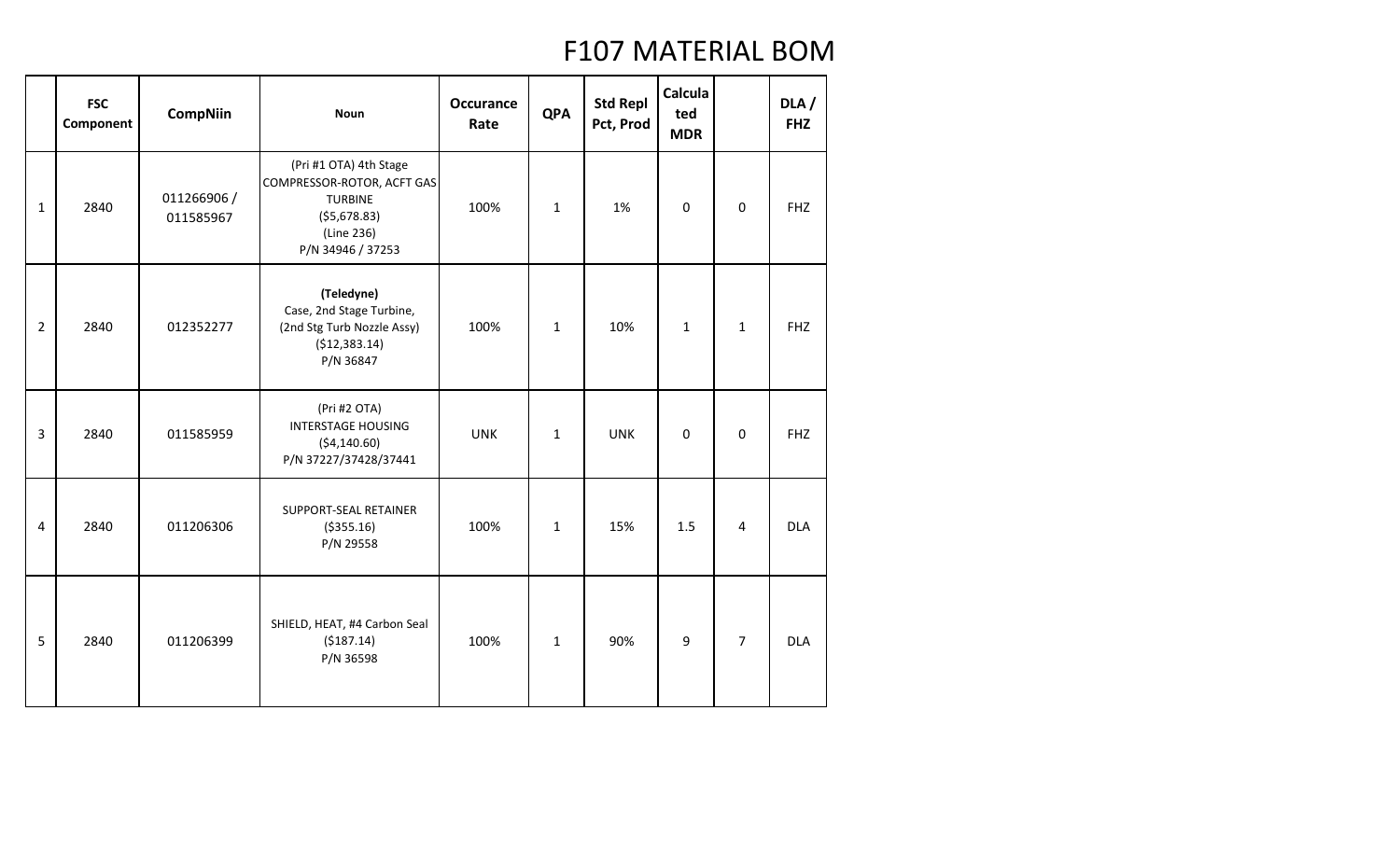|                | <b>FSC</b><br>Component | <b>CompNiin</b> | <b>Noun</b>                                                                                          | <b>Occurance</b><br>Rate | <b>QPA</b>   | <b>Std Repl</b><br>Pct, Prod | Calcula<br>ted<br><b>MDR</b> |                | DLA /<br><b>FHZ</b> |
|----------------|-------------------------|-----------------|------------------------------------------------------------------------------------------------------|--------------------------|--------------|------------------------------|------------------------------|----------------|---------------------|
| 6              | 2915                    | 011273194       | SLINGER-FUEL<br>(\$1,979.33)<br>P/N 36944                                                            | 100%                     | $\mathbf{1}$ | 80%                          | 8                            | 5              | <b>DLA</b>          |
| $\overline{7}$ | 2840                    | 011273201       | SEAL, METALLIC, ACFT,<br>#3 Brng Rtnr<br>(5629.73)<br>P/N 23252                                      | 100%                     | $\mathbf{1}$ | 8%                           | 0.8                          | $\overline{2}$ | <b>DLA</b>          |
| 8              | 3020                    | 011311810       | <b>GEAR-BEVEL</b><br>( \$3,156.14)<br>P/N 29566                                                      | 100%                     | $\mathbf{1}$ | 3%                           | 0.3                          | $\overline{2}$ | <b>DLA</b>          |
| 9              | 2915                    | 012108585       | FUEL CONTROL-MAIN-TURBINE<br><b>ENGINE</b><br>( \$8,160.26)<br>P/N 39564/8601-<br>102/46971/8601-106 | 100%                     | $\mathbf{1}$ | 93%                          | 9.3                          | 12.6           | <b>FHZ</b>          |
| 10             | 5365                    | 012963311       | SPACER-RING<br>(561.27)<br>P/N 23514-05                                                              | 100%                     | $\mathbf{1}$ | 1%                           | 0.1                          | 10             | <b>DLA</b>          |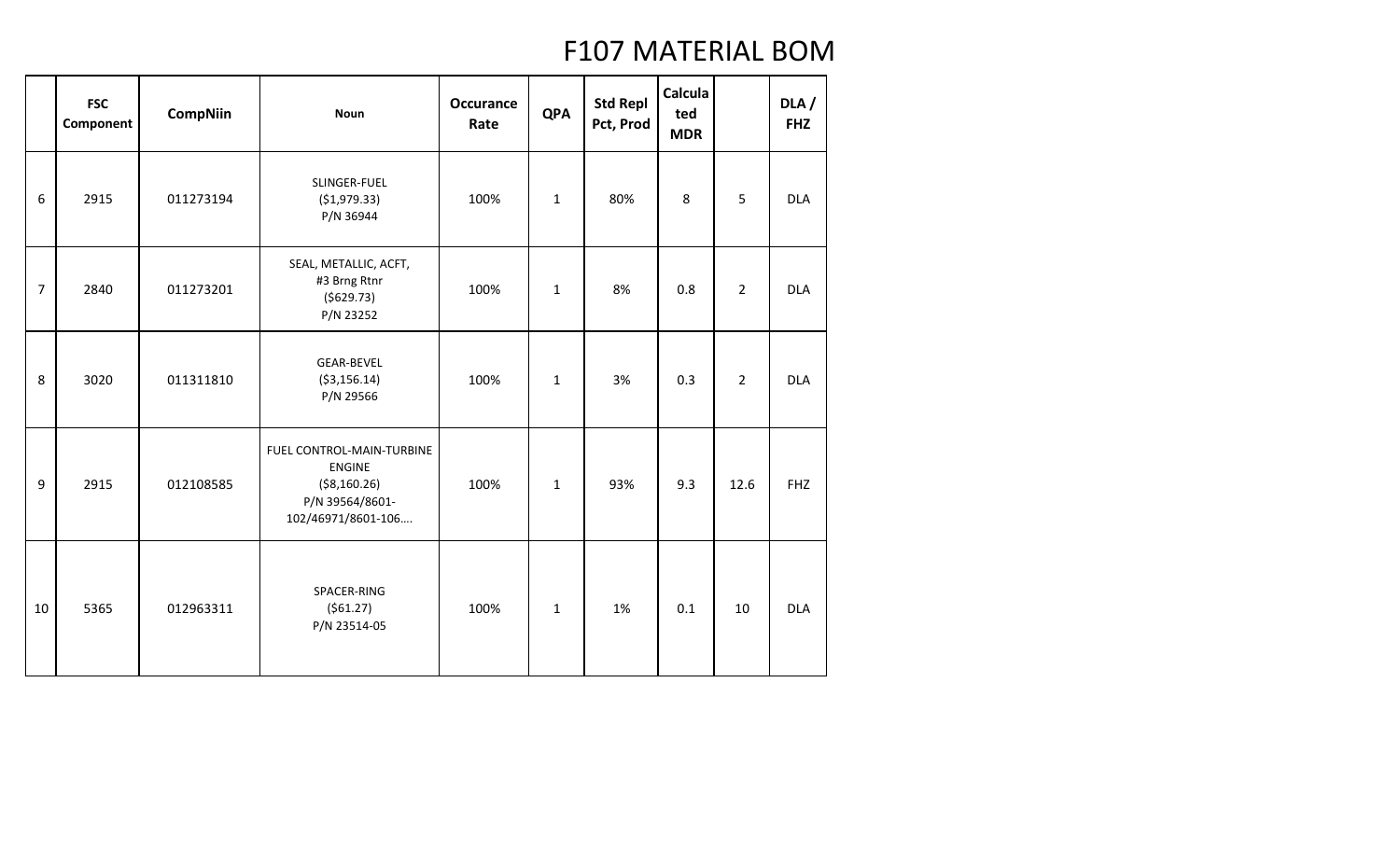|    | <b>FSC</b><br>Component | <b>CompNiin</b> | <b>Noun</b>                                                                           | <b>Occurance</b><br>Rate | <b>QPA</b>   | <b>Std Repl</b><br>Pct, Prod | Calcula<br>ted<br><b>MDR</b> |                | DLA/<br><b>FHZ</b> |
|----|-------------------------|-----------------|---------------------------------------------------------------------------------------|--------------------------|--------------|------------------------------|------------------------------|----------------|--------------------|
| 11 | 5310                    | 011297610       | NUT-PLAIN-HEXAGON<br>(1st Stage)<br>( \$30.05)<br>P/N 23538                           | 100%                     | $\mathbf{1}$ | 34%                          | 3.4                          | 11             | <b>DLA</b>         |
| 12 | 5365                    | 012963312       | SPACER-RING<br>( \$31.14)<br>P/N 23514-06                                             | 100%                     | $\mathbf 1$  | 1%                           | 0.1                          | 10             | <b>DLA</b>         |
| 13 | 5365                    | 012963315       | SPACER-RING<br>( \$10.93)<br>P/N 23514-09                                             | 100%                     | $\mathbf 1$  | 1%                           | 0.1                          | 10             | <b>DLA</b>         |
| 14 | 2935                    | 012930243       | (DLA/DOE)<br>COOLER-LUBRICATING<br>OIL-ENGINE<br>(\$1,375.56)<br>P/N 41302/UA538245-4 | 100%                     | $\mathbf 1$  | 67%                          | 6.7                          | $\overline{4}$ | <b>DLA</b>         |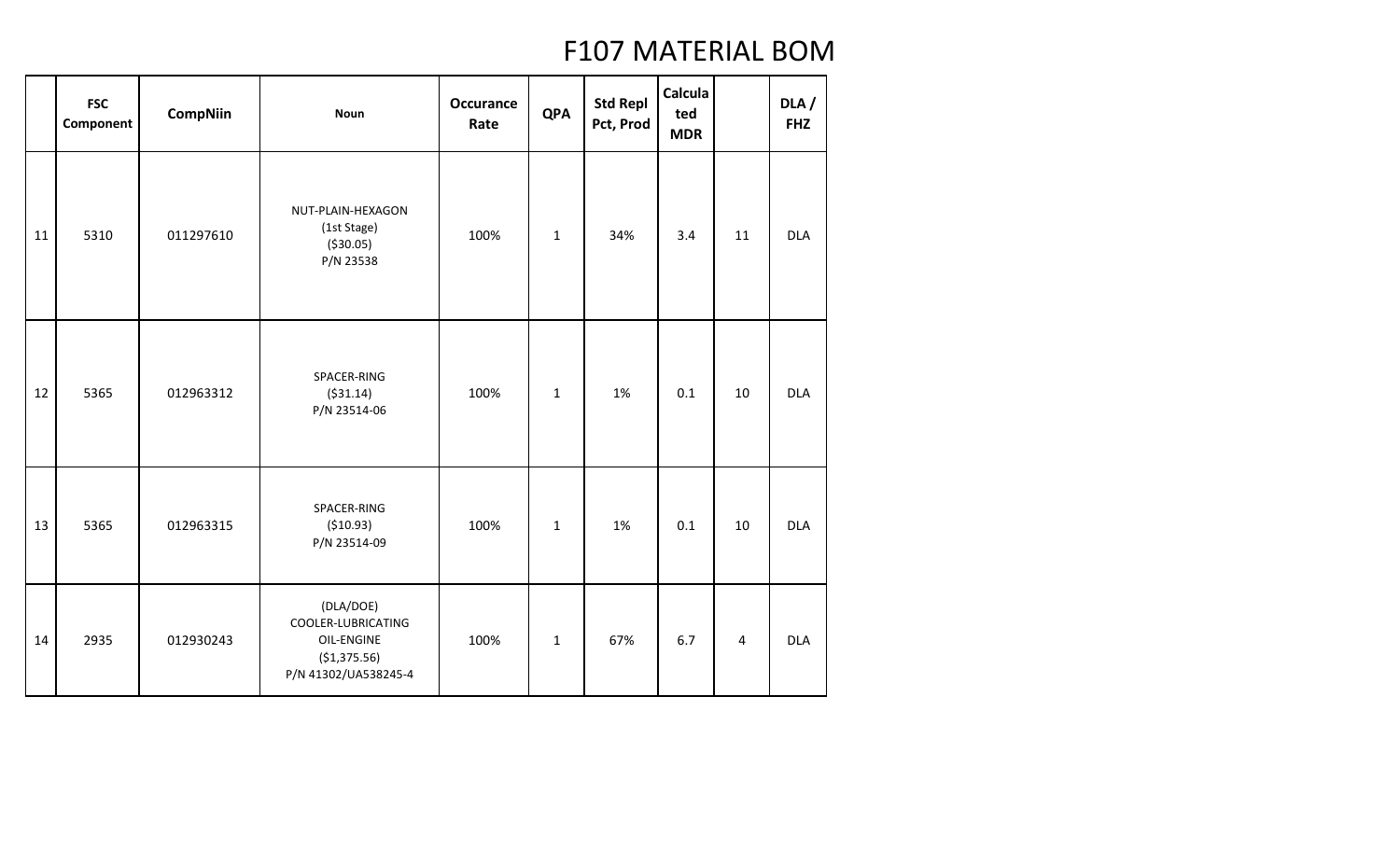|    | <b>FSC</b><br>Component | <b>CompNiin</b> | <b>Noun</b>                                                                                | <b>Occurance</b><br>Rate | <b>QPA</b>     | <b>Std Repl</b><br>Pct, Prod | Calcula<br>ted<br><b>MDR</b> |              | DLA /<br><b>FHZ</b> |
|----|-------------------------|-----------------|--------------------------------------------------------------------------------------------|--------------------------|----------------|------------------------------|------------------------------|--------------|---------------------|
| 15 | 2840                    | 011273342       | HP SHAFT-TURBINE-AIRCRAFT<br><b>GAS TURBINE</b><br>( \$47,703.17)<br>P/N 34977             | 100%                     | $\mathbf 1$    | 25%                          | 2.5                          | 5            | <b>FHZ</b>          |
| 16 | 2840                    | 011266908       | (OTA)3rd Stage Rotor-Turbine-<br><b>AIRCRAFT GAS TURBI</b><br>( \$24, 725.05)<br>P/N 23494 | 100%                     | $\mathbf{1}$   | 1%                           | 0.1                          | $\mathbf{1}$ | <b>FHZ</b>          |
| 17 | 5365                    | 012963313       | SPACER-RING<br>(512.14)<br>P/N 23514-07                                                    | 100%                     | 5              | 5%                           | 2.5                          | 16           | <b>DLA</b>          |
| 18 | 5307                    | 011272724       | STUD-LOCKED IN<br>(54.75)<br>P/N SFC164SUM-8//88231                                        | 100%                     | 24             | 50%                          | 120                          | 60           | <b>DLA</b>          |
| 19 | 5307                    | 011768431       | STUD-LOCKED IN<br>(551.12)<br>P/N<br>88084/9117M42P07/SFC250SU<br>M17                      | 100%                     | $\overline{2}$ | 8%                           | 1.6                          | 13           | <b>DLA</b>          |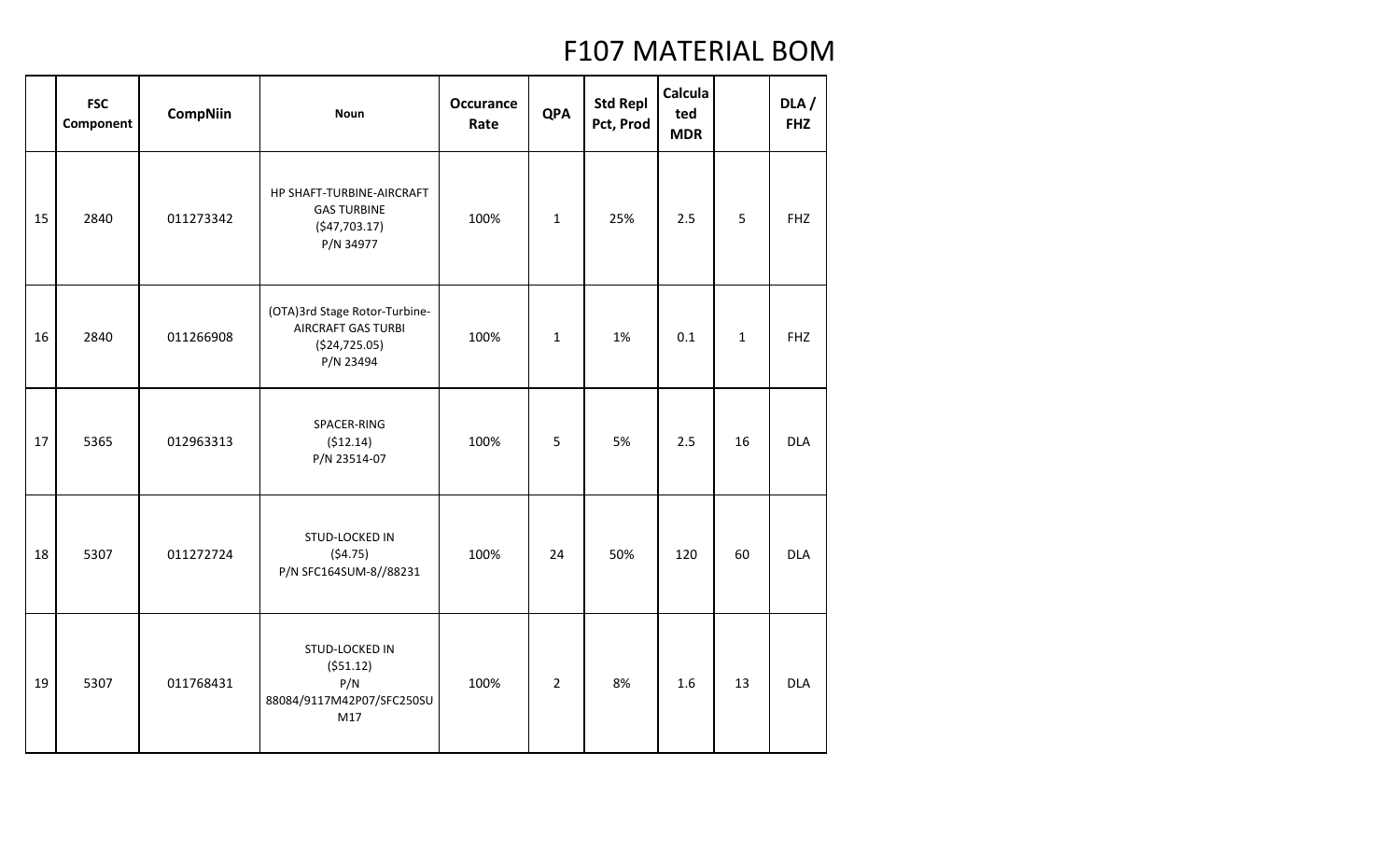|    | <b>FSC</b><br>Component | <b>CompNiin</b> | <b>Noun</b>                                                                                             | <b>Occurance</b><br>Rate | <b>QPA</b>     | <b>Std Repl</b><br>Pct, Prod | Calcula<br>ted<br><b>MDR</b> |    | DLA /<br><b>FHZ</b> |
|----|-------------------------|-----------------|---------------------------------------------------------------------------------------------------------|--------------------------|----------------|------------------------------|------------------------------|----|---------------------|
| 20 | 5330                    | 013066915       | Seal Ring, Metal<br>(Sleeve, #3 Turbine Nozzle<br>Repair)<br>(5709.18)<br>P/N 23242 / C-4340            | 100%                     | $\mathbf{1}$   | 50%                          | 5                            |    | <b>DLA</b>          |
| 21 | 5365                    | 012963308       | SPACER-RING<br>( \$39.35)<br>P/N 23514-02<br>(IPV Item)<br>F107, BSL 458, BIN 3F07                      | 100%                     | $\mathbf{1}$   | 4%                           | 0.4                          | 12 | <b>DLA</b>          |
| 22 | 5330                    | 011287084       | SEAL-PLAIN<br>(528.77)<br>P/N 29855<br>(IPV Item)<br>F107, BSL 458, BIN 3J10<br><b>BSL 527 BIN A233</b> | 100%                     | $\overline{2}$ | 100%                         | 20                           | 26 | <b>DLA</b>          |
| 23 | 2840                    | 011267654       | R. COLLAR-ENGINE MOUNT<br>( \$13.25)<br>P/N 36385                                                       | 100%                     | $\mathbf{1}$   | 1%                           | 0.1                          | 8  | <b>DLA</b>          |
| 24 | 5342                    | 011267657       | L. Engine Mount<br>( \$325.98)<br>P/N 36120                                                             | 100%                     | $\mathbf{1}$   | 1%                           | 0.1                          | 5  | <b>DLA</b>          |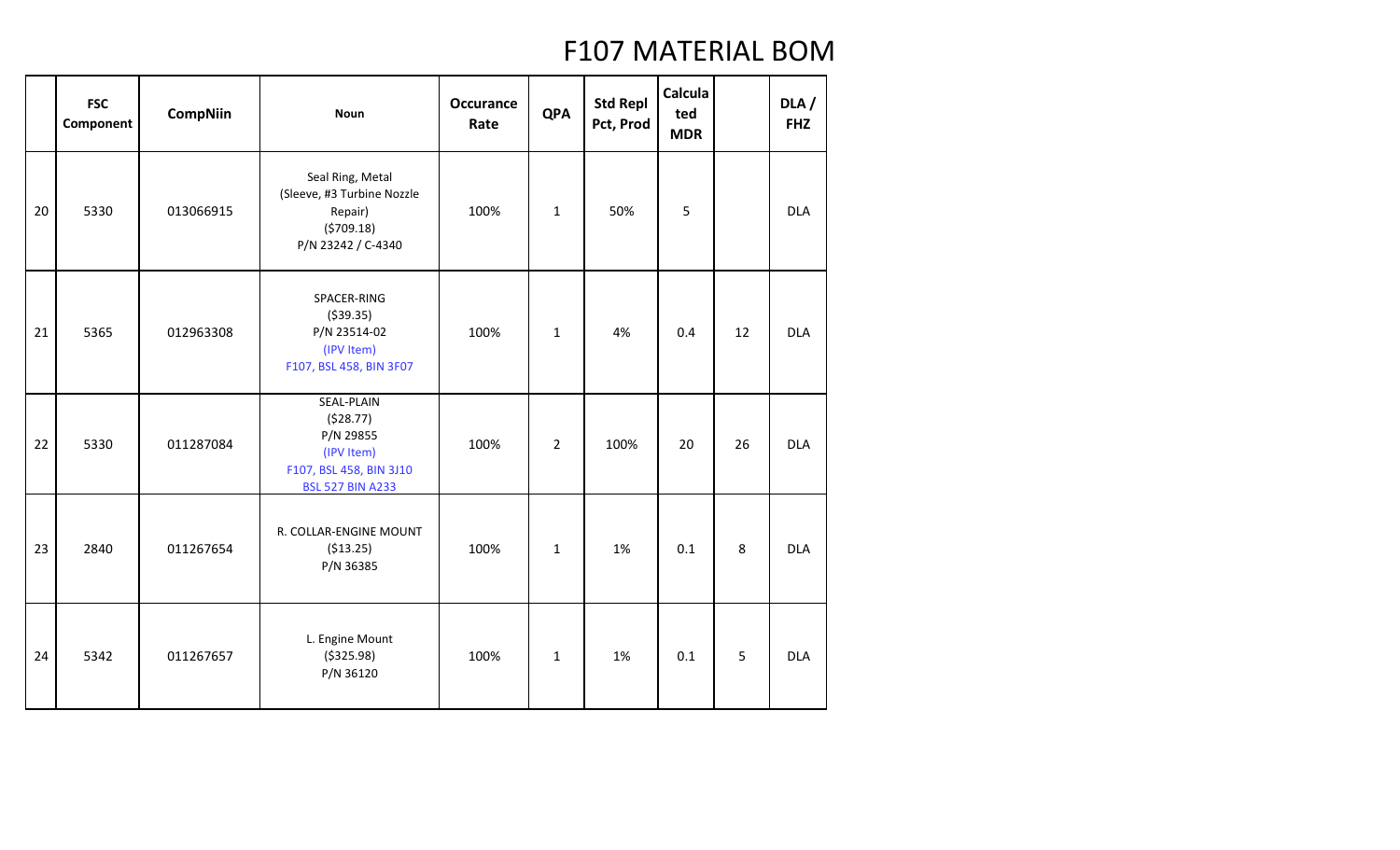|    | <b>FSC</b><br>Component | <b>CompNiin</b> | <b>Noun</b>                                                                                              | <b>Occurance</b><br>Rate | <b>QPA</b>   | <b>Std Repl</b><br>Pct, Prod | Calcula<br>ted<br><b>MDR</b> |                | DLA/<br><b>FHZ</b> |
|----|-------------------------|-----------------|----------------------------------------------------------------------------------------------------------|--------------------------|--------------|------------------------------|------------------------------|----------------|--------------------|
| 25 | 5342                    | 011267666       | R. Engine Mount<br>(5288.23)<br>P/N 36384                                                                | 100%                     | $\mathbf{1}$ | 1%                           | 0.1                          |                | <b>DLA</b>         |
| 26 | 2840                    | 011266916       | CHAMBER-COMBUSTION-<br><b>AIRCRAFT GAS</b><br>(\$10,499.65)<br>P/N 36296                                 | 100%                     | $\mathbf{1}$ | 10%                          | $\mathbf 0$                  | $\overline{2}$ | <b>FHZ</b>         |
| 27 | 5315                    | 016523947       | PIN, SHOULDER, HEADLE<br>(517.86)<br>P/N 88082                                                           | 100%                     | $\mathbf{1}$ | 0%                           | $\mathbf 0$                  | 0              | <b>DLA</b>         |
| 28 | 2840                    | 011266923       | NOZZLE - #3 TURBINE-ACFT<br>( \$3,103.51)<br>P/N 34668                                                   | 100%                     | $\mathbf{1}$ | 10%                          | $\mathbf{1}$                 | $\mathbf{1}$   | <b>FHZ</b>         |
| 29 | 5305                    | 011277076       | SCREW-MACHINE<br>( \$11.06)<br>P/N MS9487-12<br>(IPV Item)<br>F107, BSL 780, BIN A256                    | 100%                     | 4            | 100%                         | 40                           | 56             | <b>DLA</b>         |
| 30 | 5310                    | 005103826       | NUT-SELF-LOCKING-EXTENDED<br>WASHER<br>( \$3.99)<br>P/N H35-836<br>(IPV Item)<br>F107, BSL 527, BIN A239 | 100%                     | 29           | 100%                         | 290                          | 175            | <b>DLA</b>         |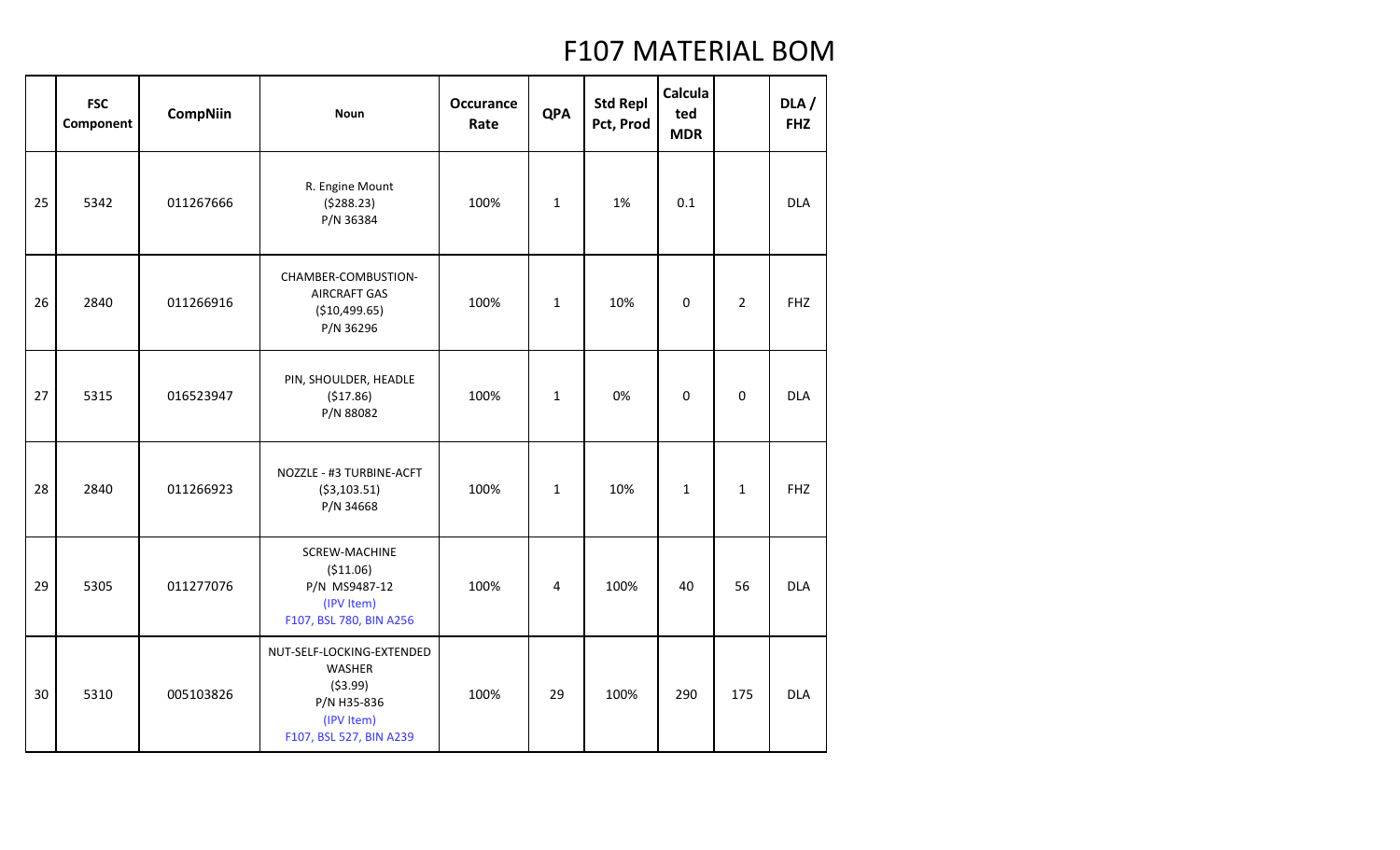|    | <b>FSC</b><br>Component | <b>CompNiin</b>         | <b>Noun</b>                                                                   | <b>Occurance</b><br>Rate | <b>QPA</b>   | <b>Std Repl</b><br>Pct, Prod | Calcula<br>ted<br><b>MDR</b> |                | DLA /<br><b>FHZ</b> |
|----|-------------------------|-------------------------|-------------------------------------------------------------------------------|--------------------------|--------------|------------------------------|------------------------------|----------------|---------------------|
| 31 | 5360 / Alt<br>5360      | 011463172/<br>011291805 | SPRING-HELICAL-COMPRESSION<br>$(54.05)$ ALT= $(5336.78)$<br>P/N 23798 / 24954 | 100%                     | $\mathbf{1}$ | 100%                         | 10                           | 12             | <b>DLA</b>          |
| 32 | 5320                    | 001515520               | RIVET-BLIND<br>(50.88)<br>P/N MLSP-B04-03 / GR500L4-03<br>/ NAS1919B04-03     | 100%                     | 42           | 2%                           | 8.4                          | 6000           | <b>DLA</b>          |
| 33 | 3130                    | 011266929               | (DLA/DOE) LINER-BEARING<br><b>HOUSING</b><br>( \$374.69)<br>P/N 23999         | 100%                     | $\mathbf{1}$ | 4%                           | 0.4                          | $\overline{2}$ | <b>DLA</b>          |
| 34 | 3120                    | 011267592               | BEARING-SLEEVE<br>( \$119.76)<br>P/N 36110                                    | 100%                     | $\mathbf{1}$ | 4%                           | 0.4                          | $\overline{2}$ | <b>DLA</b>          |
| 35 | 5340                    | 010335076               | CLAMP-LOOP<br>(51.40)<br>P/N NAS1715C6K /<br>NAS1715C6KW                      | 100%                     | 3            | 1%                           | 0.3                          | 865            | <b>DLA</b>          |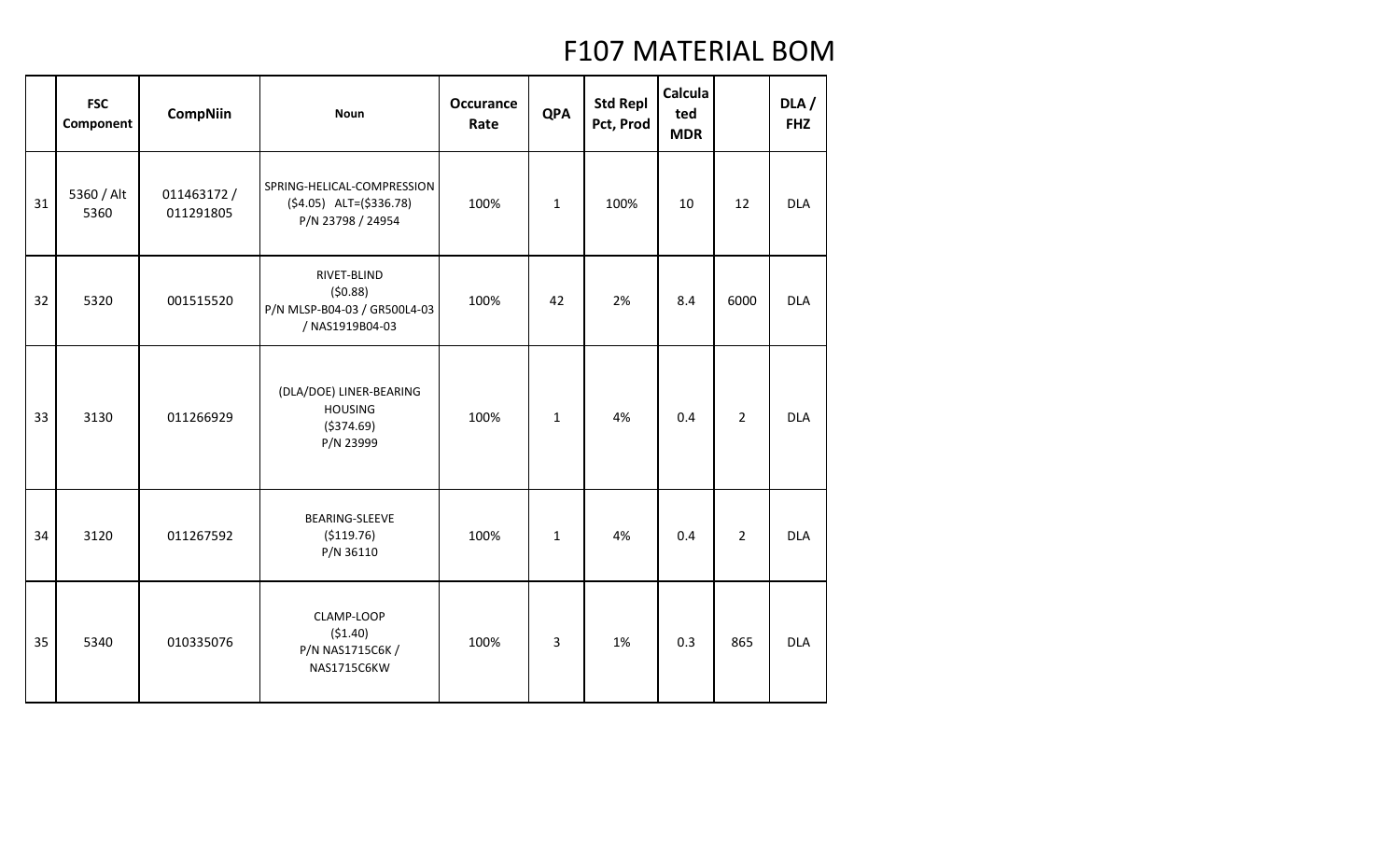|    | <b>FSC</b><br>Component | <b>CompNiin</b> | <b>Noun</b>                                                                                | <b>Occurance</b><br>Rate | <b>QPA</b>     | <b>Std Repl</b><br>Pct, Prod | Calcula<br>ted<br><b>MDR</b> |     | DLA/<br><b>FHZ</b> |
|----|-------------------------|-----------------|--------------------------------------------------------------------------------------------|--------------------------|----------------|------------------------------|------------------------------|-----|--------------------|
| 36 | 5305                    | 004476532       | SCREW-MACHINE<br>(51.16)<br>P/N 90744 / MS9555-07<br>(IPV Item)<br>F107, BSL 527, BIN A253 | 100%                     | 54             | 30%                          | 162                          | 636 | <b>DLA</b>         |
| 37 | 2840                    | 011206310       | LUG-HEAT SHIELD<br>(56.78)<br>P/N 34484                                                    | 100%                     | 5              | 1%                           | 0.5                          | 10  | <b>DLA</b>         |
| 38 | 5331                    | 001799369       | O-RING<br>(50.19)<br>P/N 6012T59G01                                                        | 100%                     | $\mathbf{1}$   | 100%                         | 10                           | 33  | <b>DLA</b>         |
| 39 | 5305                    | 011267311       | SCREW-MACHINE<br>( \$14.93)<br>P/N MS9488-03                                               | 100%                     | $\overline{2}$ | 0%                           | $\mathbf 0$                  | 0   | <b>DLA</b>         |
| 40 | 5331                    | 011264557       | O-RING<br>(557.03)<br>P/N 27289<br>(IPV Item)<br>F107, BSL 527, BIN A234                   | 100%                     | $\mathbf{1}$   | 100%                         | 10                           | 43  | <b>DLA</b>         |
| 41 | 3110                    | 011252031       | BEARING-BALL-DUPLEX<br>( \$2,525.64)<br>P/N<br>22098/29845/SFZ887MX1/5544<br>91/46898      | 100%                     | $\mathbf{1}$   | 8%                           | 0.8                          |     | <b>DLA</b>         |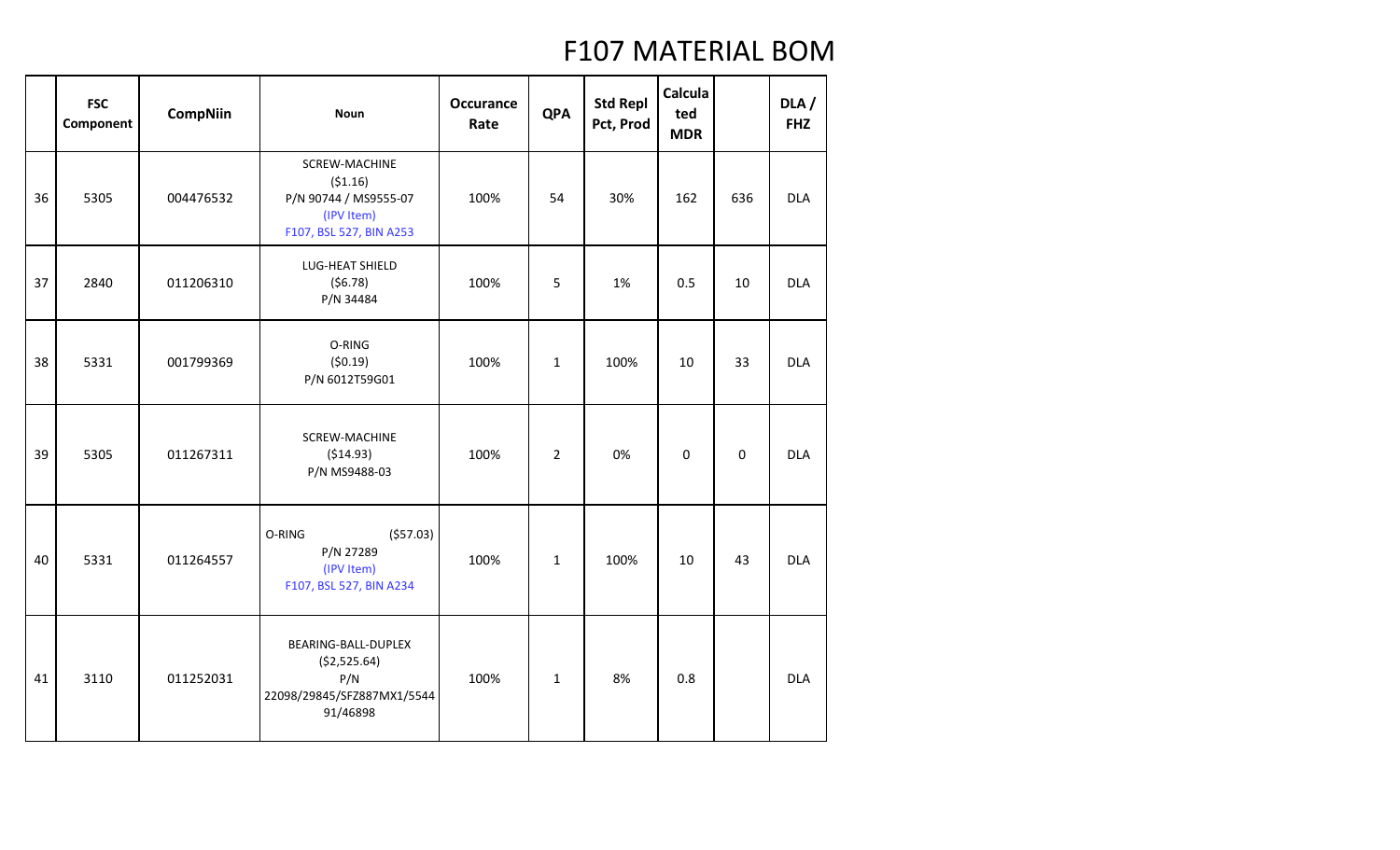|    | <b>FSC</b><br>Component | <b>CompNiin</b> | <b>Noun</b>                                                            | <b>Occurance</b><br>Rate | <b>QPA</b>     | <b>Std Repl</b><br>Pct, Prod | Calcula<br>ted<br><b>MDR</b> |                | DLA /<br><b>FHZ</b> |
|----|-------------------------|-----------------|------------------------------------------------------------------------|--------------------------|----------------|------------------------------|------------------------------|----------------|---------------------|
| 42 | 4320                    | 011339882       | PUMP-ROTARY<br>( \$4,666.42)<br>P/N 36365 / RR36920B                   | 100%                     | $\mathbf{1}$   | 91%                          | 9.1                          | 12             | <b>FHZ</b>          |
| 43 | 3110                    | 011267591       | SEAT-BEARING, #2 Brng Rtnr<br>(5784.49)<br>P/N 29520                   | 100%                     | $\mathbf{1}$   | 4%                           | 0.4                          | $\overline{2}$ | <b>DLA</b>          |
| 44 | 3130                    | 011267648       | HOUSING-BEARING UNIT, #1<br><b>Brng Rtnr</b><br>(5478.10)<br>P/N 23395 | 100%                     | $\mathbf{1}$   | 4%                           | 0.4                          |                | <b>DLA</b>          |
| 45 | 5365                    | 011268738       | SPACER-RING<br>(522.10)<br>P/N 34643                                   | 100%                     | $\overline{2}$ | 45%                          | 9                            |                | <b>DLA</b>          |
| 46 | 3130                    | 011270869       | #2 HOUSING-BEARING UNIT<br>(5490.56)<br>P/N 29707                      | 100%                     | $\mathbf{1}$   | 6%                           | 0.6                          |                | <b>DLA</b>          |
| 47 | 3040                    | 011294632       | SHAFT-SHOULDERED<br>( \$204.90)<br>P/N<br>24915                        | 100%                     | $\mathbf{1}$   | 3%                           | 0.3                          |                | <b>DLA</b>          |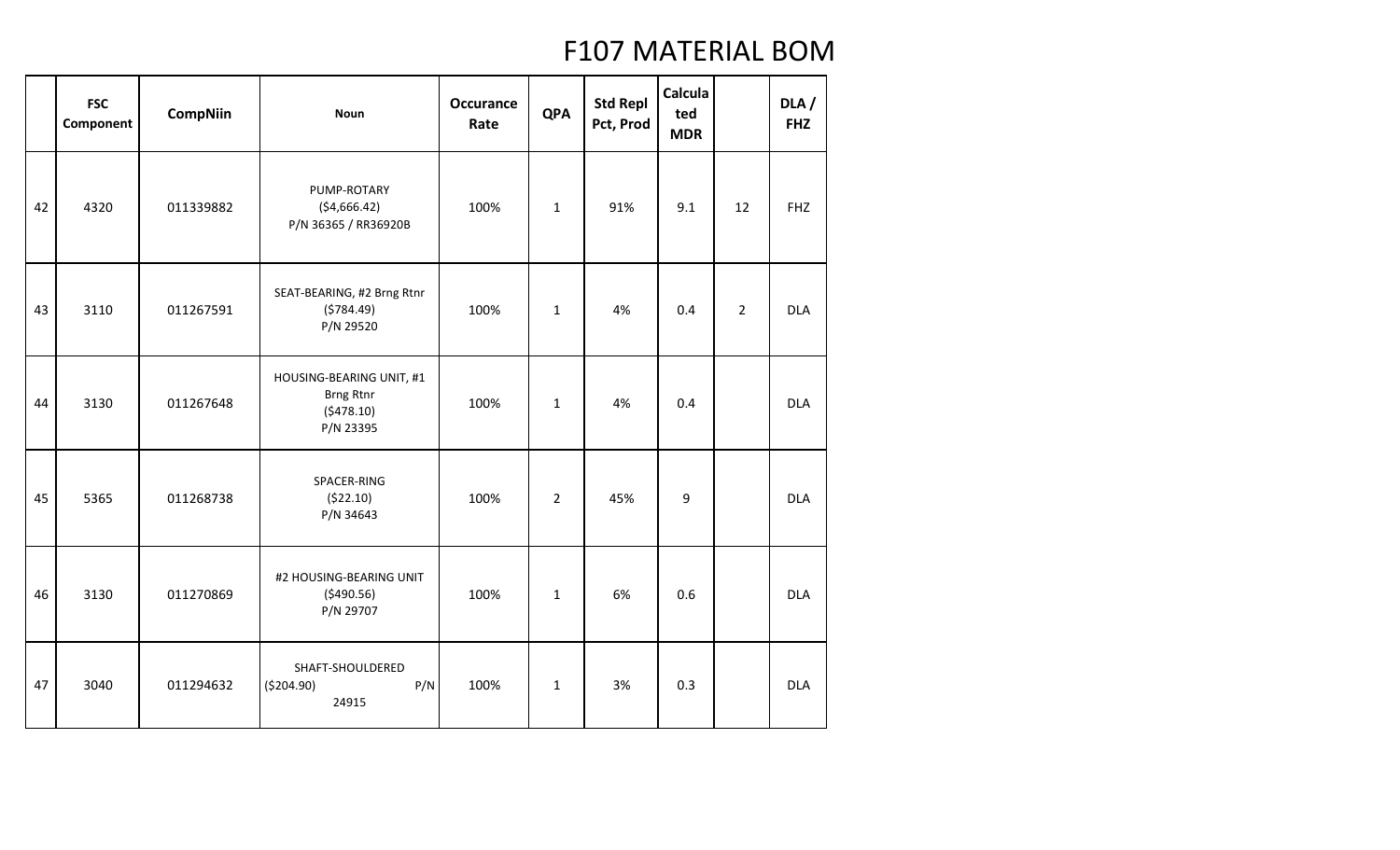|    | <b>FSC</b><br>Component | <b>CompNiin</b> | <b>Noun</b>                                                                                                           | <b>Occurance</b><br>Rate | <b>QPA</b>     | <b>Std Repl</b><br>Pct, Prod | Calcula<br>ted<br><b>MDR</b> | DLA/<br><b>FHZ</b> |
|----|-------------------------|-----------------|-----------------------------------------------------------------------------------------------------------------------|--------------------------|----------------|------------------------------|------------------------------|--------------------|
| 48 | 3020                    | 011294689       | (DLA/DOE) GEAR-BEVEL<br>(5595.58)<br>P/N 36373                                                                        | 100%                     | $\mathbf{1}$   | 4%                           | 0.4                          | <b>DLA</b>         |
| 49 | 5330                    | 011302140       | RETAINER-PACKING<br>(5432.97)<br>P/N 34952                                                                            | 100%                     | $\mathbf{1}$   | 5%                           | 0.5                          | <b>DLA</b>         |
| 50 | 4730                    | 010502489       | CLAMP-HOSE<br>(51.86)<br>P/N NH102300-0125                                                                            | 100%                     | $\mathbf{1}$   | 4%                           | 0.4                          | <b>DLA</b>         |
| 51 | 5330                    | 010765701       | PACKING-PREFORMED<br>(\$1.46)<br>P/N<br>M83248/1-026/NAS1593-<br>212/S9413-026<br>(IPV Item)<br>F107 BSL 527 BIN A246 | 100%                     | $\overline{2}$ | 100%                         | 20                           | <b>DLA</b>         |
| 52 | 2840                    | 011215684       | RESTRICTOR-AIRFLOW<br>P/N<br>(52.14)<br>29067                                                                         | 100%                     | 5              | 1%                           | 0.5                          | <b>DLA</b>         |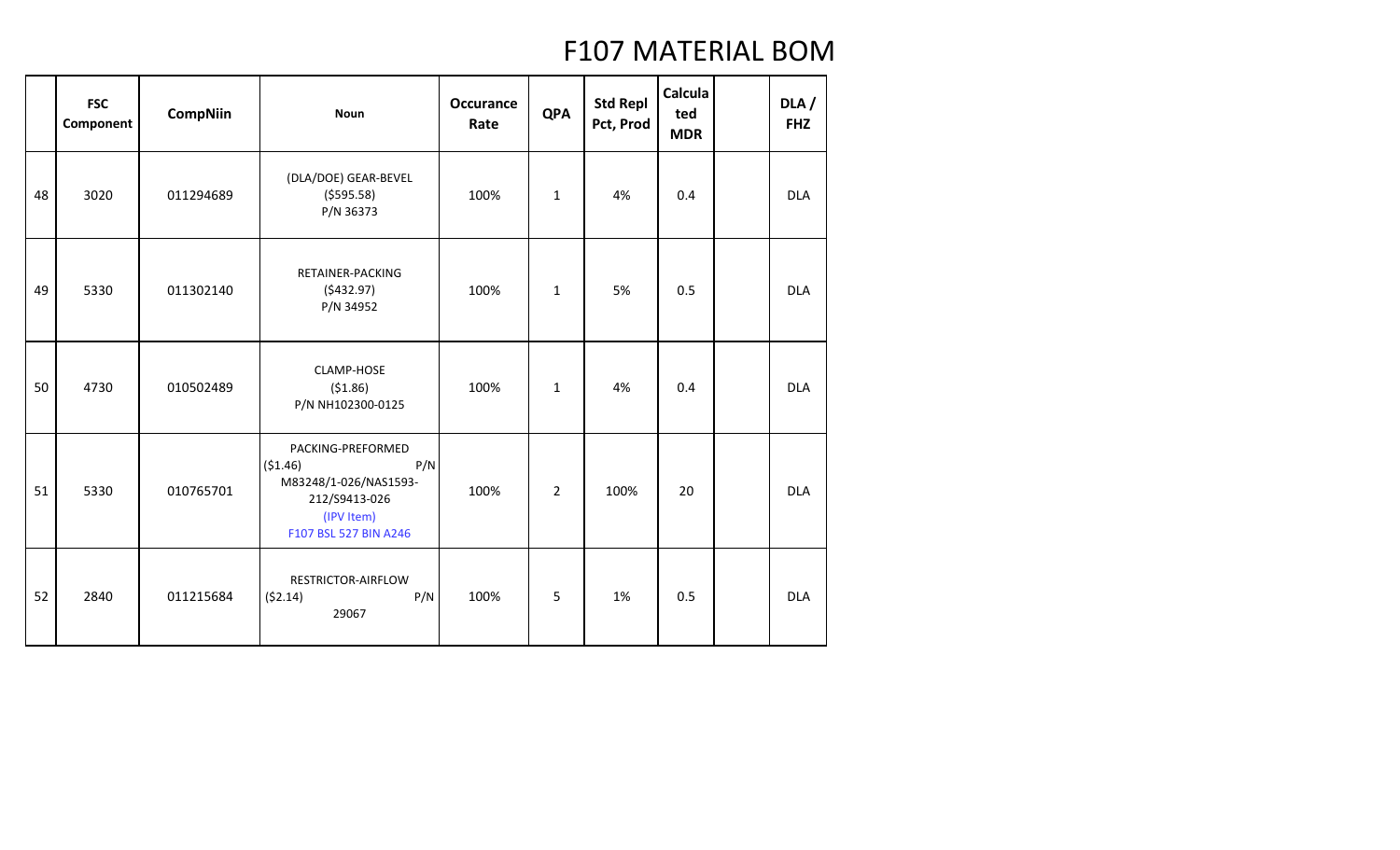|    | <b>FSC</b><br>Component | <b>CompNiin</b> | <b>Noun</b>                                        | <b>Occurance</b><br>Rate | <b>QPA</b>   | <b>Std Repl</b><br>Pct, Prod | Calcula<br>ted<br><b>MDR</b> |                | DLA /<br><b>FHZ</b> |
|----|-------------------------|-----------------|----------------------------------------------------|--------------------------|--------------|------------------------------|------------------------------|----------------|---------------------|
| 53 | 4730                    | 000077411       | UNION-TUBE<br>(554.64)<br>P/N 25104                | 100%                     | $\mathbf{1}$ | 1%                           | 0.1                          |                | <b>DLA</b>          |
| 54 | 2840                    | 011267652       | RETAINER-INTERFACE<br>P/N<br>(\$178.95)<br>27093   | 100%                     | $\mathbf{1}$ | 1%                           | 0.1                          |                | <b>DLA</b>          |
| 55 | 2840                    | 011267664       | RETAINER-INTERFACE TUBE<br>( \$30.82)<br>P/N 29865 | 100%                     | $\mathbf{1}$ | 4%                           | 0.4                          | $\overline{2}$ | <b>DLA</b>          |
| 56 | 3020                    | 011267697       | GEAR-BEVEL<br>( \$6,147.00)<br>P/N 24884           | 100%                     | $\mathbf{1}$ | 4%                           | 0.4                          |                | <b>DLA</b>          |
| 57 | 5310                    | 011268473       | WASHER<br>(519.41)<br>P/N 22488                    | 100%                     | 6            | 68%                          | 40.8                         | 56             | <b>DLA</b>          |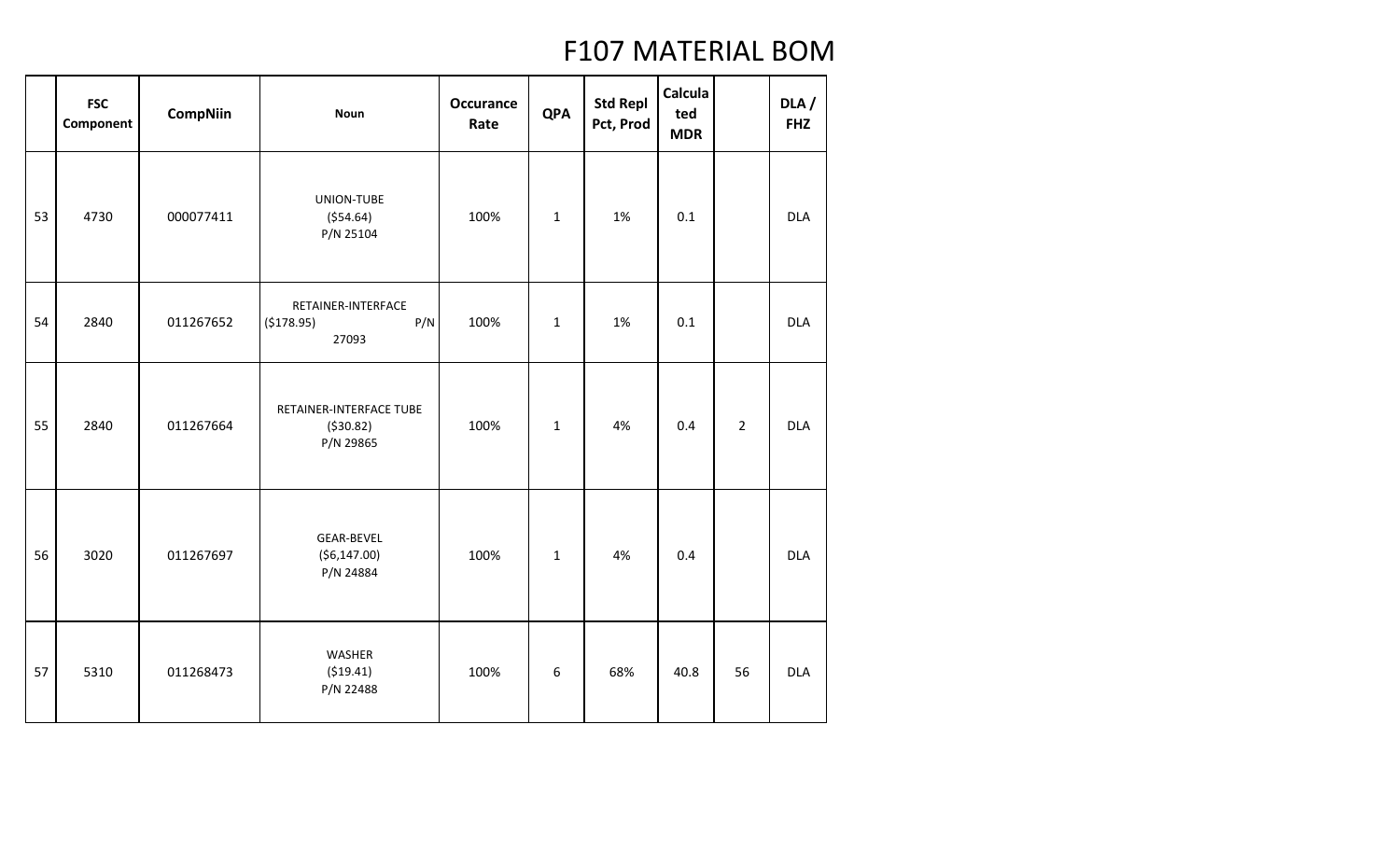|    | <b>FSC</b><br>Component | <b>CompNiin</b> | <b>Noun</b>                                                 | <b>Occurance</b><br>Rate | <b>QPA</b>     | <b>Std Repl</b><br>Pct, Prod | Calcula<br>ted<br><b>MDR</b> |    | DLA /<br><b>FHZ</b> |
|----|-------------------------|-----------------|-------------------------------------------------------------|--------------------------|----------------|------------------------------|------------------------------|----|---------------------|
| 58 | 5365                    | 011268739       | SPACER-RING<br>(56.30)<br>P/N 34642                         | 100%                     | $\overline{2}$ | 4%                           | 0.8                          | 18 | <b>DLA</b>          |
| 59 | 5305                    | 011268801       | SCREW-MACHINE<br>( \$8.39)<br>P/N MS9554-07                 | 100%                     | 6              | 13%                          | 7.8                          | 12 | <b>DLA</b>          |
| 60 | 5315                    | 011271008       | PIN-STRAIGHT-HEADLESS<br>(\$17.47)<br>P/N<br>34425          | 100%                     | 6              | 1%                           | 0.6                          |    | <b>DLA</b>          |
| 61 | 5365                    | 011272723       | RING-LOCK<br>P/N<br>( \$13.66)<br>SFC164SUM-7//88230        | 100%                     | $\overline{2}$ | 7%                           | 1.3                          | 8  | <b>DLA</b>          |
| 62 | 5340                    | 011272725       | CLAMP-LOOP<br>( \$10.00)<br>P/N 36391                       | 100%                     | $\overline{2}$ | 0%                           | $\mathbf 0$                  | 4  | <b>DLA</b>          |
| 63 | 4730                    | 011273091       | STRAINER ELEMENT-SEDIMENT<br>(\$144.30)<br>P/N 29825 /39616 | 100%                     | $\mathbf{1}$   | 4%                           | 0.4                          | 3  | <b>DLA</b>          |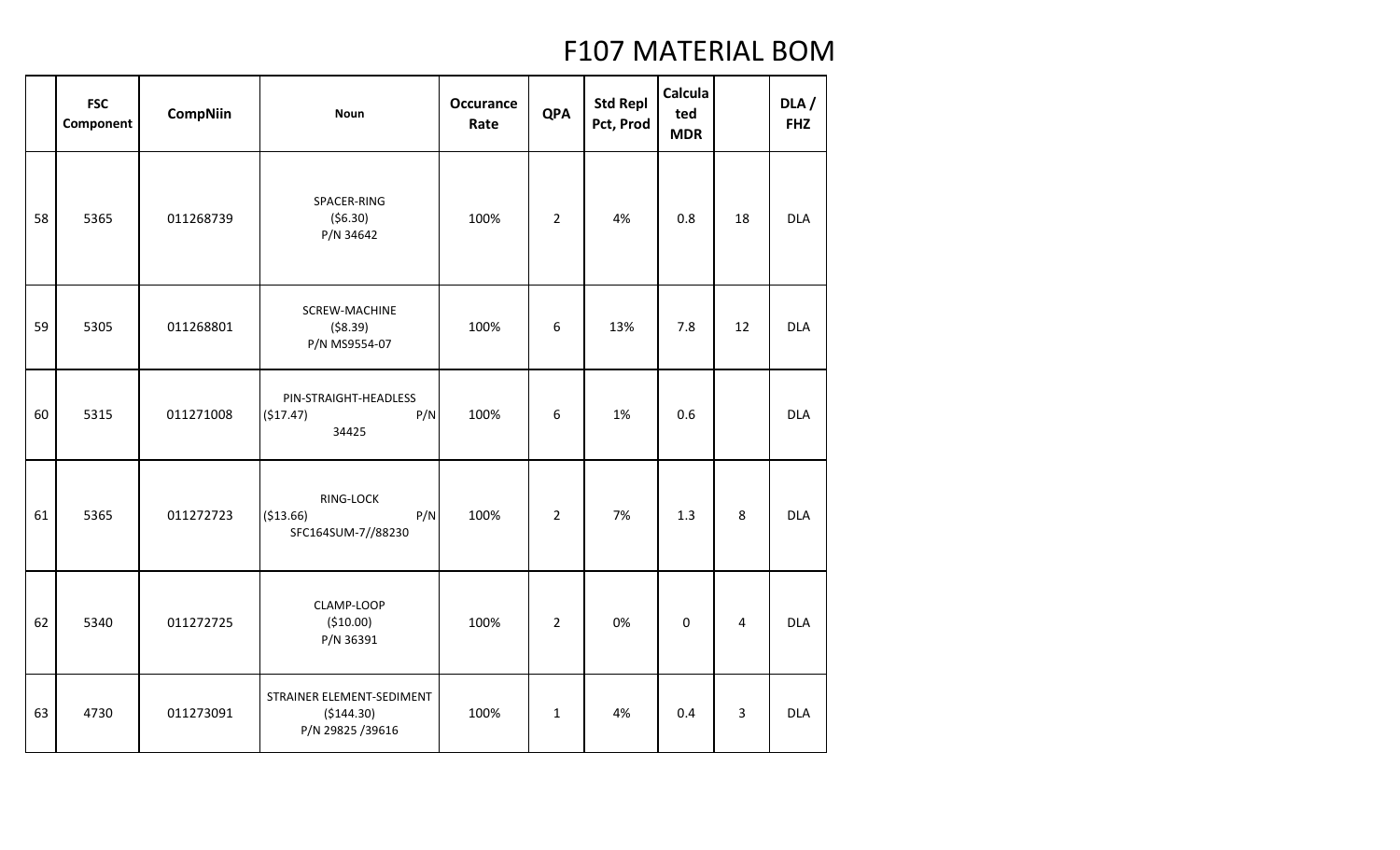|    | <b>FSC</b><br>Component | <b>CompNiin</b> | <b>Noun</b>                                                     | <b>Occurance</b><br>Rate | <b>QPA</b>   | <b>Std Repl</b><br>Pct, Prod | Calcula<br>ted<br><b>MDR</b> |                | DLA /<br><b>FHZ</b> |
|----|-------------------------|-----------------|-----------------------------------------------------------------|--------------------------|--------------|------------------------------|------------------------------|----------------|---------------------|
| 64 | 2840                    | 011273193       | SEAL RING-LABYRINTH-AIRCRAFT<br>GAS<br>( \$130.51)<br>P/N 34985 | 100%                     | $\mathbf{1}$ | 70%                          | $\overline{7}$               | $\overline{3}$ | <b>DLA</b>          |
| 65 | 5325                    | 016517441       | <b>Ring Retaining</b><br>(56.23)<br>P/N 27722                   | 100%                     | $\mathbf{1}$ | 0%                           | $\pmb{0}$                    |                | <b>DLA</b>          |
| 66 | 5310                    | 011278332       | <b>NUT</b><br>(522.35)<br>P/N 88268 / H33-8                     | 100%                     | $\mathbf{1}$ | 100%                         | 10                           | 6              | <b>DLA</b>          |
| 67 | 2840                    | 011287233       | SEAL RING-LABYRINTH-AIRCRAFT<br>GAS<br>(5117.83)<br>P/N 24888   | 100%                     | $\mathbf 1$  | 17%                          | 1.7                          | 6              | <b>DLA</b>          |
| 68 | 1336                    | 011287253       | TANK ASSEMBLY-OXYGEN<br>P/N<br>(5932.15)<br>29667 / 23111368    | 100%                     | $\mathbf{1}$ | 30%                          | 3                            | <b>FGZ</b>     |                     |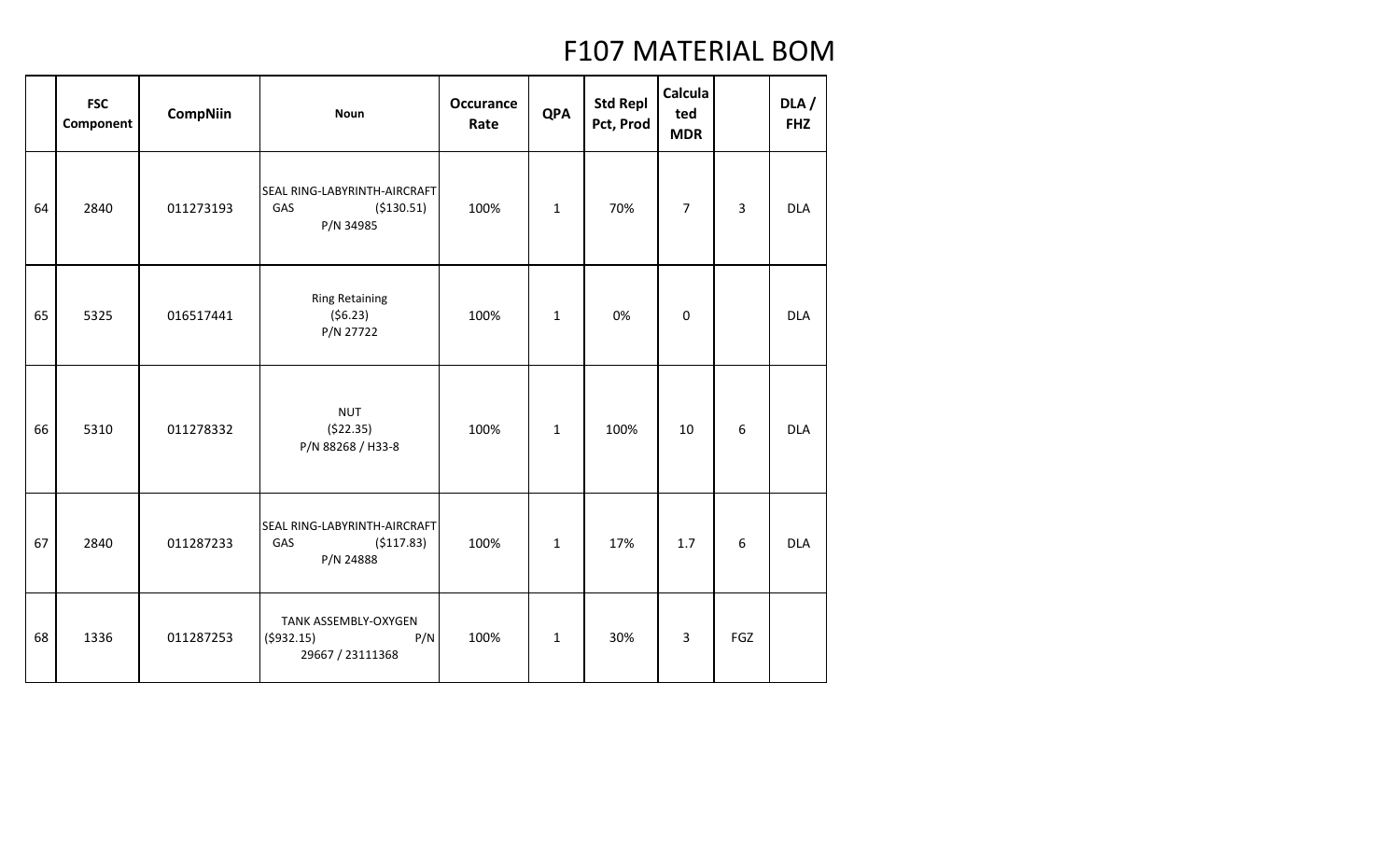|    | <b>FSC</b><br>Component | <b>CompNiin</b> | <b>Noun</b>                                     | <b>Occurance</b><br>Rate | <b>QPA</b>     | <b>Std Repl</b><br>Pct, Prod | Calcula<br>ted<br><b>MDR</b> |                | DLA/<br><b>FHZ</b> |
|----|-------------------------|-----------------|-------------------------------------------------|--------------------------|----------------|------------------------------|------------------------------|----------------|--------------------|
| 69 | 5365                    | 012305296       | SPACER-RING<br>(541.12)<br>P/N 36141-02         | 100%                     | $\mathbf{1}$   | 0%                           | $\mathbf 0$                  |                | <b>DLA</b>         |
| 70 | 4710                    | 011288158       | TUBE-BENT-METALLIC<br>( \$1013.33)<br>P/N 23810 | 100%                     | $\mathbf{1}$   | 4%                           | 0.4                          | $\overline{2}$ | <b>DLA</b>         |
| 71 | 9905                    | 011368902       | <b>BAND-MARKER</b><br>(50.79)<br>P/N 22853      | 100%                     | $\mathbf{1}$   | 0%                           | $\mathbf 0$                  | $\overline{2}$ | <b>DLA</b>         |
| 72 | 5310                    | 011288168       | <b>WASHER-LOCK</b><br>(5)<br>P/N 22240          | 100%                     | 6              | 1%                           | 0.6                          |                | <b>DLA</b>         |
| 73 | 5365                    | 011295376       | SPACER-PLATE<br>(54.49)<br>P/N 27614            | 100%                     | $\overline{2}$ | 0%                           | 0                            | 4              | <b>DLA</b>         |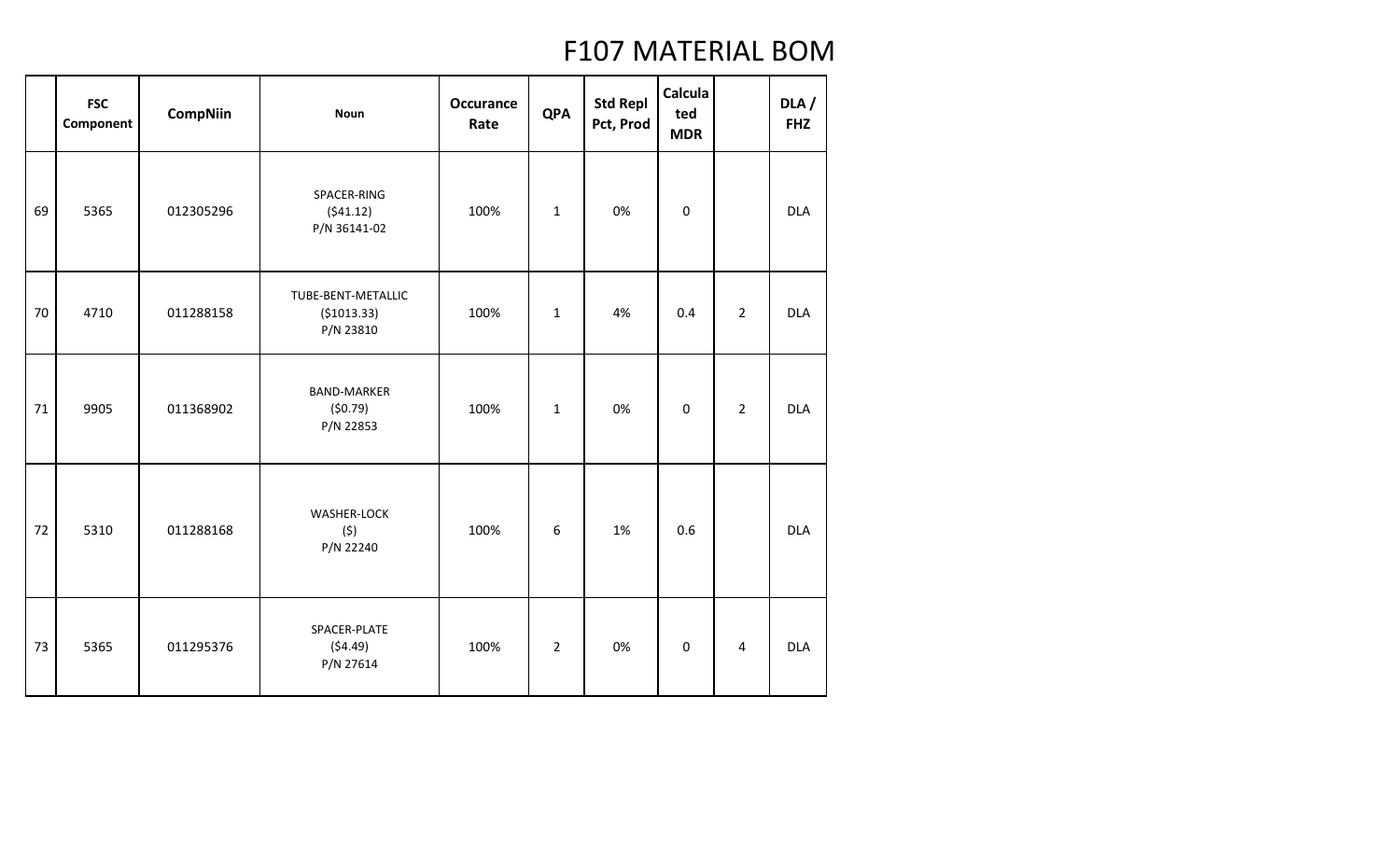|    | <b>FSC</b><br>Component | <b>CompNiin</b> | <b>Noun</b>                                                                                | Occurance<br>Rate | <b>QPA</b>   | <b>Std Repl</b><br>Pct, Prod | Calcula<br>ted<br><b>MDR</b> |                | DLA /<br><b>FHZ</b> |
|----|-------------------------|-----------------|--------------------------------------------------------------------------------------------|-------------------|--------------|------------------------------|------------------------------|----------------|---------------------|
| 74 | 7690                    | 012161081       | MARKER-IDENTIFICATION<br>( \$1,380.18)<br>P/N 15860                                        | 100%              | $\mathbf 1$  | 0%                           | $\mathbf 0$                  | $\overline{2}$ | <b>DLA</b>          |
| 75 | 2840                    | 011433834       | (OTA) 2nd Stage Rotor-Turbine-<br><b>AIRCRAFT GAS TURBI</b><br>( \$2,6062.31)<br>P/N 37909 | 100%              | $\mathbf{1}$ | 1%                           | 0.1                          | $\mathbf{1}$   | <b>FHZ</b>          |
| 76 | 3120                    | 012696385       | <b>BUSHING-SLEEVE</b><br>(5148.24)<br>P/N 38108                                            | 100%              | 3            | 0%                           | $\mathbf 0$                  | 6              | <b>DLA</b>          |
| 77 | 5340                    | 11288235        | <b>BRACKET-ANGLE</b><br>( \$394.18)<br>P/N 36256                                           | 100%              | $\mathbf 1$  | 1%                           | 0.1                          | $\overline{2}$ | <b>DLA</b>          |
| 78 | 4710                    | 011288434       | TUBE ASSEMBLY-METAL-<br><b>BRANCHED</b><br>( \$375.65)<br>P/N 36838                        | 100%              | $\mathbf{1}$ | 1%                           | 0.1                          | $\overline{2}$ | <b>DLA</b>          |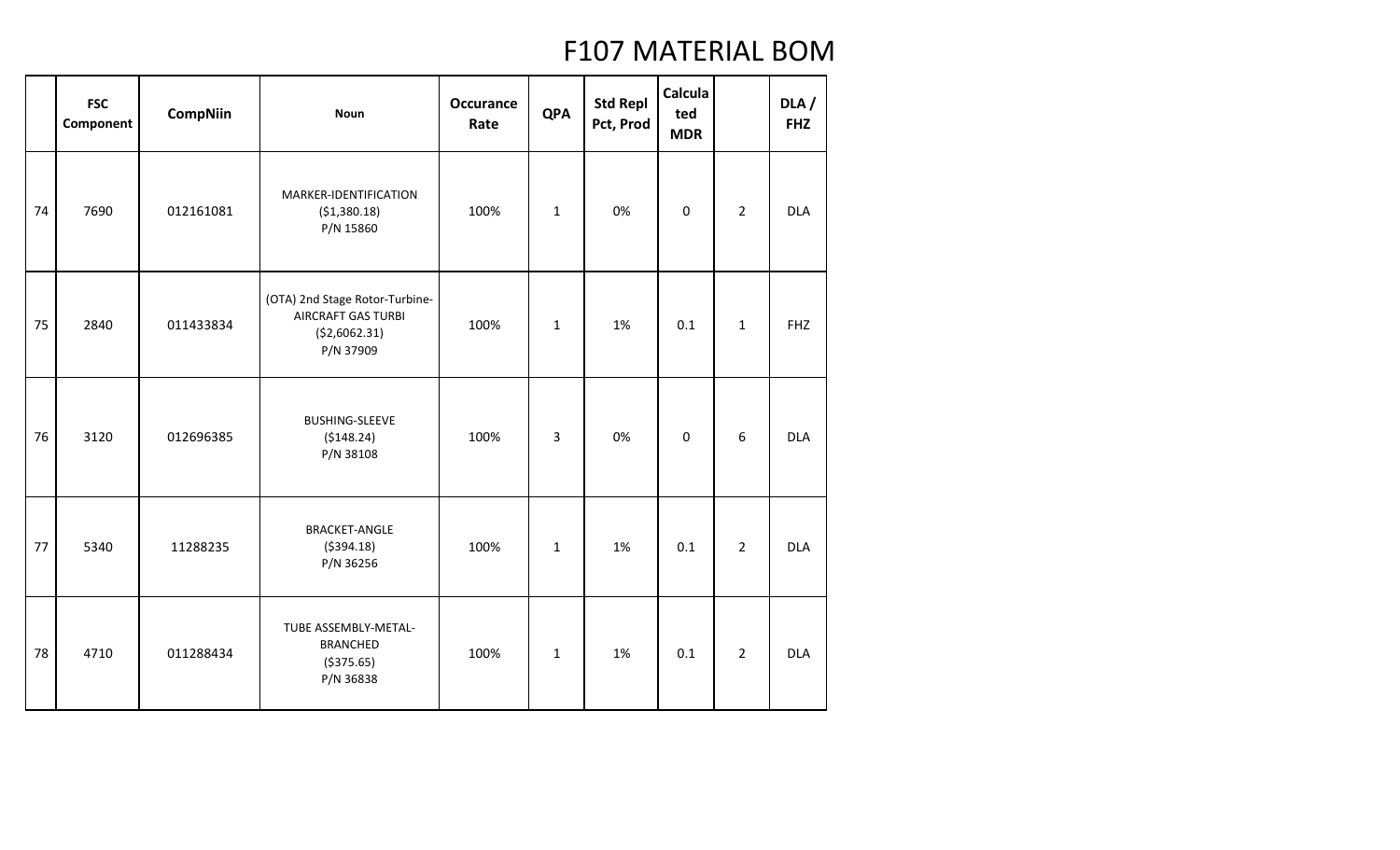|    | <b>FSC</b><br>Component | <b>CompNiin</b> | <b>Noun</b>                                          | <b>Occurance</b><br>Rate | <b>QPA</b>   | <b>Std Repl</b><br>Pct, Prod | <b>Calcula</b><br>ted<br><b>MDR</b> |                | DLA /<br><b>FHZ</b> |
|----|-------------------------|-----------------|------------------------------------------------------|--------------------------|--------------|------------------------------|-------------------------------------|----------------|---------------------|
| 79 | 5340                    | 011288599       | <b>CLIP-SPRING TENSION</b><br>(59.44)<br>(P/N 22714) | 100%                     | $\mathbf{1}$ | 1%                           | 0.1                                 | $\overline{2}$ | <b>DLA</b>          |
| 80 | 5365                    | 011288607       | SHIM<br>( \$225.39)<br>(P/N 22450)                   | 100%                     | $\mathbf 1$  | 1%                           | 0.1                                 | $\overline{4}$ | <b>DLA</b>          |
| 81 | 5365                    | 011288608       | SHIM<br>( \$15.37)<br>(P/N 22451)                    | 100%                     | $\mathbf 1$  | 1%                           | 0.1                                 | $\overline{4}$ | <b>DLA</b>          |
| 82 | 5365                    | 011288609       | SHIM<br>( \$33.47)<br>(P/N 22452)                    | 100%                     | $\mathbf 1$  | 1%                           | 0.1                                 | $\overline{2}$ | <b>DLA</b>          |
| 83 | 5365                    | 011288611       | SHIM<br>( \$11.54)<br>(P/N 22454)                    | 100%                     | $\mathbf{1}$ | 0%                           | $\boldsymbol{0}$                    | $\overline{4}$ | <b>DLA</b>          |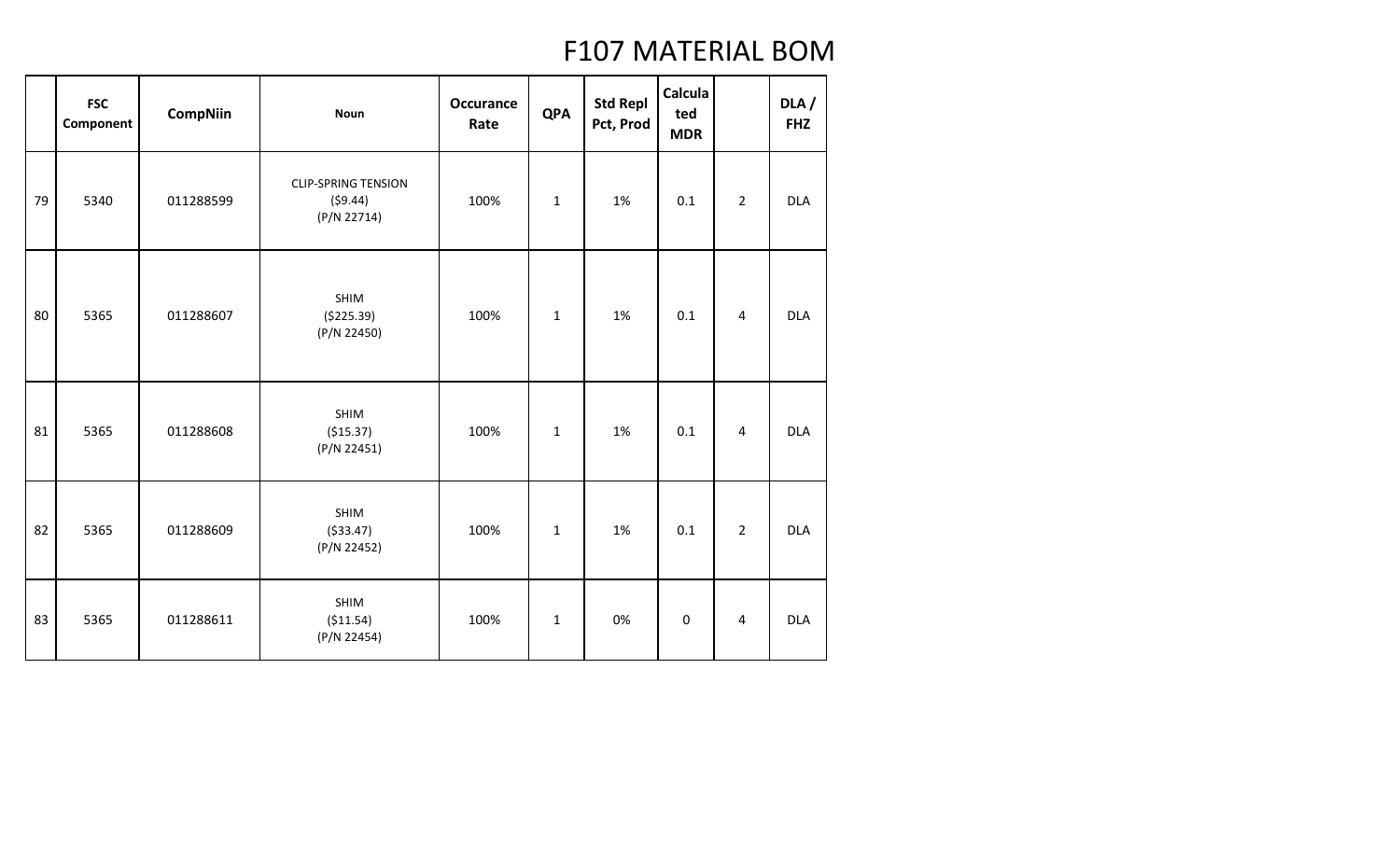|    | <b>FSC</b><br>Component | <b>CompNiin</b> | <b>Noun</b>                                                                         | <b>Occurance</b><br>Rate | <b>QPA</b>     | <b>Std Repl</b><br>Pct, Prod | Calcula<br>ted<br><b>MDR</b> |                | DLA/<br><b>FHZ</b> |
|----|-------------------------|-----------------|-------------------------------------------------------------------------------------|--------------------------|----------------|------------------------------|------------------------------|----------------|--------------------|
| 84 | 4710                    | 011288621       | TUBE ASSEMBLY-METAL<br>(5448.79)<br>(P/N 23511)                                     | 100%                     | $\mathbf{1}$   | 1%                           | 0.1                          | $\overline{2}$ | <b>DLA</b>         |
| 85 | 5310                    | 011291610       | NUT-SELF-LOCKING-EXTENDED<br>WASHER<br>(55.64)<br>(P/N 24640)                       | 100%                     | 39             | 100%                         | 390                          | 5              | <b>DLA</b>         |
| 86 | 1336                    | 011295283       | CARTRIDGE-ENGINE STARTER<br>(5774.35)<br>$(P/N 13144-1)$                            | 100%                     | $\mathbf{1}$   | 30%                          | 3                            | FGZ            |                    |
| 87 | 5305                    | 011312169       | SCREW-MACHINE<br>( \$10.67)<br>P/N MS9712-04<br>(IPV Item)<br>F107 BSL 527 BIN A262 | 100%                     | 61             | 100%                         | 610                          | 812            | <b>DLA</b>         |
| 88 | 4720                    | 011317149       | HOSE-PREFORMED<br>( \$371.43)<br>(P/N 232-30827-2)                                  | 100%                     | $\mathbf{1}$   | 5%                           | 0.5                          | $\overline{2}$ | <b>DLA</b>         |
| 89 | 4730                    | 011318413       | COUPLING-TUBE<br>( \$210.91)<br>(P/N 29822)                                         | 100%                     | $\overline{2}$ | 1%                           | 0.2                          | 4              | <b>DLA</b>         |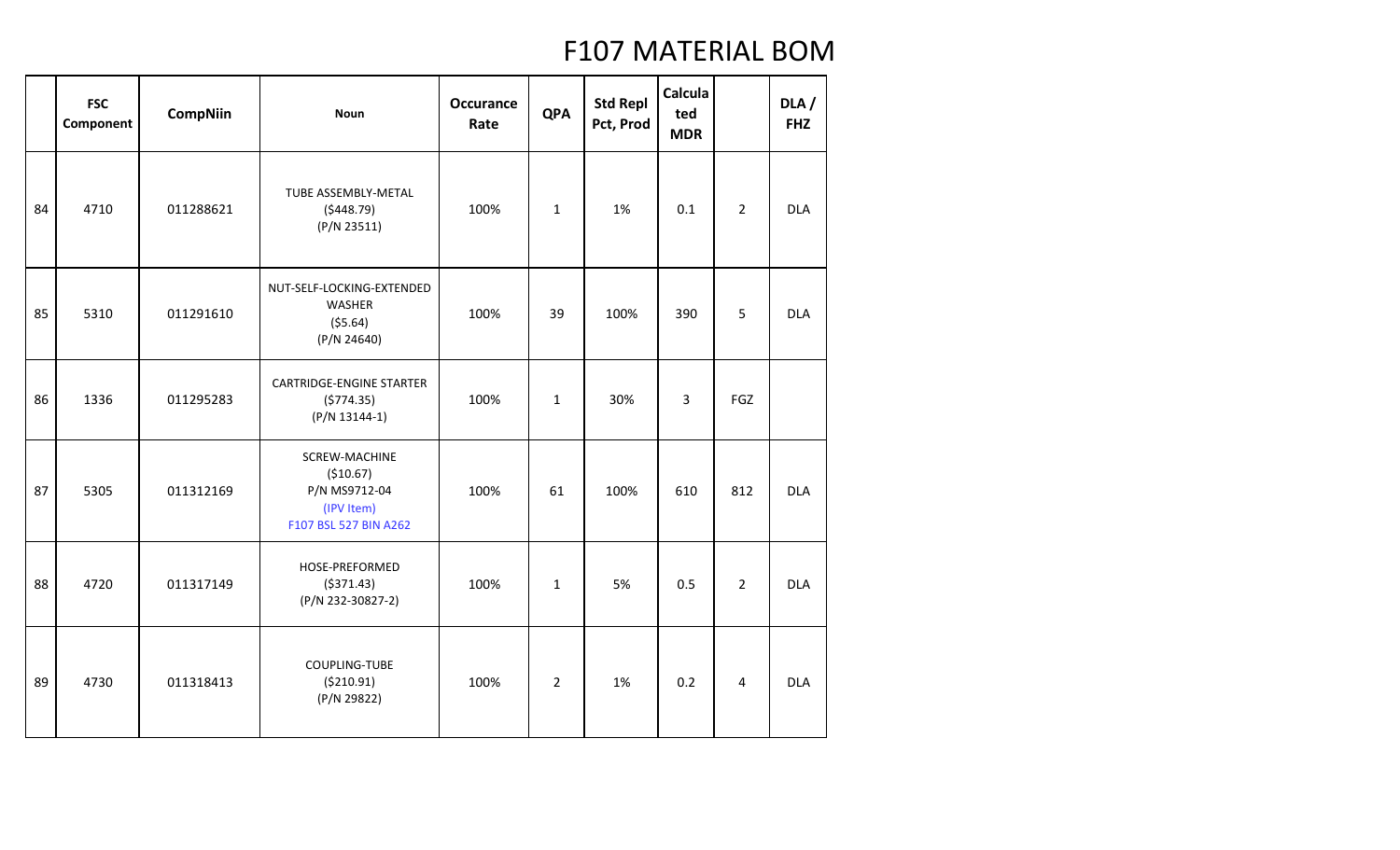|    | <b>FSC</b><br>Component | <b>CompNiin</b>         | <b>Noun</b>                                                                 | <b>Occurance</b><br>Rate | <b>QPA</b>   | <b>Std Repl</b><br>Pct, Prod | <b>Calcula</b><br>ted<br><b>MDR</b> |                | DLA/<br><b>FHZ</b> |
|----|-------------------------|-------------------------|-----------------------------------------------------------------------------|--------------------------|--------------|------------------------------|-------------------------------------|----------------|--------------------|
| 90 | 4730                    | 011327695               | TEE-TUBE TO BOSS<br>( \$85.96)<br>(P/N 34933)                               | 100%                     | $\mathbf{1}$ | 1%                           | 0.1                                 | $\overline{2}$ | <b>DLA</b>         |
| 91 | 5310                    | 011420691               | WASHER-RECESSED<br>( \$240.37)<br>(P/N 22618)                               | 100%                     | $\mathbf{1}$ | 100%                         | 10                                  | $\overline{7}$ | <b>DLA</b>         |
| 92 | 5331                    | 000200203/001031<br>986 | O-RING<br>(50.13)<br>(P/N AS3208-04)<br>(IPV Item)<br>F107 BSL 508 BIN 4G09 | 100%                     | 6            | 0%                           | $\mathbf 0$                         |                | <b>DLA</b>         |
| 93 | 2840                    | 011433833               | <b>RETAINER ASSEMBLY</b><br>( \$8.20)<br>(P/N 36829)                        | 100%                     | $\mathbf{1}$ | 2%                           | 0.2                                 | $\overline{2}$ | <b>DLA</b>         |
| 94 | 3110                    | 011485250               | SEAT-BEARING<br>(568.30)<br>(P/N 37079)                                     | 100%                     | $\mathbf{1}$ | 1%                           | 0.1                                 | $\mathbf 0$    | <b>DLA</b>         |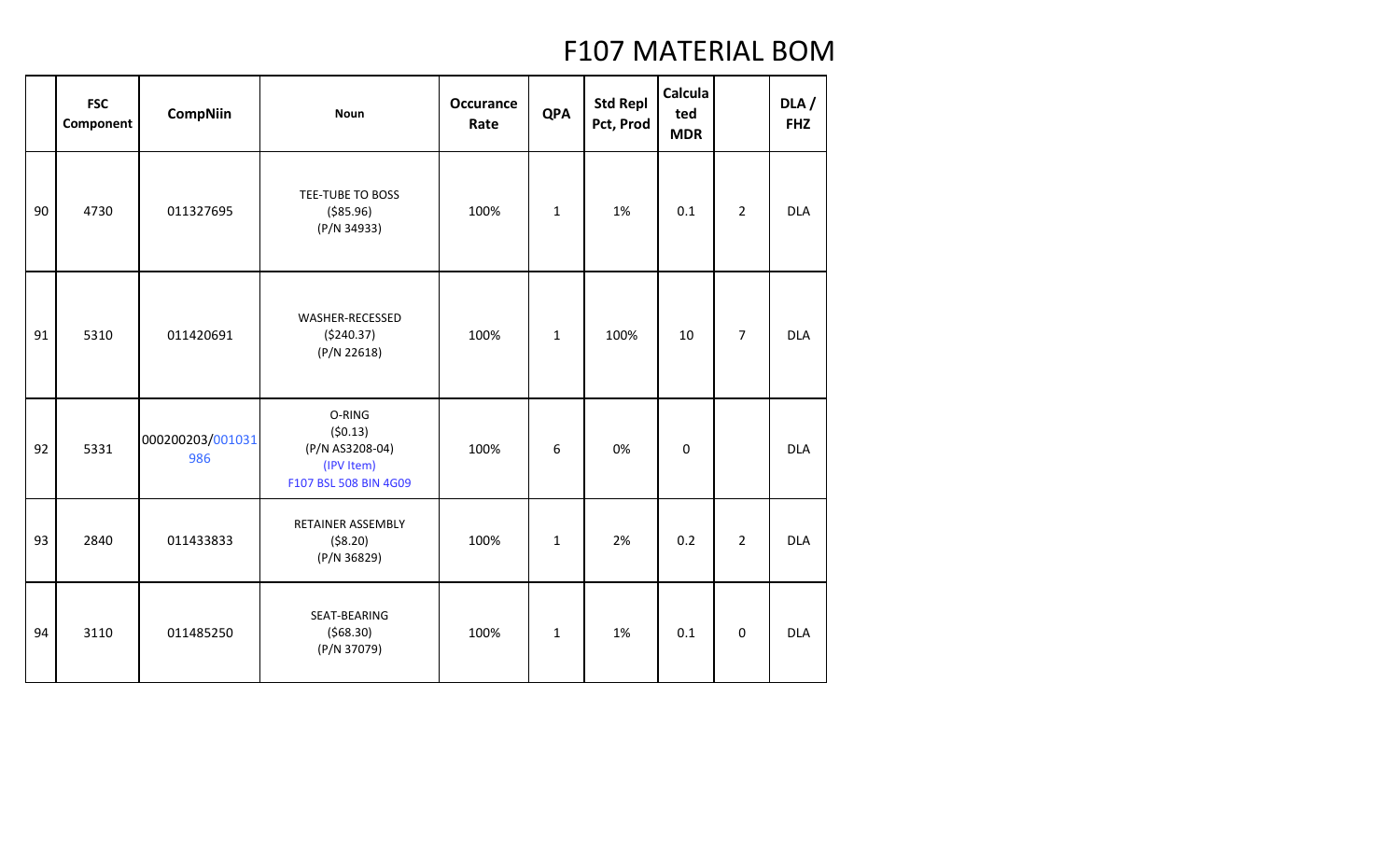|     | <b>FSC</b><br>Component | <b>CompNiin</b> | <b>Noun</b>                                                              | <b>Occurance</b><br>Rate | <b>QPA</b>   | <b>Std Repl</b><br>Pct, Prod | Calcula<br>ted<br><b>MDR</b> |                | DLA/<br><b>FHZ</b> |
|-----|-------------------------|-----------------|--------------------------------------------------------------------------|--------------------------|--------------|------------------------------|------------------------------|----------------|--------------------|
| 95  | 4710                    | 011611721       | TUBE ASSEMBLY-METAL<br>(5599.67)<br>(P/N 36557)                          | 100%                     | $\mathbf{1}$ | 1%                           | 0.1                          | $\overline{4}$ | <b>DLA</b>         |
| 96  | 4730                    | 011885883       | TEE-TUBE<br>( \$32.07)<br>(P/N AN834-3J)                                 | 100%                     | $\mathbf{1}$ | 1%                           | 0.1                          | $\mathbf{1}$   | <b>DLA</b>         |
| 97  | 5365                    | 012316025       | SPACER-RING<br>( \$10.48)<br>(P/N 36141-07)                              | 100%                     | $\mathbf{1}$ | 3%                           | 0.3                          | 3              | <b>DLA</b>         |
| 98  | 5365                    | 012316026       | SPACER-RING<br>(510.42)<br>(P/N 36141-08)                                | 100%                     | $\mathbf{1}$ | 33%                          | 3.3                          | $\overline{2}$ | <b>DLA</b>         |
| 99  | 4730                    | 004361962       | SEAL-CONICAL-FLARED TUBE<br><b>FITTING</b><br>P/N<br>( \$13.66)<br>29093 | 100%                     | 8            | 100%                         | 80                           |                | <b>DLA</b>         |
| 100 | 3040                    | 12622664        | GEARSHAFT-SPUR<br>( \$356.98)<br>(P/N 37247)                             | 100%                     | $\mathbf{1}$ | 1%                           | 0.1                          | $\mathbf 0$    | <b>DLA</b>         |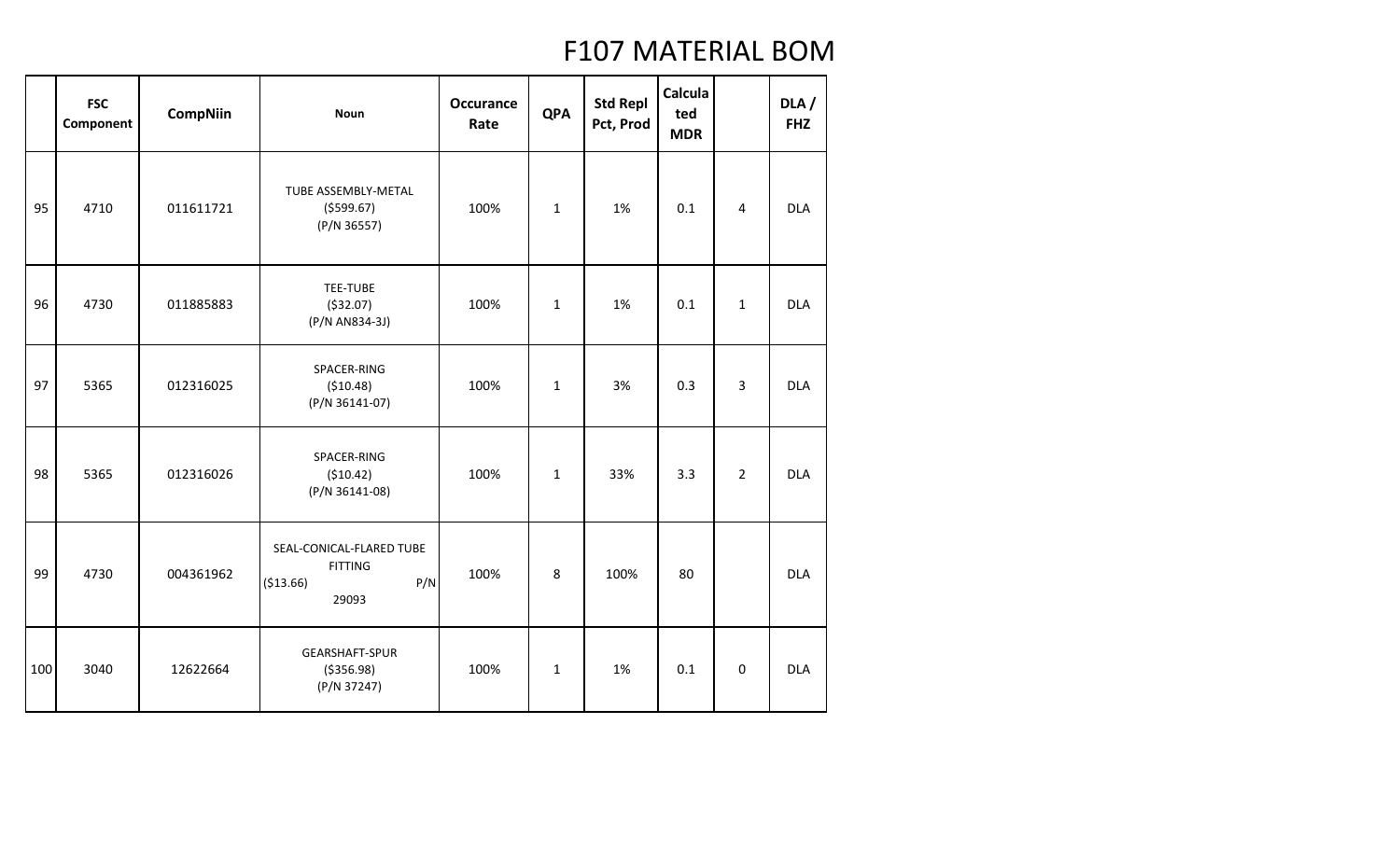|     | <b>FSC</b><br>Component | <b>CompNiin</b> | <b>Noun</b>                                                                            | <b>Occurance</b><br>Rate | <b>QPA</b>     | <b>Std Repl</b><br>Pct, Prod | Calcula<br>ted<br><b>MDR</b> |             | DLA /<br><b>FHZ</b> |
|-----|-------------------------|-----------------|----------------------------------------------------------------------------------------|--------------------------|----------------|------------------------------|------------------------------|-------------|---------------------|
| 101 | 9905                    | 012945026       | PLATE-IDENTIFICATION<br>(51.75)<br>(P/N 29475)                                         | 100%                     | $\mathbf{1}$   | 1%                           | 0.1                          | $\mathbf 0$ | <b>DLA</b>          |
| 102 | 9905                    | 012945318       | PLATE-IDENTIFICATION<br>( \$3.50)<br>(P/N 15311)                                       | 100%                     | $\mathbf{1}$   | 1%                           | 0.1                          | $\mathbf 0$ | <b>DLA</b>          |
| 103 | 5340                    | 011288595       | Strap, Retaining<br>(526.13)<br>P/N 29607                                              | 100%                     | 8              | 0%                           | $\boldsymbol{0}$             |             | <b>DLA</b>          |
| 104 | 5315                    | 000569386       | PIN-STRAIGHT-HEADLESS<br>(50.16)<br>P/N 34425                                          | 100%                     | $\mathbf 1$    | 1%                           | 0.1                          |             | <b>DLA</b>          |
| 105 | 5340                    | 000602095       | CLAMP-LOOP<br>(50.37)<br>P/N 466SS6                                                    | 100%                     | 3              | 2%                           | 0.6                          |             | <b>DLA</b>          |
| 106 | 5306                    | 000800094       | <b>BOLT-MACHINE</b><br>(50.46)<br>P/N MS9489-05<br>(IPV Item)<br>F107 BSL 458 BIN 3F01 | 100%                     | $\overline{2}$ | 0%                           | 0                            |             | <b>DLA</b>          |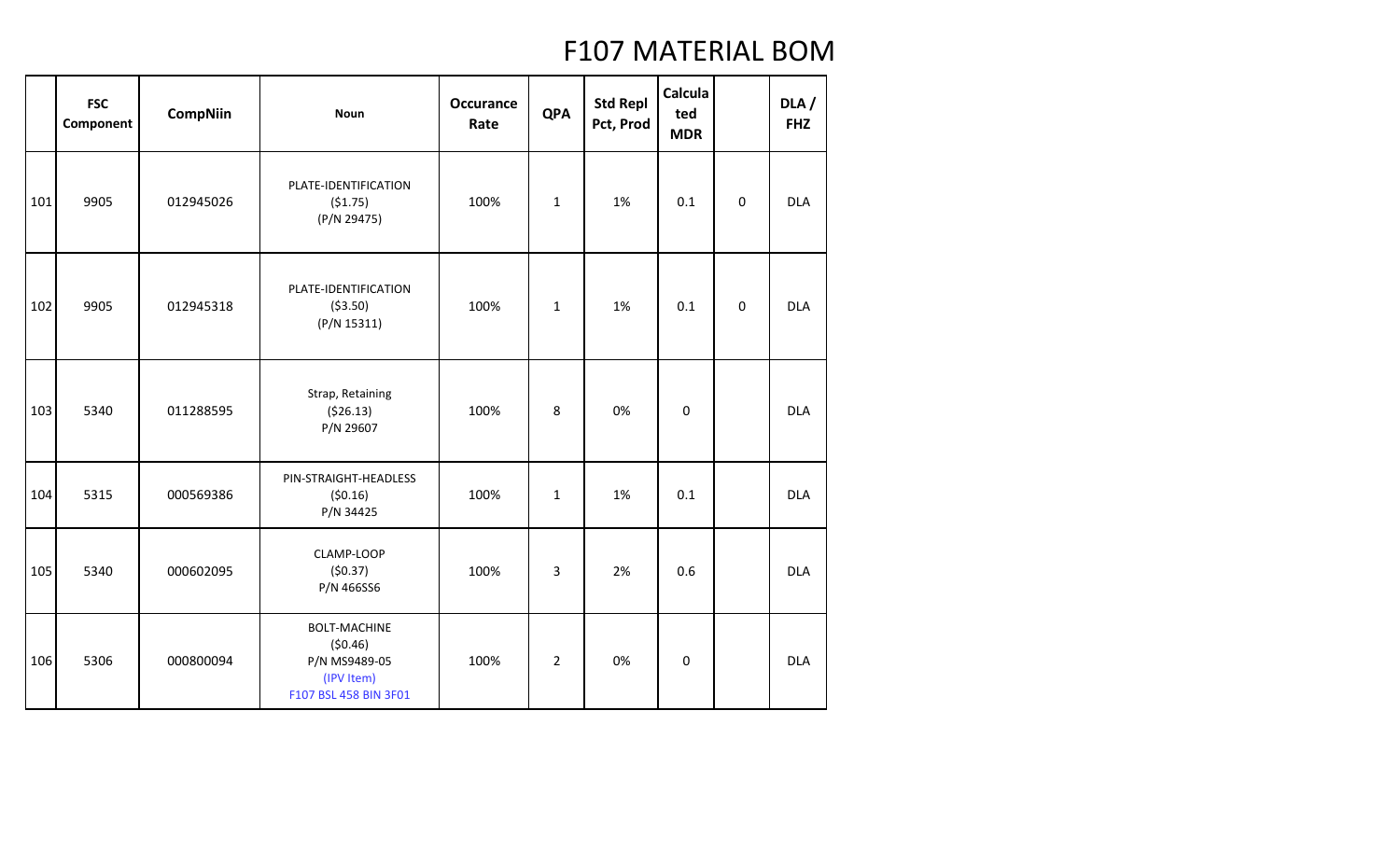|     | <b>FSC</b><br>Component | <b>CompNiin</b> | <b>Noun</b>                                                                            | <b>Occurance</b><br>Rate | <b>QPA</b>   | <b>Std Repl</b><br>Pct, Prod | Calcula<br>ted<br><b>MDR</b> | DLA/<br><b>FHZ</b> |
|-----|-------------------------|-----------------|----------------------------------------------------------------------------------------|--------------------------|--------------|------------------------------|------------------------------|--------------------|
| 107 | 5306                    | 000800099       | <b>BOLT-MACHINE</b><br>(50.52)<br>P/N MS9489-06<br>(IPV Item)<br>F110 BSL 429 BIN 7B08 | 100%                     | $\mathbf{1}$ | 1%                           | 0.1                          | <b>DLA</b>         |
| 108 | 5306                    | 000800133       | <b>BOLT-MACHINE</b><br>(50.87)<br>P/N MS9489-04                                        | 100%                     | $\mathbf{1}$ | 1%                           | 0.1                          | <b>DLA</b>         |
| 109 | 4730                    | 001022676       | NIPPLE-BOSS<br>(56.57)<br>P/N AN815-5J                                                 | 100%                     | $\mathbf{1}$ | 1%                           | 0.1                          | <b>DLA</b>         |
| 110 | 5306                    | 001066321       | <b>BOLT-MACHINE</b><br>(50.81)<br>P/N MS9556-07<br>(IPV Item)<br>F107 BSL 458 BIN 3J03 | 100%                     | 8            | 0%                           | $\mathbf 0$                  | <b>DLA</b>         |
| 111 | 5306                    | 001138362       | <b>BOLT-MACHINE</b><br>(50.76)<br>P/N MS9556-06<br>(IPV Item)<br>F107 BSL 458 BIN 2E14 | 100%                     | $\mathbf{1}$ | 0%                           | $\pmb{0}$                    | <b>DLA</b>         |
| 112 | 5306                    | 001186450       | <b>BOLT-MACHINE</b><br>(52.37)<br>P/N MS21279-04                                       | 100%                     | $\mathbf{1}$ | 0%                           | $\mathbf 0$                  | <b>DLA</b>         |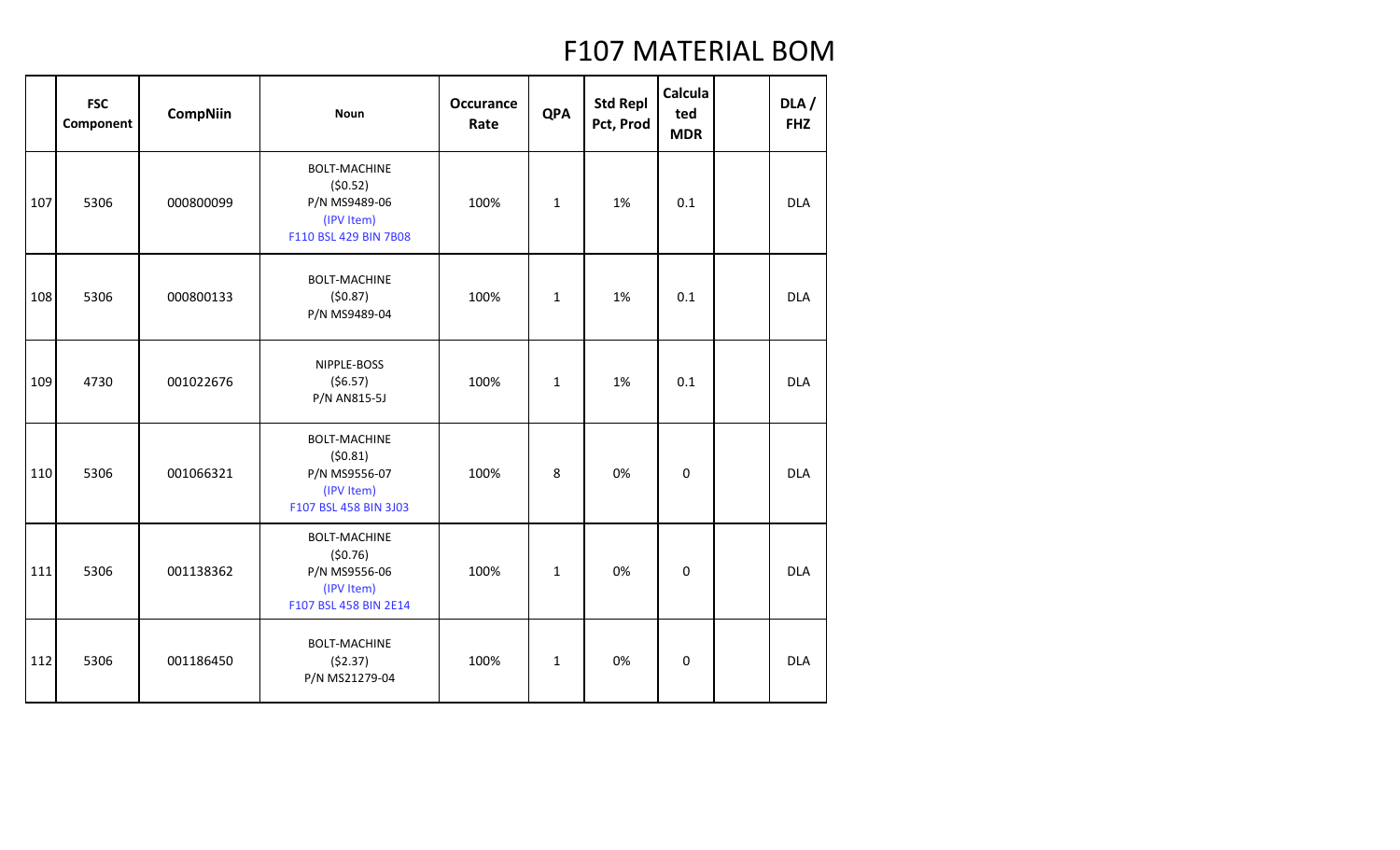|     | <b>FSC</b><br>Component | <b>CompNiin</b> | <b>Noun</b>                                                                                                    | <b>Occurance</b><br>Rate | <b>QPA</b>     | <b>Std Repl</b><br>Pct, Prod | Calcula<br>ted<br><b>MDR</b> | DLA/<br><b>FHZ</b> |
|-----|-------------------------|-----------------|----------------------------------------------------------------------------------------------------------------|--------------------------|----------------|------------------------------|------------------------------|--------------------|
| 113 | 5310                    | 001243025       | (50.04)<br><b>WASHER-FLAT</b><br>P/N MS9549-07                                                                 | 100%                     | 2              | 100%                         | 20                           | <b>DLA</b>         |
| 114 | 5310                    | 001411795       | (50.01)<br><b>WASHER-FLAT</b><br>P/N AN960-416<br>(IPV Item)<br>F107 BSL 458 BIN 3H05                          | 100%                     | $\overline{2}$ | 0%                           | 0                            | <b>DLA</b>         |
| 115 | 5365                    | 001416943       | BUSHING-NONMETALLIC<br>(50.63)<br>P/N MS39056-7                                                                | 100%                     | $\mathbf{1}$   | 0%                           | $\pmb{0}$                    | <b>DLA</b>         |
| 116 | 5310                    | 001499130       | WASHER-FLAT<br>(53.61)<br>P/N MS20002-6<br>(IPV Item)<br>F107 BSL 458 BIN 3H06                                 | 100%                     | 5              | 0%                           | $\boldsymbol{0}$             | <b>DLA</b>         |
| 117 | 5310                    | 001499146       | (55.97)<br><b>WASHER-RECESSED</b><br>P/N MS20002-C6<br>(IPV Item)<br>F107 BSL 458 BIN 3F08                     | 100%                     | $\overline{2}$ | 0%                           | $\pmb{0}$                    | <b>DLA</b>         |
| 118 | 5340                    | 001634304       | CAP-PROTECTIVE-DUST AND<br><b>MOISTURE</b><br>(52.54)<br>(P/N NAS814-4)<br>(IPV Item)<br>F107 BSL 458 BIN 3C09 | 100%                     | $\mathbf{1}$   | 0%                           | $\boldsymbol{0}$             | <b>DLA</b>         |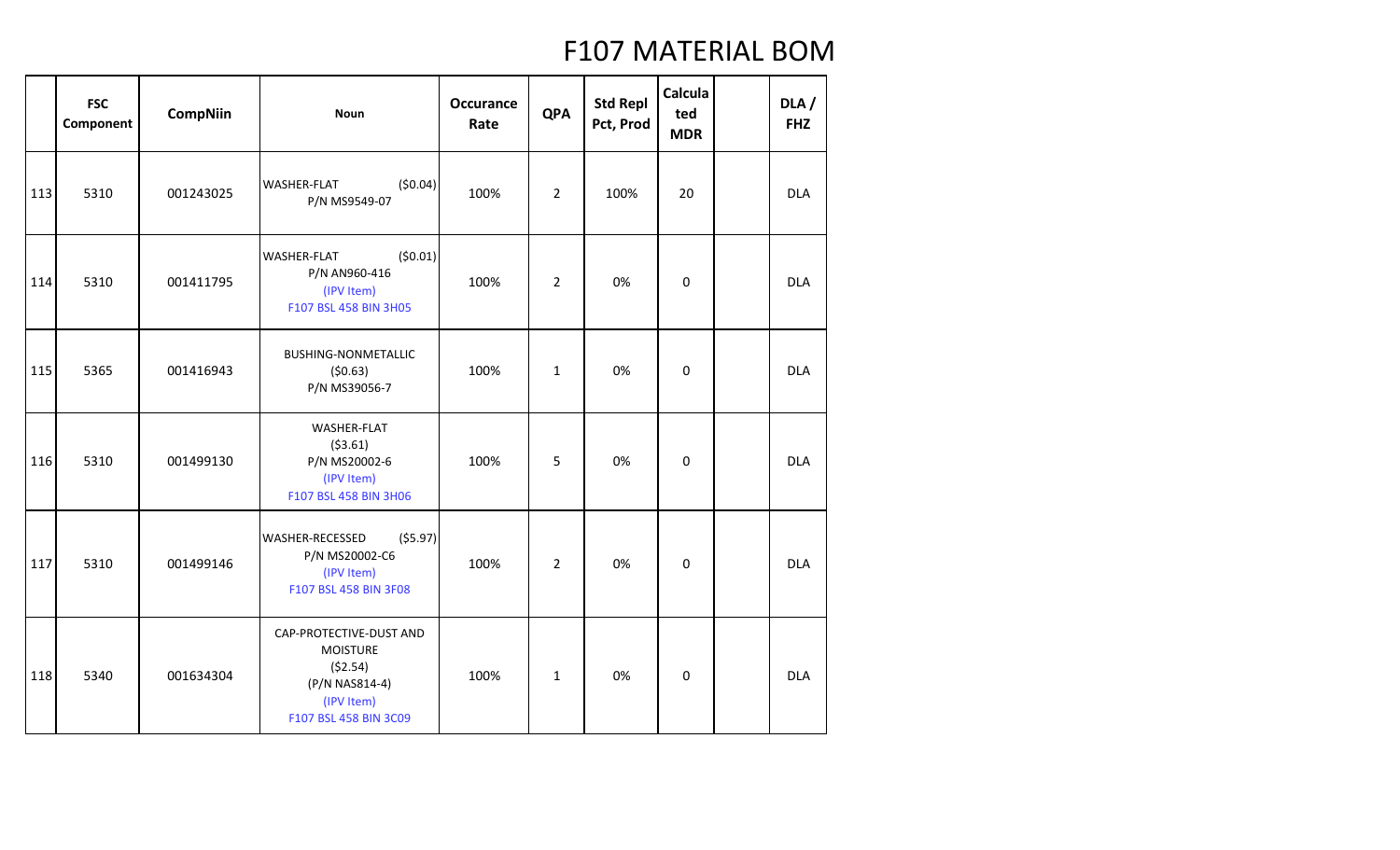|     | <b>FSC</b><br>Component | <b>CompNiin</b> | <b>Noun</b>                                                                                                        | <b>Occurance</b><br>Rate | <b>QPA</b>   | <b>Std Repl</b><br>Pct, Prod | Calcula<br>ted<br><b>MDR</b> | DLA/<br><b>FHZ</b> |
|-----|-------------------------|-----------------|--------------------------------------------------------------------------------------------------------------------|--------------------------|--------------|------------------------------|------------------------------|--------------------|
| 119 | 5331                    | 001651936       | O-RING<br>(51.18)<br>P/N MS9388-159<br>(IPV Item)<br>F107 BSL 458 BIN 2H03<br><b>BSL 527 BIN A245</b>              | 100%                     | $\mathbf{1}$ | 0%                           | 0                            | <b>DLA</b>         |
| 120 | 5331                    | 001660966       | O-RING<br>(50.09)<br>P/N M83248/1-007                                                                              | 100%                     | $\mathbf{1}$ | 100%                         | 10                           | <b>DLA</b>         |
| 121 | 5331                    | 001660968       | O-RING<br>(50.10)<br>P/N 10159809, J221P009<br>(IPV Item)<br>F107 BSL 458 BIN 2G06<br><b>BSL 527 BIN A241</b>      | 100%                     | 6            | 0%                           | 0                            | <b>DLA</b>         |
| 122 | 5331                    | 001660969       | O-RING<br>(50.12)<br>P/N MS28782-2, 010-17507<br>(IPV Item)<br>F107 BSL 458 BIN 1H03<br><b>BSL 508 BIN 4D03</b>    | 100%                     | 3            | 0%                           | 0                            | <b>DLA</b>         |
| 123 | 5331                    | 001660975       | O-RING<br>(50.12)<br>P/N NAS1593-011, MS9388-011<br>(IPV Item)<br>F107 BSL 458 BIN 1H04<br><b>BSL 527 BIN A221</b> | 100%                     | 4            | 0%                           | $\mathbf 0$                  | <b>DLA</b>         |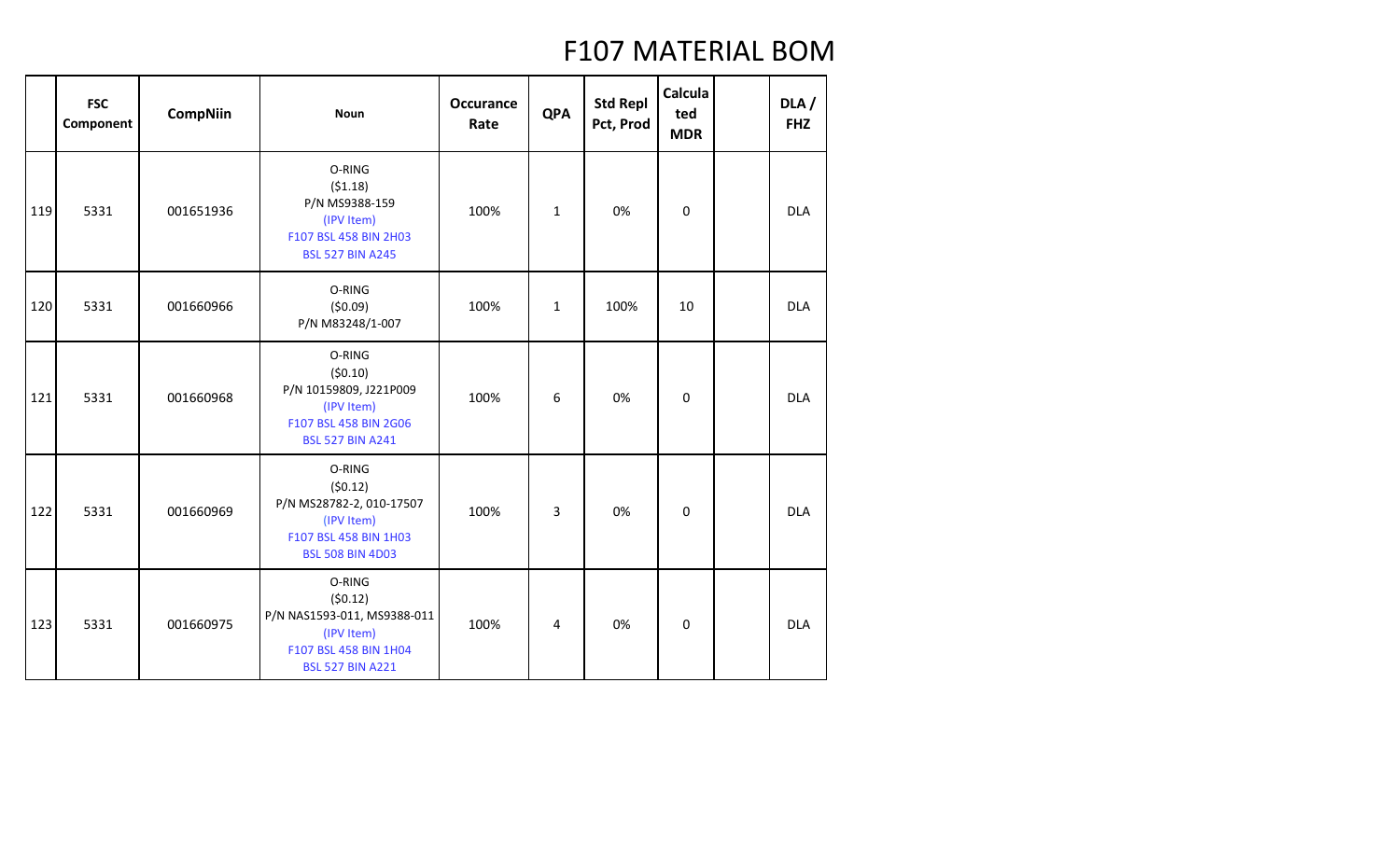|     | <b>FSC</b><br>Component | <b>CompNiin</b> | <b>Noun</b>                                                                                                                                | Occurance<br>Rate | <b>QPA</b>     | <b>Std Repl</b><br>Pct, Prod | Calcula<br>ted<br><b>MDR</b> | DLA/<br><b>FHZ</b> |
|-----|-------------------------|-----------------|--------------------------------------------------------------------------------------------------------------------------------------------|-------------------|----------------|------------------------------|------------------------------|--------------------|
| 124 | 5331                    | 001660980       | O-RING<br>(50.13)<br>P/N 20012-9, 1531758-16<br>(IPV Item)<br>F107 BSL 458 BIN 2G08<br><b>BSL 527 BIN A218</b>                             | 100%              | 2              | 0%                           | 0                            | <b>DLA</b>         |
| 125 | 5331                    | 001660991       | O-RING<br>(50.12)<br>P/N 20015-9, 039-705-0002<br>(IPV Item)<br>F107 BSL 458 BIN 2H02                                                      | 100%              | $\mathbf{1}$   | 0%                           | $\boldsymbol{0}$             | <b>DLA</b>         |
| 126 | 5331                    | 001660992       | O-RING<br>(50.10)<br>P/N 016-19357, AS3209-016<br>(IPV Item)<br>F107 BSL 458 BIN 2G09<br><b>BSL 527 BIN A106</b>                           | 100%              | $\overline{2}$ | 0%                           | 0                            | <b>DLA</b>         |
| 127 | 5331                    | 001660993       | O-RING<br>(50.10)<br>P/N 2-017V884-75, M83248/1-<br>017<br>(IPV Item)<br>F107 BSL 458 BIN 1H07<br><b>BSL 508 BIN 4G03</b>                  | 100%              | 3              | 0%                           | $\mathbf 0$                  | <b>DLA</b>         |
| 128 | 5331                    | 001660996       | O-RING<br>(50.12)<br>P/N S9413-019, AS568-019<br>(IPV Item)<br>F107 BSL 458 BIN 2H01<br><b>BSL 508 BIN 4D01</b><br><b>BSL 527 BIN A248</b> | 100%              | 3              | 0%                           | $\mathbf 0$                  | <b>DLA</b>         |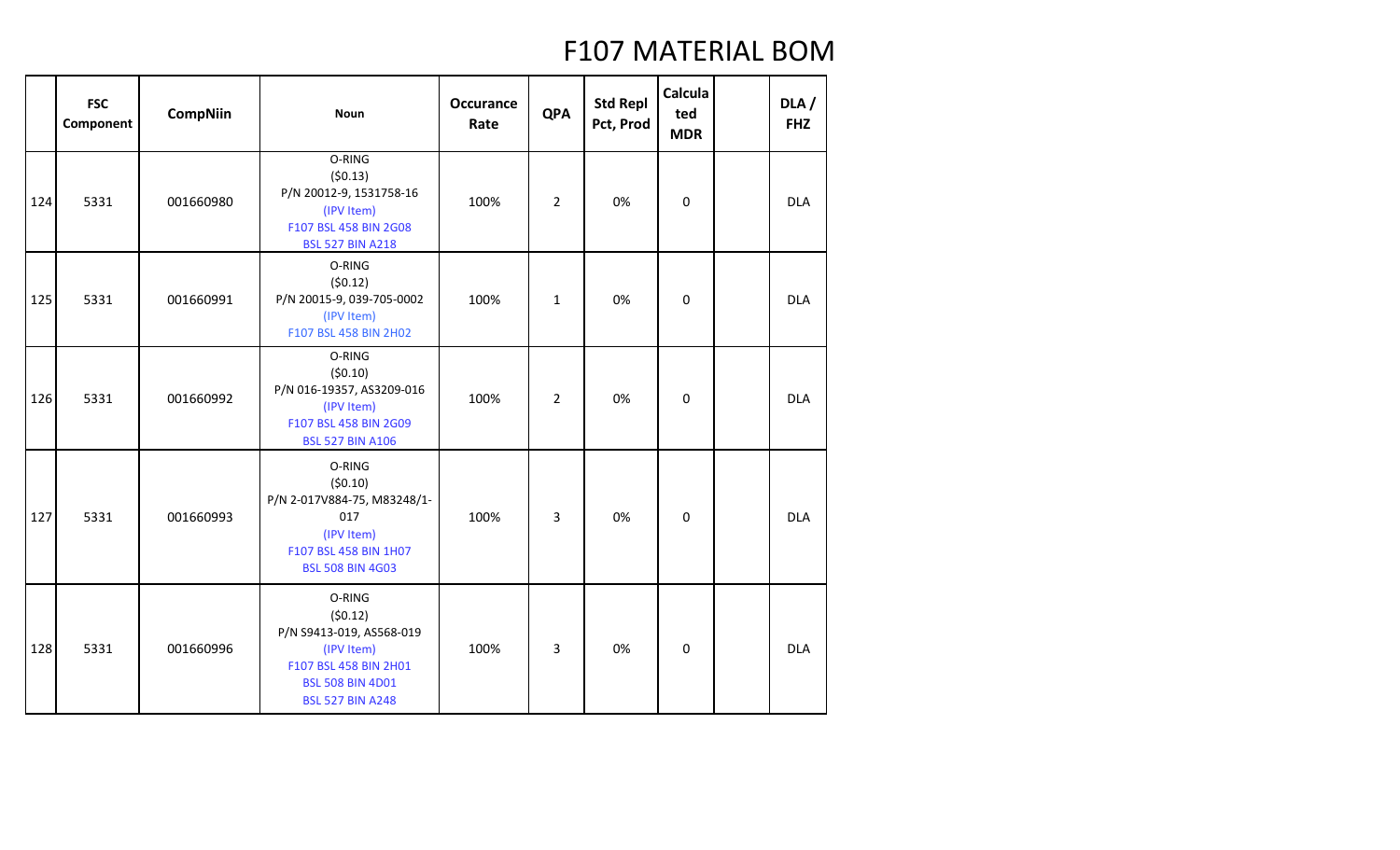|     | <b>FSC</b><br>Component | <b>CompNiin</b> | <b>Noun</b>                                                                                                 | <b>Occurance</b><br>Rate | <b>QPA</b>     | <b>Std Repl</b><br>Pct, Prod | Calcula<br>ted<br><b>MDR</b> | DLA/<br><b>FHZ</b> |
|-----|-------------------------|-----------------|-------------------------------------------------------------------------------------------------------------|--------------------------|----------------|------------------------------|------------------------------|--------------------|
| 129 | 5331                    | 001661001       | O-RING<br>(50.16)<br>P/N 2-020V1164-75, NAS1593-<br>020<br>(IPV<br>F107<br>Item)<br><b>BSL 458 BIN 2F06</b> | 100%                     | $\mathbf{1}$   | 0%                           | $\mathbf 0$                  | <b>DLA</b>         |
| 130 | 5331                    | 001661022       | O-RING<br>(50.19)<br>P/N ST3001-025, 649-393-025-0,<br>MIL-R-83248<br>(IPV Item)<br>F107 BSL 458 BIN 1H08   | 100%                     | 5              | 0%                           | $\boldsymbol{0}$             | <b>DLA</b>         |
| 131 | 5331                    | 001661025       | O-RING<br>(50.19)<br>P/N J221P026, 903231C1,<br>159460026<br>(IPV Item)<br>F107 BSL 458 BIN 2H05            | 100%                     | $\overline{2}$ | 0%                           | $\mathbf 0$                  | <b>DLA</b>         |
| 132 | 5331                    | 001661030       | O-RING<br>(50.21)<br>P/N 2-028V1164-75, 568027-2,<br>ST1000-028<br>(IPV Item)<br>F107 BSL 458 BIN 3J09      | 100%                     | $\mathbf{1}$   | 0%                           | 0                            | <b>DLA</b>         |
| 133 | 5331                    | 001661041       | O-RING<br>(50.48)<br>P/N J221P041, 431384ITEM 56,<br>M83248/1-041<br>(IPV Item)<br>F107 BSL 458 BIN 2F02    | 100%                     | $\mathbf{1}$   | 0%                           | $\mathbf 0$                  | <b>DLA</b>         |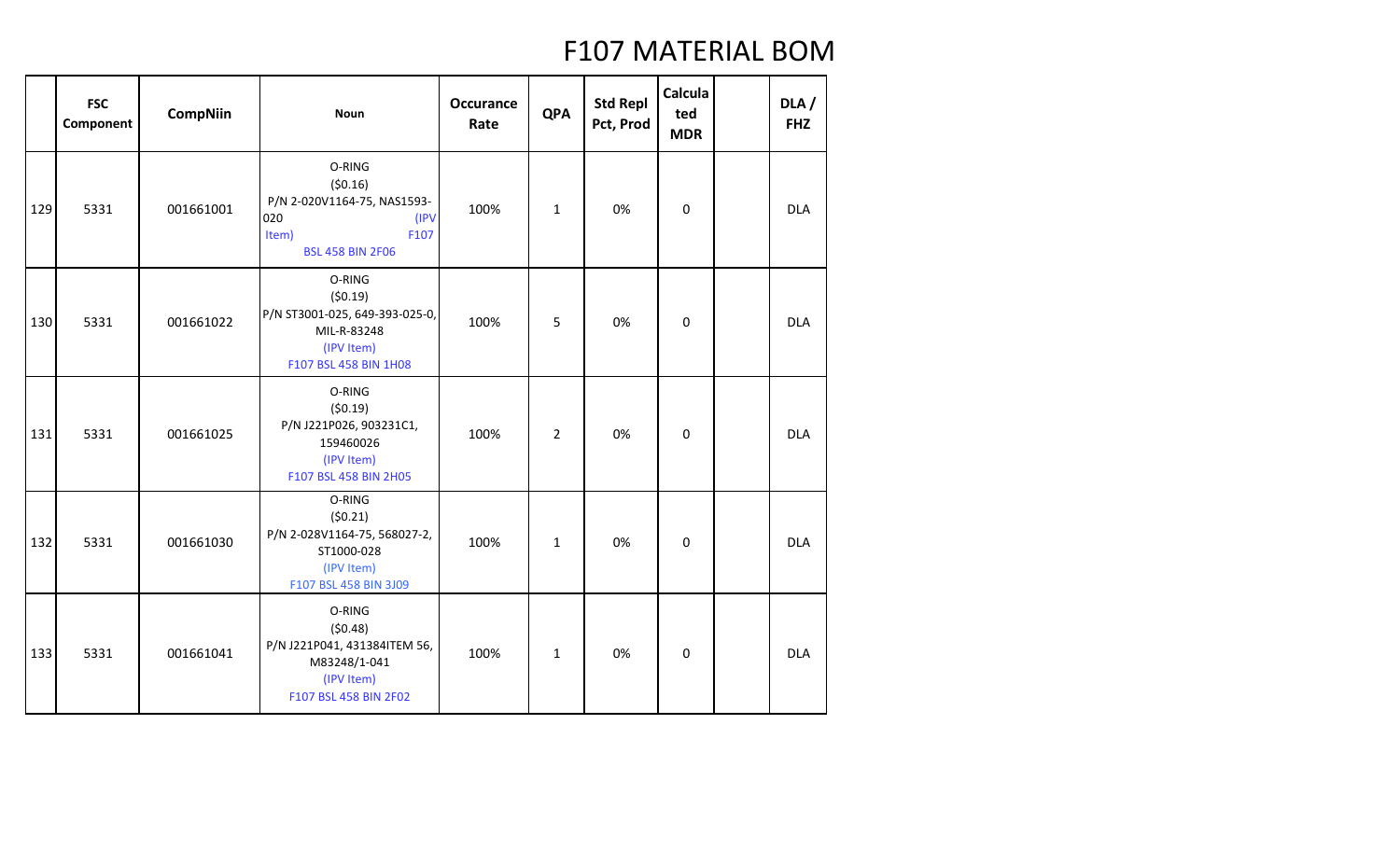|     | <b>FSC</b><br>Component | <b>CompNiin</b> | <b>Noun</b>                                                                                                 | <b>Occurance</b><br>Rate | <b>QPA</b>     | <b>Std Repl</b><br>Pct, Prod | <b>Calcula</b><br>ted<br><b>MDR</b> | DLA/<br><b>FHZ</b> |
|-----|-------------------------|-----------------|-------------------------------------------------------------------------------------------------------------|--------------------------|----------------|------------------------------|-------------------------------------|--------------------|
| 134 | 5331                    | 001661046       | O-RING<br>(50.61)<br>P/N J221P042, 201113-09,<br>S9413-042<br>(IPV Item)<br>F107 BSL 458 BIN 2F01           | 100%                     | $\overline{2}$ | 0%                           | 0                                   | <b>DLA</b>         |
| 135 | 5331                    | 001668390       | O-RING<br>(50.30)<br>P/N A1005816, ST1050-030,<br>25283A<br>(IPV Item)<br>F107 BSL 458 BIN 1J03             | 100%                     | 3              | 0%                           | 0                                   | <b>DLA</b>         |
| 136 | 5331                    | 001668391       | O-RING<br>(50.25)<br>P/N S9413-031, J221P031, 0001-<br>0039R<br>(IPV Item)<br>F107 BSL 458 BIN 1H10         | 100%                     | $\overline{2}$ | 0%                           | $\mathbf 0$                         | <b>DLA</b>         |
| 137 | 5331                    | 001668394       | O-RING<br>(50.40)<br>P/N J221P034, S9413-034,<br>MILR83248<br>(IPV Item)<br>F107<br><b>BSL 458 BIN 2G04</b> | 100%                     | $\overline{2}$ | 0%                           | $\mathbf 0$                         | <b>DLA</b>         |
| 138 | 5310                    | 001670835       | WASHER-FLAT<br>(50.10)<br>P/N 200151, 911244, 7402359<br>(IPV Item)<br>F107 BSL 458 BIN 3H09                | 100%                     | 9              | 0%                           | $\mathbf 0$                         | <b>DLA</b>         |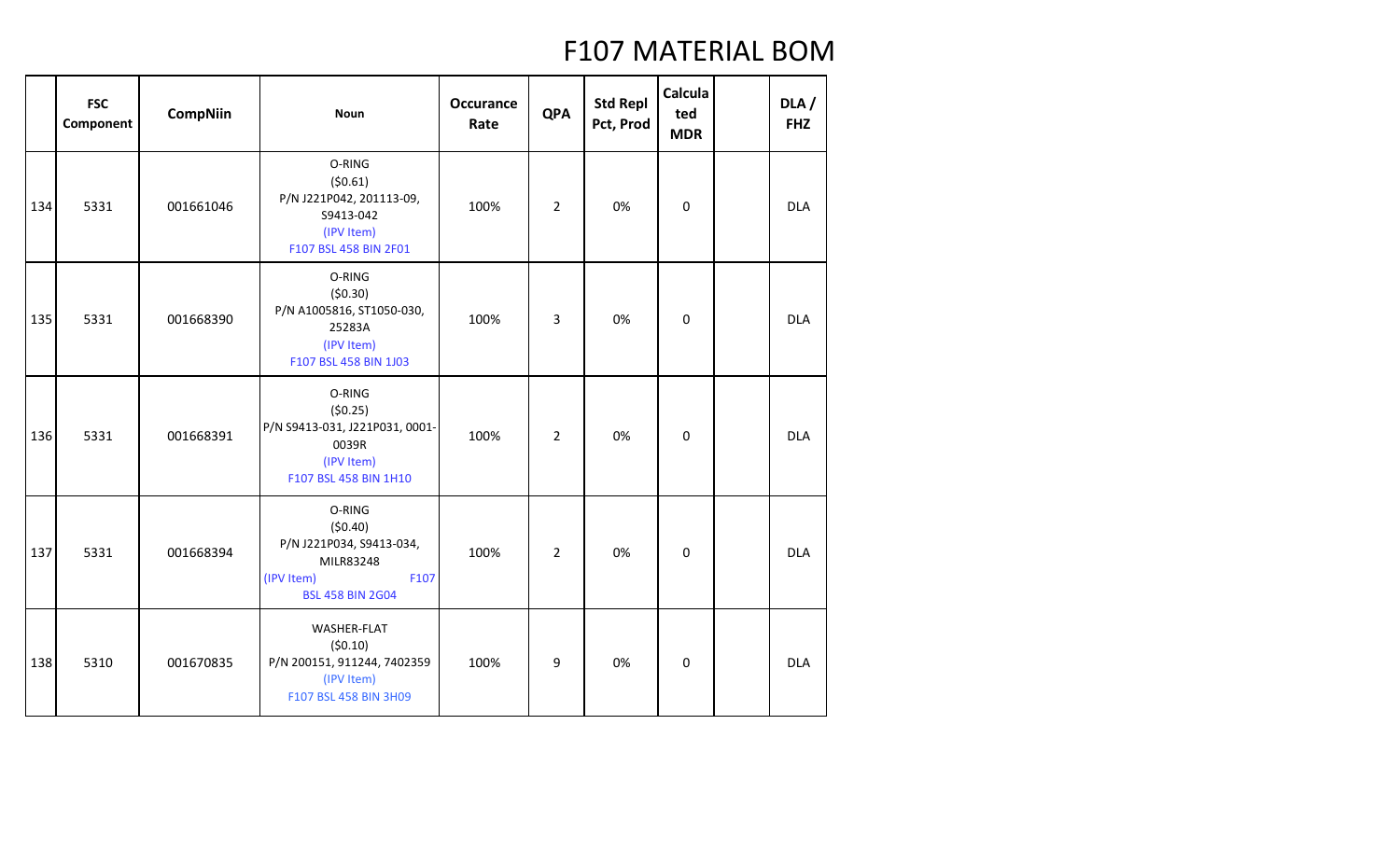|     | <b>FSC</b><br>Component | <b>CompNiin</b> | <b>Noun</b>                                                                                                           | <b>Occurance</b><br>Rate | <b>QPA</b>     | <b>Std Repl</b><br>Pct, Prod | Calcula<br>ted<br><b>MDR</b> | DLA/<br><b>FHZ</b> |
|-----|-------------------------|-----------------|-----------------------------------------------------------------------------------------------------------------------|--------------------------|----------------|------------------------------|------------------------------|--------------------|
| 139 | 5331                    | 001675124       | O-RING<br>(50.39)<br>P/N<br>J221P139, 21340 FIND 42,<br>M83248/1-139<br>(IPV Item)<br>F107<br><b>BSL 458 BIN 2J04</b> | 100%                     | $\mathbf{1}$   | 0%                           | $\mathbf 0$                  | <b>DLA</b>         |
| 140 | 5331                    | 001675145       | O-RING<br>(52.31)<br>P/N R149P262A, M83248/1-262,<br>MS9388-262<br>(IPV Item)<br>F107 BSL 458 BIN 3G03                | 100%                     | $\mathbf{1}$   | 0%                           | $\mathbf 0$                  | <b>DLA</b>         |
| 141 | 5331                    | 001675165       | O-RING<br>(50.13)<br>P/N 3011660, J221P901,<br>M83248/1-901<br>(IPV Item)<br>F107 BSL 458 BIN 2F05                    | 100%                     | $\overline{2}$ | 0%                           | 0                            | <b>DLA</b>         |
| 142 | 5331                    | 001675166       | O-RING<br>(50.15)<br>P/N 20905-12, 305000-5,<br>M3102865<br>(IPV<br>F107<br>Item)<br><b>BSL 458 BIN 2H04</b>          | 100%                     | $\mathbf{1}$   | 0%                           | $\boldsymbol{0}$             | <b>DLA</b>         |
| 143 | 5331                    | 001675175       | O-RING<br>(50.20)<br>P/N 238290-912, 366-59531<br>ITEM7, MIL-R-83248<br>(IPV Item)<br>F107 BSL 458 BIN 3H01           | 100%                     | $\mathbf{1}$   | 0%                           | $\mathbf 0$                  | <b>DLA</b>         |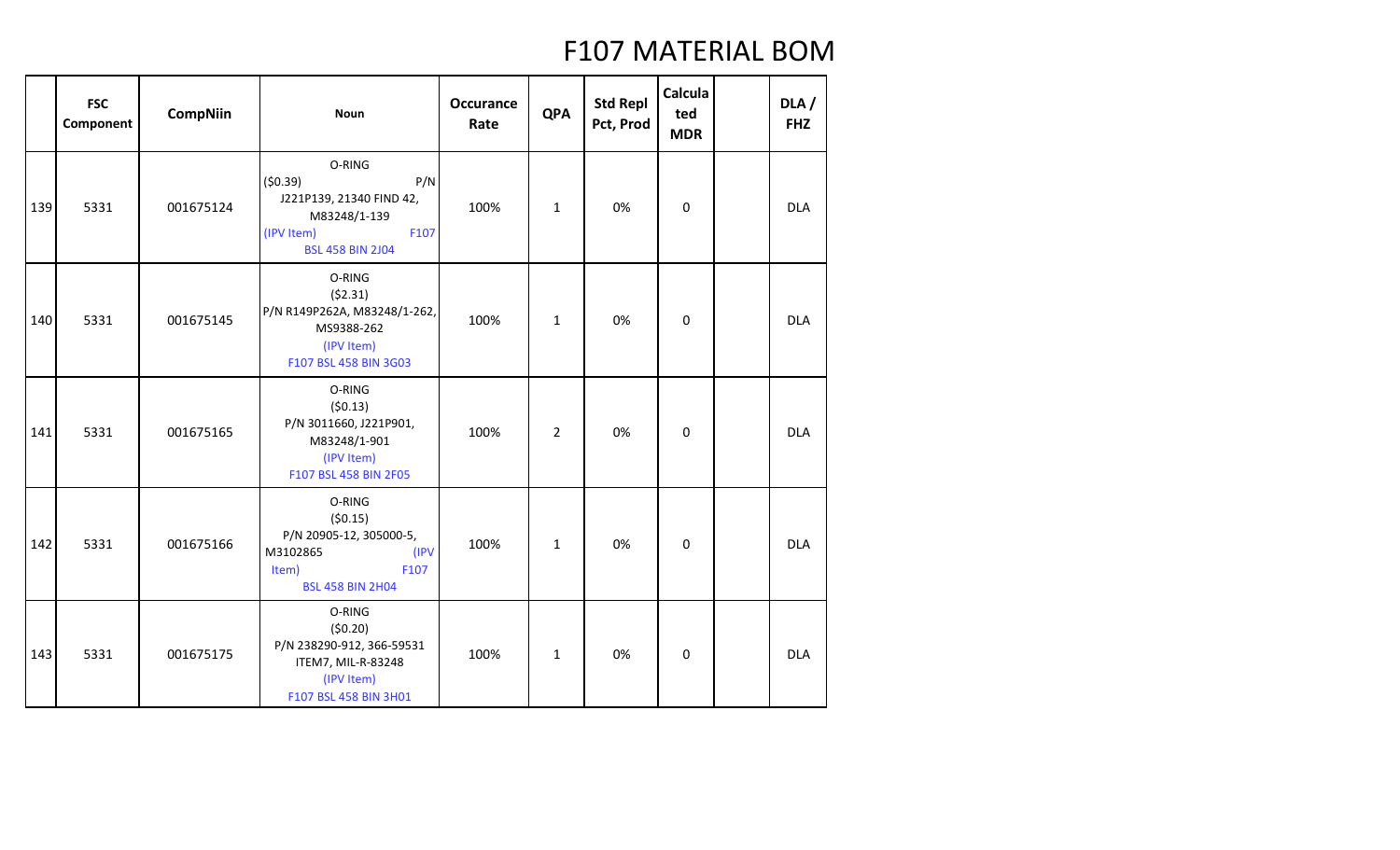|     | <b>FSC</b><br>Component | <b>CompNiin</b> | <b>Noun</b>                                                                                       | <b>Occurance</b><br>Rate | <b>QPA</b>     | <b>Std Repl</b><br>Pct, Prod | Calcula<br>ted<br><b>MDR</b> | DLA/<br><b>FHZ</b> |
|-----|-------------------------|-----------------|---------------------------------------------------------------------------------------------------|--------------------------|----------------|------------------------------|------------------------------|--------------------|
| 144 | 5305                    | 001701546       | <b>SCREW-MACHINE</b><br>(\$1.67)<br>P/N MS9564-04                                                 | 100%                     | 5              | 1%                           | 0.5                          | <b>DLA</b>         |
| 145 | 5305                    | 001738117       | <b>SCREW-MACHINE</b><br>(51.48)<br>P/N MS9555-02, 10125036<br>(IPV Item)<br>F107 BSL 458 BIN 3E11 | 100%                     | $\overline{2}$ | 0%                           | $\boldsymbol{0}$             | <b>DLA</b>         |
| 146 | 5305                    | 001744605       | <b>SCREW-MACHINE</b><br>(\$22.40)<br>P/N MS9554-03                                                | 100%                     | $\overline{2}$ | 4%                           | 0.8                          | <b>DLA</b>         |
| 147 | 5340                    | 001774113       | CLAMP-LOOP<br>(50.55)<br>P/N NAS1715C4T, 5047C4G                                                  | 100%                     | 6              | 1%                           | 0.6                          | <b>DLA</b>         |
| 148 | 5340                    | 001774120       | CLAMP-LOOP<br>(50.58)<br>P/N NAS1715C17T                                                          | 100%                     | $\mathbf{1}$   | 15%                          | 1.5                          | <b>DLA</b>         |
| 149 | 4730                    | 001829021       | NIPPLE-TUBE<br>(54.30)<br>P/N 124-3003, AN815-6C,<br>AS4841MS24392J6                              | 100%                     | $\mathbf{1}$   | 1%                           | 0.1                          | <b>DLA</b>         |
| 150 | 5331                    | 002118213       | O-RING<br>(50.33)<br>P/N 11-106914, 568-914,<br>AMS7276, AS568-914,<br>MILR83248, NAS1595-14      | 100%                     | $\mathbf{1}$   | 0%                           | 0                            | <b>DLA</b>         |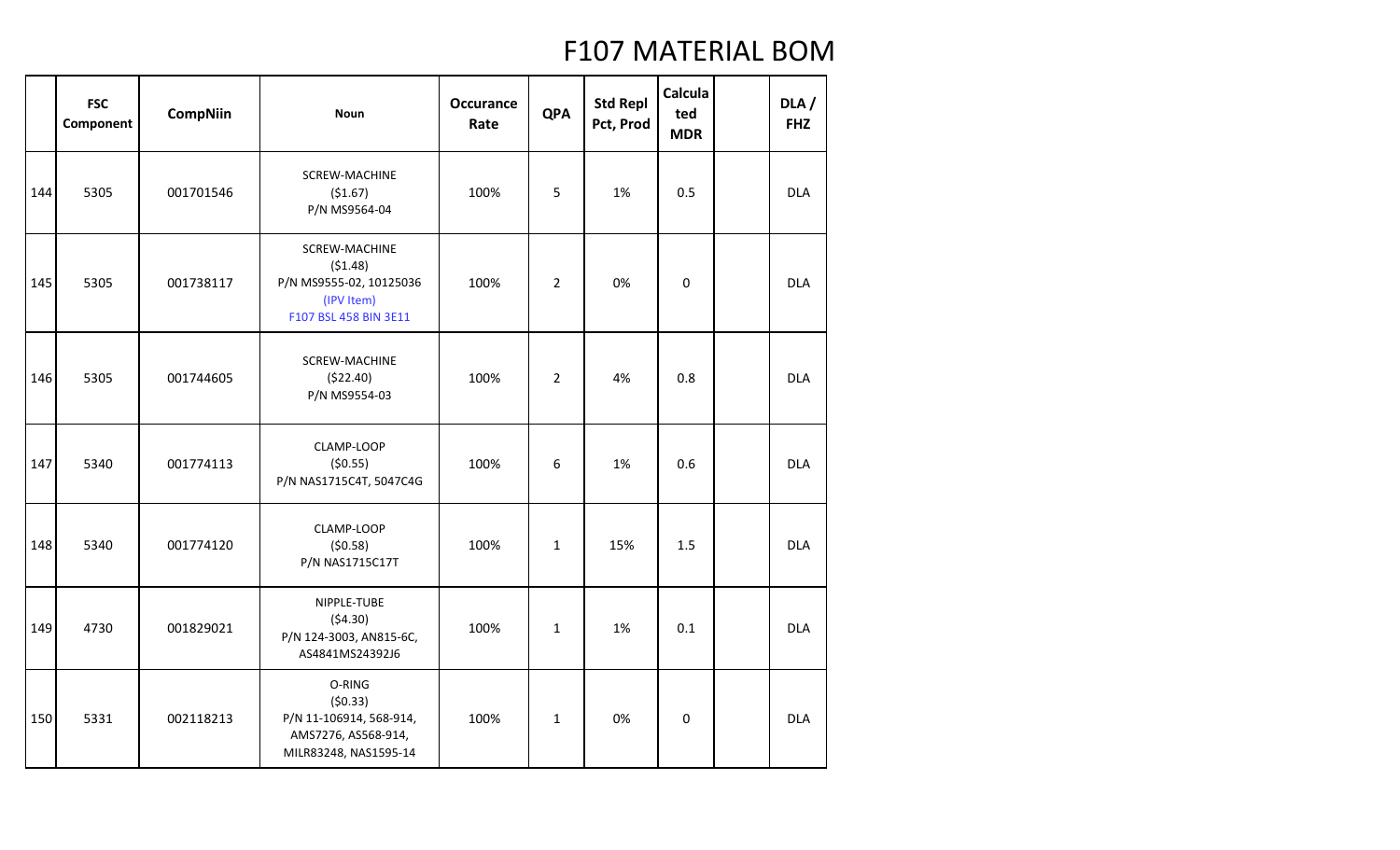|     | <b>FSC</b><br>Component | <b>CompNiin</b> | <b>Noun</b>                                                                                                                      | <b>Occurance</b><br>Rate | <b>QPA</b>   | <b>Std Repl</b><br>Pct, Prod | Calcula<br>ted<br><b>MDR</b> | DLA/<br><b>FHZ</b> |
|-----|-------------------------|-----------------|----------------------------------------------------------------------------------------------------------------------------------|--------------------------|--------------|------------------------------|------------------------------|--------------------|
| 151 | 5331                    | 002317701       | O-RING<br>(50.19)<br>P/N 10159961, 59412-554,<br>M25988/2-904, MIL-R-25988,<br>S9412-554                                         | 100%                     | $\mathbf{1}$ | 0%                           | $\Omega$                     | <b>DLA</b>         |
| 152 | 4730                    | 002385347       | CAP-TUBE<br>(55.50)<br>P/N 10111310, AN929A2K,<br>AS4841, MIL-F-5509                                                             | 100%                     | $\mathbf{1}$ | 1%                           | 0.1                          | <b>DLA</b>         |
| 153 | 5331                    | 002534844       | O-RING<br>(50.16)<br>P/N MIL-R-25988, S8057AP6,<br>S9005E11, S9412-011, S9413-<br>011                                            | 100%                     | $\mathbf{1}$ | 0%                           | 0                            | <b>DLA</b>         |
| 154 | 5331                    | 002799322       | O-RING<br>(50.30)<br>P/N 10163255, 3-908-11647,<br>908-11647, MIL-R-25988<br>(IPV Item)<br>F107 BSL 458 BIN 3H03                 | 100%                     | $\mathbf{1}$ | 0%                           | $\mathbf 0$                  | <b>DLA</b>         |
| 155 | 5331                    | 002881976       | O-RING<br>(50.21)<br>P/N 035022, 3-904/L677-70,<br>571034-04, 99-4602-04,<br>M25988-1-904<br>(IPV Item)<br>F107 BSL 458 BIN 1H01 | 100%                     | $\mathbf{1}$ | 0%                           | $\mathbf 0$                  | <b>DLA</b>         |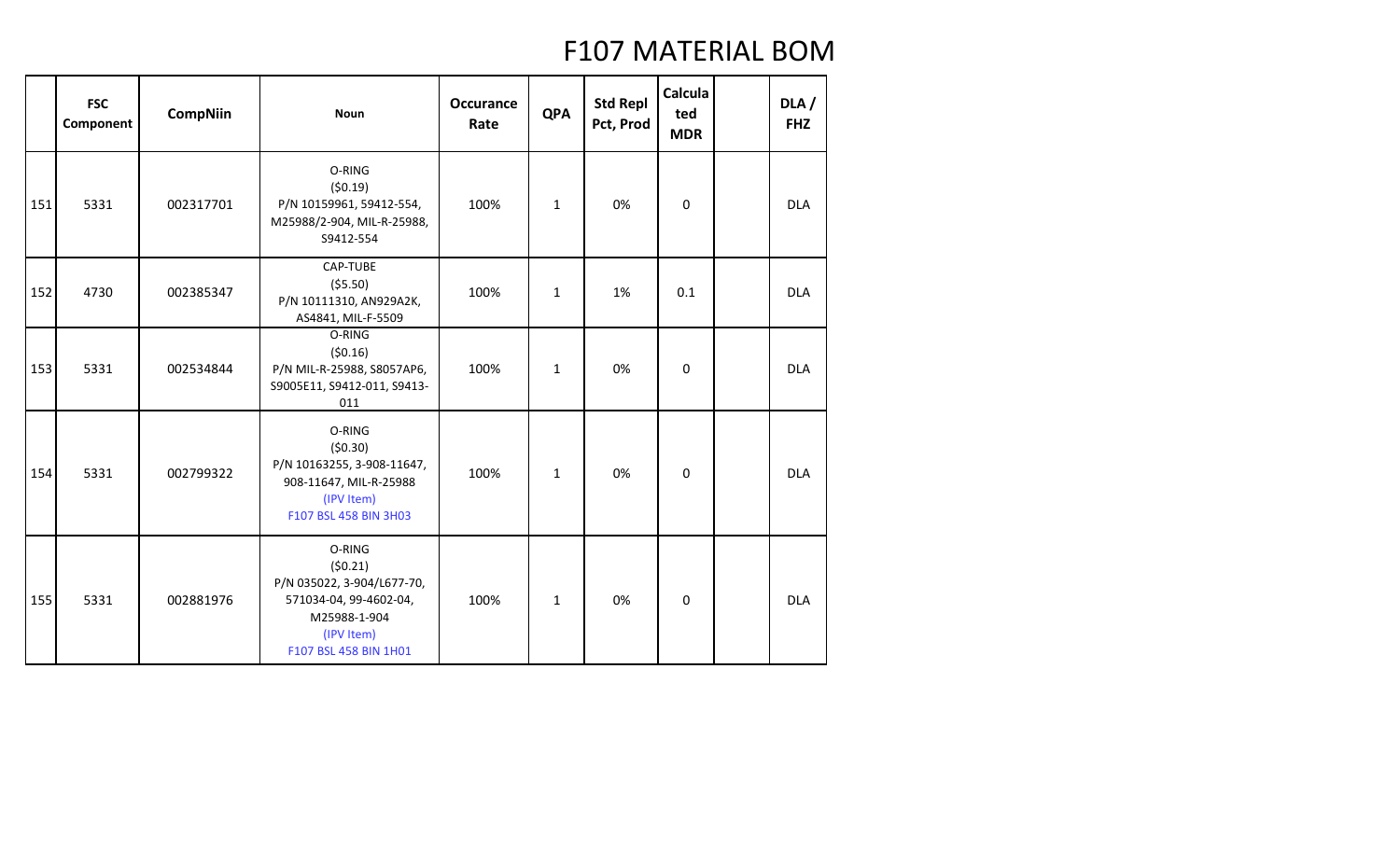|     | <b>FSC</b><br>Component | <b>CompNiin</b> | <b>Noun</b>                                                                                                                                            | <b>Occurance</b><br>Rate | <b>QPA</b>     | <b>Std Repl</b><br>Pct, Prod | Calcula<br>ted<br><b>MDR</b> |   | DLA /<br><b>FHZ</b> |
|-----|-------------------------|-----------------|--------------------------------------------------------------------------------------------------------------------------------------------------------|--------------------------|----------------|------------------------------|------------------------------|---|---------------------|
| 156 | 5331                    | 003431035       | O-RING<br>(50.19)<br>P/N 010-11647, 10159953,<br>16606A79-5, 2-010L375-70,<br>M25988-1-010<br>(IPV Item)<br>F107 BSL 458 BIN 3E08                      | 100%                     | $\mathbf{1}$   | 0%                           | $\mathbf 0$                  |   | <b>DLA</b>          |
| 157 | 5305                    | 003649731       | <b>SCREW-MACHINE</b><br>(5492.69)<br>P/N MS9488-05                                                                                                     | 100%                     | $\overline{2}$ | 1%                           | 0.2                          |   | <b>DLA</b>          |
| 158 | 5320                    | 004255327       | RIVET-SOLID<br>(53.21)<br>P/N MS9319-002                                                                                                               | 100%                     | $\mathbf{1}$   | 1%                           | 0.1                          |   | <b>DLA</b>          |
| 159 | 2915                    | 012418855       | VALVE-FUEL CONTROL,<br>( \$1817.08)<br>P/N 29593                                                                                                       | 100%                     | $\mathbf{1}$   | 7%                           | 0.7                          | 8 | <b>FHZ</b>          |
| 160 | 5340                    | 004376461       | CAP-PROTECTIVE-DUST AND<br><b>MOISTURE</b><br>(55.42)<br>P/N 10117363, 97121-422R, EC-<br>22MS90376-22R, P10555<br>(IPV Item)<br>F107 BSL 458 BIN 3D06 | 100%                     | $\mathbf{1}$   | 0%                           | $\mathbf 0$                  |   | <b>DLA</b>          |
| 161 | 5305                    | 004484707       | SCREW-EXTERNALLY RELIEVED<br><b>BODY</b><br>(51.85)<br>P/N MS9555-05                                                                                   | 100%                     | 5              | 1%                           | 0.5                          |   | <b>DLA</b>          |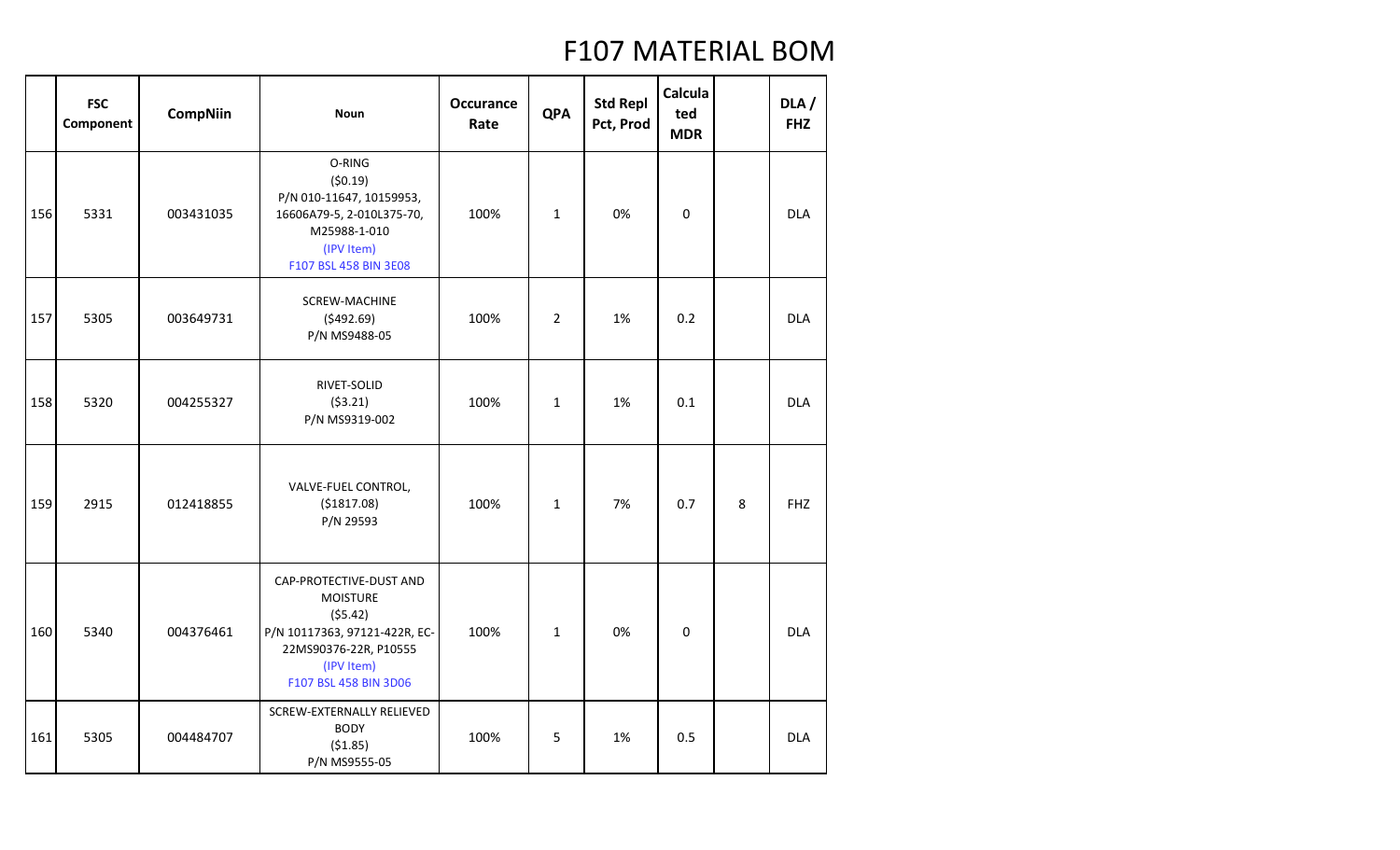|     | <b>FSC</b><br>Component | <b>CompNiin</b> | <b>Noun</b>                                                                                                                                                                | <b>Occurance</b><br>Rate | <b>QPA</b>     | <b>Std Repl</b><br>Pct, Prod | Calcula<br>ted<br><b>MDR</b> | DLA/<br><b>FHZ</b> |
|-----|-------------------------|-----------------|----------------------------------------------------------------------------------------------------------------------------------------------------------------------------|--------------------------|----------------|------------------------------|------------------------------|--------------------|
| 162 | 4730                    | 004697820       | <b>CLAMP-HOSE</b><br>(50.34)<br>P/N 10108388, 2954, 38290,<br>6207, 6604, AR48236,<br>MMP92368                                                                             | 100%                     | $\overline{2}$ | 1%                           | 0.2                          | <b>DLA</b>         |
| 163 | 5340                    | 004711913       | CLAMP-LOOP<br>(50.33)<br>P/N AS5587C04, MS21103-4                                                                                                                          | 100%                     | $\overline{2}$ | 1%                           | 0.2                          | <b>DLA</b>         |
| 164 | 5340                    | 004818934       | CAP-PROTECTIVE-DUST AND<br><b>MOISTURE</b><br>(52.09)<br>P/N 4270-14Y, 5D0377-14Y, 701-<br>1912, AS90376-14Y, FC713,<br>MS90376-14Y<br>(IPV Item)<br>F107 BSL 458 BIN 3D08 | 100%                     | $\overline{2}$ | 0%                           | 0                            | <b>DLA</b>         |
| 165 | 4730                    | 004854788       | NIPPLE-BOSS<br>(55.15)<br>P/N AS18280, MS21902W8<br>(IPV Item)<br>F107 BSL 458 BIN 3E03                                                                                    | 100%                     | $\mathbf{1}$   | 0%                           | 0                            | <b>DLA</b>         |
| 166 | 5310                    | 004906482       | NUT-PLAIN-HEXAGON<br>(55.15)<br>P/N MS9356-06<br>(IPV Item)<br>F107 BSL 527 BIN A243                                                                                       | 100%                     | 6              | 1%                           | 0.6                          | <b>DLA</b>         |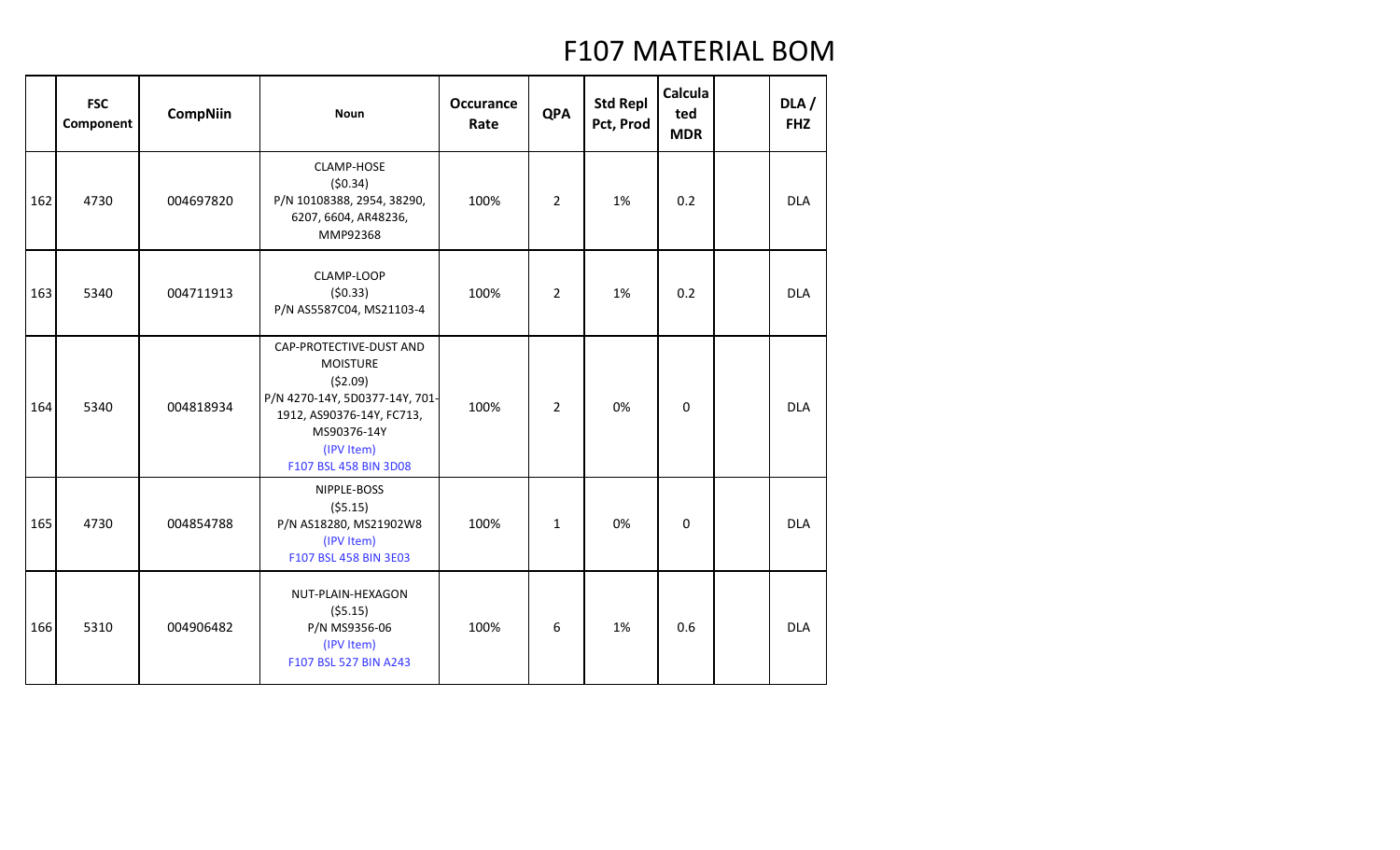|     | <b>FSC</b><br>Component | <b>CompNiin</b> | <b>Noun</b>                                                                                                                                                 | <b>Occurance</b><br>Rate | <b>QPA</b>     | <b>Std Repl</b><br>Pct, Prod | Calcula<br>ted<br><b>MDR</b> |   | DLA/<br><b>FHZ</b> |
|-----|-------------------------|-----------------|-------------------------------------------------------------------------------------------------------------------------------------------------------------|--------------------------|----------------|------------------------------|------------------------------|---|--------------------|
| 167 | 5340                    | 004935835       | CAP-PROTECTIVE-DUST AND<br><b>MOISTURE</b><br>(52.99)<br>P/N 10117377, 70206, 97121-<br>414R, MS90376-14R, NAS831-14<br>(IPV ITEM)<br>F107 BSL 458 BIN 3D04 | 100%                     | $\mathbf{1}$   | 0%                           | $\Omega$                     |   | <b>DLA</b>         |
| 168 | 5306                    | 004968942       | <b>BOLT-MACHINE</b><br>(51.28)<br>P/N 10114292, MS9556-11,<br>R1453P011<br>(IPV ITEM)<br>F107 BSL 458 BIN 3J04                                              | 100%                     | 11             | 0%                           | 0                            |   | <b>DLA</b>         |
| 169 | 5331                    | 004985733       | O-RING<br>(50.21)<br>P/N 10163876, 19483, 78146-<br>011, MIL-R-25988/1-011,<br>SG3939PC28<br>(IPV ITEM)<br>F107 BSL 458 BIN 2J03                            | 100%                     | $\mathbf{1}$   | 0%                           | $\Omega$                     |   | <b>DLA</b>         |
| 170 | 5310                    | 005157449       | <b>WASHER-FLAT</b><br>(51.18)<br>P/N 03014-44, 153-0013-011,<br>186439, 2411796, AN960C416L                                                                 | 100%                     | 9              | 1%                           | 0.9                          |   | <b>DLA</b>         |
| 171 | 5340                    | 012226991       | CAP-PROTECTIVE-DUST AND<br><b>MOISTURE</b><br>(50.19)<br>(P/N 25392)                                                                                        | 100%                     | $\overline{2}$ | 7%                           | 1.4                          | 4 | <b>DLA</b>         |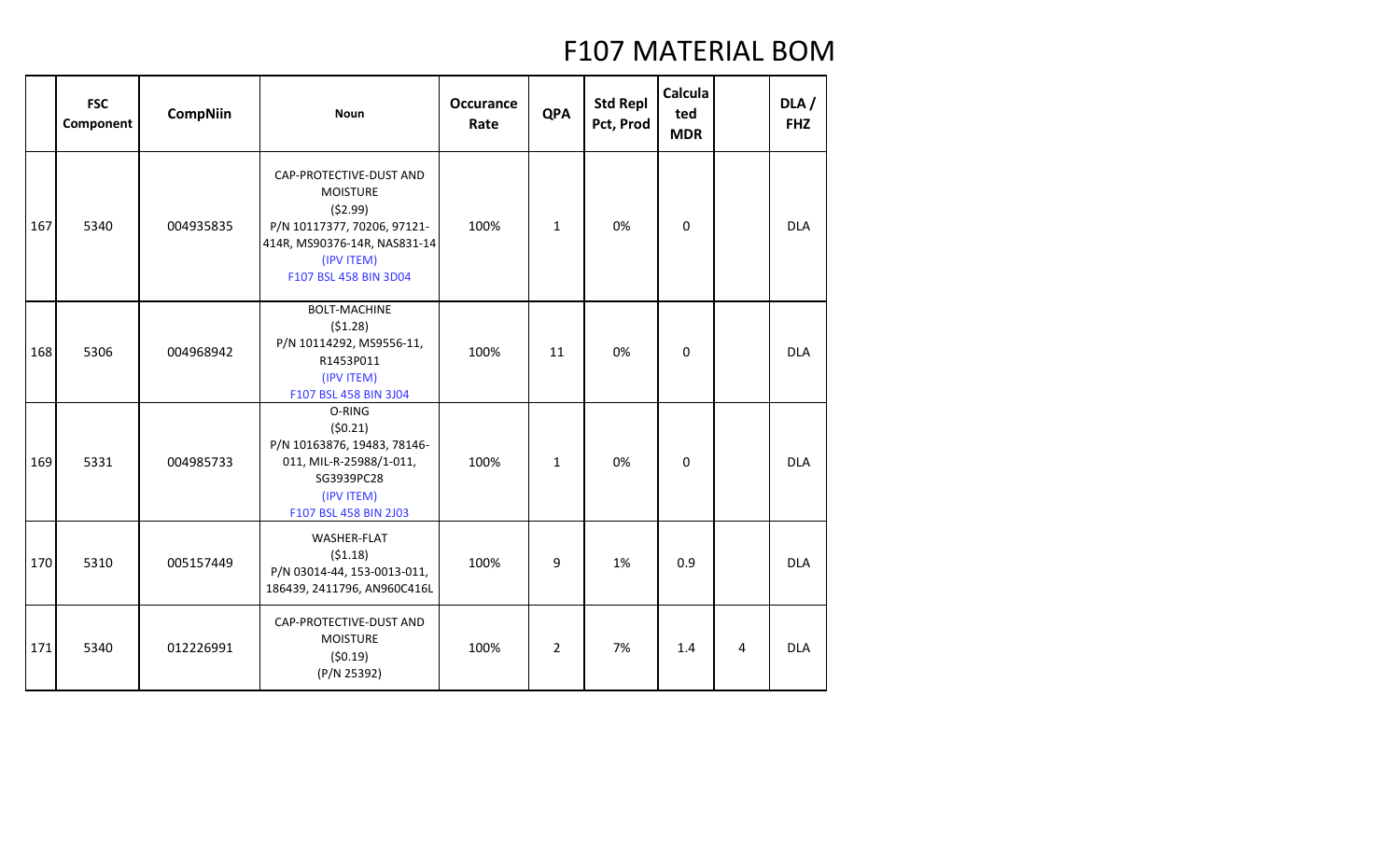|     | <b>FSC</b><br>Component | <b>CompNiin</b> | <b>Noun</b>                                                                                                      | <b>Occurance</b><br>Rate | <b>QPA</b>     | <b>Std Repl</b><br>Pct, Prod | Calcula<br>ted<br><b>MDR</b> | DLA/<br><b>FHZ</b> |
|-----|-------------------------|-----------------|------------------------------------------------------------------------------------------------------------------|--------------------------|----------------|------------------------------|------------------------------|--------------------|
| 172 | 4730                    | 005418287       | REDUCER-BOSS<br>(54.36)<br>P/N 731798-2, AN919-2C,<br>AS4841, MS24399J3<br>(IPV ITEM)<br>F107 BSL 458 BIN 2G03   | 100%                     | $\mathbf{1}$   | 0%                           | $\mathbf 0$                  | <b>DLA</b>         |
| 173 | 5340                    | 05700435        | CLAMP-LOOP<br>(50.51)<br><b>P/N NAS1715C3K</b>                                                                   | 100%                     | $\mathbf{1}$   | 7%                           | 0.7                          | <b>DLA</b>         |
| 174 | 5325                    | 005947825       | <b>INSERT-SCREW THREAD</b><br>(52.09)<br>P/N 1001872-007, 540725-131,<br>7792303-4, 873421-00, MIL-I-<br>45932/1 | 100%                     | $\mathbf{1}$   | 0%                           | $\pmb{0}$                    | <b>DLA</b>         |
| 175 | 5306                    | 006397587       | <b>BOLT-INTERNAL WRENCHING</b><br>(54.11)<br>P/N 330-1686-040, MS20006-20<br>(IPV ITEM)<br>F107 BSL 458 BIN 3J12 | 100%                     | $\overline{2}$ | 0%                           | $\mathbf 0$                  | <b>DLA</b>         |
| 176 | 5340                    | 006631970       | CLAMP-LOOP<br>( \$1.64)<br>P/N 10117421, AN742F3,<br>MS21103-3                                                   | 100%                     | $\mathbf{1}$   | 7%                           | 0.7                          | <b>DLA</b>         |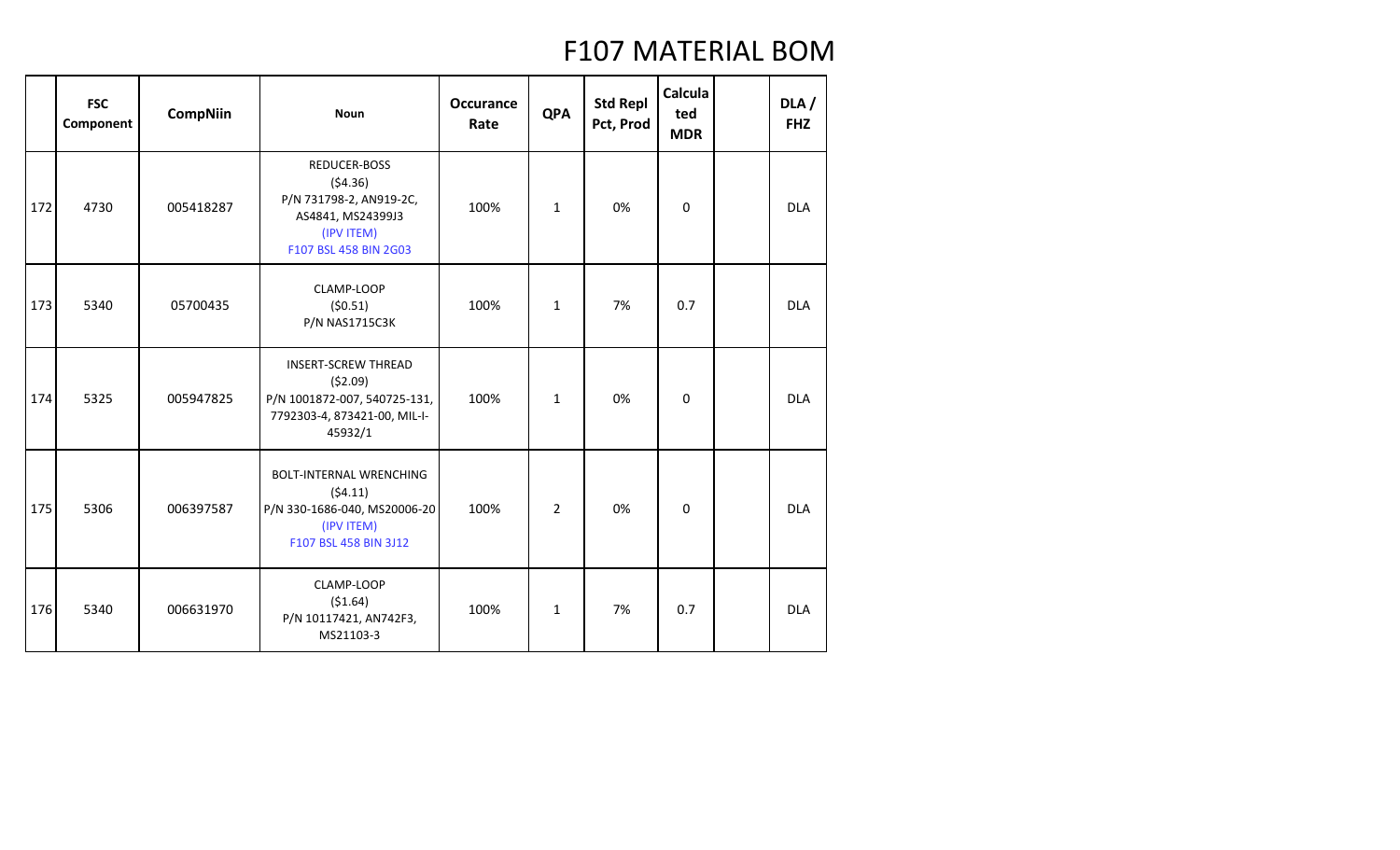|     | <b>FSC</b><br>Component | <b>CompNiin</b> | <b>Noun</b>                                                                                                                                                               | <b>Occurance</b><br>Rate | <b>QPA</b>   | <b>Std Repl</b><br>Pct, Prod | Calcula<br>ted<br><b>MDR</b> | DLA /<br><b>FHZ</b> |
|-----|-------------------------|-----------------|---------------------------------------------------------------------------------------------------------------------------------------------------------------------------|--------------------------|--------------|------------------------------|------------------------------|---------------------|
| 177 | 5310                    | 006853744       | <b>WASHER-FLAT</b><br>(51.49)<br>P/N 004-003081-025, 101967-<br>135, 10975113, 153-0013-008,<br>AN960C8<br>(IPV ITEM)<br>F107 BSL 458 BIN 3F03<br><b>BSL 408 BIN 4F06</b> | 100%                     | 25           | 0%                           | 0                            | <b>DLA</b>          |
| 178 | 5306                    | 007023998       | <b>BOLT-MACHINE</b><br>(513.74)<br>P/N NAS1304-5, NAS498<br>(IPV ITEM)<br>F107 BSL 458 BIN 3H10                                                                           | 100%                     | $\mathbf{1}$ | 0%                           | 0                            | <b>DLA</b>          |
| 179 | 4730                    | 007201508       | CAP-TUBE<br>(52.46)<br>P/N 0717-4, 10108439, 27G3191<br>1,8431409, AN929-4J                                                                                               | 100%                     | $\mathbf{1}$ | 1%                           | 0.1                          | <b>DLA</b>          |
| 180 | 4730                    | 007629456       | PLUG-TUBE FITTING-THREADED<br>(55.45)<br>P/N AN806-6K, AS4841,<br>MS24404J6, MS24404K6                                                                                    | 100%                     | $\mathbf{1}$ | 1%                           | 0.1                          | <b>DLA</b>          |
| 181 | 5305                    | 007815664       | <b>SCREW-MACHINE</b><br>(54.48)<br>P/N 10125490, 112-1055-049,<br>7903133-48, 859959-00,<br>MS24693-C271<br>(IPV Item)<br>F107 BSL 458 BIN 3J02                           | 100%                     | $\mathbf{1}$ | 0%                           | 0                            | <b>DLA</b>          |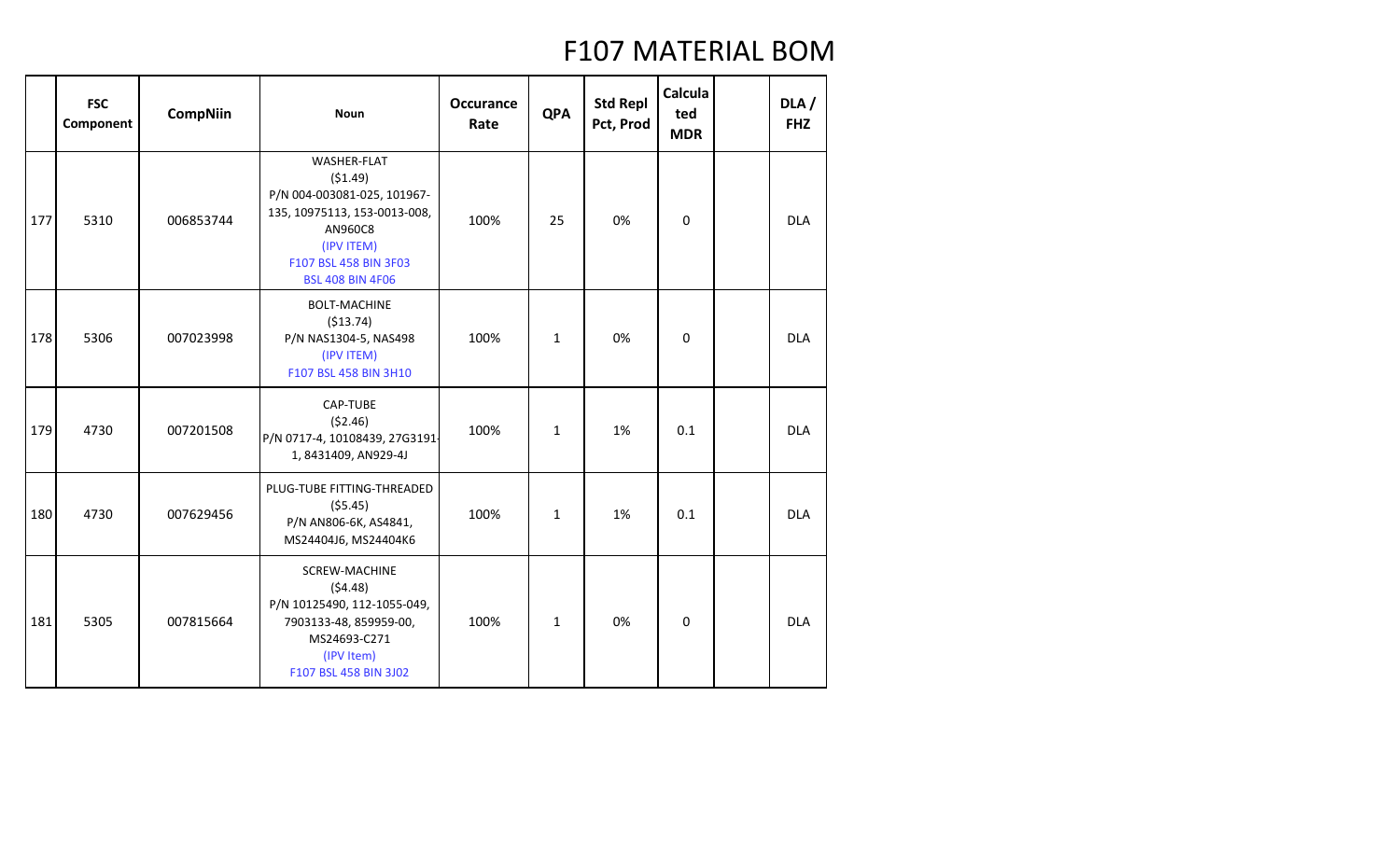|     | <b>FSC</b><br>Component | <b>CompNiin</b> | <b>Noun</b>                                                                                                                                                              | <b>Occurance</b><br>Rate | <b>QPA</b>   | <b>Std Repl</b><br>Pct, Prod | Calcula<br>ted<br><b>MDR</b> | DLA/<br><b>FHZ</b> |
|-----|-------------------------|-----------------|--------------------------------------------------------------------------------------------------------------------------------------------------------------------------|--------------------------|--------------|------------------------------|------------------------------|--------------------|
| 182 | 5310                    | 007819483       | <b>WASHER-FLAT</b><br>(50.73)<br>P/N 004-002894-061, 186445,<br>2504638-13, 418154-6,<br>NAS620C10L<br>(IPV Item)<br>F107 BSL 458 BIN 3F02<br><b>BSL</b><br>527 BIN A237 | 100%                     | 4            | 0%                           | $\mathbf 0$                  | <b>DLA</b>         |
| 183 | 5310                    | 007838778       | WASHER-FLAT<br>(50.06)<br>P/N 202-16-08, MS9321-08                                                                                                                       | 100%                     | 26           | 1%                           | 2.6                          | <b>DLA</b>         |
| 184 | 5325                    | 008046856       | RING-RETAINING<br>(56.72)<br>P/N 0218633-6856, 10056125,<br>103A204-1, 12Z5010-1, 443338,<br>N5000-25HSTB                                                                | 100%                     | $\mathbf{1}$ | 1%                           | 0.1                          | <b>DLA</b>         |
| 185 | 5310                    | 008071467       | NUT-SELF-LOCKING-EXTENDED<br><b>WASHER</b><br>( \$32.10)<br>(IPV Item)<br>F107 BSL 458 BIN 3J11                                                                          | 100%                     | $\mathbf{1}$ | 100%                         | 10                           | <b>DLA</b>         |
| 186 | 5310                    | 008101786       | NUT-SELF-LOCKING-EXTENDED<br><b>WASHER</b><br>P/N 10195373/12387354/13-<br>21816<br>( \$53.39)<br>(IPV Item)<br>F107 BSL 458 BIN 3F12                                    | 100%                     | 4            | 0%                           | $\pmb{0}$                    | <b>DLA</b>         |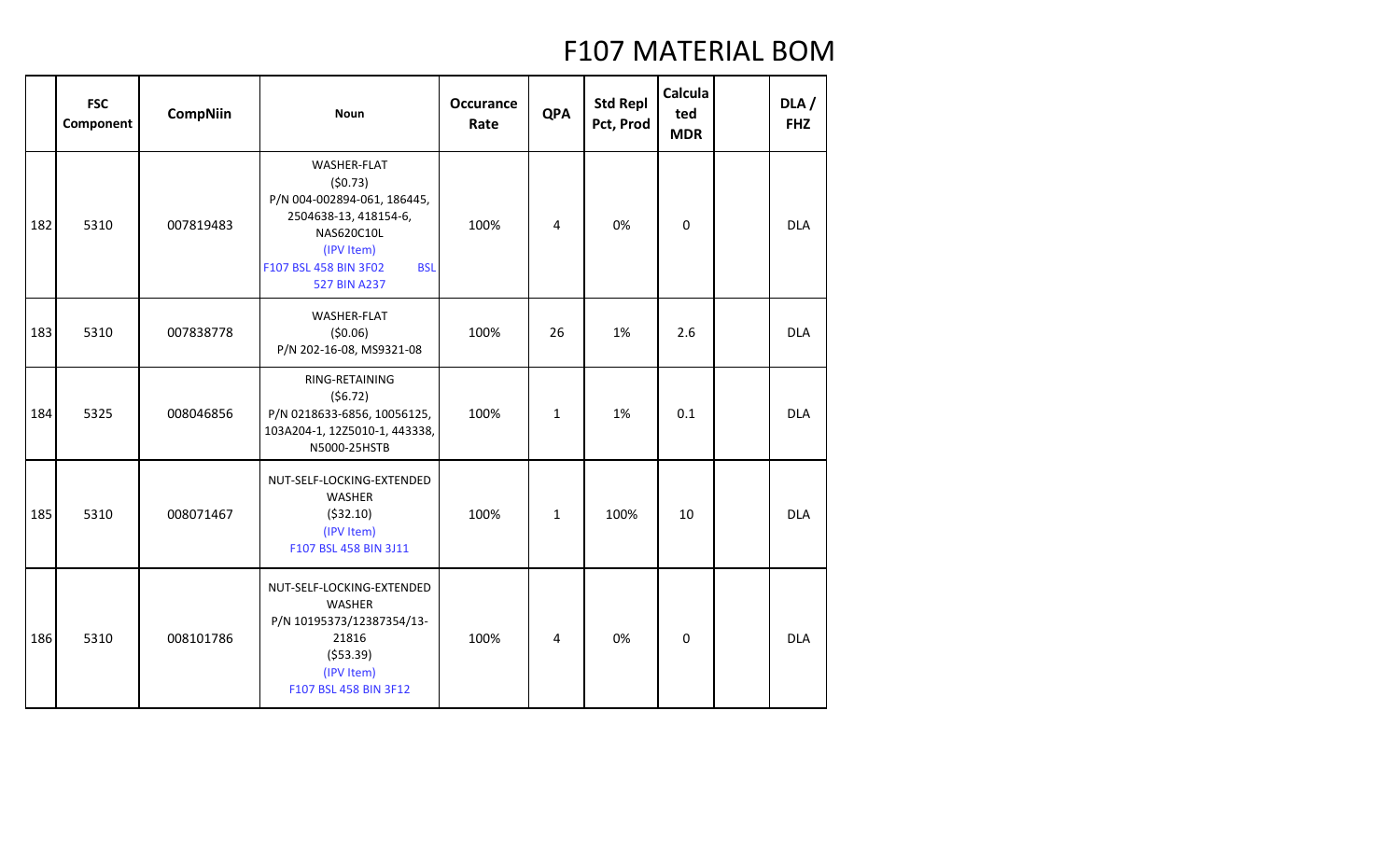|     | <b>FSC</b><br>Component | <b>CompNiin</b> | <b>Noun</b>                                                                                                                                                                           | <b>Occurance</b><br>Rate | <b>QPA</b>   | <b>Std Repl</b><br>Pct, Prod | Calcula<br>ted<br><b>MDR</b> | DLA/<br><b>FHZ</b> |
|-----|-------------------------|-----------------|---------------------------------------------------------------------------------------------------------------------------------------------------------------------------------------|--------------------------|--------------|------------------------------|------------------------------|--------------------|
| 187 | 5315                    | 008238740       | PIN-SPRING<br>P/N 012-062-0375/0495-<br>5/10122750<br>(53.14)<br>(IPV Item)<br>F107<br><b>BSL 458 BIN 2E11</b>                                                                        | 100%                     | $\mathbf{1}$ | 0%                           | $\mathbf 0$                  | <b>DLA</b>         |
| 188 | 5315                    | 008263251       | PIN-SPRING<br>P/N 10121087/2640-682-10-<br>ITEM 43<br>(\$2.75)<br>(IPV Item)<br>F107 BSL 458 BIN 2G01                                                                                 | 100%                     | $\mathbf{1}$ | 0%                           | 0                            | <b>DLA</b>         |
| 189 | 5310                    | 008387285       | WASHER-FLAT<br>(50.04)<br>P/N MS9549-12                                                                                                                                               | 100%                     | $\mathbf{1}$ | 1%                           | 0.1                          | <b>DLA</b>         |
| 190 | 5310                    | 008443302       | NUT-SELF-LOCKING-EXTENDED<br><b>WASHER</b><br>P/N<br>10121763/2523107/2529611<br>(50.49)<br>(IPV Item)<br>F107 BSL 458 BIN 3J13<br><b>BSL 508 BIN 4F07</b><br><b>BSL 527 BIN A236</b> | 100%                     | 17           | 0%                           | $\mathbf 0$                  | <b>DLA</b>         |
| 191 | 5310                    | 008444872       | NUT-SELF-LOCKING-EXTENDED<br><b>WASHER</b><br>P/N 10121787/2638719/268719<br>(50.42)<br>(IPV Item)<br>F107 BSL 458 BIN 2E15<br><b>BSL 527 BIN A232</b>                                | 100%                     | 11           | 0%                           | 0                            | <b>DLA</b>         |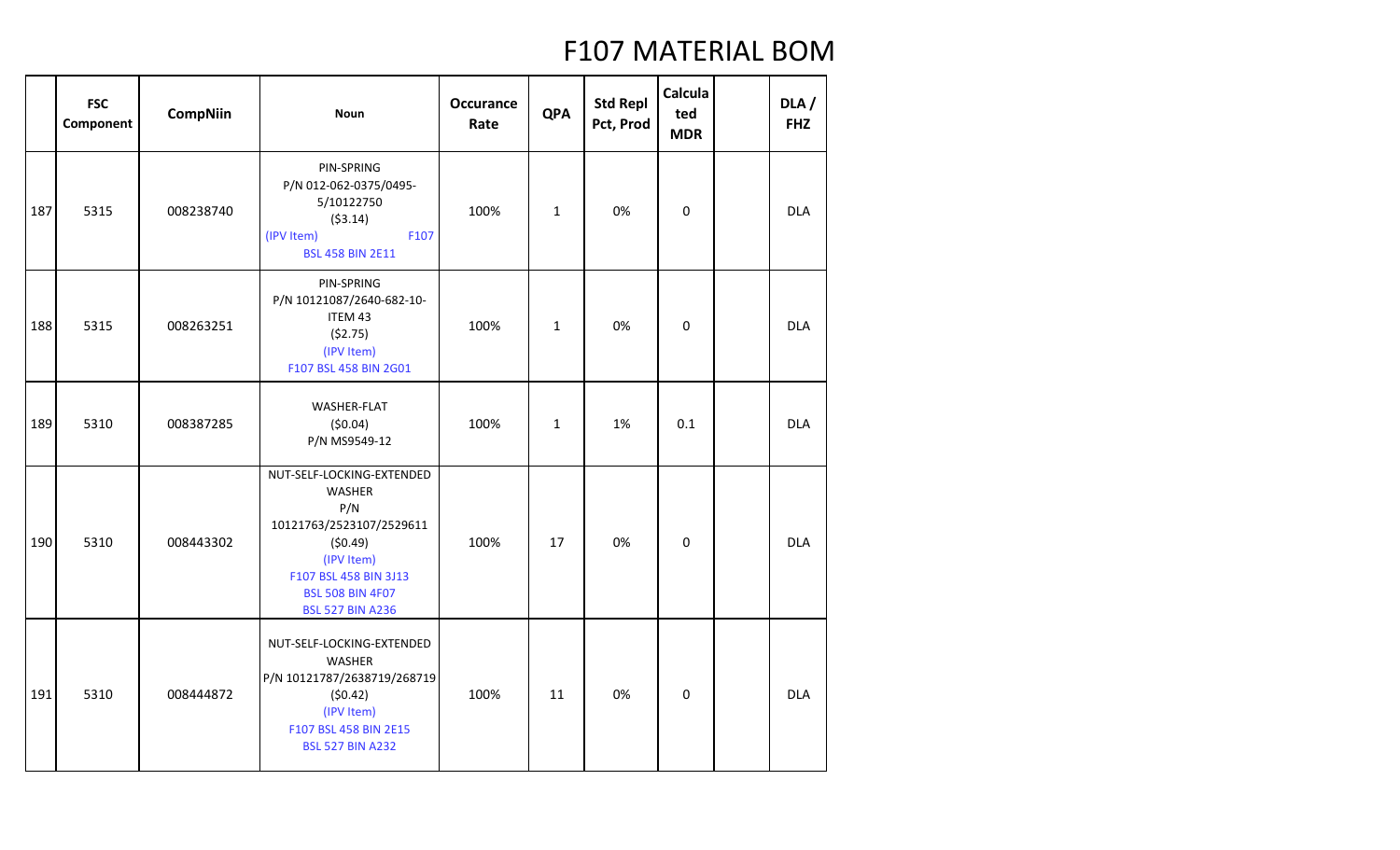|     | <b>FSC</b><br>Component | <b>CompNiin</b> | <b>Noun</b>                                                                                                                        | <b>Occurance</b><br>Rate | <b>QPA</b>     | <b>Std Repl</b><br>Pct, Prod | Calcula<br>ted<br><b>MDR</b> | DLA /<br><b>FHZ</b> |
|-----|-------------------------|-----------------|------------------------------------------------------------------------------------------------------------------------------------|--------------------------|----------------|------------------------------|------------------------------|---------------------|
| 192 | 5325                    | 008644958       | <b>INSERT-SCREW THREAD</b><br>(50.90)<br>P/N 10018772-<br>003/10173119/30-317-604-02                                               | 100%                     | $\overline{2}$ | 1%                           | 0.2                          | <b>DLA</b>          |
| 193 | 4730                    | 008758264       | NIPPLE-BOSS<br>(54.66)<br>P/N 10163749/2308001PC93                                                                                 | 100%                     | $\mathbf{1}$   | 0%                           | $\Omega$                     | <b>DLA</b>          |
| 194 | 5310                    | 008783291       | NUT-SELF-LOCKING-EXTENDED<br><b>WASHER</b><br>P/N 10121786/206419/2523333<br>(50.46)<br>(IPV Item)<br>F107 BSL 458 BIN 3H11        | 100%                     | $\overline{2}$ | 0%                           | $\mathbf 0$                  | <b>DLA</b>          |
| 195 | 5310                    | 008787196       | NUT-SELF-LOCKING-EXTENDED<br><b>WASHER</b><br>P/N 10121788/2637150/645403-<br>08<br>(50.58)<br>(IPV Item)<br>F107 BSL 458 BIN 2E18 | 100%                     | 8              | 0%                           | 0                            | <b>DLA</b>          |
| 196 | 5310                    | 008810943       | NUT-SELF-LOCKING-EXTENDED<br>WASHER<br>P/N 10121791/2627596<br>(50.94)<br>(IPV Item)<br>F107 BSL 458 BIN 3H07                      | 100%                     | $\mathbf{1}$   | 0%                           | $\mathbf 0$                  | <b>DLA</b>          |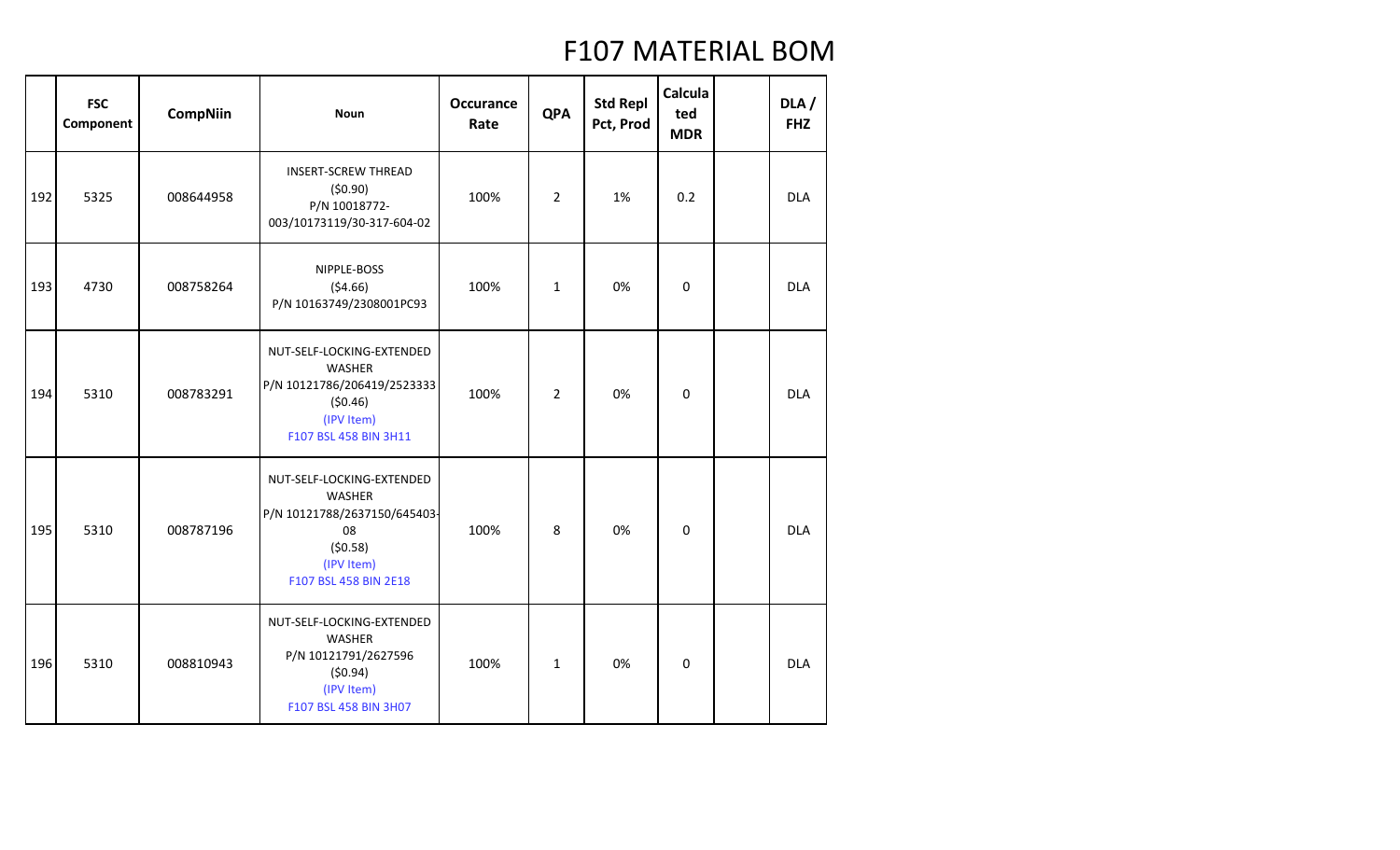|     | <b>FSC</b><br>Component | <b>CompNiin</b> | <b>Noun</b>                                                                                                 | <b>Occurance</b><br>Rate | <b>QPA</b>     | <b>Std Repl</b><br>Pct, Prod | Calcula<br>ted<br><b>MDR</b> | DLA /<br><b>FHZ</b> |
|-----|-------------------------|-----------------|-------------------------------------------------------------------------------------------------------------|--------------------------|----------------|------------------------------|------------------------------|---------------------|
| 197 | 5325                    | 009007511       | (52.61)<br>RING-RETAINING<br>P/N 3000-X193-SS2/MS16625-<br>4193                                             | 100%                     | $\mathbf{1}$   | 100%                         | 10                           | <b>DLA</b>          |
| 198 | 5305                    | 009022136       | SCREW-MACHINE<br>(53.58)<br>P/N 112-1055-030/604-<br>5529702ITE<br>(IPV ITEM)<br>F107 BSL 458 BIN 3F11      | 100%                     | 4              | 0%                           | 0                            | <b>DLA</b>          |
| 199 | 4730                    | 009083193       | CLAMP-HOSE<br>(50.33)<br>P/N MS35842-12<br>(IPV ITEM)<br>F107 BSL 458 BIN 2G02                              | 100%                     | $\mathbf 1$    | 0%                           | 0                            | <b>DLA</b>          |
| 200 | 4730                    | 009083194       | CLAMP-HOSE<br>(51.31)<br>P/N 0000265/0921911-<br>4/1002652<br>(IPV ITEM)<br>F107<br><b>BSL 458 BIN 3J05</b> | 100%                     | $\mathbf{1}$   | 0%                           | 0                            | <b>DLA</b>          |
| 201 | 4730                    | 009098627       | CLAMP-HOSE<br>(50.34)<br>P/N 0000306/006847/10036S                                                          | 100%                     | $\overline{2}$ | 1%                           | 0.2                          | <b>DLA</b>          |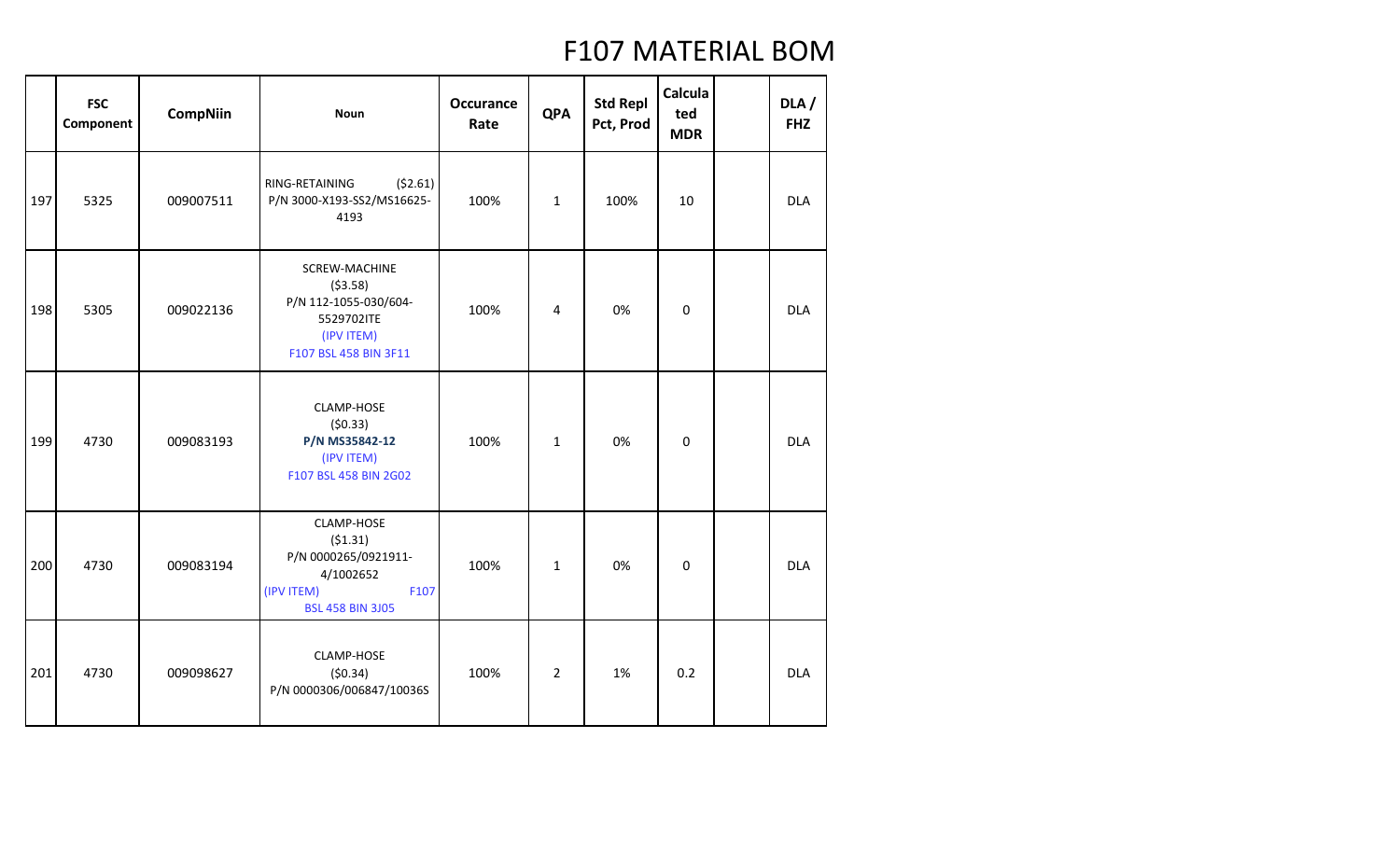|     | <b>FSC</b><br>Component | <b>CompNiin</b> | <b>Noun</b>                                                                                                                   | <b>Occurance</b><br>Rate | <b>QPA</b>     | <b>Std Repl</b><br>Pct, Prod | Calcula<br>ted<br><b>MDR</b> | DLA/<br><b>FHZ</b> |
|-----|-------------------------|-----------------|-------------------------------------------------------------------------------------------------------------------------------|--------------------------|----------------|------------------------------|------------------------------|--------------------|
| 202 | 5310                    | 009265913       | NUT-PLAIN-HEXAGON<br>(52.69)<br>P/N 013-0002-<br>30/114494/2650515-6<br>(IPV ITEM)<br>F107<br><b>BSL 458 BIN 2E16</b>         | 100%                     | $\mathbf{1}$   | 0%                           | $\mathbf 0$                  | <b>DLA</b>         |
| 203 | 5315                    | 009513215       | PIN-STRAIGHT-HEADLESS<br>(50.21)<br>P/N<br>10122830/104A901903                                                                | 100%                     | $\overline{2}$ | 0%                           | $\mathbf 0$                  | <b>DLA</b>         |
| 204 | 5305                    | 009582918       | ( \$3.09)<br>SCREW-MACHINE<br>P/N 044-312-0034/10114739                                                                       | 100%                     | $\overline{2}$ | 1%                           | 0.2                          | <b>DLA</b>         |
| 205 | 5975                    | 009846582       | STRAP-TIEDOWN-ELECTRICAL<br>COMPONE<br>(51.12)<br>P/N MS3367-1-<br>0/10134324/10503296<br>(IPV ITEM)<br>F107 BSL 458 BIN 2D04 | 100%                     | 13             | 0%                           | 0                            | <b>DLA</b>         |
| 206 | 5310                    | 009938703       | WASHER-FLAT<br>(50.04)<br>P/N MS9549-08                                                                                       | 100%                     | 3              | 1%                           | 0.3                          | <b>DLA</b>         |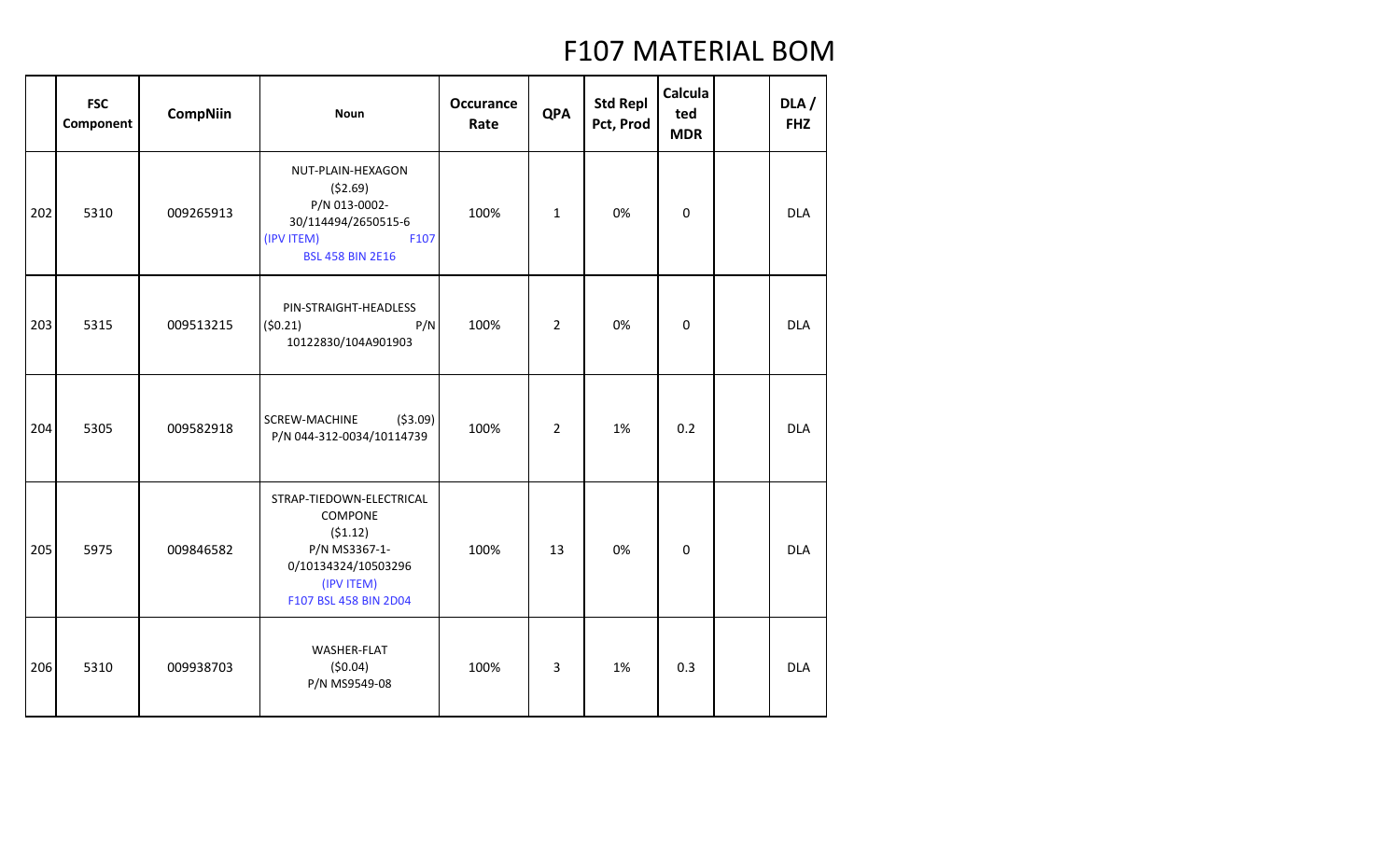|     | <b>FSC</b><br>Component | <b>CompNiin</b> | <b>Noun</b>                                                                               | <b>Occurance</b><br>Rate | <b>QPA</b>   | <b>Std Repl</b><br>Pct, Prod | Calcula<br>ted<br><b>MDR</b> | DLA/<br><b>FHZ</b> |
|-----|-------------------------|-----------------|-------------------------------------------------------------------------------------------|--------------------------|--------------|------------------------------|------------------------------|--------------------|
| 207 | 5330                    | 009940721       | PACKING-PREFORMED (\$6.46)<br>P/N VSF1015N54/AP50N5                                       | 100%                     | $\mathbf{1}$ | 0%                           | 0                            | <b>DLA</b>         |
| 208 | 5331                    | 010050512       | O-RING<br>(52.22)<br>P/N 2-176V0747-75<br>(IPV ITEM)<br>F107<br><b>BSL 458 BIN 3G04</b>   | 100%                     | $\mathbf{1}$ | 0%                           | $\pmb{0}$                    | <b>DLA</b>         |
| 209 | 5331                    | 010050517       | O-RING<br>(50.19)<br>P/N<br>2-201V0747-75                                                 | 100%                     | 3            | 5%                           | 1.5                          | <b>DLA</b>         |
| 210 | 5331                    | 010054064       | O-RING<br>(50.19)<br>P/N 3-2L375-7<br>(IPV ITEM)<br>F107<br><b>BSL 458 BIN 1C01</b>       | 100%                     | $\mathbf{1}$ | 0%                           | $\boldsymbol{0}$             | <b>DLA</b>         |
| 211 | 5331                    | 010063931       | O-RING<br>(50.60)<br>P/N 2-040 77-545-75<br>(IPV ITEM)<br>F107<br><b>BSL 458 BIN 1C03</b> | 100%                     | $\mathbf 1$  | 0%                           | 0                            | <b>DLA</b>         |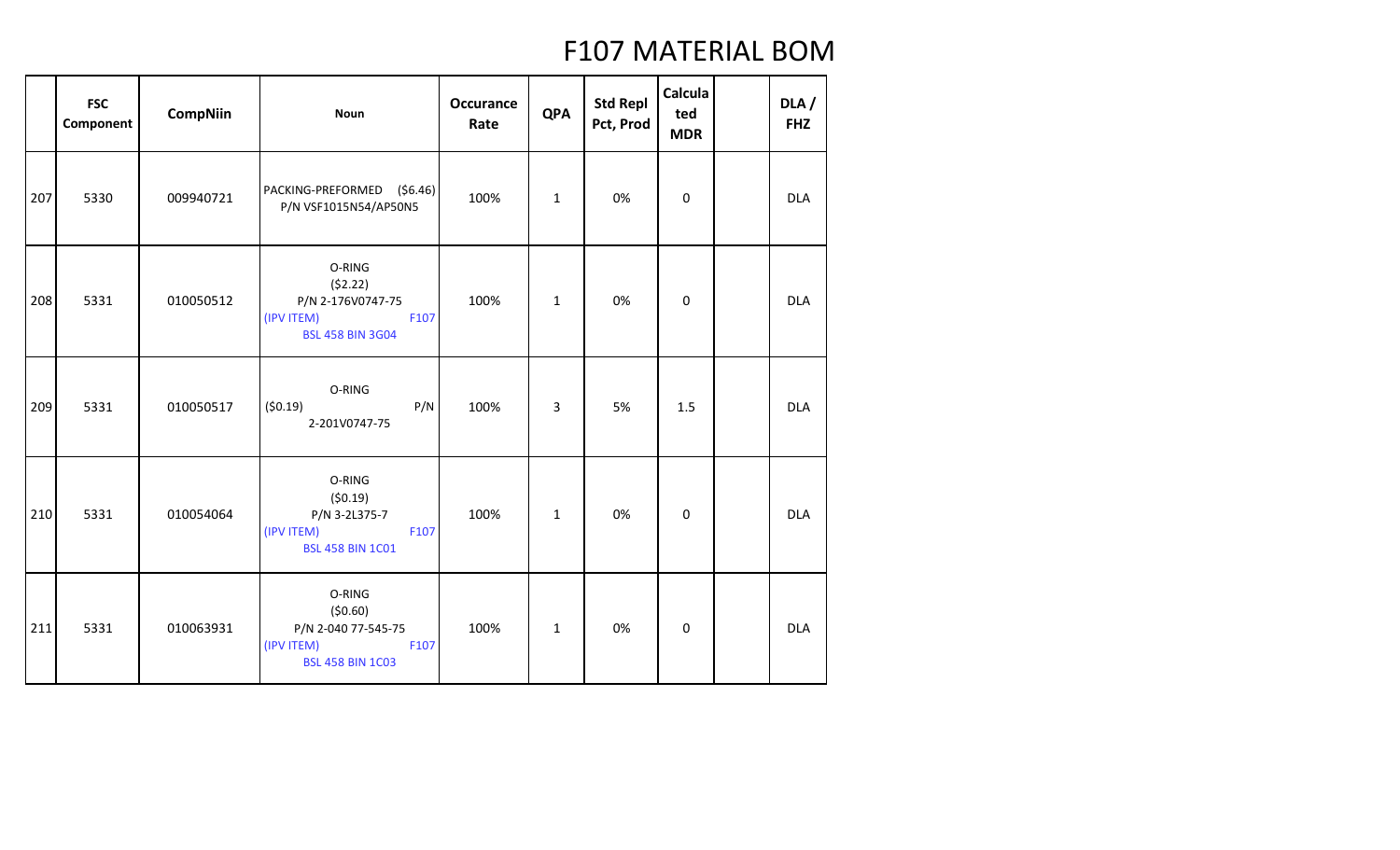|     | <b>FSC</b><br>Component | <b>CompNiin</b> | <b>Noun</b>                                                                                      | <b>Occurance</b><br>Rate | <b>QPA</b>     | <b>Std Repl</b><br>Pct, Prod | Calcula<br>ted<br><b>MDR</b> | DLA/<br><b>FHZ</b> |
|-----|-------------------------|-----------------|--------------------------------------------------------------------------------------------------|--------------------------|----------------|------------------------------|------------------------------|--------------------|
| 212 | 5365                    | 010101292       | PLUG-MACHINE THREAD<br>(52.92)<br>P/N MS9954-04<br>(IPV ITEM)<br>F107<br><b>BSL 458 BIN 3E10</b> | 100%                     | $\overline{2}$ | 0%                           | $\boldsymbol{0}$             | <b>DLA</b>         |
| 213 | 4730                    | 010126998       | SEAL-CONICAL-FLARED TUBE<br><b>FITTING</b><br>( \$23.50)<br>P/N VSF1015/DY90/                    | 100%                     | 8              | 100%                         | 80                           | <b>DLA</b>         |
| 214 | 5315                    | 010150756       | PIN-SPRING<br>(50.04)<br>P/N MS51987-369                                                         | 100%                     | $\mathbf{1}$   | 1%                           | 0.1                          | <b>DLA</b>         |
| 215 | 5340                    | 010152253       | CLAMP-LOOP<br>(51.03)<br>P/N NAS1715C5K                                                          | 100%                     | $\mathbf 1$    | 0%                           | $\mathbf 0$                  | <b>DLA</b>         |
| 216 | 5305                    | 010157088       | <b>SCREW-MACHINE</b><br>(51.88)<br>P/N MS9564-02                                                 | 100%                     | 3              | 1%                           | 0.3                          | <b>DLA</b>         |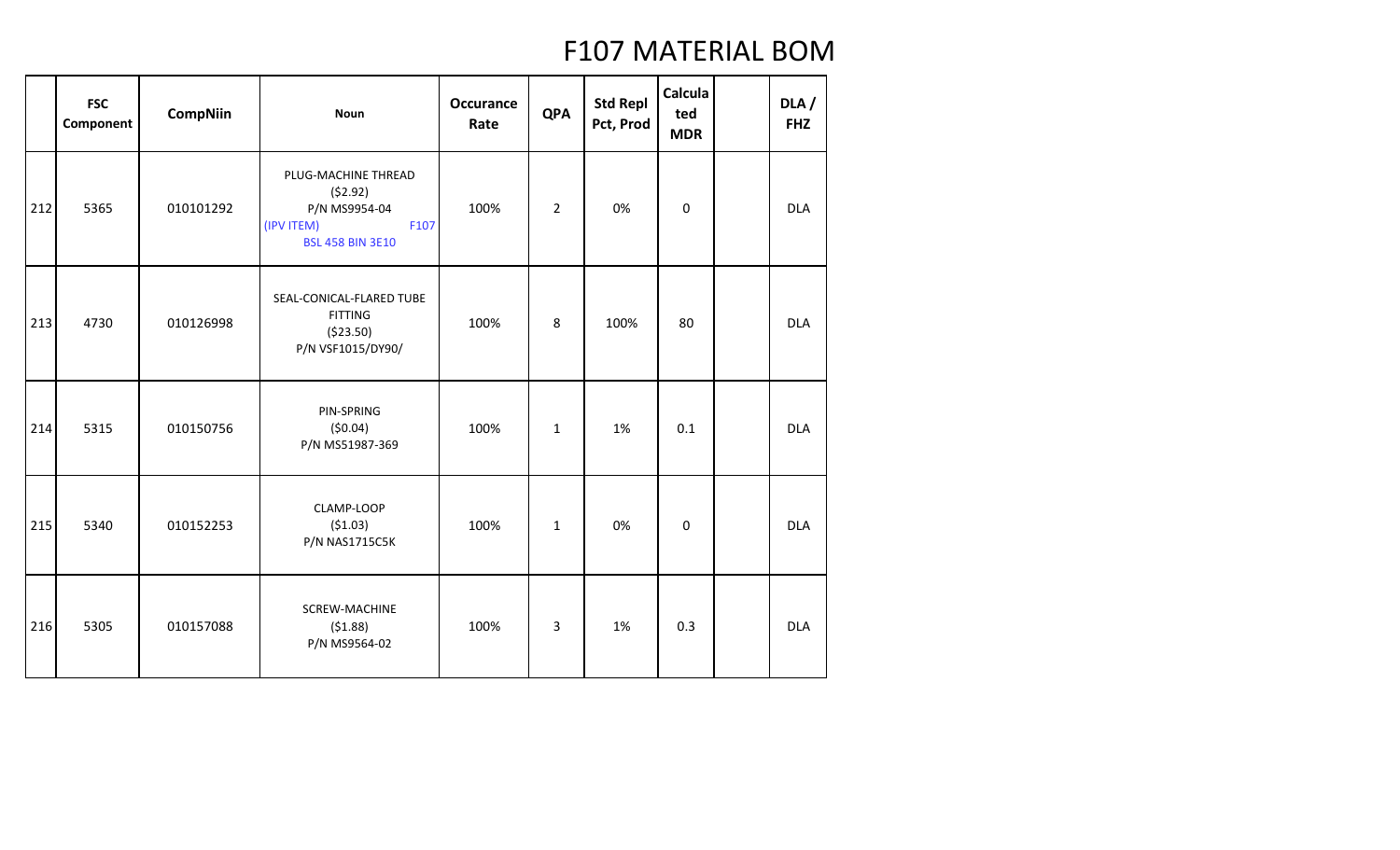|     | <b>FSC</b><br>Component | <b>CompNiin</b> | <b>Noun</b>                                                                                                     | <b>Occurance</b><br>Rate | <b>QPA</b>     | <b>Std Repl</b><br>Pct, Prod | Calcula<br>ted<br><b>MDR</b> | DLA /<br><b>FHZ</b> |
|-----|-------------------------|-----------------|-----------------------------------------------------------------------------------------------------------------|--------------------------|----------------|------------------------------|------------------------------|---------------------|
| 217 | 4730                    | 010165674       | SEAL, CONICAL, FLARED TUBE<br><b>FITTING</b><br>(\$12.47)<br>P/N<br>VSF1015/4730010165674/6310<br>069-003       | 100%                     | $\overline{2}$ | 89%                          | 17.8                         | <b>DLA</b>          |
| 218 | 5331                    | 010167550       | O-RING<br>(53.79)<br>P/N 0001.0038.R/20213PC16<br>(IPV ITEM)<br>F107<br><b>BSL 508 BIN 4G05</b>                 | 100%                     | 4              | 0%                           | $\mathbf 0$                  | <b>DLA</b>          |
| 219 | 5330                    | 010193239       | SEAL-PLAIN ENCASED<br>( \$10.48)<br>P/N 23808/23811                                                             | 100%                     | $\mathbf{1}$   | 1%                           | 0.1                          | <b>DLA</b>          |
| 220 | 5340                    | 010342851       | <b>BRACKET-ANGLE</b><br>(50.78)<br>P/N MS9600-010                                                               | 100%                     | $\mathbf{1}$   | 0%                           | $\mathbf 0$                  | <b>DLA</b>          |
| 221 | 6150                    | 010499305       | LEAD-ELECTRICAL<br>( \$8.61)<br>P/N 4F2F/740D-20-8/BAC-J40D-<br>$20 - 8$<br>(IPV ITEM)<br>F107 BSL 458 BIN 3H12 | 100%                     | $\mathbf{1}$   | 100%                         | 10                           | <b>DLA</b>          |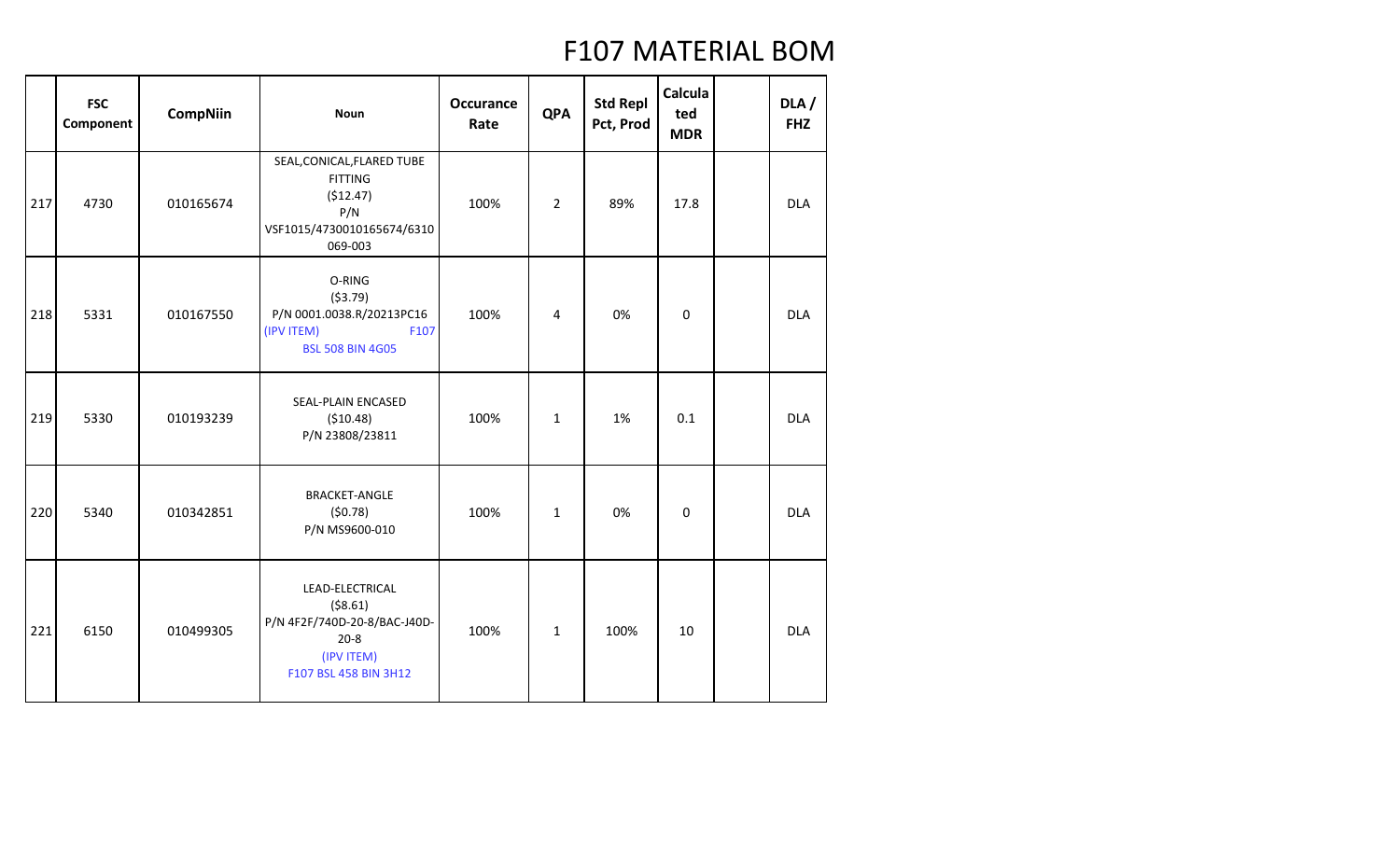|     | <b>FSC</b><br>Component | <b>CompNiin</b> | <b>Noun</b>                                                                                                             | <b>Occurance</b><br>Rate | <b>QPA</b>     | <b>Std Repl</b><br>Pct, Prod | Calcula<br>ted<br><b>MDR</b> | DLA /<br><b>FHZ</b> |
|-----|-------------------------|-----------------|-------------------------------------------------------------------------------------------------------------------------|--------------------------|----------------|------------------------------|------------------------------|---------------------|
| 222 | 5330                    | 010542582       | PACKING-PREFORMED<br>(51.90)<br>P/N MIL-R-83248/1-007 &<br>NAS1593-007<br>(IPV ITEM)<br>F107<br><b>BSL 527 BIN A247</b> | 100%                     | $\mathbf{1}$   | 100%                         | 10                           | <b>DLA</b>          |
| 223 | 6115                    | 010999786       | <b>GENERATOR-DIRECT CURRENT</b><br>( \$29,862.79)<br>P/N 232-30010/30077-004                                            | 100%                     | $\mathbf{1}$   | 17%                          | 1.7                          | <b>FHZ</b>          |
| 224 | 6150                    | 011049271       | LEAD-ELECTRICAL<br>(512.25)<br>P/N 4F4F/740D-20-16<br>(IPV ITEM)<br>F107<br><b>BSL 458 BIN 3H13</b>                     | 100%                     | $\mathbf{1}$   | 0%                           | $\mathbf 0$                  | <b>DLA</b>          |
| 225 | 5331                    | 011121765       | O-RING<br>(50.33)<br>P/N 10389776/695001250/<br>(IPV ITEM)<br>F107 BSL 527 BIN A255                                     | 100%                     | $\overline{2}$ | 100%                         | 20                           | <b>DLA</b>          |
| 226 | 5365                    | 011157425       | PLUG-MACHINE THREAD<br>(55.29)<br>P/N AS9902-02<br>(IPV ITEM)<br>F107<br><b>BSL 458 BIN 3F13</b>                        | 100%                     | $\mathbf{1}$   | 0%                           | 0                            | <b>DLA</b>          |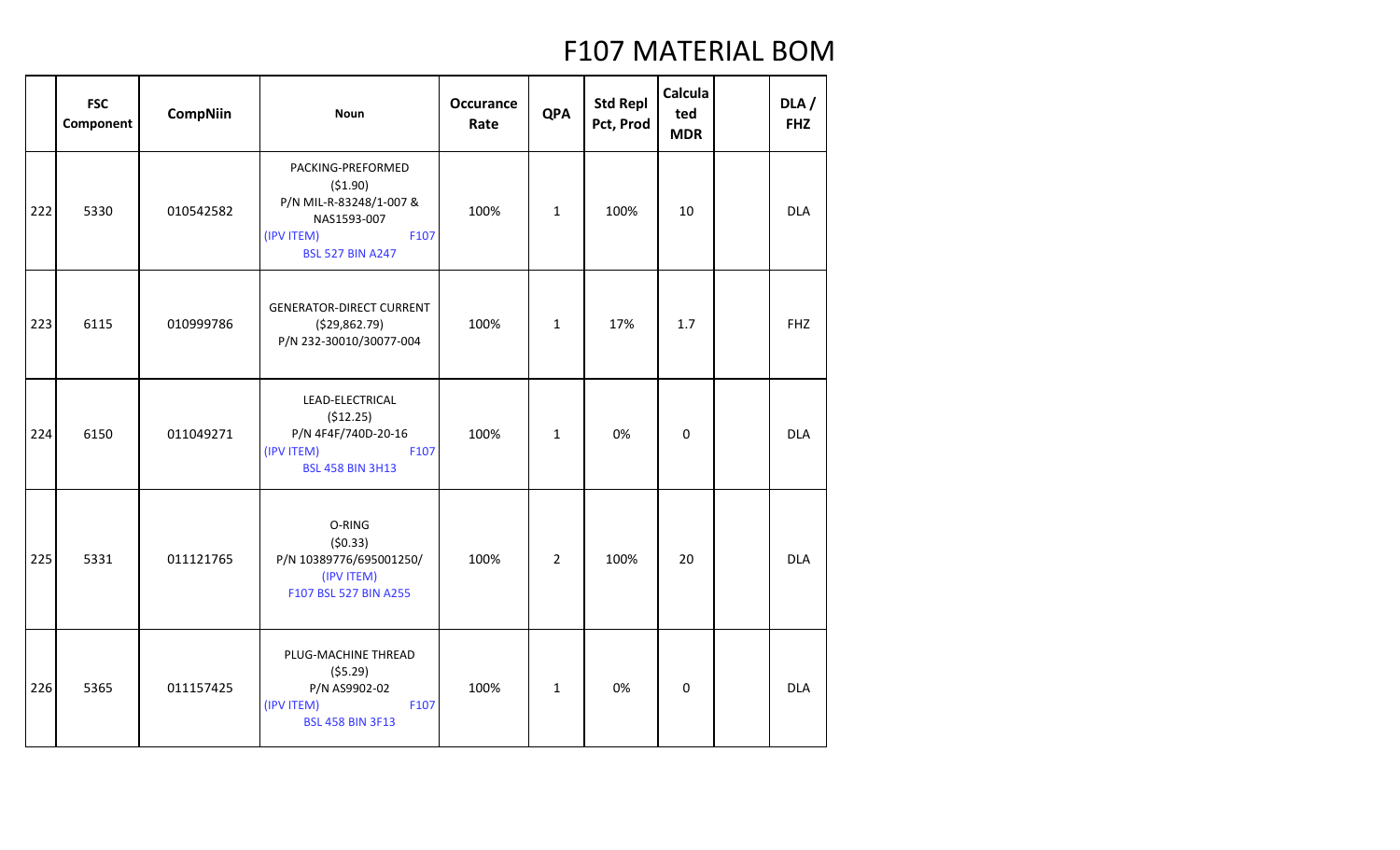|     | <b>FSC</b><br>Component | <b>CompNiin</b> | <b>Noun</b>                                                                                      | <b>Occurance</b><br>Rate | <b>QPA</b>     | <b>Std Repl</b><br>Pct, Prod | Calcula<br>ted<br><b>MDR</b> | DLA/<br><b>FHZ</b> |
|-----|-------------------------|-----------------|--------------------------------------------------------------------------------------------------|--------------------------|----------------|------------------------------|------------------------------|--------------------|
| 227 | 5331                    | 011192008       | O-RING<br>(50.97)<br>P/N M83248/1-014/004014EM<br>(IPV ITEM)<br>F107<br><b>BSL 458 BIN 2G07</b>  | 100%                     | $\overline{2}$ | 100%                         | 20                           | <b>DLA</b>         |
| 228 | 4710                    | 011206304       | TUBE-METALLIC<br>( \$31.16)<br>P/N 23928                                                         | 100%                     | $\mathbf{1}$   | 0%                           | $\mathbf 0$                  | <b>DLA</b>         |
| 229 | 2840                    | 011206305       | RESTRICTOR-AIRFLOW<br>(511.37)<br>P/N 29066                                                      | 100%                     | 5              | 4%                           | $\overline{2}$               | <b>DLA</b>         |
| 230 | 2840                    | 011206308       | RING-INNER<br>(5460.34)<br>P/N 34426                                                             | 100%                     | $\mathbf 1$    | 1%                           | 0.1                          | <b>DLA</b>         |
| 231 | 2840                    | 011206309       | SEAL-AIR-AIRCRAFT GAS<br><b>TURBINE EN</b><br>(\$1,024.50)<br>P/N 41677/36013<br>P/N 36013/41677 | 100%                     | $\mathbf 1$    | 1%                           | 0.1                          | <b>DLA</b>         |
| 232 | 2840                    | 011206400       | SHIELD-HEAT-AIRCRAFT GAS<br><b>TURBINE</b><br>( \$31.08)<br>P/N 23430                            | 100%                     | $\mathbf{1}$   | 1%                           | 0.1                          | <b>DLA</b>         |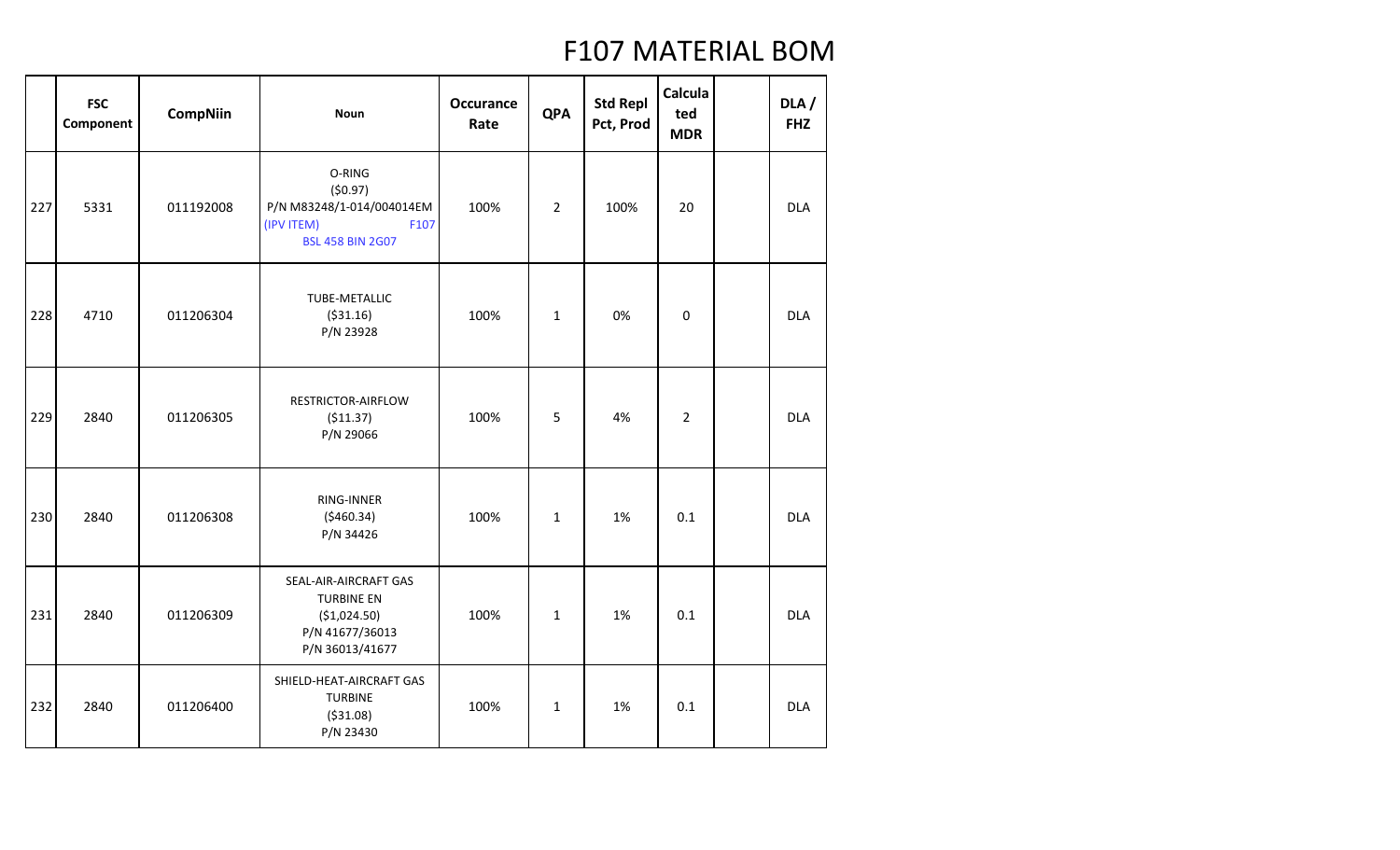|     | <b>FSC</b><br>Component | <b>CompNiin</b> | <b>Noun</b>                                                                   | <b>Occurance</b><br>Rate | <b>QPA</b>   | <b>Std Repl</b><br>Pct, Prod | Calcula<br>ted<br><b>MDR</b> |             | DLA/<br><b>FHZ</b> |
|-----|-------------------------|-----------------|-------------------------------------------------------------------------------|--------------------------|--------------|------------------------------|------------------------------|-------------|--------------------|
| 233 | 3120                    | 011213450       | BEARING-SLEEVE<br>(5628.36)<br>P/N 36125                                      | 100%                     | $\mathbf{1}$ | 4%                           | 0.4                          |             | <b>DLA</b>         |
| 234 | 2840                    | 011215683       | RESTRICTOR-AIRFLOW<br>P/N<br>(\$122.80)<br>29065                              | 100%                     | 15           | 1%                           | 1.5                          |             | <b>DLA</b>         |
| 235 | 2840                    | 011215781       | CASE-DIFFUSER-AIRCRAFT GAS<br><b>TURBI</b><br>P/N<br>( \$62, 111.52)<br>36370 | 100%                     | $\mathbf{1}$ | 6%                           | 0.6                          | $\mathbf 0$ | <b>FHZ</b>         |
| 236 | 3110                    | 011237152       | BEARING-BALL-ANNULAR<br>( \$2,226.58)<br>P/N 29056/29849/39159                | 100%                     | $\mathbf{1}$ | 10%                          | $\mathbf 1$                  |             | <b>DLA</b>         |
| 237 | 3110                    | 011237156       | BEARING-ROLLER-CYLINDRICAL<br>(5933.65)<br>P/N 19301/23408/39157              | 100%                     | 3            | 10%                          | 3                            |             | <b>DLA</b>         |
| 238 | 3110                    | 011237160       | BEARING-BALL-DUPLEX<br>(\$1,629.99)<br>P/N 29477/29846/39557                  | 100%                     | $\mathbf{1}$ | 100%                         | 10                           |             | <b>DLA</b>         |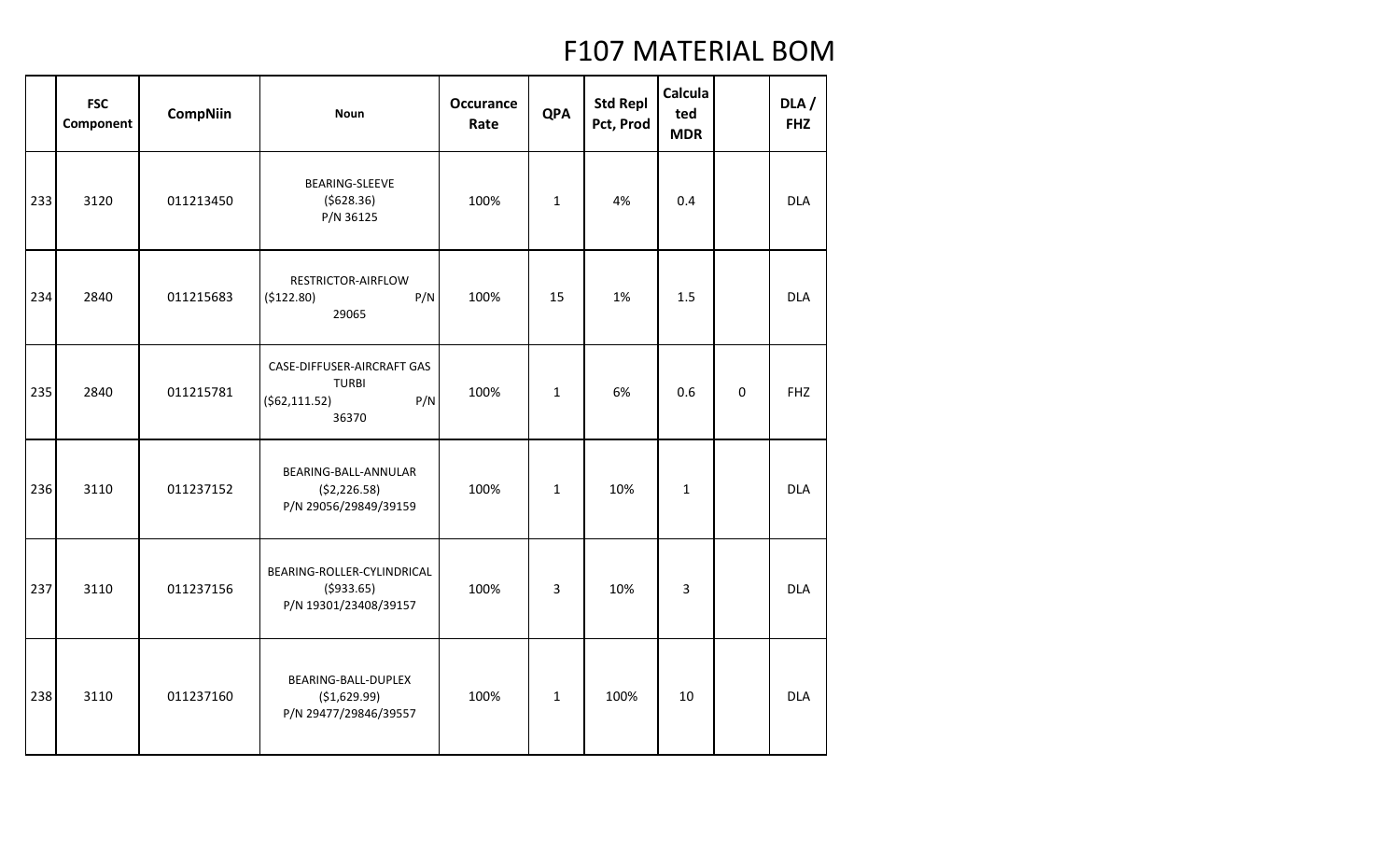|     | <b>FSC</b><br>Component | <b>CompNiin</b> | <b>Noun</b>                                                                | <b>Occurance</b><br>Rate | <b>QPA</b>     | <b>Std Repl</b><br>Pct, Prod | Calcula<br>ted<br><b>MDR</b> |                | DLA/<br><b>FHZ</b> |
|-----|-------------------------|-----------------|----------------------------------------------------------------------------|--------------------------|----------------|------------------------------|------------------------------|----------------|--------------------|
| 239 | 8145                    | 011251478       | SHIPPING AND STORAGE<br><b>CONTAINER-E</b><br>( \$5,296.20)<br>P/N D5310-1 | 100%                     | $\mathbf{1}$   | 0%                           | $\boldsymbol{0}$             | 0              | <b>FHZ</b>         |
| 240 | 5305                    | 011260640       | SCREW-MACHINE<br>( \$195.25)<br>P/N 29619                                  | 100%                     | $\overline{2}$ | 75%                          | 9                            |                | <b>DLA</b>         |
| 241 | 3110                    | 011264316       | PLATE-RETAINING-BEARING<br>(5425.14)<br>P/N 34053                          | 100%                     | $\mathbf 1$    | 20%                          | $\overline{2}$               | $\overline{2}$ | <b>FHZ</b>         |
| 242 | 5331                    | 011264558       | O-RING<br>(538.82)<br>P/N 22762<br>(IPV ITEM)<br>F107 BSL 458 BIN 2F04     | 100%                     | $\mathbf{1}$   | 0%                           | $\mathbf 0$                  |                | <b>DLA</b>         |
| 243 | 4730                    | 011266822       | STRAINER ELEMENT-SEDIMENT<br>( \$101.73)<br>P/N 22665/501JH                | 100%                     | $\mathbf{1}$   | 4%                           | 0.4                          |                | <b>DLA</b>         |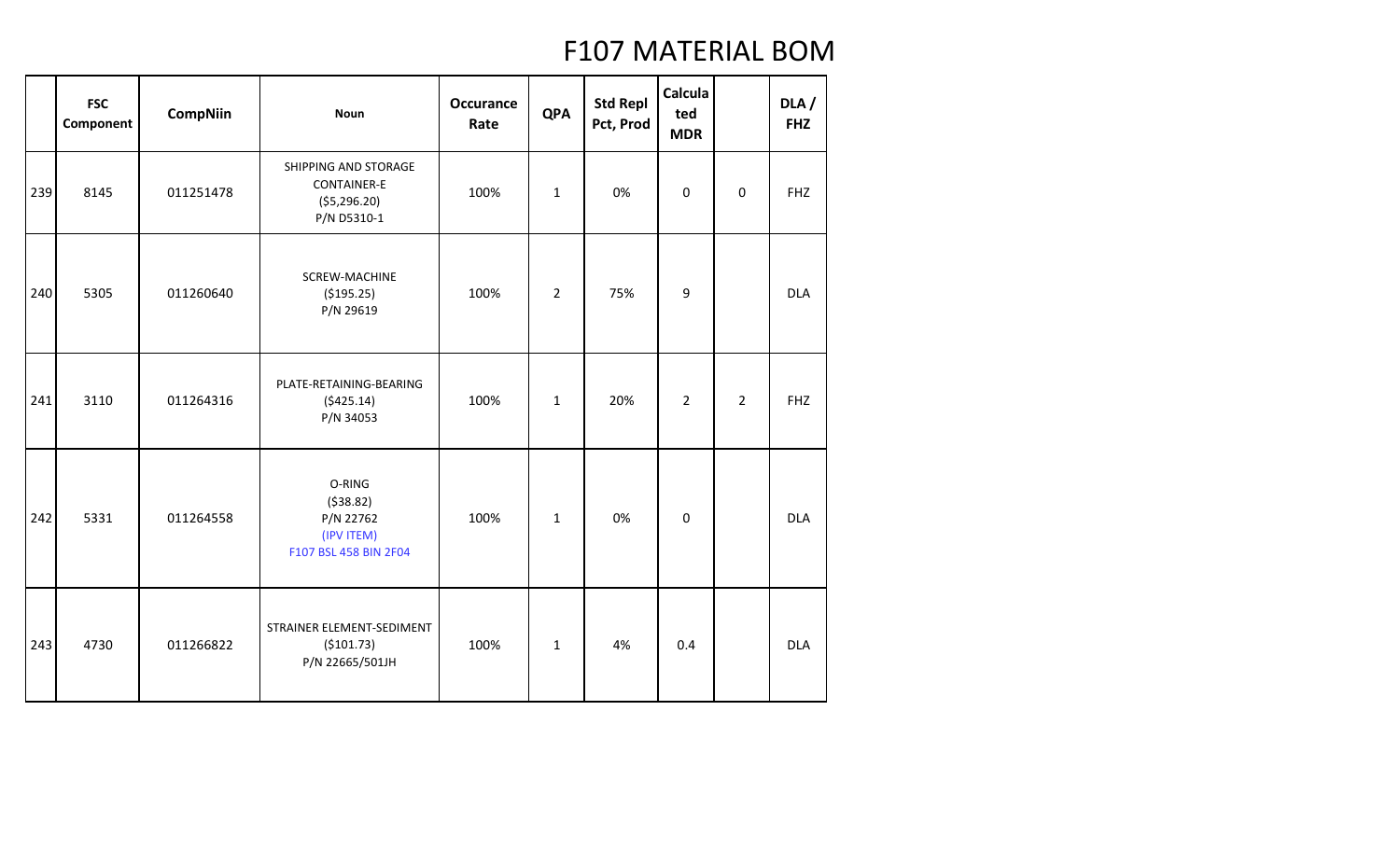|     | <b>FSC</b><br>Component | <b>CompNiin</b> | <b>Noun</b>                                                               | <b>Occurance</b><br>Rate | <b>QPA</b>     | <b>Std Repl</b><br>Pct, Prod | Calcula<br>ted<br><b>MDR</b> |              | DLA/<br><b>FHZ</b> |
|-----|-------------------------|-----------------|---------------------------------------------------------------------------|--------------------------|----------------|------------------------------|------------------------------|--------------|--------------------|
| 244 | 4730                    | 011266823       | STRAINER ELEMENT-SEDIMENT<br>(55.70)<br>P/N 22667/503JH                   | 100%                     | $\overline{2}$ | 4%                           | 0.8                          |              | <b>DLA</b>         |
| 245 | 2840                    | 011266878       | PLATE-COMPONENT MOUNTING<br><b>AIRCRAF</b><br>P/N<br>( \$612.11)<br>36854 | 100%                     | $\mathbf{1}$   | 13%                          | 1.3                          | 0            | <b>FHZ</b>         |
| 246 | 2840                    | 011266879       | DIFFUSER-AIRCRAFT GAS<br><b>TURBINE EN</b><br>( \$399.37)<br>P/N 29280    | 100%                     | $\mathbf{1}$   | 0%                           | 0                            | $\Omega$     | <b>FHZ</b>         |
| 247 | 2915                    | 011266881       | ADAPTER ASSEMBLY-ENGINE<br>SERVICE-<br>( \$2,431.20)<br>P/N 23854         | 100%                     | $\mathbf{1}$   | 0%                           | $\mathbf 0$                  | 0            | <b>FHZ</b>         |
| 248 | 2840                    | 011266884       | CASE-COMPRESSOR-AIRCRAFT<br><b>GAS TUR</b><br>(\$1,600.98)<br>P/N 29918   | 100%                     | $\mathbf{1}$   | 0%                           | $\boldsymbol{0}$             | $\mathbf{1}$ | <b>FHZ</b>         |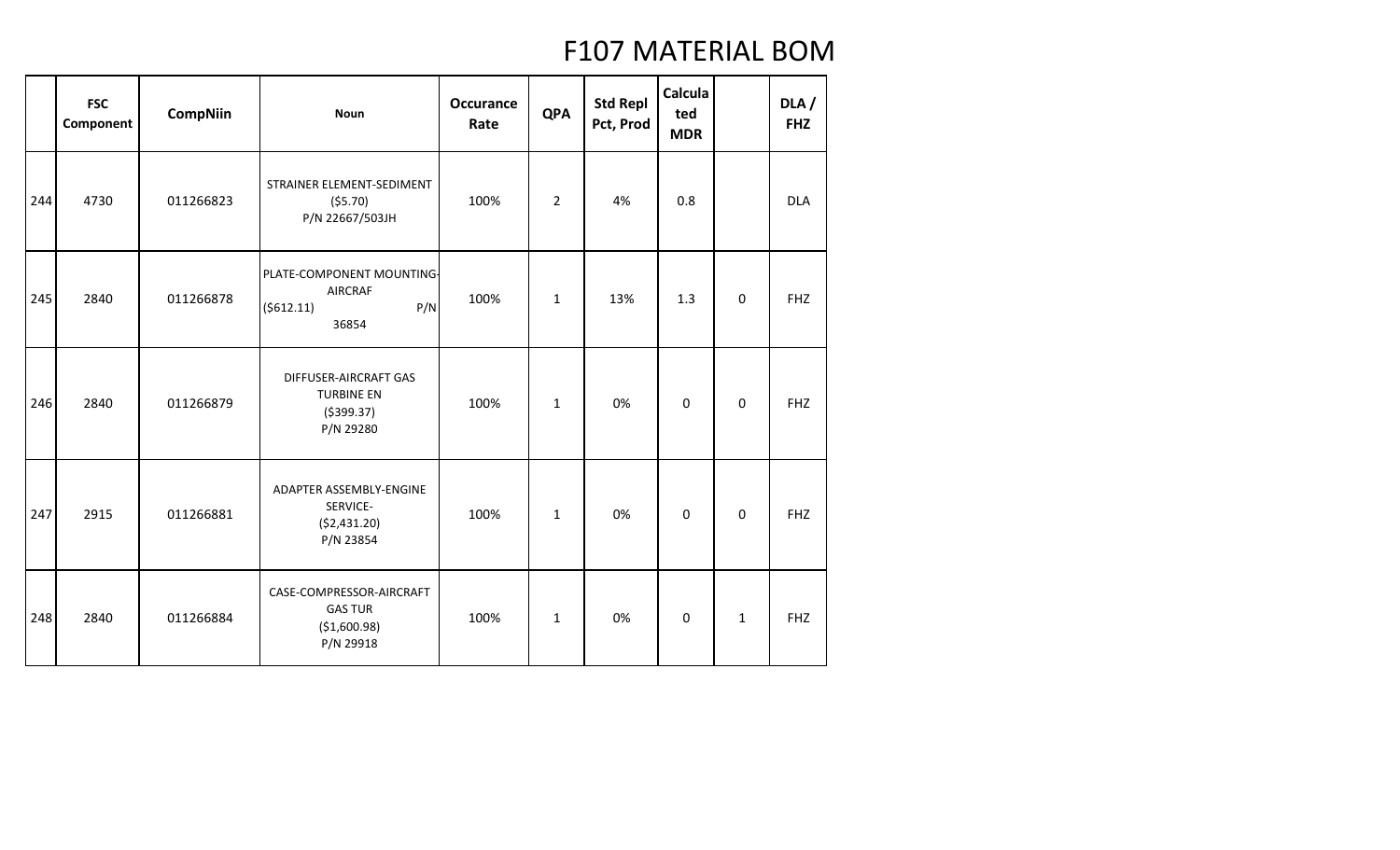|     | <b>FSC</b><br>Component | <b>CompNiin</b> | <b>Noun</b>                                                                     | <b>Occurance</b><br>Rate | <b>QPA</b>   | <b>Std Repl</b><br>Pct, Prod | Calcula<br>ted<br><b>MDR</b> |                | DLA/<br><b>FHZ</b> |
|-----|-------------------------|-----------------|---------------------------------------------------------------------------------|--------------------------|--------------|------------------------------|------------------------------|----------------|--------------------|
| 249 | 2840                    | 011266903       | ROTOR-COMPRESSOR-AIRCRAFT<br><b>GAS TU</b><br>( \$1,637.21)<br>P/N 23844        | 100%                     | $\mathbf{1}$ | 0%                           | $\Omega$                     | $\overline{2}$ | <b>FHZ</b>         |
| 250 | 2840                    | 011266904       | ROTOR-COMPRESSOR-AIRCRAFT<br><b>GAS TU</b><br>( \$2,342.13)<br>P/N 23845        | 100%                     | $\mathbf 1$  | 0%                           | $\mathbf 0$                  | $\mathbf{1}$   | <b>FHZ</b>         |
| 251 | 2840                    | 011266905       | ROTOR-COMPRESSOR-AIRCRAFT<br><b>GAS TU</b><br>(54,022.37)<br>P/N<br>23490/42528 | 100%                     | $\mathbf 1$  | 0%                           | $\mathbf 0$                  | $\mathbf{1}$   | <b>FHZ</b>         |
| 252 | 2840                    | 011266909       | ROTOR-TURBINE-AIRCRAFT GAS<br><b>TURBI</b><br>( \$3,562.02)<br>P/N 34984        | 100%                     | $\mathbf 1$  | 0%                           | $\mathbf 0$                  | $\mathbf 0$    | <b>FHZ</b>         |
| 253 | 2840                    | 011266911       | VANE-COMPRESSOR-AIRCRAFT<br><b>GAS TUR</b><br>(5725.31)<br>P/N 23483            | 100%                     | $\mathbf 1$  | 0%                           | $\mathbf 0$                  | $\Omega$       | <b>FHZ</b>         |
| 254 | 2840                    | 011266914       | CASE-COMPRESSOR-AIRCRAFT<br><b>GAS TUR</b><br>P/N<br>(\$1,438.05)<br>34492      | 100%                     | $\mathbf{1}$ | 1%                           | 0.1                          | $\mathbf 0$    | <b>FHZ</b>         |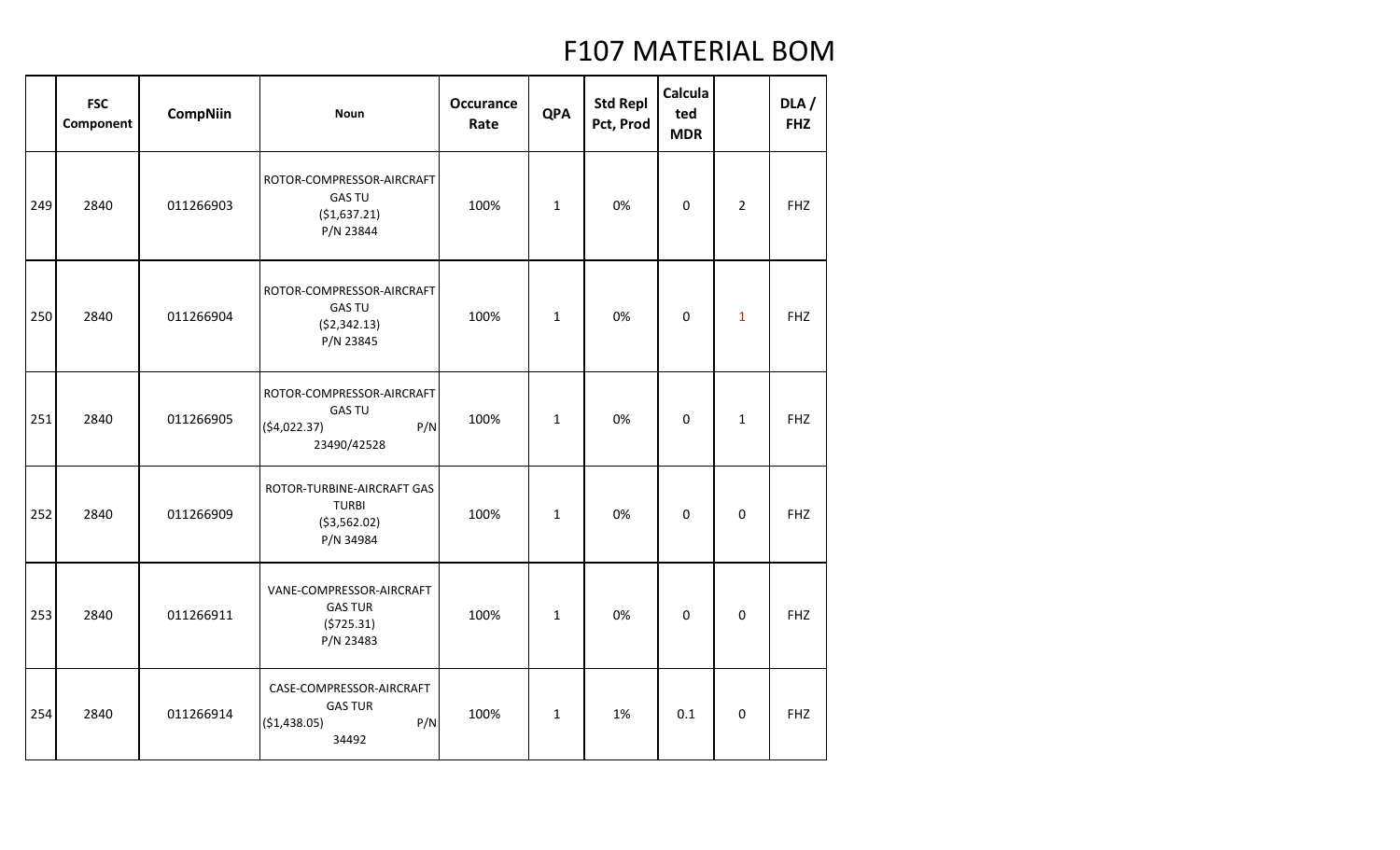|     | <b>FSC</b><br>Component | <b>CompNiin</b> | <b>Noun</b>                                                                      | <b>Occurance</b><br>Rate | <b>QPA</b>   | <b>Std Repl</b><br>Pct, Prod | <b>Calcula</b><br>ted<br><b>MDR</b> |                | DLA/<br><b>FHZ</b> |
|-----|-------------------------|-----------------|----------------------------------------------------------------------------------|--------------------------|--------------|------------------------------|-------------------------------------|----------------|--------------------|
| 255 | 2840                    | 011266917       | CHAMBER-COMBUSTION-<br><b>AIRCRAFT GAS</b><br>P/N<br>(\$1,390.08)<br>36368       | 100%                     | $\mathbf{1}$ | 37%                          | 3.7                                 | $\mathbf 0$    | <b>FHZ</b>         |
| 256 | 2840                    | 011266918       | <b>CONE-EXHAUST AIRCRAFT GAS</b><br><b>TURBIN</b><br>( \$18,928.99)<br>P/N 36868 | 100%                     | $\mathbf{1}$ | 0%                           | $\mathbf 0$                         | $\mathbf 0$    | <b>FHZ</b>         |
| 257 | 2840                    | 011266924       | SHAFT-TURBINE-AIRCRAFT GAS<br><b>TURBI</b><br>(\$2,794.79)<br>P/N 36387          | 100%                     | $\mathbf{1}$ | 1%                           | 0.1                                 | $\mathbf{1}$   | <b>FHZ</b>         |
| 258 | 2840                    | 011266926       | VANE ASSEMBLY-COMPRESSOR-<br>AIRCRAF<br>( \$812.92)<br>P/N 34021                 | 100%                     | $\mathbf{1}$ | 0%                           | $\mathbf 0$                         | $\mathbf 0$    | <b>FHZ</b>         |
| 259 | 2840                    | 011266927       | NOZZLE ASSEMBLY-TURBINE-<br><b>AIRCRAFT</b><br>( \$1,011.96)<br>P/N 34022        | 100%                     | $\mathbf{1}$ | 0%                           | $\mathbf 0$                         | $\mathbf{1}$   | <b>FHZ</b>         |
| 260 | 3110                    | 011267034       | PLATE-RETAINING-BEARING<br>( \$568.14)<br>P/N 36217                              | 100%                     | $\mathbf{1}$ | 0%                           | $\mathbf 0$                         | $\overline{4}$ | <b>FHZ</b>         |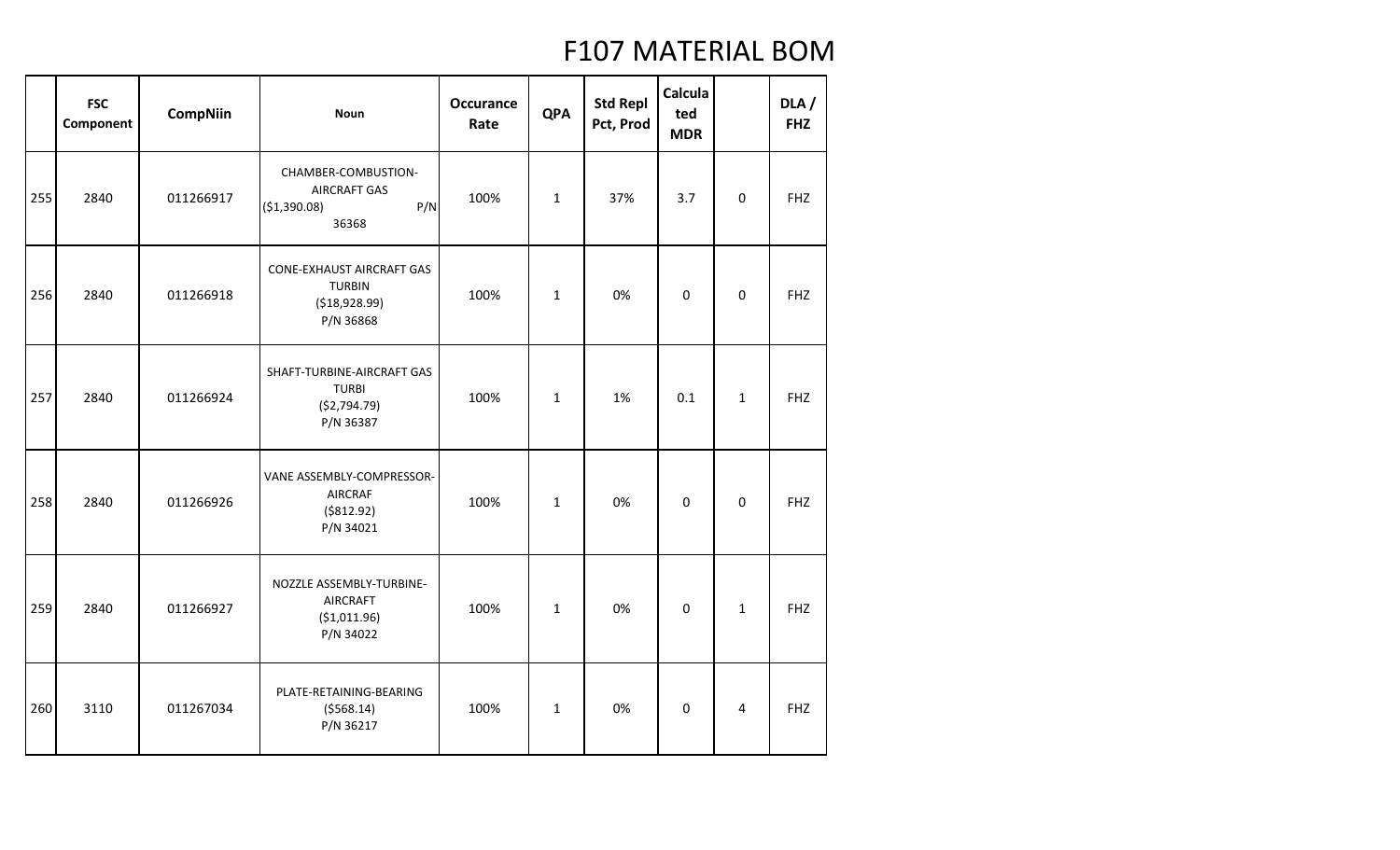|     | <b>FSC</b><br>Component | <b>CompNiin</b> | <b>Noun</b>                                                 | <b>Occurance</b><br>Rate | <b>QPA</b>   | <b>Std Repl</b><br>Pct, Prod | Calcula<br>ted<br><b>MDR</b> | DLA/<br><b>FHZ</b> |
|-----|-------------------------|-----------------|-------------------------------------------------------------|--------------------------|--------------|------------------------------|------------------------------|--------------------|
| 261 | 3110                    | 011267590       | BEARING-BALL-ANNULAR<br>( \$834.71)<br>P/N 34993/M203SSTX88 | 100%                     | $\mathbf{1}$ | 100%                         | 10                           | <b>DLA</b>         |
| 262 | 3120                    | 011267593       | <b>BUSHING-SLEEVE</b><br>( \$33.88)<br>P/N 34949            | 100%                     | $\mathbf{1}$ | 4%                           | 0.4                          | <b>DLA</b>         |
| 263 | 2915                    | 011267646       | ACCUMULATOR-FUEL SYSTEM<br>( \$8100.60)<br>P/N 33406/34922  | 100%                     | $\mathbf{1}$ | 0%                           | $\mathbf 0$                  | <b>DLA</b>         |
| 264 | 2840                    | 011267650       | FITTING-ADAPTER<br>(5258.27)<br>P/N 23681                   | 100%                     | $\mathbf{1}$ | 4%                           | 0.4                          | <b>DLA</b>         |
| 265 | 2840                    | 011267651       | WASHER ASSEMBLY<br>(522.80)<br>P/N 23855                    | 100%                     | $\mathbf{1}$ | 100%                         | 10                           | <b>DLA</b>         |
| 266 | 2840                    | 011267655       | <b>BRACKET ASSEMBLY</b><br>( \$143.65)<br>P/N 36126         | 100%                     | $\mathbf{1}$ | 50%                          | 5                            | <b>DLA</b>         |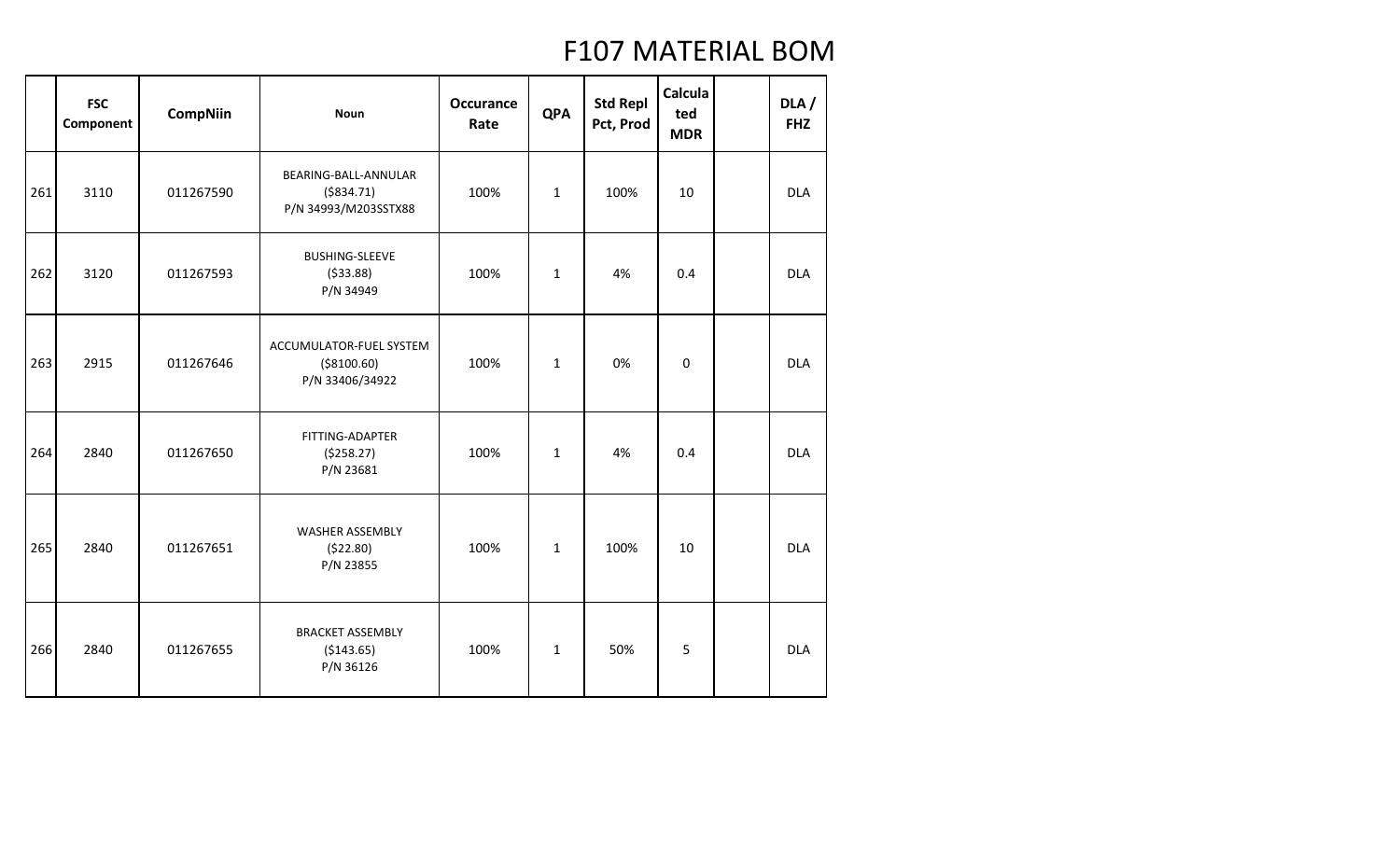|     | <b>FSC</b><br>Component | <b>CompNiin</b> | <b>Noun</b>                                         | <b>Occurance</b><br>Rate | <b>QPA</b>     | <b>Std Repl</b><br>Pct, Prod | Calcula<br>ted<br><b>MDR</b> | DLA/<br><b>FHZ</b> |
|-----|-------------------------|-----------------|-----------------------------------------------------|--------------------------|----------------|------------------------------|------------------------------|--------------------|
| 267 | 5342                    | 011267656       | <b>BRACKET ASSEMBLY</b><br>( \$596.94)<br>P/N 36119 | 100%                     | $\mathbf{1}$   | 0%                           | $\boldsymbol{0}$             | <b>DLA</b>         |
| 268 | 2840                    | 011267658       | <b>BRACKET ASSEMBLY</b><br>(552.32)<br>P/N 23801    | 100%                     | $\mathbf{1}$   | 4%                           | 0.4                          | <b>DLA</b>         |
| 269 | 2840                    | 011267659       | <b>BRACKET ASSEMBLY</b><br>(541.85)<br>P/N 23806    | 100%                     | $\mathbf{1}$   | 4%                           | 0.4                          | <b>DLA</b>         |
| 270 | 2840                    | 011267660       | <b>RETAINER</b><br>(51.28)<br>P/N 29570             | 100%                     | $\overline{2}$ | 4%                           | 0.8                          | <b>DLA</b>         |
| 271 | 2840                    | 011267661       | <b>SUPPORT-STATIC VENT</b><br>(552.37)<br>P/N 36855 | 100%                     | $\mathbf{1}$   | 0%                           | $\boldsymbol{0}$             | <b>DLA</b>         |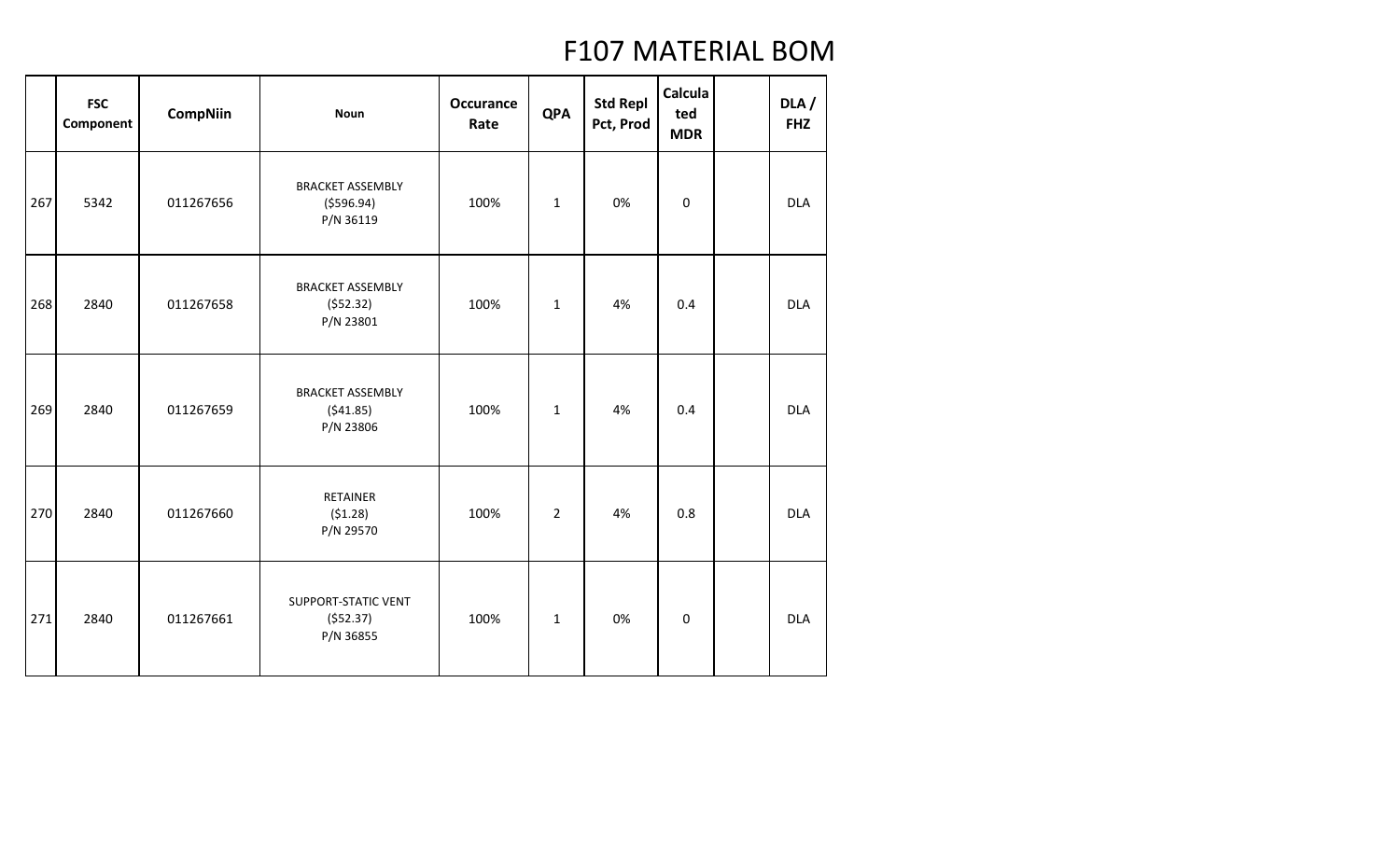|     | <b>FSC</b><br>Component | <b>CompNiin</b> | <b>Noun</b>                                                                      | <b>Occurance</b><br>Rate | <b>QPA</b>   | <b>Std Repl</b><br>Pct, Prod | Calcula<br>ted<br><b>MDR</b> | DLA/<br><b>FHZ</b> |
|-----|-------------------------|-----------------|----------------------------------------------------------------------------------|--------------------------|--------------|------------------------------|------------------------------|--------------------|
| 272 | 2840                    | 011267665       | SCOOP-LOW PRESSURE<br>(5299.88)<br>P/N 29588                                     | 100%                     | $\mathbf{1}$ | 0%                           | 0                            | <b>DLA</b>         |
| 273 | 5310                    | 011268475       | NUT-SELF-LOCKING-ROUND<br>( \$201.90)<br>P/N 22620                               | 100%                     | $\mathbf{1}$ | 70%                          | $\overline{7}$               | <b>DLA</b>         |
| 274 | 5331                    | 011268476       | O-RING<br>(547.51)<br>P/N 36919<br>F107<br>(IPV ITEM)<br><b>BSL 458 BIN 1E02</b> | 100%                     | $\mathbf{1}$ | 0%                           | $\mathbf 0$                  | <b>DLA</b>         |
| 275 | 5315                    | 011268649       | PIN-STRAIGHT-HEADLESS<br>(50.69)<br>P/N 36139                                    | 100%                     | $\mathbf{1}$ | 0%                           | $\mathbf 0$                  | <b>DLA</b>         |
| 276 | 2840                    | 011273196       | <b>FLANGE-BELLOWS MOUNTING</b><br>(57.50)<br>P/N 19259                           | 100%                     | 3            | 4%                           | 1.2                          | <b>DLA</b>         |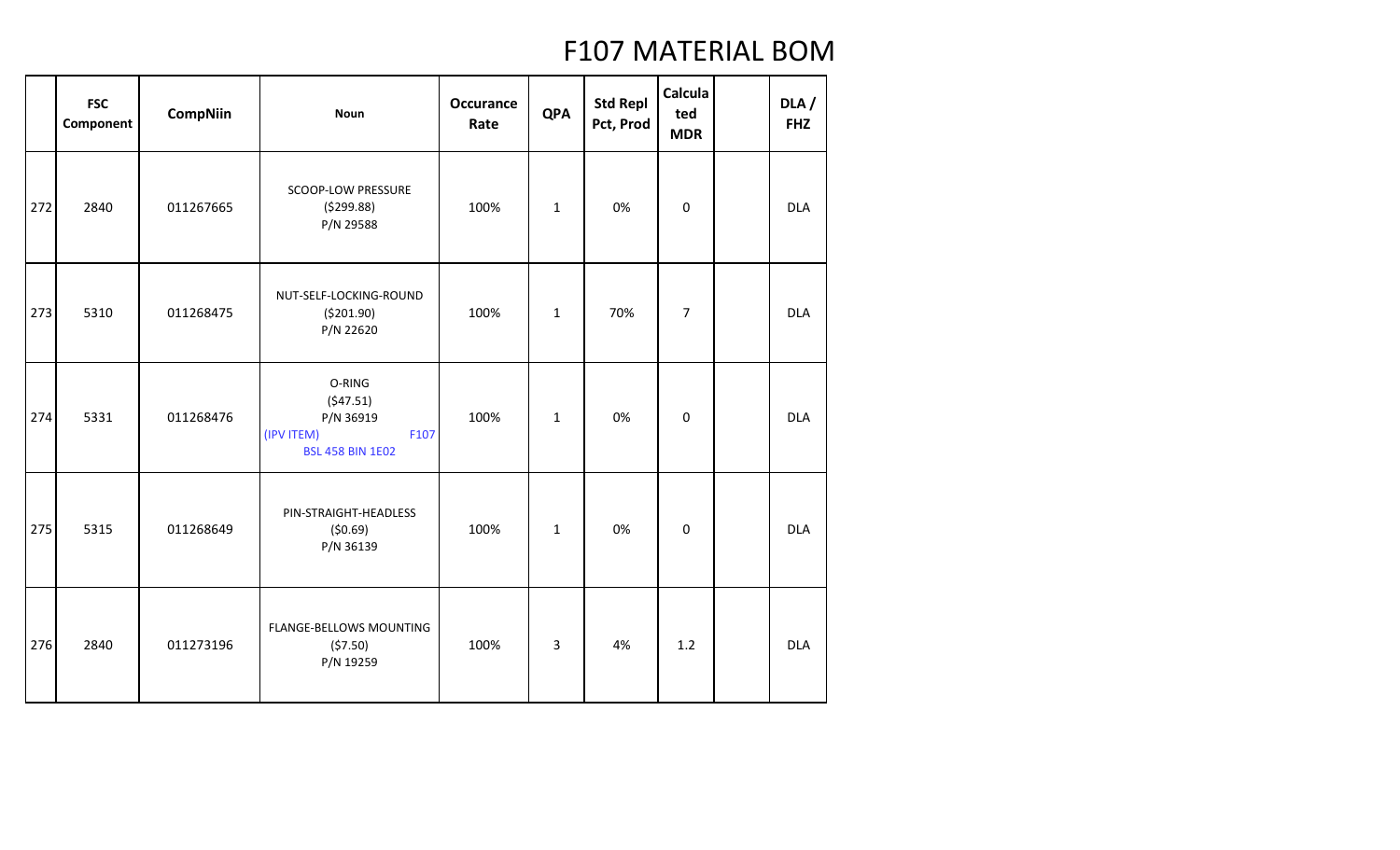|     | <b>FSC</b><br>Component | <b>CompNiin</b> | <b>Noun</b>                                                                                                                             | <b>Occurance</b><br>Rate | <b>QPA</b>     | <b>Std Repl</b><br>Pct, Prod | Calcula<br>ted<br><b>MDR</b> | DLA/<br><b>FHZ</b> |
|-----|-------------------------|-----------------|-----------------------------------------------------------------------------------------------------------------------------------------|--------------------------|----------------|------------------------------|------------------------------|--------------------|
| 277 | 5305                    | 011268802       | SCREW-MACHINE<br>(55.97)<br>P/N MS9554-05                                                                                               | 100%                     | 31             | 4%                           | 12.4                         | <b>DLA</b>         |
| 278 | 5315                    | 011271009       | <b>KEY-MACHINE</b><br>(57.63)<br>P/N 22393<br>F107<br>(IPV ITEM)<br><b>BSL 458 BIN 3F14</b><br><b>BSL 527 BIN A257</b>                  | 100%                     | $\mathbf{1}$   | 0%                           | $\boldsymbol{0}$             | <b>DLA</b>         |
| 279 | 5315                    | 011271091       | KEY<br>P/N 31042<br>( \$10.41)                                                                                                          | 100%                     | $\mathbf{1}$   | 2%                           | 0.2                          | <b>DLA</b>         |
| 280 | 3120                    | 11272895        | <b>BUSHING-SLEEVE</b><br>( \$1,363.27)<br>P/N 34682                                                                                     | 100%                     | 3              | 0%                           | $\mathbf 0$                  | <b>DLA</b>         |
| 281 | 2945                    | 011273029       | FILTER ELEMENT-FLUID<br>( \$38.25)<br>P/N 23215/426418-2/7584734<br>(IPV ITEM)<br>F107 BSL 458 BIN 2G10 F107<br><b>BSL 527 BIN A136</b> | 100%                     | $\overline{2}$ | 38%                          | 7.6                          | <b>DLA</b>         |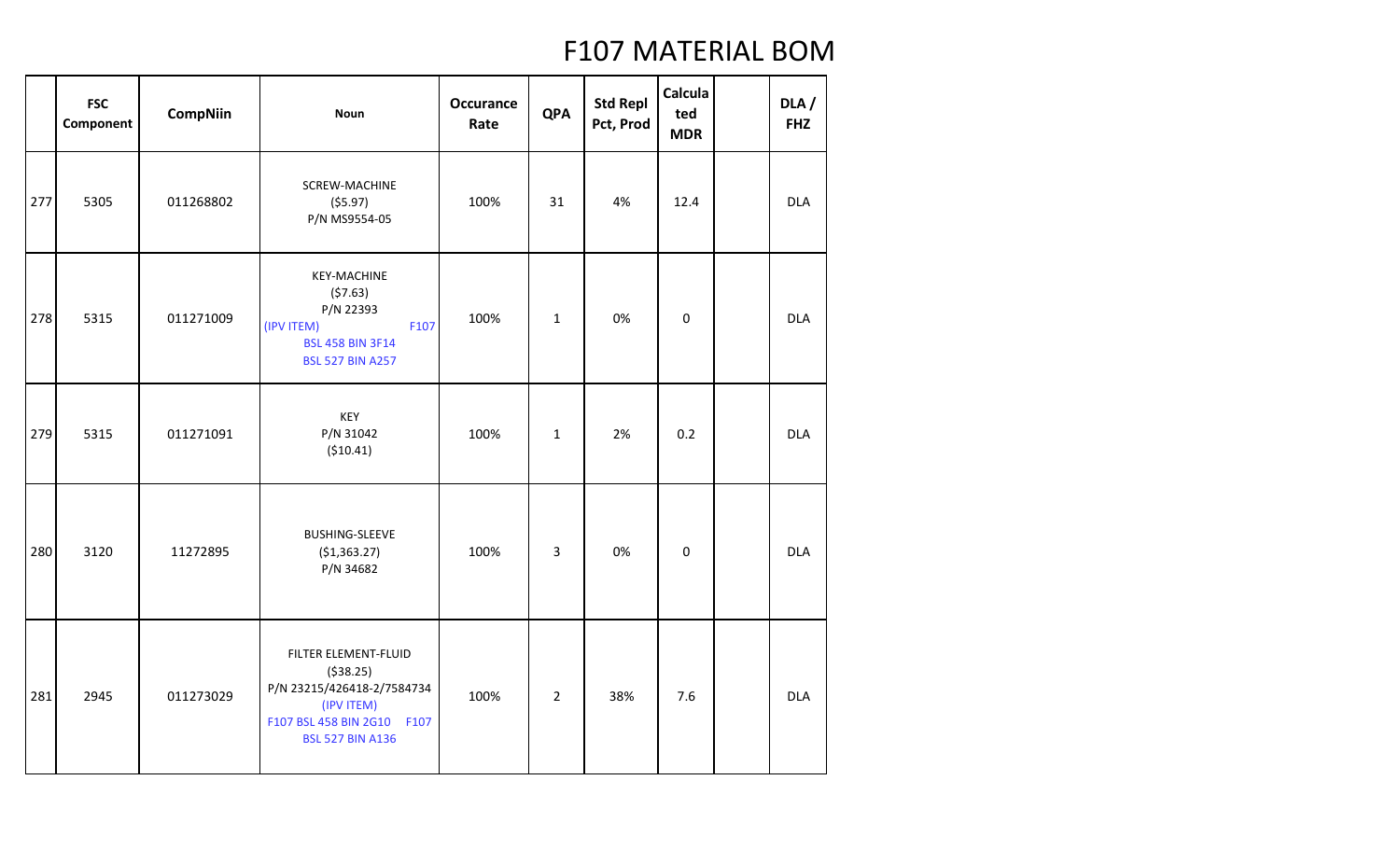|     | <b>FSC</b><br>Component | <b>CompNiin</b> | <b>Noun</b>                                             | <b>Occurance</b><br>Rate | <b>QPA</b>     | <b>Std Repl</b><br>Pct, Prod | Calcula<br>ted<br><b>MDR</b> | DLA/<br><b>FHZ</b> |
|-----|-------------------------|-----------------|---------------------------------------------------------|--------------------------|----------------|------------------------------|------------------------------|--------------------|
| 282 | 2840                    | 011273190       | <b>FITTING-TUBE</b><br>P/N<br>( \$136.60)<br>23683      | 100%                     | $\mathbf 1$    | 95%                          | 9.5                          | <b>DLA</b>         |
| 283 | 5342                    | 011273191       | <b>BRACKET-ENGINE MOUNT</b><br>( \$358.42)<br>P/N 36116 | 100%                     | $\mathbf 1$    | 0%                           | $\boldsymbol{0}$             | <b>DLA</b>         |
| 284 | 2840                    | 011273192       | SHROUD-IGNITER<br>( \$5,660.70)<br>P/N 34380            | 100%                     | $\overline{2}$ | 0%                           | $\mathbf 0$                  | <b>DLA</b>         |
| 285 | 2840                    | 011273195       | RETAINER-HEAT SHIELD<br>( \$54.09)<br>P/N 29809         | 100%                     | 8              | 4%                           | 3.2                          | <b>DLA</b>         |
| 286 | 2840                    | 011273197       | FITTING-PRESSURE<br>P/N<br>( \$135.92)<br>29459         | 100%                     | $\mathbf 1$    | 4%                           | 0.4                          | <b>DLA</b>         |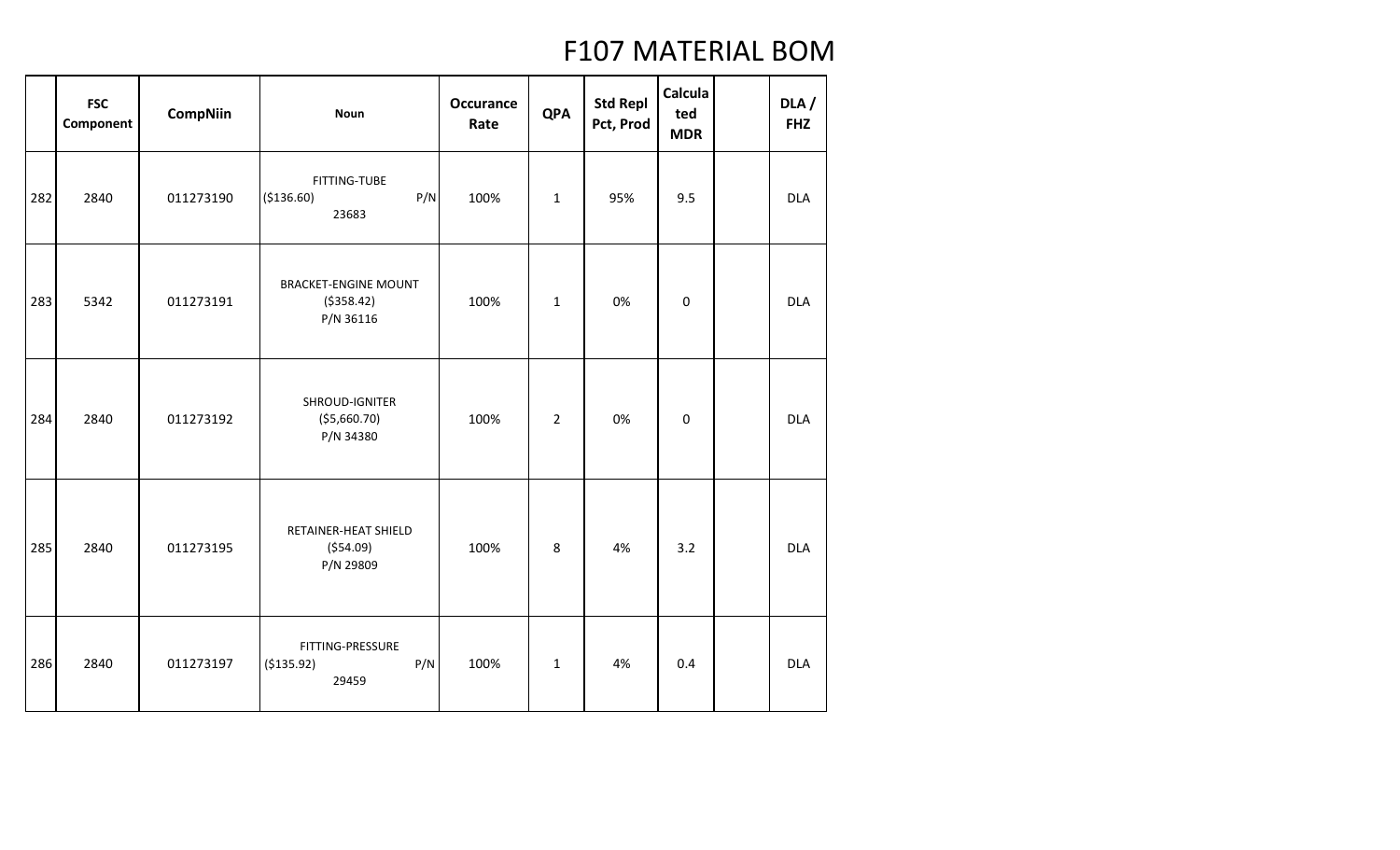|     | <b>FSC</b><br>Component | <b>CompNiin</b> | <b>Noun</b>                                                         | <b>Occurance</b><br>Rate | <b>QPA</b>   | <b>Std Repl</b><br>Pct, Prod | Calcula<br>ted<br><b>MDR</b> | DLA/<br><b>FHZ</b> |
|-----|-------------------------|-----------------|---------------------------------------------------------------------|--------------------------|--------------|------------------------------|------------------------------|--------------------|
| 287 | 2840                    | 011273200       | SEAL-LABYRINTH<br>(5912.99)<br>P/N 34633                            | 100%                     | $\mathbf{1}$ | 4%                           | 0.4                          | <b>DLA</b>         |
| 288 | 2840                    | 011273341       | CASE-TURBINE-AIRCRAFT GAS<br><b>TURBIN</b><br>(567.47)<br>P/N 24927 | 100%                     | $\mathbf{1}$ | 0%                           | $\boldsymbol{0}$             | <b>DLA</b>         |
| 289 | 4730                    | 011273519       | MANIFOLD-AIR LINE<br>(5470.00)<br>P/N 23828                         | 100%                     | $\mathbf{1}$ | 4%                           | 0.4                          | <b>DLA</b>         |
| 290 | 5306                    | 011273733       | <b>BOLT-MACHINE</b><br>(51.79)<br>P/N AS9556-03/MS9556-03           | 100%                     | $\mathbf{1}$ | 4%                           | 0.4                          | <b>DLA</b>         |
| 291 | 5310                    | 011274443       | WASHER-RECESSED<br>(512.26)<br>P/N 22406                            | 100%                     | $\mathbf{1}$ | 74%                          | 7.4                          | <b>DLA</b>         |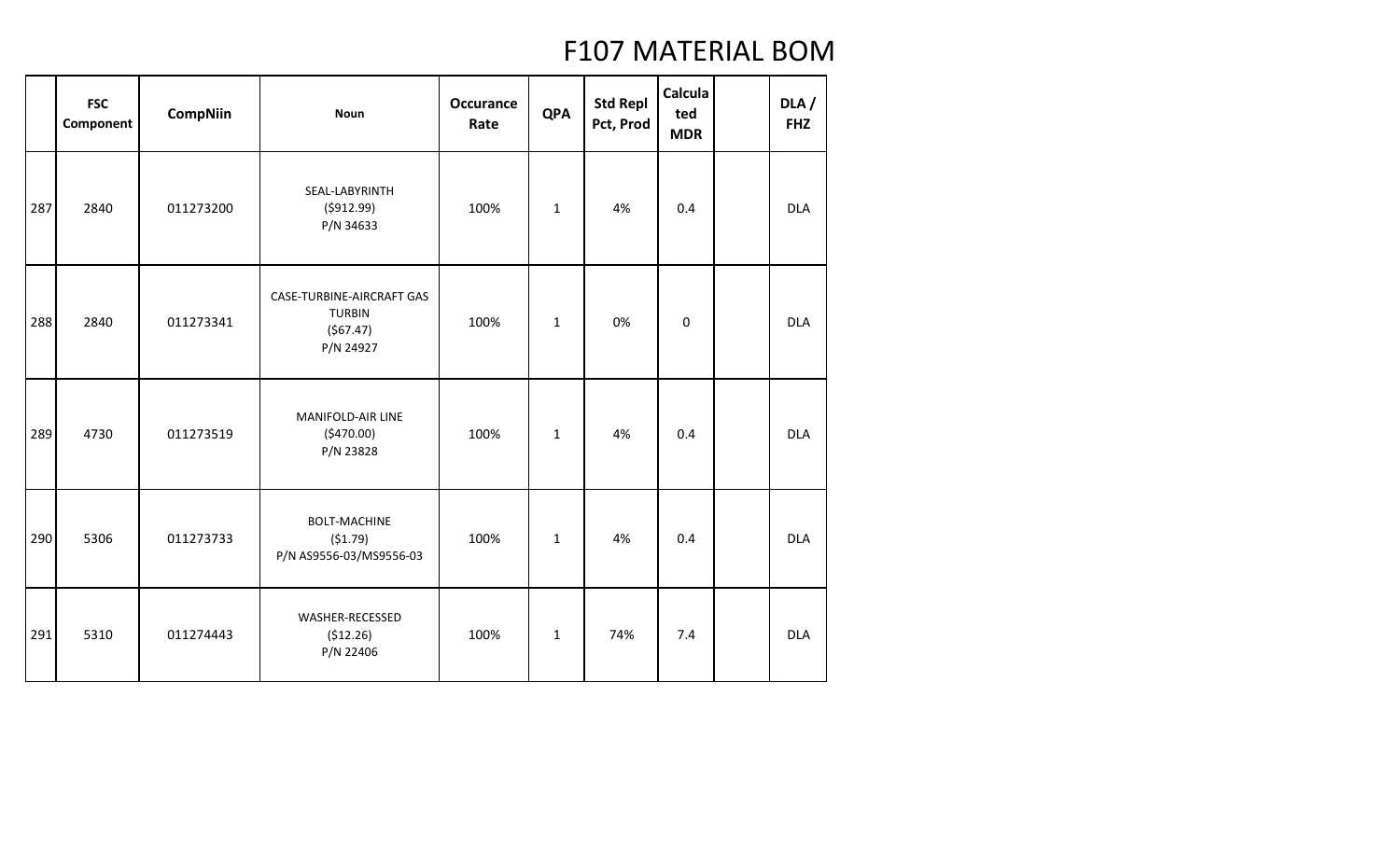|     | <b>FSC</b><br>Component | <b>CompNiin</b> | <b>Noun</b>                                                  | <b>Occurance</b><br>Rate | <b>QPA</b>     | <b>Std Repl</b><br>Pct, Prod | Calcula<br>ted<br><b>MDR</b> | DLA/<br><b>FHZ</b> |
|-----|-------------------------|-----------------|--------------------------------------------------------------|--------------------------|----------------|------------------------------|------------------------------|--------------------|
| 292 | 2840                    | 011274689       | <b>ELBOW ASSEMBLY</b><br>(5438.38)<br>P/N 23815              | 100%                     | $\mathbf{1}$   | 74%                          | 7.4                          | <b>DLA</b>         |
| 293 | 2840                    | 011274690       | <b>BRACKET-SENSOR</b><br>( \$20.49)<br>P/N<br>36062          | 100%                     | $\mathbf{1}$   | 1%                           | 0.1                          | <b>DLA</b>         |
| 294 | 3040                    | 011274757       | GEARSHAFT-SPUR<br>(\$1,400.15)<br>P/N 27683                  | 100%                     | $\mathbf{1}$   | 4%                           | 0.4                          | <b>DLA</b>         |
| 295 | 5305                    | 011277075       | SCREW-MACHINE<br>(\$223.95)<br>P/N MS9487-02                 | 100%                     | $\overline{2}$ | 0%                           | $\boldsymbol{0}$             | <b>DLA</b>         |
| 296 | 5331                    | 011278065       | O-RING<br>(50.57)<br>P/N<br>M83248/2-033 & MIL-R-<br>83248/2 | 100%                     | $\mathbf{1}$   | 37%                          | 3.7                          | <b>DLA</b>         |
| 297 | 5305                    | 011284073       | SCREW-MACHINE<br>P/N<br>(52.16)<br>872-0124-175/MS9488-04    | 100%                     | $\overline{2}$ | 0%                           | 0                            | <b>DLA</b>         |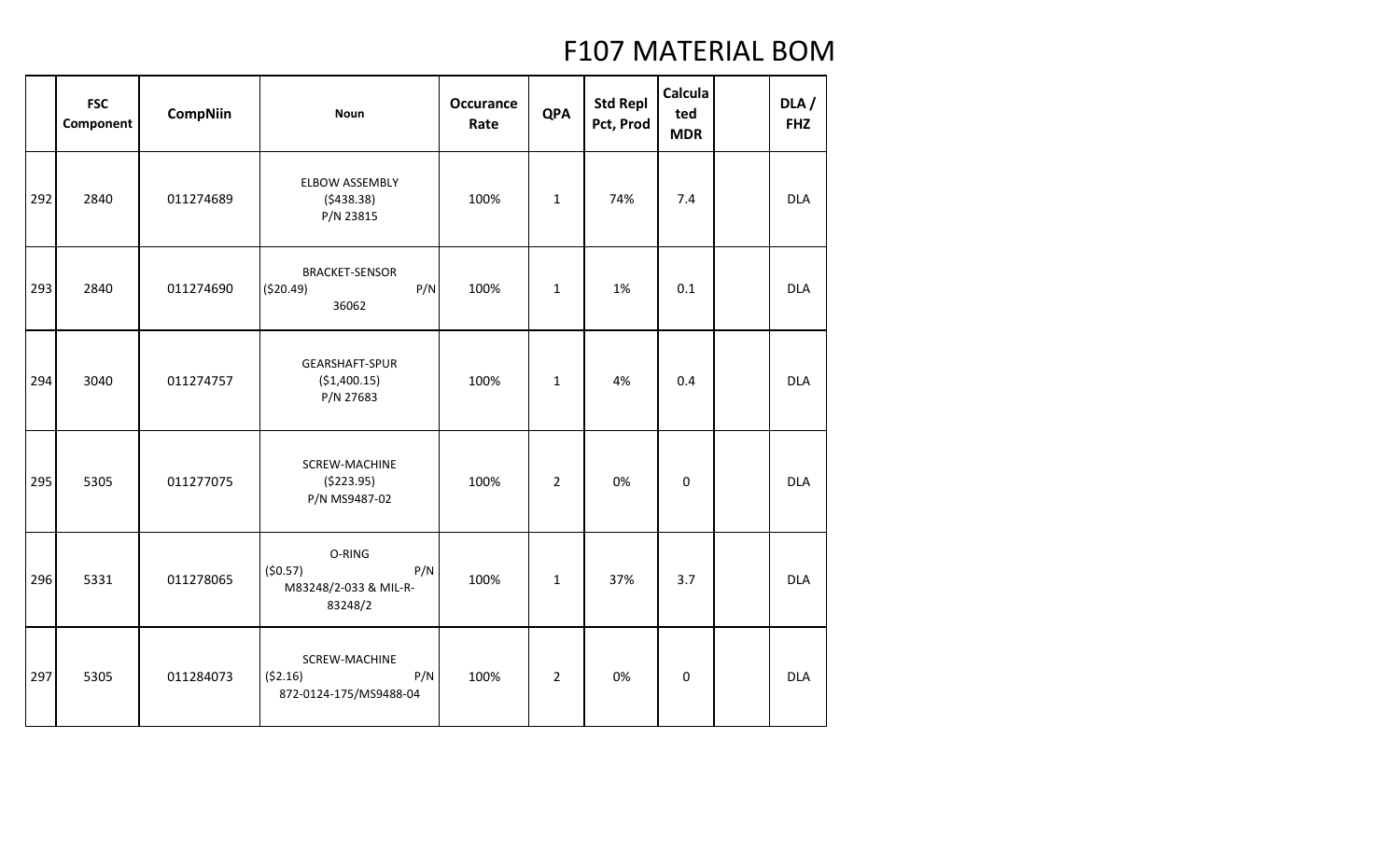|     | <b>FSC</b><br>Component | <b>CompNiin</b> | <b>Noun</b>                                                                                                                    | <b>Occurance</b><br>Rate | <b>QPA</b>   | <b>Std Repl</b><br>Pct, Prod | Calcula<br>ted<br><b>MDR</b> | DLA/<br><b>FHZ</b> |
|-----|-------------------------|-----------------|--------------------------------------------------------------------------------------------------------------------------------|--------------------------|--------------|------------------------------|------------------------------|--------------------|
| 298 | 5306                    | 011287074       | <b>BOLT-SHOULDER</b><br>P/N 29548<br>( \$16.42)<br>(IPV ITEM)<br>F107<br><b>BSL 458 BIN 3J06</b><br><b>BSL</b><br>527 BIN A133 | 100%                     | $\mathbf{1}$ | 69%                          | 6.9                          | <b>DLA</b>         |
| 299 | 5310                    | 011287083       | NUT-SELF-LOCKING-EXTENDED<br>WASHER<br>(523.89)<br>P/N 29221/H50699-9                                                          | 100%                     | $\mathbf{1}$ | 70%                          | $\overline{7}$               | <b>DLA</b>         |
| 300 | 5330                    | 011287085       | GASKET<br>( \$156.33)<br>P/N 36539/798333-A                                                                                    | 100%                     | $\mathbf{1}$ | 34%                          | 3.4                          | <b>DLA</b>         |
| 301 | 2840                    | 011287246       | BOSS-THERMOCOUPLE<br>(59.55)<br>P/N 36654                                                                                      | 100%                     | 3            | 2%                           | 0.6                          | <b>DLA</b>         |
| 302 | 2840                    | 011287247       | STRUT-HOUSING<br>( \$15.95)<br>P/N 29391                                                                                       | 100%                     | 3            | 0%                           | $\boldsymbol{0}$             | <b>DLA</b>         |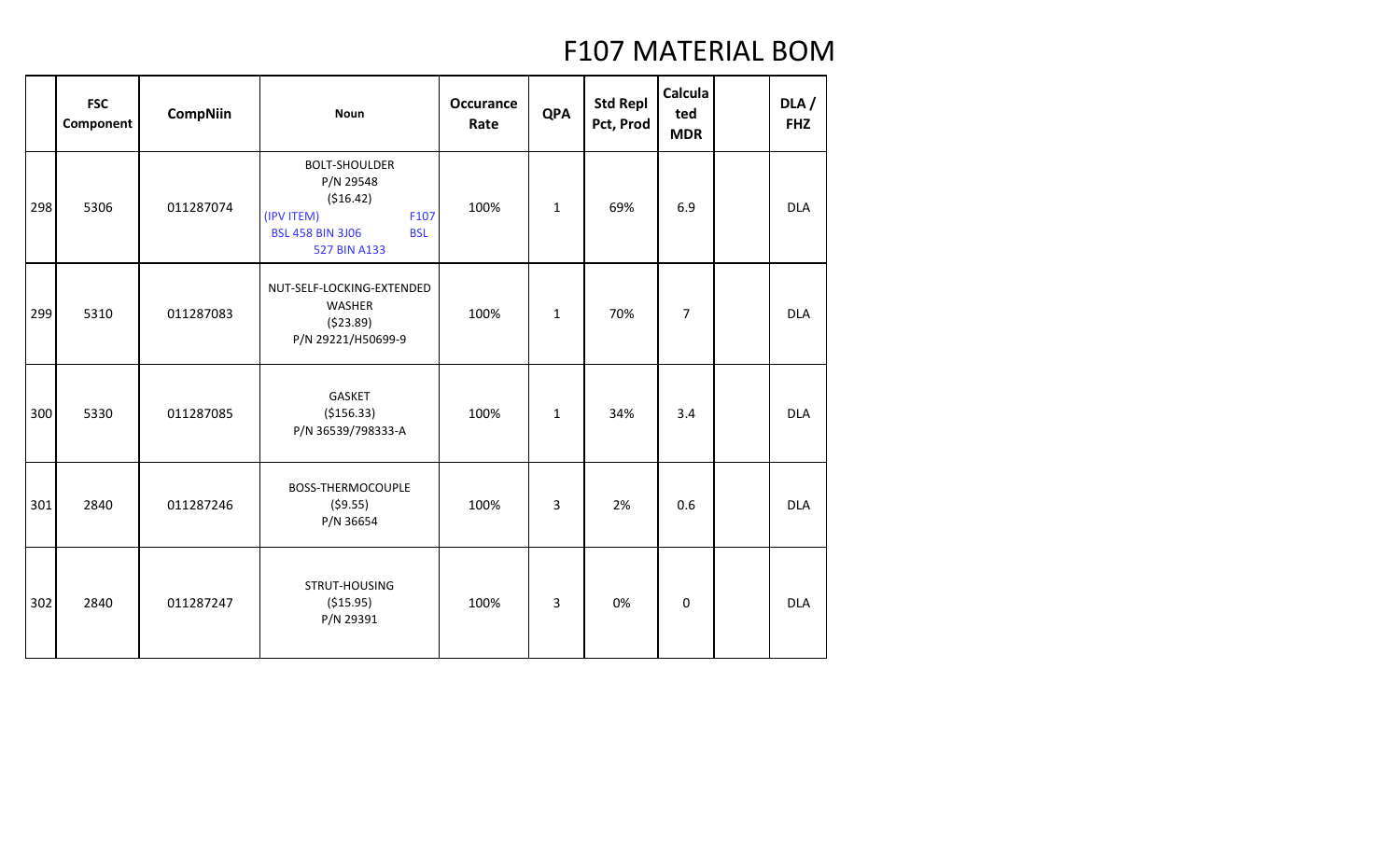|     | <b>FSC</b><br>Component | <b>CompNiin</b> | <b>Noun</b>                                                           | <b>Occurance</b><br>Rate | <b>QPA</b>     | <b>Std Repl</b><br>Pct, Prod | <b>Calcula</b><br>ted<br><b>MDR</b> | DLA/<br><b>FHZ</b> |
|-----|-------------------------|-----------------|-----------------------------------------------------------------------|--------------------------|----------------|------------------------------|-------------------------------------|--------------------|
| 303 | 4710                    | 11287999        | TUBE-GAS START<br>( \$163.92)<br>P/N<br>36956                         | 100%                     | $\mathbf{1}$   | 4%                           | 0.4                                 | <b>DLA</b>         |
| 304 | 5330                    | 011288036       | PACKING ASSEMBLY<br>( \$1,443.52)<br>P/N 27898/5-2626-1               | 100%                     | $\mathbf{1}$   | 31%                          | 3.1                                 | <b>DLA</b>         |
| 305 | 5330                    | 011288037       | PACKING ASSEMBLY<br>( \$116.45)<br>P/N 2-838-<br>23/27686/39169/39531 | 100%                     | $\overline{2}$ | 56%                          | 11.2                                | <b>DLA</b>         |
| 306 | 5330                    | 011288045       | RETAINER-PACKING<br>P/N<br>(\$182.46)<br>24878/39532/47285            | 100%                     | $\overline{2}$ | 68%                          | 13.6                                | <b>DLA</b>         |
| 307 | 5330                    | 011288224       | GASKET<br>(5577.94)<br>P/N 29617/50527/778102                         | 100%                     | $\mathbf{1}$   | 0%                           | $\mathbf 0$                         | <b>DLA</b>         |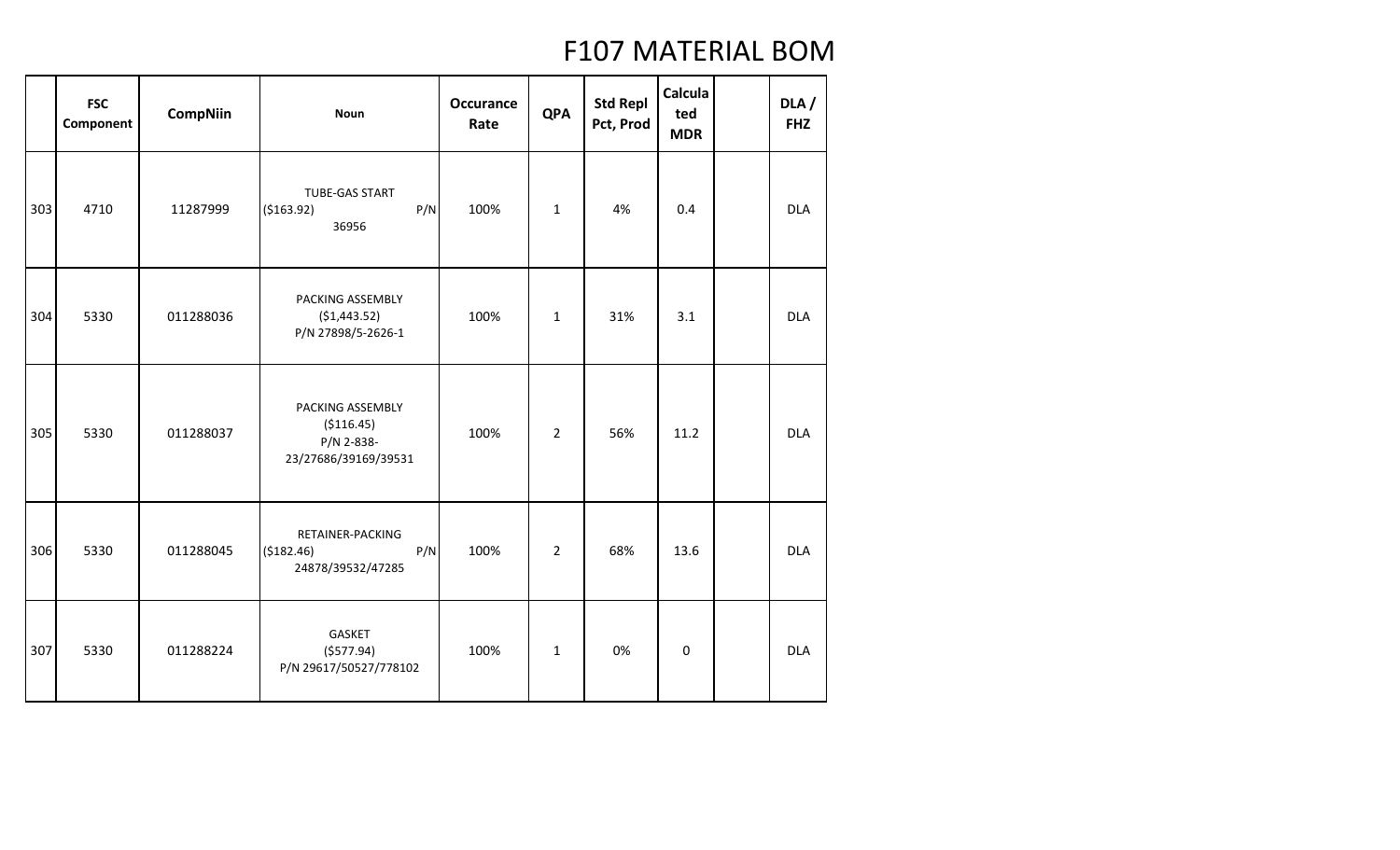|     | <b>FSC</b><br>Component | <b>CompNiin</b> | <b>Noun</b>                                                   | <b>Occurance</b><br>Rate | <b>QPA</b>     | <b>Std Repl</b><br>Pct, Prod | Calcula<br>ted<br><b>MDR</b> |      | DLA/<br><b>FHZ</b> |
|-----|-------------------------|-----------------|---------------------------------------------------------------|--------------------------|----------------|------------------------------|------------------------------|------|--------------------|
| 308 | 5330                    | 011288225       | GASKET<br>( \$189.37)<br>P/N 24989/808118                     | 100%                     | $\mathbf{1}$   | 34%                          | 3.4                          |      | <b>DLA</b>         |
| 309 | 5330                    | 011288226       | PACKING WITH RETAINER<br>( \$556.26)<br>P/N 22237/23627/43082 | 100%                     | $\overline{2}$ | 59%                          | 11.8                         |      | <b>DLA</b>         |
| 310 | 5330                    | 011288227       | PACKING WITH RETAINER<br>( \$605.34)<br>P/N 24044/B-108430    | 100%                     | $\mathbf{1}$   | 68%                          | 6.8                          |      | <b>DLA</b>         |
| 311 | 5340                    | 011288236       | <b>BRACKET-ANGLE</b><br>(57.82)<br>P/N 23616                  | 100%                     | $\mathbf{1}$   | 1%                           | 0.1                          |      | <b>DLA</b>         |
| 312 | 5340                    | 011288238       | <b>BRACKET-ANGLE</b><br>( \$14.09)<br>P/N 23615               | 100%                     | $\mathbf{1}$   | 0%                           | $\mathbf 0$                  |      | <b>DLA</b>         |
| 313 | 5307                    | 011288240       | STUD-SELF-LOCKING<br>P/N 36653<br>(569.16)                    | 100%                     | 6              | 5%                           | 3                            | 0.39 | <b>DLA</b>         |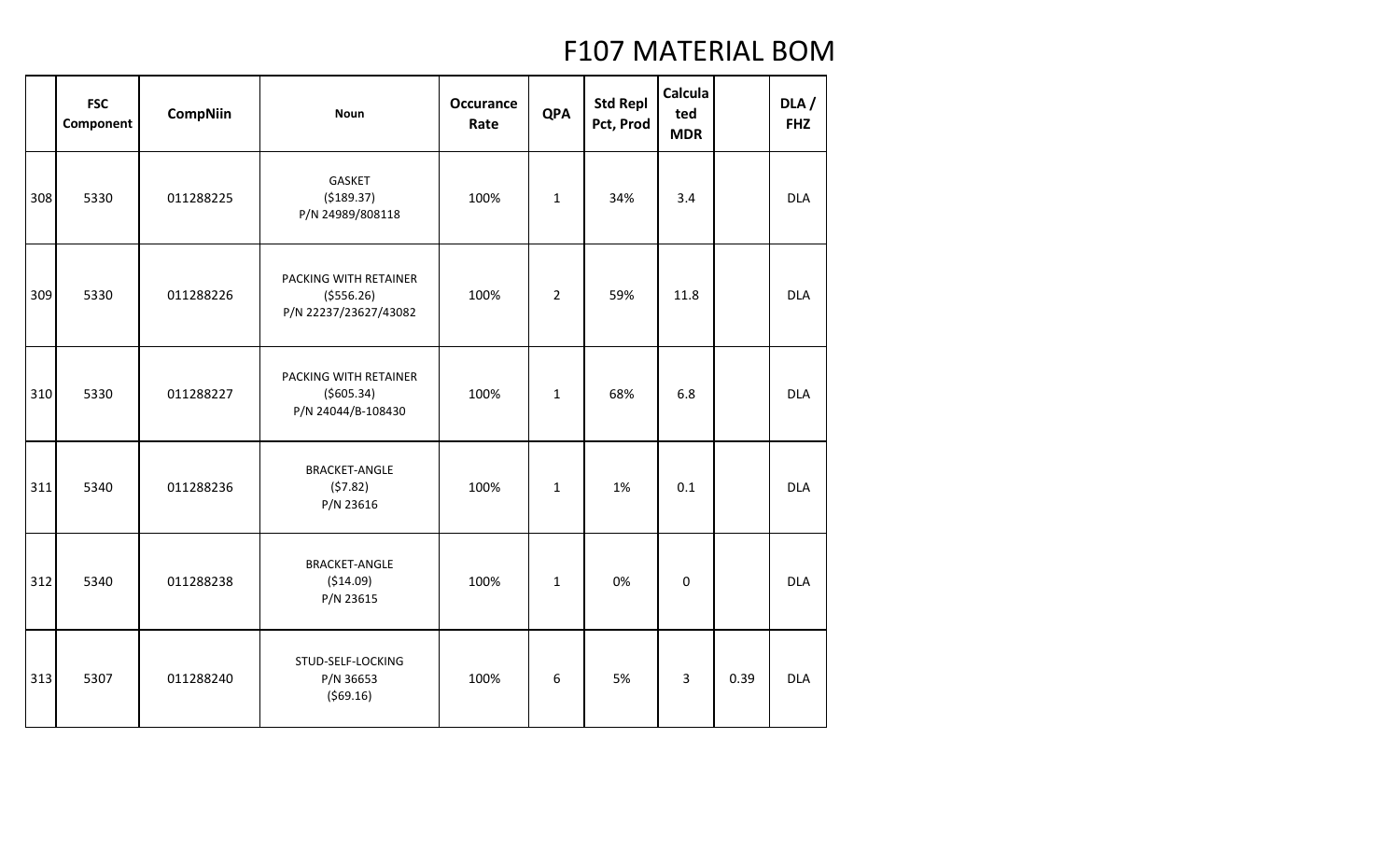|     | <b>FSC</b><br>Component | <b>CompNiin</b> | <b>Noun</b>                                                       | <b>Occurance</b><br>Rate | <b>QPA</b>   | <b>Std Repl</b><br>Pct, Prod | Calcula<br>ted<br><b>MDR</b> | DLA/<br><b>FHZ</b> |
|-----|-------------------------|-----------------|-------------------------------------------------------------------|--------------------------|--------------|------------------------------|------------------------------|--------------------|
| 314 | 4710                    | 011288435       | TUBE ASSEMBLY-METAL-<br><b>BRANCHED</b><br>P/N 36646<br>(5573.72) | 100%                     | $\mathbf{1}$ | 4%                           | 0.4                          | <b>DLA</b>         |
| 315 | 5325                    | 011288590       | RING-RETAINING<br>P/N 22536<br>(5141.84)                          | 100%                     | 6            | 1%                           | 0.6                          | <b>DLA</b>         |
| 316 | 5340                    | 011288595       | STRAP-RETAINING<br>P/N 29607<br>(526.13)                          | 100%                     | 8            | 0%                           | $\boldsymbol{0}$             | <b>DLA</b>         |
| 317 | 5365                    | 011288604       | SHIM<br>P/N 22447<br>(575.13)                                     | 100%                     | $\mathbf{1}$ | 50%                          | 5                            | <b>DLA</b>         |
| 318 | 5365                    | 011288605       | SHIM<br>P/N 22448<br>( \$16.39)                                   | 100%                     | $\mathbf{1}$ | 50%                          | 5                            | <b>DLA</b>         |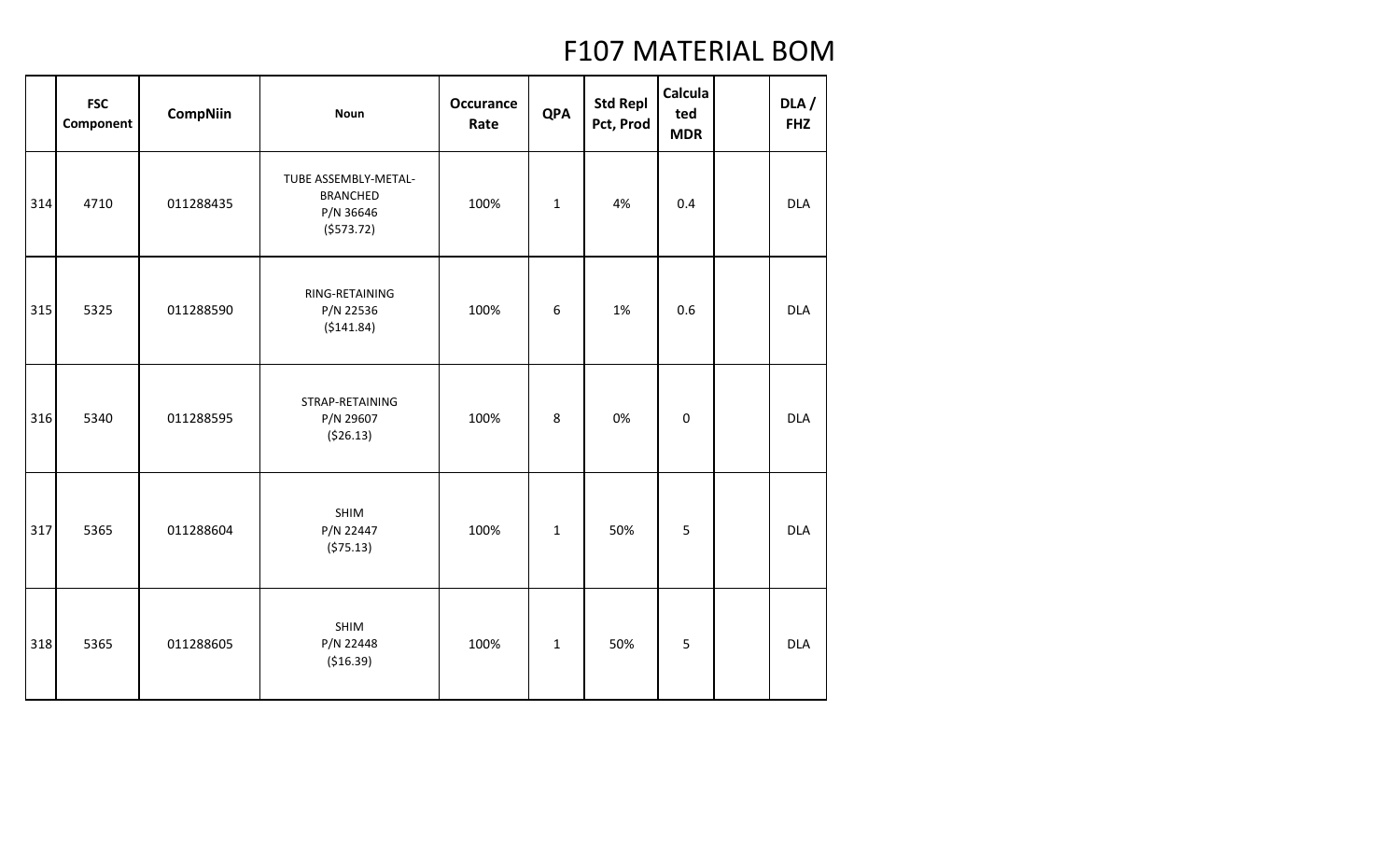|     | <b>FSC</b><br>Component | <b>CompNiin</b> | <b>Noun</b>                                     | <b>Occurance</b><br>Rate | <b>QPA</b>   | <b>Std Repl</b><br>Pct, Prod | Calcula<br>ted<br><b>MDR</b> | DLA/<br><b>FHZ</b> |
|-----|-------------------------|-----------------|-------------------------------------------------|--------------------------|--------------|------------------------------|------------------------------|--------------------|
| 319 | 5365                    | 011288606       | <b>SHIM</b><br>P/N 22449<br>(528.34)            | 100%                     | $\mathbf{1}$ | 50%                          | 5                            | <b>DLA</b>         |
| 320 | 5365                    | 011288610       | <b>SHIM</b><br>P/N 22453<br>( \$24.59)          | 100%                     | $\mathbf 1$  | 50%                          | 5                            | <b>DLA</b>         |
| 321 | 5365                    | 011288612       | SPACER-RING<br>P/N 27620<br>(\$136.60)          | 100%                     | $\mathbf{1}$ | 1%                           | 0.1                          | <b>DLA</b>         |
| 322 | 4710                    | 011288620       | TUBE ASSEMBLY-METAL<br>P/N 36555<br>(\$122.26)  | 100%                     | $\mathbf{1}$ | 4%                           | 0.4                          | <b>DLA</b>         |
| 323 | 4710                    | 011288625       | TUBE ASSEMBLY-METAL<br>P/N 36841<br>( \$511.24) | 100%                     | $\mathbf{1}$ | 0%                           | $\boldsymbol{0}$             | <b>DLA</b>         |
| 324 | 4710                    | 011288626       | TUBE ASSEMBLY-METAL<br>P/N 36559<br>( \$539.57) | 100%                     | $\mathbf 1$  | 4%                           | 0.4                          | <b>DLA</b>         |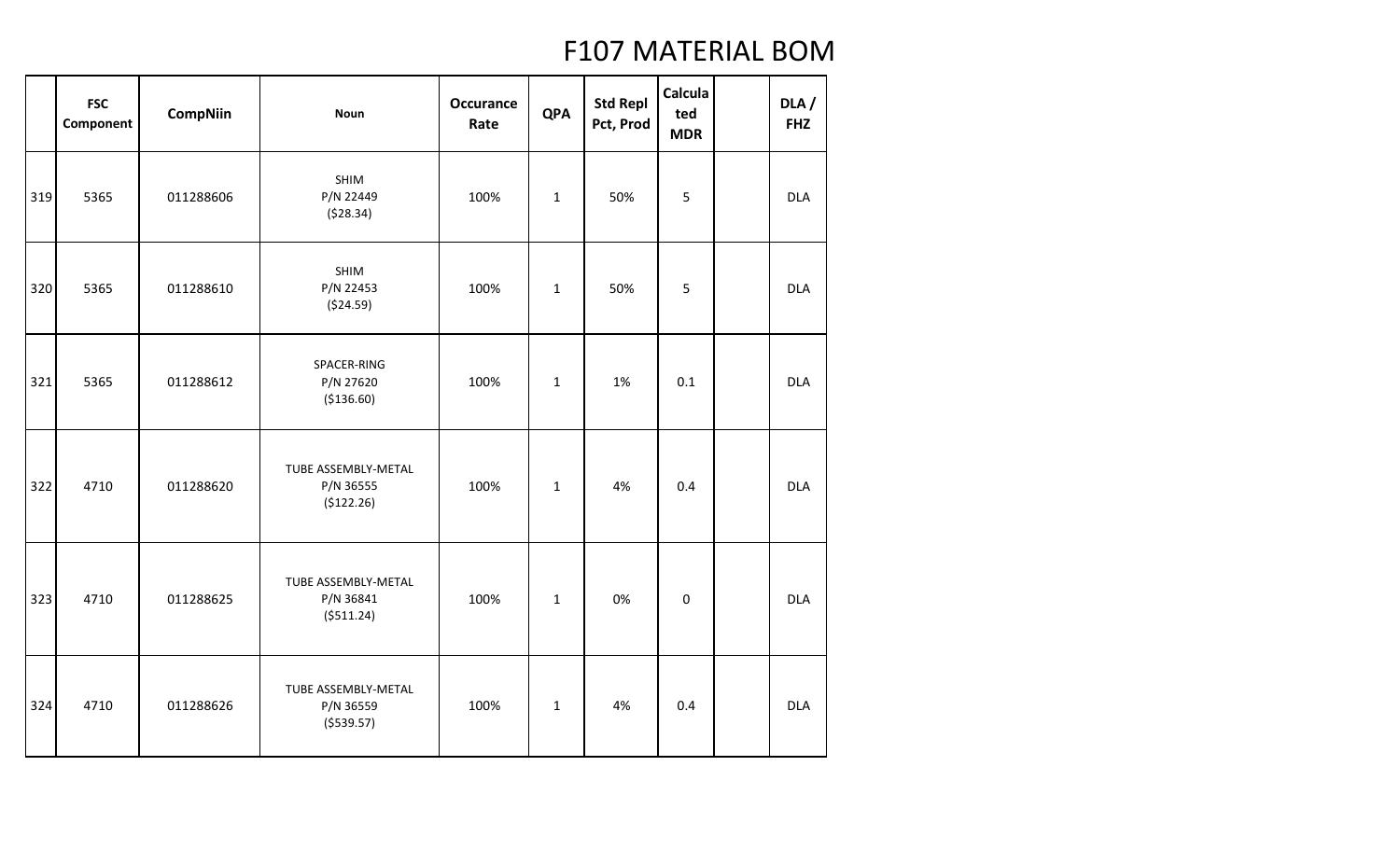|     | <b>FSC</b><br>Component | <b>CompNiin</b> | <b>Noun</b>                                                                                                  | <b>Occurance</b><br>Rate | <b>QPA</b>   | <b>Std Repl</b><br>Pct, Prod | Calcula<br>ted<br><b>MDR</b> | DLA/<br><b>FHZ</b> |
|-----|-------------------------|-----------------|--------------------------------------------------------------------------------------------------------------|--------------------------|--------------|------------------------------|------------------------------|--------------------|
| 325 | 4710                    | 011288628       | <b>TUBE ASSEMBLY-METAL</b><br>P/N 34735<br>(548.85)                                                          | 100%                     | $\mathbf{1}$ | 4%                           | 0.4                          | <b>DLA</b>         |
| 326 | 5305                    | 011288921       | SCREW-MACHINE<br>P/N MS9564-11<br>(55.17)                                                                    | 100%                     | $\mathbf{1}$ | 1%                           | 0.1                          | <b>DLA</b>         |
| 327 | 6150                    | 011289078       | LEAD-ELECTRICAL<br>P/N 740D-21-16/BAC-J40D-21-<br>16<br>( \$19.97)<br>(IPV ITEM)<br>F107 BSL 458 BIN 3G01    | 100%                     | $\mathbf{1}$ | 70%                          | $\overline{7}$               | <b>DLA</b>         |
| 328 | 5331                    | 011293137       | O-RING<br>P/N 182591/3-902L1218-80<br>(50.87)<br>(IPV ITEM)<br>F107 BSL 458 BIN 3F10                         | 100%                     | $\mathbf{1}$ | 70%                          | $\overline{7}$               | <b>DLA</b>         |
| 329 | 5331                    | 011293140       | O-RING<br>P/N 3-905L1007-80/3-905L1218-<br>80/M25988/4-905<br>(50.28)<br>(IPV ITEM)<br>F107 BSL 458 BIN 3F08 | 100%                     | $\mathbf{1}$ | 0%                           | $\mathbf 0$                  | <b>DLA</b>         |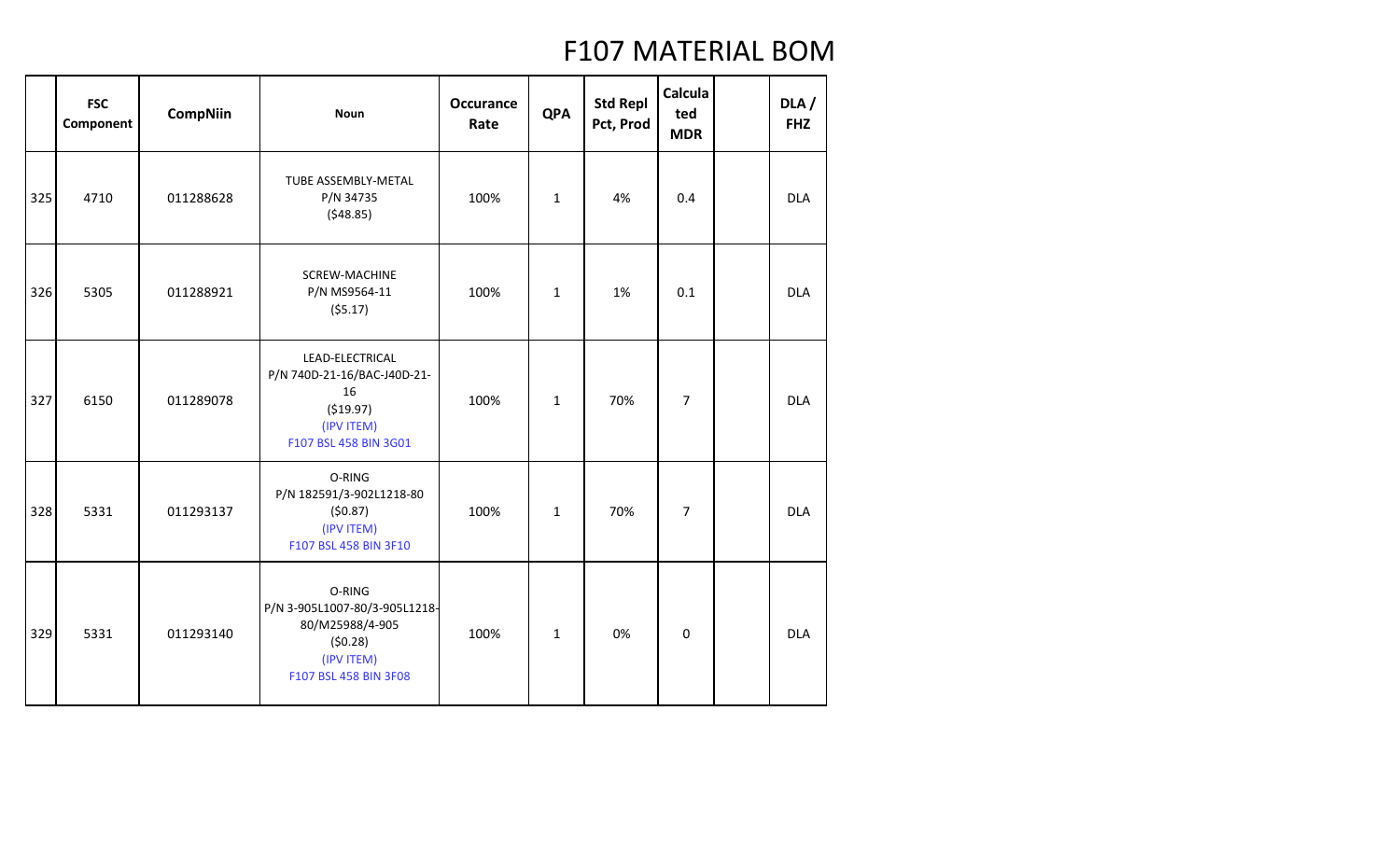|     | <b>FSC</b><br>Component | <b>CompNiin</b> | <b>Noun</b>                                                                                                | <b>Occurance</b><br>Rate | <b>QPA</b>   | <b>Std Repl</b><br>Pct, Prod | Calcula<br>ted<br><b>MDR</b> | DLA /<br><b>FHZ</b> |
|-----|-------------------------|-----------------|------------------------------------------------------------------------------------------------------------|--------------------------|--------------|------------------------------|------------------------------|---------------------|
| 330 | 5331                    | 011293145       | O-RING<br>P/N 3-904L806-80/3-904(L1007-<br>80)/904-11648<br>(50.24)<br>(IPV ITEM)<br>F107 BSL 458 BIN 3F15 | 100%                     | $\mathbf{1}$ | 1%                           | 0.1                          | <b>DLA</b>          |
| 331 | 4820                    | 011294547       | <b>COCK-DRAIN</b><br>P/N 1819-3/23200<br>( \$368.82)                                                       | 100%                     | $\mathbf 1$  | 4%                           | 0.4                          | <b>DLA</b>          |
| 332 | 3020                    | 011294690       | <b>GEAR-BEVEL</b><br>P/N 24882<br>(5262.41)                                                                | 100%                     | $\mathbf{1}$ | 4%                           | 0.4                          | <b>DLA</b>          |
| 333 | 3020                    | 011294692       | <b>GEAR-SPUR</b><br>P/N 27690<br>(54, 712.70)                                                              | 100%                     | $1\,$        | 4%                           | 0.4                          | <b>DLA</b>          |
| 334 | 4710                    | 011297542       | TUBE ASSEMBLY-METAL<br>P/N 36561<br>( \$184.41)                                                            | 100%                     | $\mathbf{1}$ | 4%                           | 0.4                          | <b>DLA</b>          |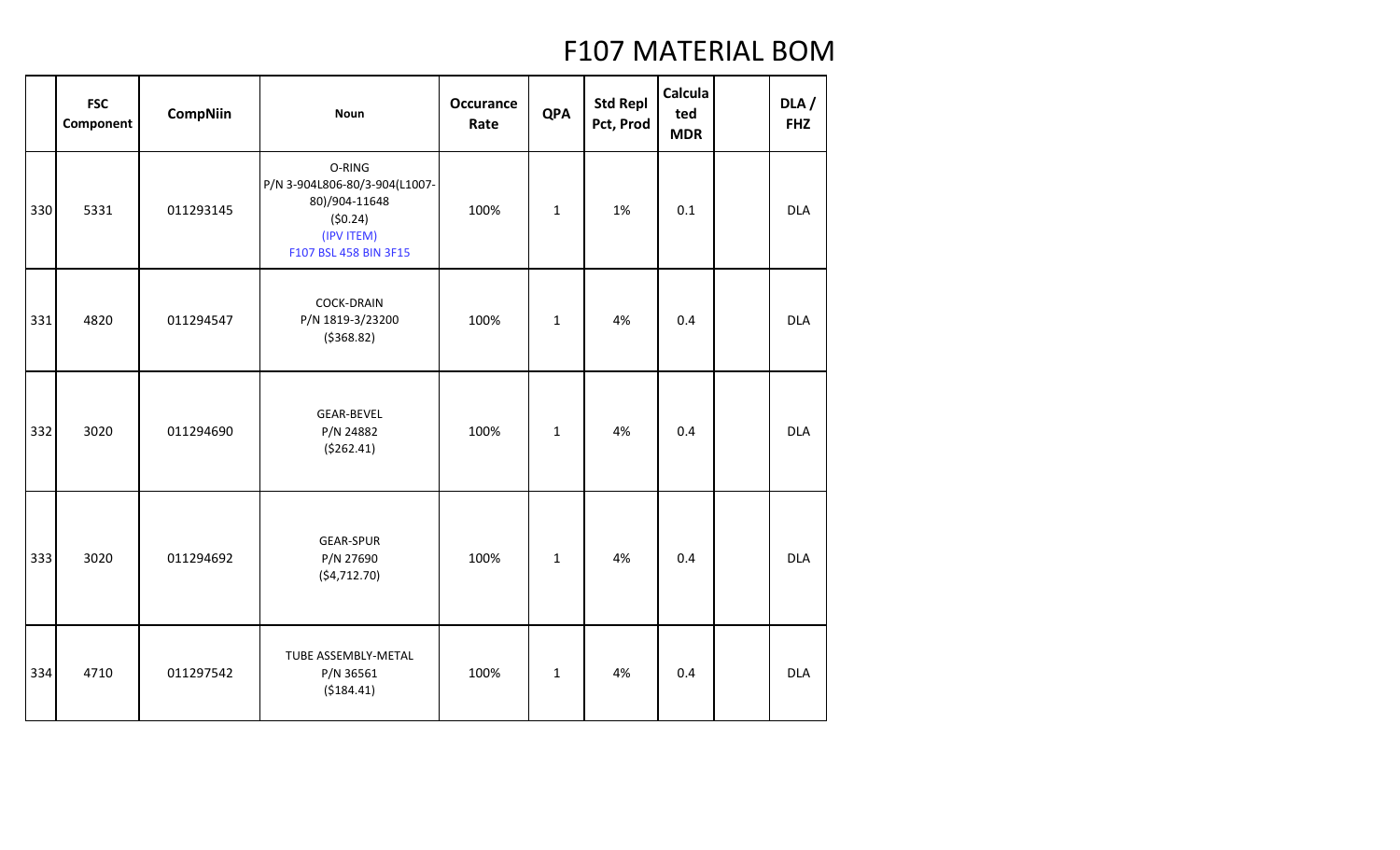|     | <b>FSC</b><br>Component | <b>CompNiin</b> | <b>Noun</b>                                                                           | <b>Occurance</b><br>Rate | <b>QPA</b>     | <b>Std Repl</b><br>Pct, Prod | Calcula<br>ted<br><b>MDR</b> |          | DLA/<br><b>FHZ</b> |
|-----|-------------------------|-----------------|---------------------------------------------------------------------------------------|--------------------------|----------------|------------------------------|------------------------------|----------|--------------------|
| 335 | 5310                    | 011297611       | NUT-PLAIN-ROUND<br>P/N 24917<br>(524.71)                                              | 100%                     | $\mathbf{1}$   | 1%                           | 0.1                          |          | <b>DLA</b>         |
| 336 | 2840                    | 011299334       | INSULATION BLANKET-THERMAL-<br><b>AIRCR</b><br>P/N 303H28702/34733<br>( \$15.03)      | 100%                     | $\mathbf{1}$   | 4%                           | 0.4                          |          | <b>DLA</b>         |
| 337 | 6620                    | 011302250       | TRANSMITTER-RATE OF FLOW<br>P/N 210-C-23401/2215-00-1019-<br>1/34966<br>( \$1,518.52) | 100%                     | $\mathbf{1}$   | 5%                           | 0.5                          | $\Omega$ | <b>FHZ</b>         |
| 338 | 4730                    | 011304356       | COUPLING-TUBE<br>P/N 29973<br>( \$111.63)                                             | 100%                     | $\overline{2}$ | 2%                           | 0.4                          |          | <b>DLA</b>         |
| 339 | 4730                    | 011306523       | REDUCER-TUBE<br>P/N 22654<br>( \$50.16)                                               | 100%                     | $\mathbf{1}$   | 1%                           | $\mathbf 0$                  |          | <b>DLA</b>         |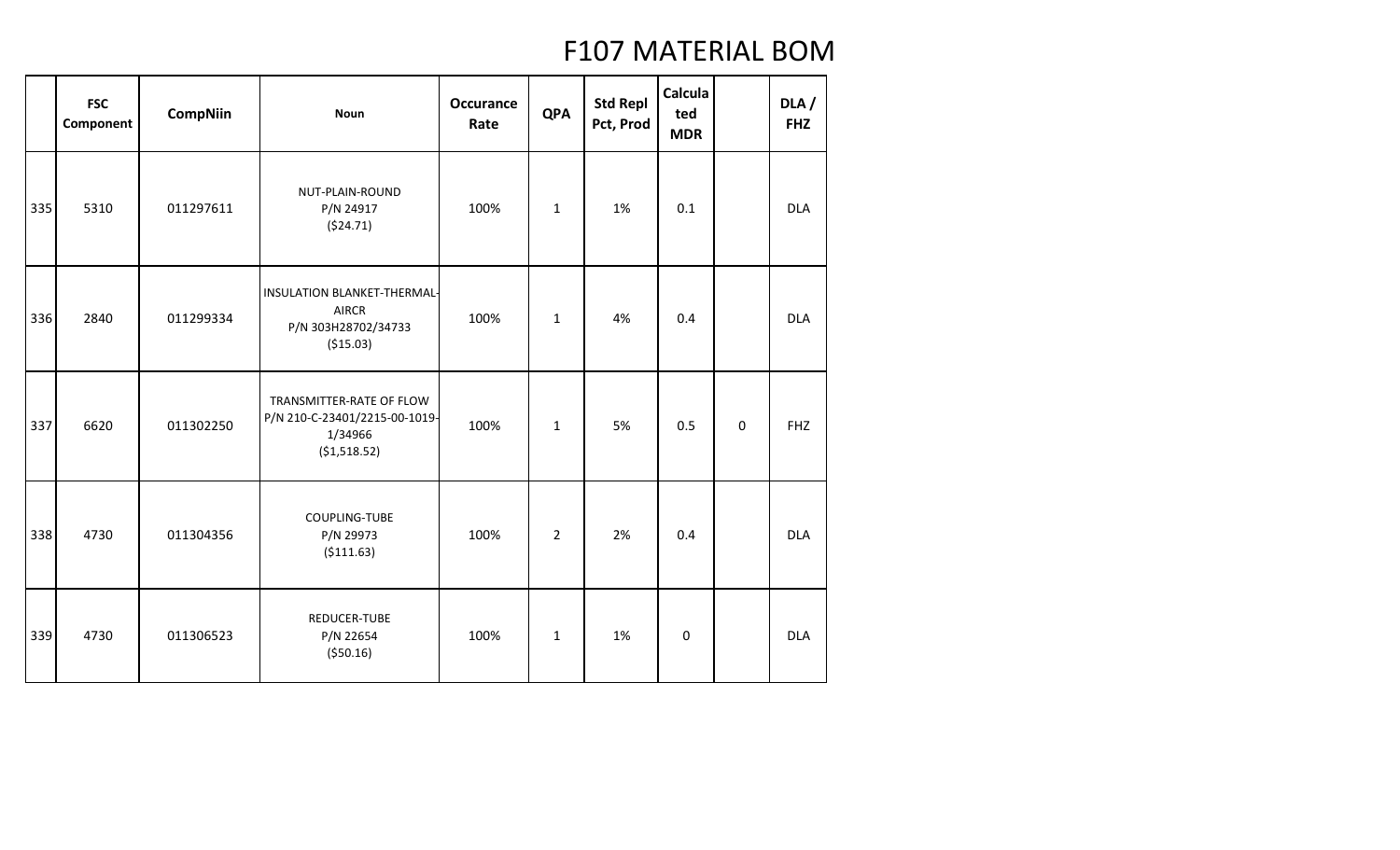|     | <b>FSC</b><br>Component | <b>CompNiin</b> | <b>Noun</b>                                                                                               | <b>Occurance</b><br>Rate | <b>QPA</b>   | <b>Std Repl</b><br>Pct, Prod | <b>Calcula</b><br>ted<br><b>MDR</b> | DLA /<br><b>FHZ</b> |
|-----|-------------------------|-----------------|-----------------------------------------------------------------------------------------------------------|--------------------------|--------------|------------------------------|-------------------------------------|---------------------|
| 340 | 2840                    | 011309634       | BELLOWS-TURBINE NOZZLE<br>P/N 00-1633-001-<br>C/19286/72051/B41644<br>(\$120.82)                          | 100%                     | 3            | 4%                           | 1.2                                 | <b>DLA</b>          |
| 341 | 5325                    | 011311862       | RING-RETAINING<br>P/N 22275/UR168-S<br>(50.69)                                                            | 100%                     | $\mathbf{1}$ | 2%                           | 0.2                                 | <b>DLA</b>          |
| 342 | 5310                    | 011312240       | NUT-PLAIN-HEXAGON<br>P/N MS9553-06<br>(55.54)                                                             | 100%                     | $\mathbf{1}$ | 1%                           | 0.1                                 | <b>DLA</b>          |
| 343 | 5310                    | 011314715       | WASHER-KEY<br>P/N MS9276-08<br>(50.36)<br>(IPV ITEM)<br>F107 BSL 458 BIN 3J08<br><b>BSL 527 BIN A087</b>  | 100%                     | 6            | 98%                          | 58.8                                | <b>DLA</b>          |
| 344 | 1420                    | 011315093       | <b>GENERATOR-ELECTRONIC</b><br><b>COMMAND SIG</b><br>( \$17970.92)<br>P/N 10-614515-1 REV/<br>29916.44340 | 100%                     | $\mathbf 1$  | 19%                          | 1.9                                 | <b>DLA</b>          |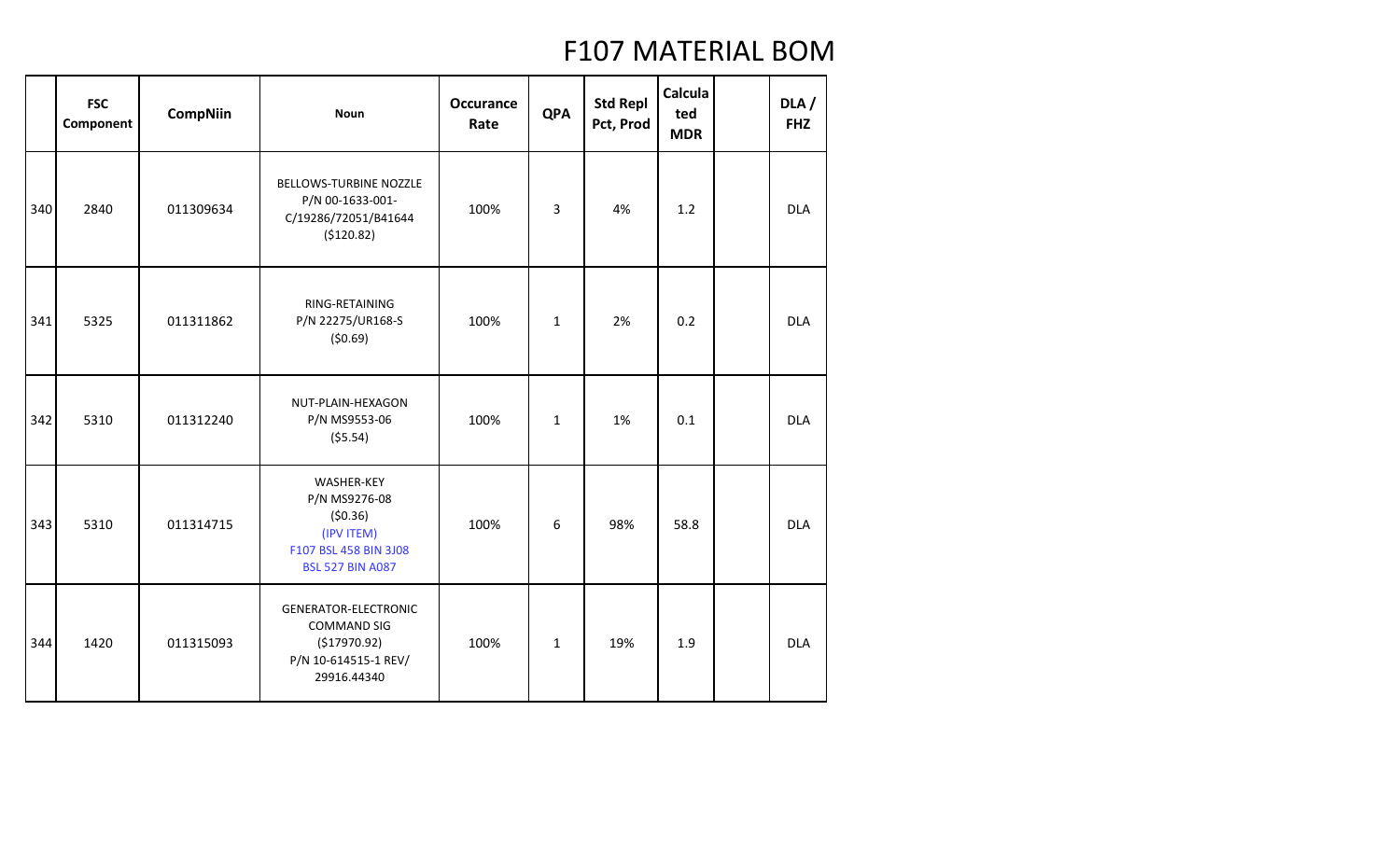|     | <b>FSC</b><br>Component | <b>CompNiin</b> | <b>Noun</b>                                                        | <b>Occurance</b><br>Rate | <b>QPA</b>     | <b>Std Repl</b><br>Pct, Prod | Calcula<br>ted<br><b>MDR</b> | DLA/<br><b>FHZ</b> |
|-----|-------------------------|-----------------|--------------------------------------------------------------------|--------------------------|----------------|------------------------------|------------------------------|--------------------|
| 345 | 5305                    | 011321039       | SCREW-MACHINE<br>P/N MS9564-24<br>(\$202.90)                       | 100%                     | 4              | 0%                           | 0                            | <b>DLA</b>         |
| 346 | 5305                    | 011321040       | SCREW-MACHINE<br>P/N MS9564-15<br>(5272.11)                        | 100%                     | $\mathbf{1}$   | 0%                           | $\mathbf 0$                  | <b>DLA</b>         |
| 347 | 4730                    | 011325756       | NIPPLE-TUBE<br>P/N 29121/JCM-15213-<br>003/R44182P-04<br>(\$27.73) | 100%                     | $\overline{2}$ | 4%                           | 0.8                          | <b>DLA</b>         |
| 348 | 5305                    | 011337915       | SCREW-MACHINE<br>P/N MS9563-07<br>(5223.58)                        | 100%                     | 3              | 0%                           | $\mathbf 0$                  | <b>DLA</b>         |
| 349 | 5325                    | 011356034       | <b>INSERT-SCREW THREAD</b><br>P/N 29568/SR1661<br>( \$18.04)       | 100%                     | 63             | 0%                           | $\mathbf 0$                  | <b>DLA</b>         |
| 350 | 2925                    | 011360478       | IGNITER-SPARK-JET ENGINE<br>P/N 10-630350/23696<br>(\$1,010.16)    | 100%                     | $\overline{2}$ | 55%                          | 11                           | <b>DLA</b>         |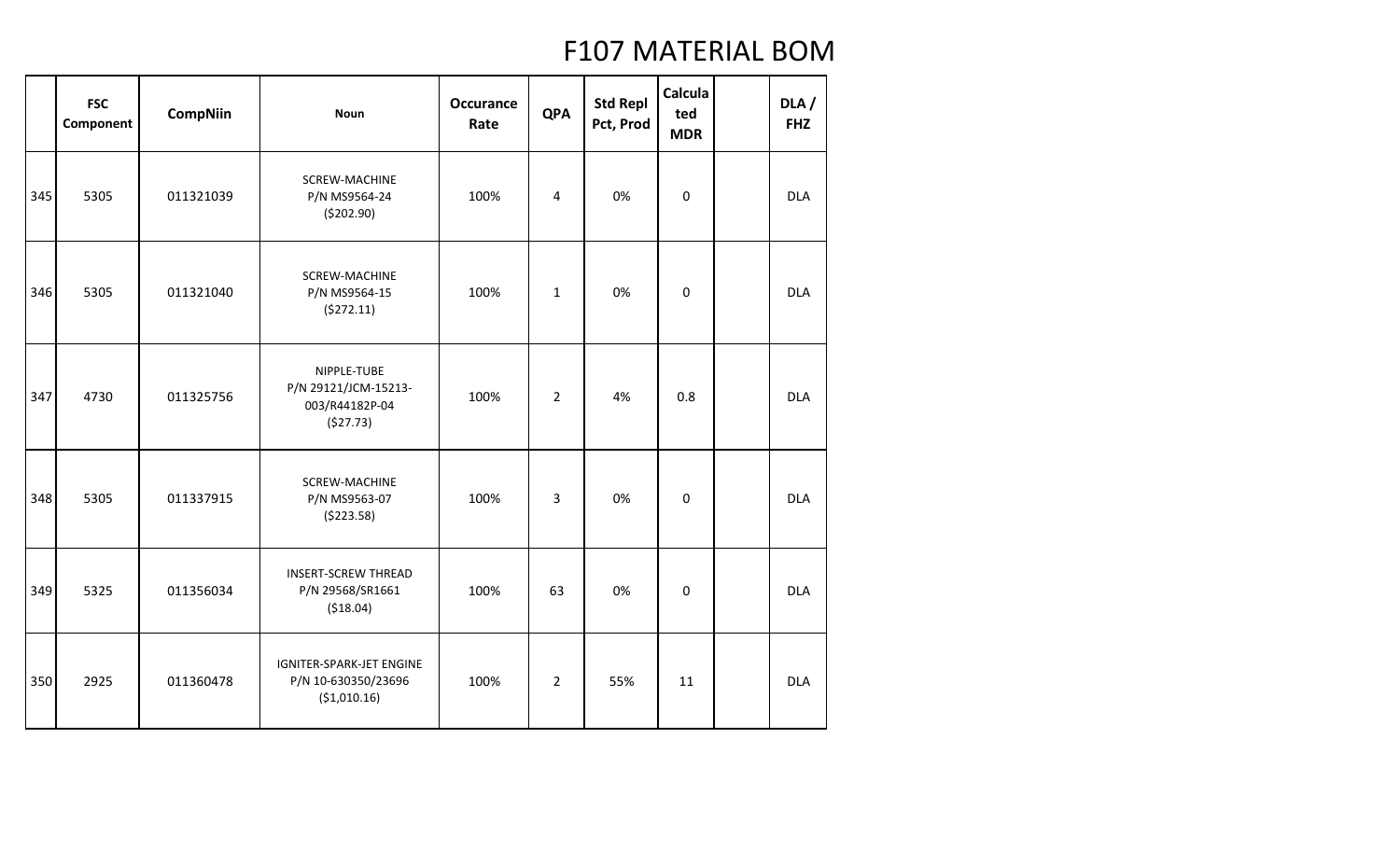|     | <b>FSC</b><br>Component | <b>CompNiin</b> | <b>Noun</b>                                                                                             | <b>Occurance</b><br>Rate | <b>QPA</b>     | <b>Std Repl</b><br>Pct, Prod | Calcula<br>ted<br><b>MDR</b> | DLA/<br><b>FHZ</b> |
|-----|-------------------------|-----------------|---------------------------------------------------------------------------------------------------------|--------------------------|----------------|------------------------------|------------------------------|--------------------|
| 351 | 2840                    | 011426580       | <b>TUBE-TRANSFER</b><br>P/N 27499<br>(548.63)                                                           | 100%                     | 3              | 0%                           | $\boldsymbol{0}$             | <b>DLA</b>         |
| 352 | 3110                    | 011433793       | BEARING-ROLLER-CYLINDRICAL<br>P/N 36017/39168/39500<br>(51, 128.70)                                     | 100%                     | $\mathbf{1}$   | 13%                          | 1.3                          | <b>DLA</b>         |
| 353 | 3040                    | 011433831       | BRACKET-ANTIROTATION<br>P/N 36962<br>(594.25)                                                           | 100%                     | $\overline{2}$ | 2%                           | 0.4                          | <b>DLA</b>         |
| 354 | 2840                    | 011433832       | RUNNER-SEAL<br>P/N 37908<br>(5732.31)                                                                   | 100%                     | $\mathbf{1}$   | 4%                           | 0.4                          | <b>DLA</b>         |
| 355 | 2840                    | 011433835       | RETAINER ASSEMBLY<br>P/N 36828<br>(59.45)                                                               | 100%                     | $\mathbf{1}$   | 4%                           | 0.4                          | <b>DLA</b>         |
| 356 | 4730                    | 011439466       | CAP-TUBE<br>P/N 2-02813-8/4690009-<br>08/AFP241-08<br>( \$20.49)<br>(IPV ITEM)<br>F107 BSL 458 BIN 3E02 | 100%                     | $\mathbf{1}$   | 0%                           | $\boldsymbol{0}$             | <b>DLA</b>         |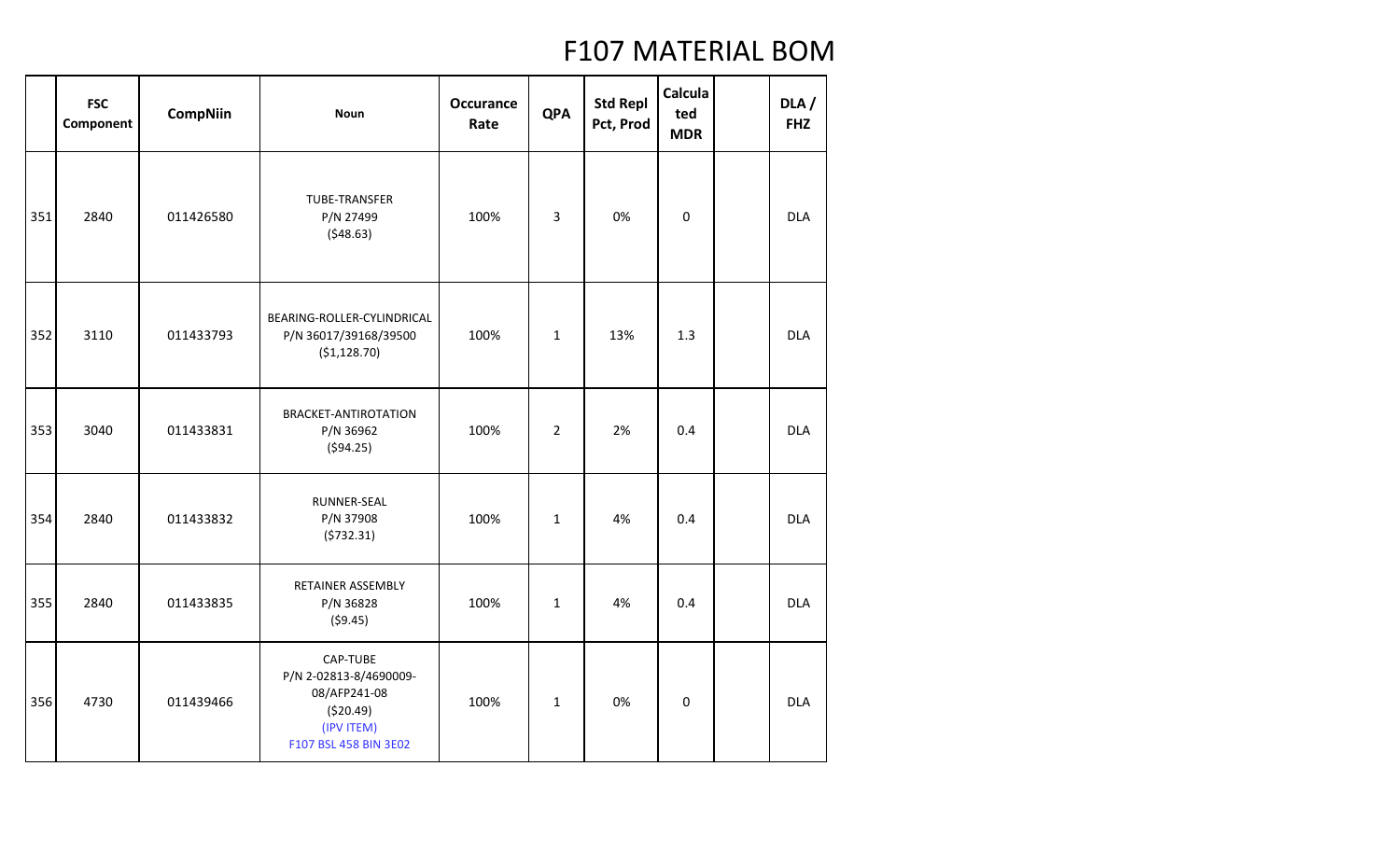|     | <b>FSC</b><br>Component | <b>CompNiin</b> | <b>Noun</b>                                                                  | <b>Occurance</b><br>Rate | <b>QPA</b>     | <b>Std Repl</b><br>Pct, Prod | Calcula<br>ted<br><b>MDR</b> |              | DLA /<br><b>FHZ</b> |
|-----|-------------------------|-----------------|------------------------------------------------------------------------------|--------------------------|----------------|------------------------------|------------------------------|--------------|---------------------|
| 357 | 2840                    | 011444686       | HOUSING-GEARBOX-TURBINE<br><b>ENGINE</b><br>P/N 29614/37223<br>( \$3,177.13) | 100%                     | $\mathbf{1}$   | 0%                           | 0                            | $\mathbf{1}$ | <b>FHZ</b>          |
| 358 | 5330                    | 011452096       | SLEEVE-SEAL-COUPLER<br>P/N 37005<br>(547.21)                                 | 100%                     | $\mathbf{1}$   | 90%                          | 9                            |              | <b>DLA</b>          |
| 359 | 5360                    | 011463171       | SPRING<br>P/N 23799<br>(\$237.45)                                            | 100%                     | $\overline{2}$ | 68%                          | 13.6                         |              | <b>DLA</b>          |
| 360 | 2840                    | 011528488       | CASE AND NOZZLE ASSEMBLY-<br><b>TURBINE</b><br>P/N 37314<br>(\$12,383.14)    | 100%                     | $\mathbf{1}$   | 0%                           | 0                            | 0            | <b>FHZ</b>          |
| 361 | 5330                    | 011560238       | <b>GASKET</b><br>P/N 37220<br>( \$201.56)                                    | 100%                     | $\mathbf{1}$   | 33%                          | 3.3                          |              | <b>DLA</b>          |
| 362 | 2995                    | 011575369       | <b>INSULATION START CARTRIDGE</b><br>P/N 34363<br>( \$280.39)                | 100%                     | $\mathbf{1}$   | 94%                          | 9.4                          |              | <b>DLA</b>          |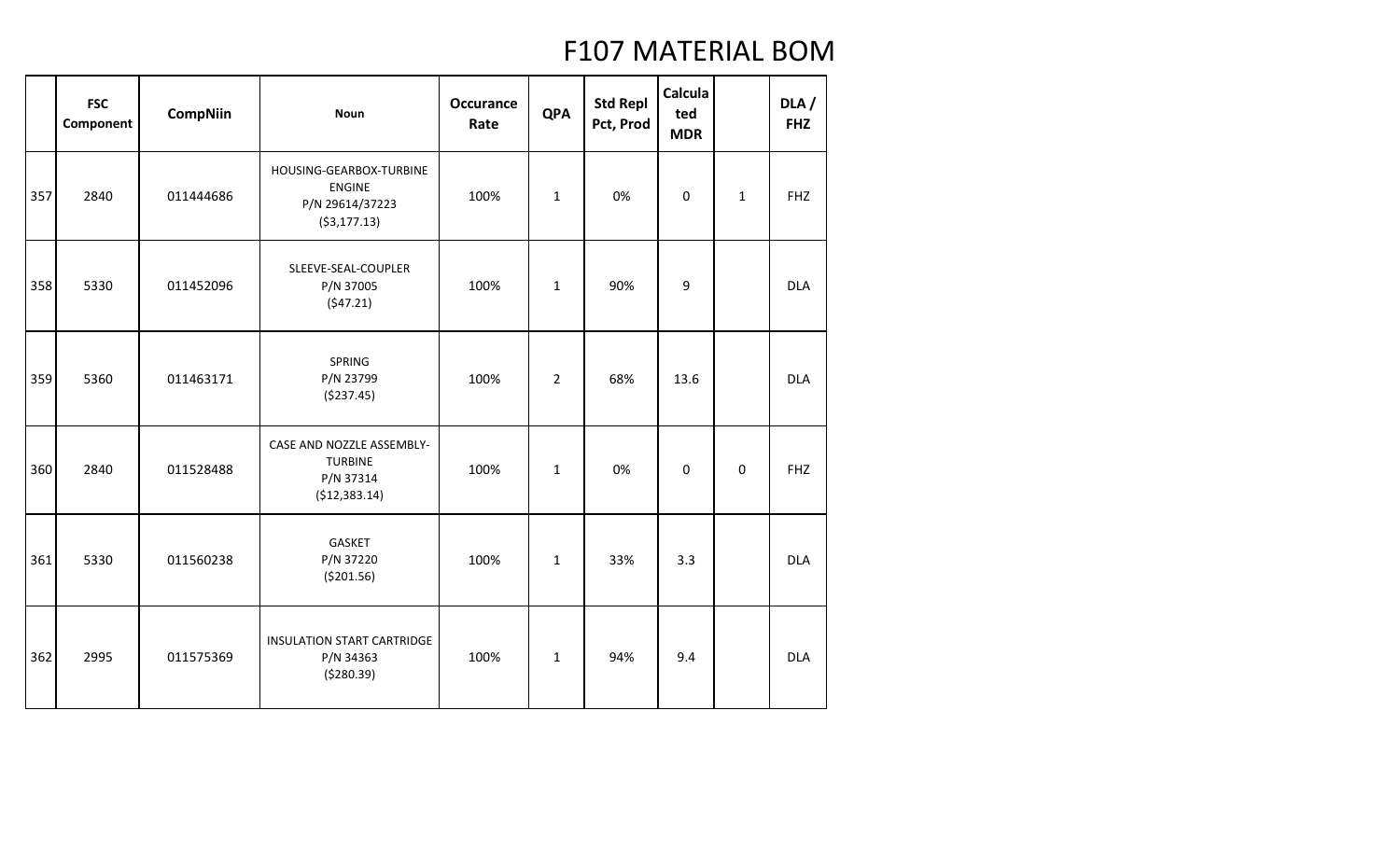|     | <b>FSC</b><br>Component | <b>CompNiin</b> | <b>Noun</b>                                                               | <b>Occurance</b><br>Rate | <b>QPA</b>   | <b>Std Repl</b><br>Pct, Prod | Calcula<br>ted<br><b>MDR</b> |             | DLA/<br><b>FHZ</b> |
|-----|-------------------------|-----------------|---------------------------------------------------------------------------|--------------------------|--------------|------------------------------|------------------------------|-------------|--------------------|
| 363 | 2840                    | 011584261       | DUCT-EXHAUST-AIRCRAFT GAS<br><b>TURBIN</b><br>P/N 37323<br>(\$17,767.81)  | 100%                     | $\mathbf{1}$ | 3%                           | 0.3                          | $\mathbf 0$ | <b>FHZ</b>         |
| 364 | 2840                    | 011584263       | GEARBOX-ACCESSORY DRIVE-<br><b>TURBINE</b><br>P/N 37371<br>( \$18,633.65) | 100%                     | $\mathbf{1}$ | 0%                           | 0                            | $\mathbf 0$ | <b>FHZ</b>         |
| 365 | 2840                    | 011585873       | <b>BOSS ASSEMBLY-GEARBOX DUCT</b><br>P/N 37318<br>(\$1,639.20)            | 100%                     | $\mathbf{1}$ | 4%                           | 0.4                          |             | <b>DLA</b>         |
| 366 | 2840                    | 011585874       | <b>FLANGE-BEARING TUBE</b><br>P/N 37045<br>( \$136.60)                    | 100%                     | $\mathbf{1}$ | 0%                           | 0                            |             | <b>DLA</b>         |
| 367 | 2840                    | 011585875       | SEAL-BYPASS DUCT<br>P/N 38717<br>( \$15.15)                               | 100%                     | $\mathbf{1}$ | 4%                           | 0.4                          |             | <b>DLA</b>         |
| 368 | 2840                    | 011585876       | PRIMARY PLATE-ASSEMBLY<br>P/N 36837<br>( \$532.74)                        | 100%                     | $\mathbf{1}$ | 1%                           | 0.1                          |             | <b>DLA</b>         |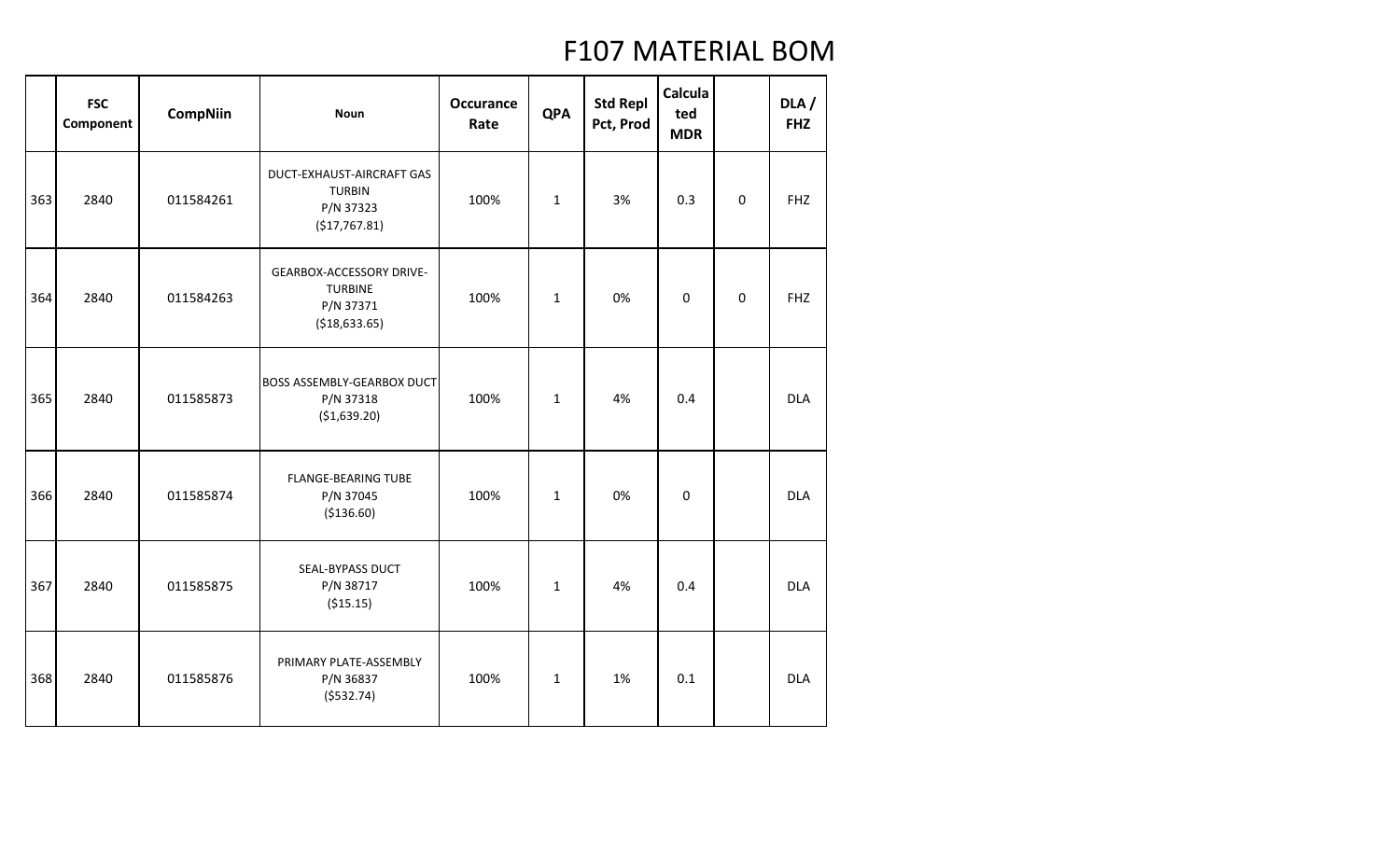|     | <b>FSC</b><br>Component | <b>CompNiin</b> | <b>Noun</b>                                                                  | <b>Occurance</b><br>Rate | <b>QPA</b>   | <b>Std Repl</b><br>Pct, Prod | Calcula<br>ted<br><b>MDR</b> |                | DLA/<br><b>FHZ</b> |
|-----|-------------------------|-----------------|------------------------------------------------------------------------------|--------------------------|--------------|------------------------------|------------------------------|----------------|--------------------|
| 369 | 2840                    | 011585877       | ADAPTER-GEARBOX<br>P/N 37381<br>(568.30)                                     | 100%                     | $\mathbf{1}$ | 1%                           | 0.1                          |                | <b>DLA</b>         |
| 370 | 2840                    | 011585878       | FITTING-GEARBOX<br>P/N 37264<br>(5187.83)                                    | 100%                     | $\mathbf{1}$ | 1%                           | 0.1                          |                | <b>DLA</b>         |
| 371 | 2840                    | 011585960       | HOUSING-GEARBOX-TURBINE<br><b>ENGINE</b><br>P/N 37372<br>(56, 512.36)        | 100%                     | $\mathbf{1}$ | 0%                           | $\boldsymbol{0}$             |                | <b>FHZ</b>         |
| 372 | 2840                    | 011585961       | HOUSING-GEARBOX-TURBINE<br><b>ENGINE</b><br>P/N 37373<br>( \$3,061.00)       | 100%                     | $\mathbf{1}$ | 0%                           | $\mathbf 0$                  | $\mathbf 0$    | <b>FHZ</b>         |
| 373 | 2840                    | 011585962       | HOUSING-GEARBOX-TURBINE<br><b>ENGINE</b><br>P/N 37362/37374<br>( \$1,194.42) | 100%                     | $\mathbf{1}$ | 0%                           | $\mathbf 0$                  | $\mathbf 0$    | <b>FHZ</b>         |
| 374 | 2840                    | 011585963       | NOZZLE-TURBINE-AIRCRAFT GAS<br><b>TURB</b><br>P/N 37269<br>(\$12,383.14)     | 100%                     | $\mathbf{1}$ | 31%                          | 3.1                          | $\overline{2}$ | <b>FHZ</b>         |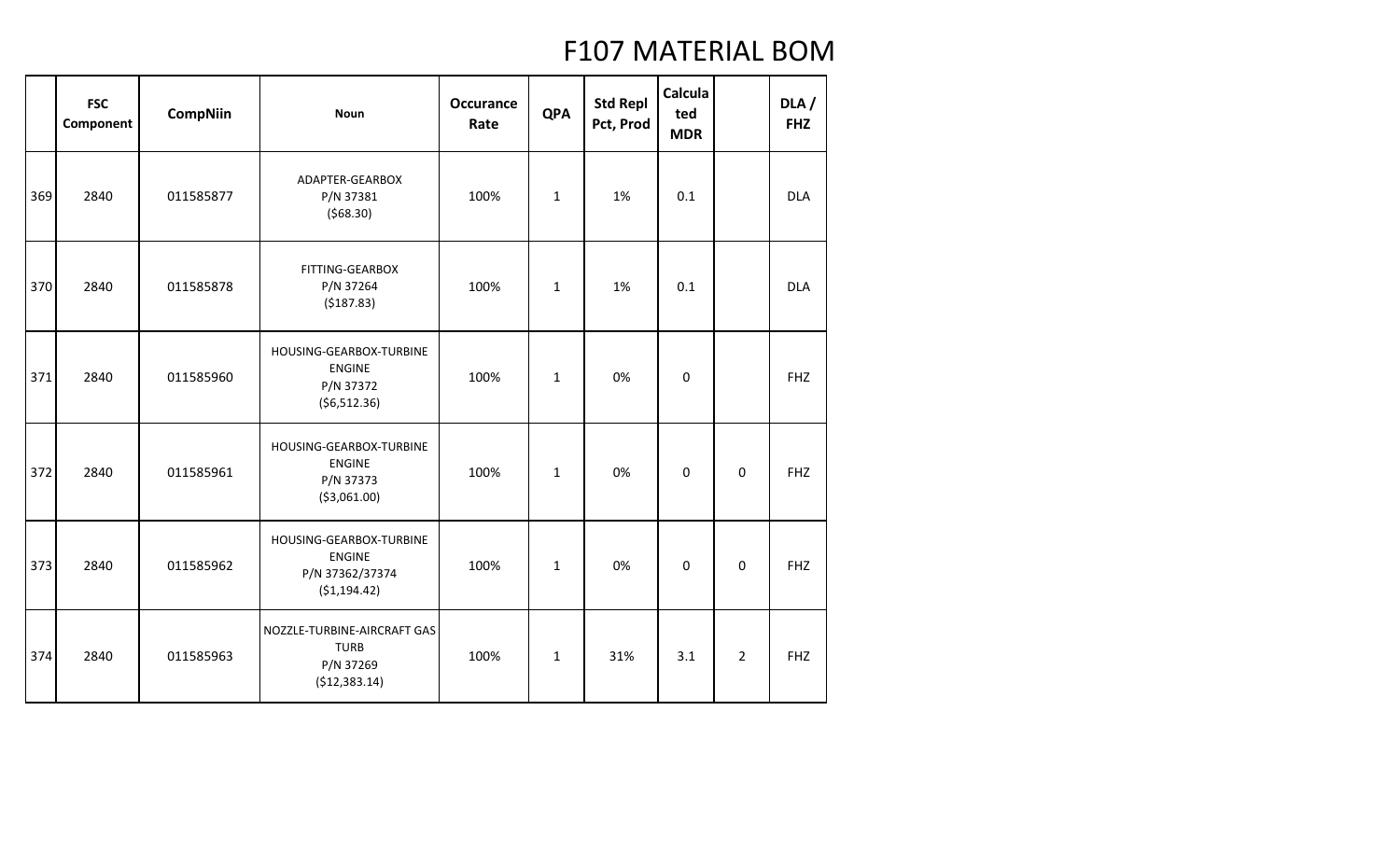|     | <b>FSC</b><br>Component | <b>CompNiin</b> | <b>Noun</b>                                                               | <b>Occurance</b><br>Rate | <b>QPA</b>   | <b>Std Repl</b><br>Pct, Prod | Calcula<br>ted<br><b>MDR</b> |             | DLA /<br><b>FHZ</b> |
|-----|-------------------------|-----------------|---------------------------------------------------------------------------|--------------------------|--------------|------------------------------|------------------------------|-------------|---------------------|
| 375 | 2840                    | 011585964       | SHIELD-HEAT-AIRCRAFT GAS<br>P/N<br><b>TURBINE</b><br>37271<br>( \$304.62) | 100%                     | $\mathbf{1}$ | 1%                           | 0.1                          |             | <b>DLA</b>          |
| 376 | 2840                    | 011590203       | ELBOW-GEARBOX<br>(\$160.00)<br>P/N 37321/37389                            | 100%                     | $\mathbf{1}$ | 1%                           | 0.1                          |             | <b>DLA</b>          |
| 377 | 4720                    | 011600824       | HOSE-AIR DUCT<br>( \$16.32)<br>P/N 37469/GG718                            | 100%                     | $\mathbf 1$  | 81%                          | 8.2                          |             | <b>DLA</b>          |
| 378 | 6150                    | 011606489       | WIRING HARNESS-BRANCHED<br>(55774.16)<br>P/N 36347                        | 100%                     | $\mathbf{1}$ | 3%                           | 0.3                          | $\mathbf 0$ | <b>FHZ</b>          |
| 379 | 4710                    | 011606619       | TUBE ASSEMBLY-METAL<br>P/N 36560<br>(\$117.26)                            | 100%                     | $\mathbf{1}$ | 4%                           | 0.4                          |             | <b>DLA</b>          |
| 380 | 4710                    | 011606620       | TUBE ASSEMBLY-METAL<br>P/N 37256<br>( \$36.36)                            | 100%                     | $\mathbf{1}$ | 6%                           | 0.6                          |             | <b>DLA</b>          |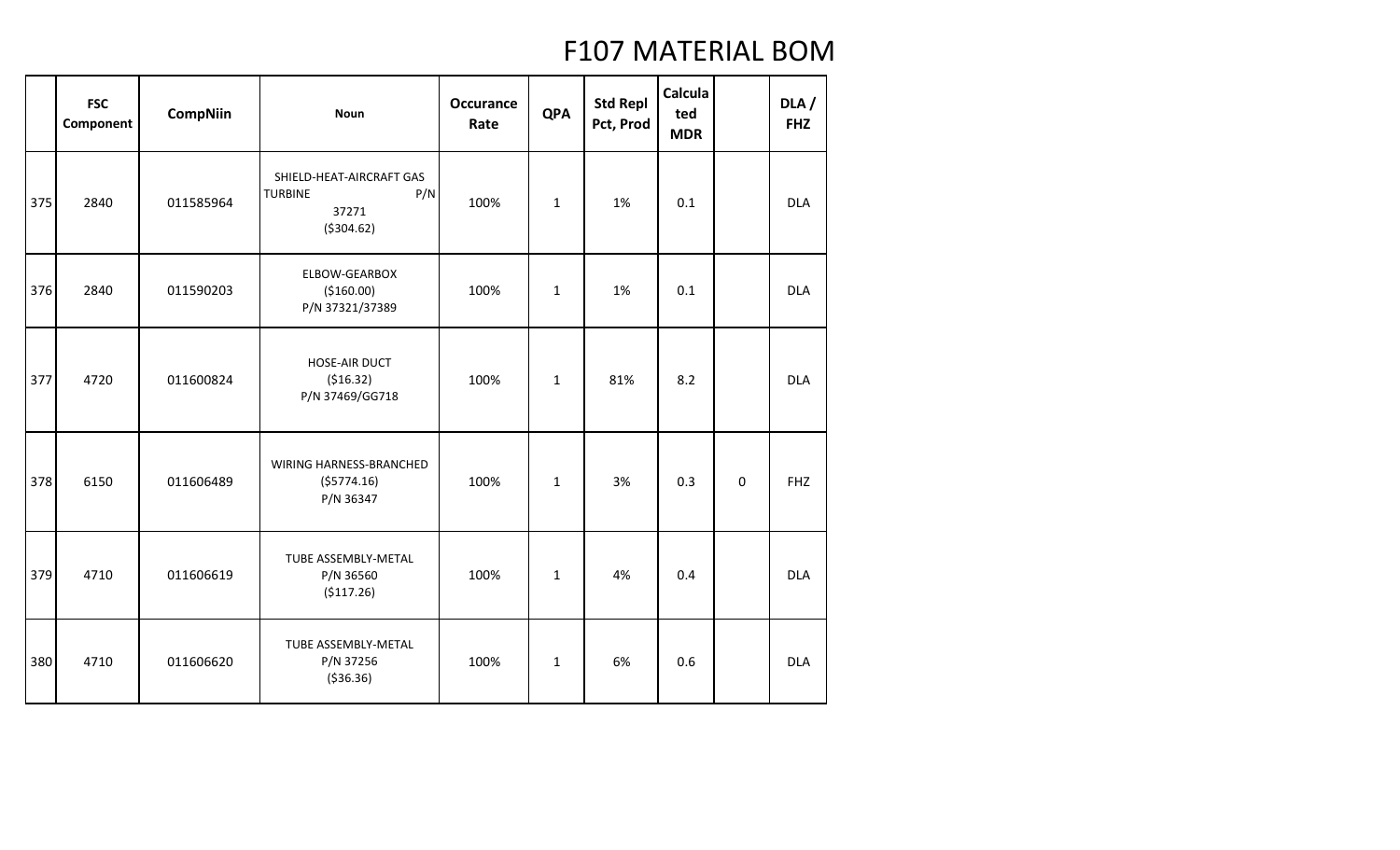|     | <b>FSC</b><br>Component | <b>CompNiin</b> | <b>Noun</b>                                                                                   | <b>Occurance</b><br>Rate | <b>QPA</b>     | <b>Std Repl</b><br>Pct, Prod | Calcula<br>ted<br><b>MDR</b> |   | DLA/<br><b>FHZ</b> |
|-----|-------------------------|-----------------|-----------------------------------------------------------------------------------------------|--------------------------|----------------|------------------------------|------------------------------|---|--------------------|
| 381 | 3020                    | 011609354       | P/N<br><b>GEAR-SPUR</b><br>37376<br>( \$945.83)                                               | 100%                     | $\mathbf{1}$   | 0%                           | $\mathbf 0$                  | 0 | <b>FHZ</b>         |
| 382 | 5330                    | 011612255       | <b>GASKET</b><br>P/N 38716<br>(554.11)                                                        | 100%                     | $\mathbf{1}$   | 1%                           | 0.1                          |   | <b>DLA</b>         |
| 383 | 3130                    | 011615887       | HOUSING-BEARING UNIT P/N<br>49338/37430<br>(\$1,277.46)                                       | 100%                     | $\mathbf{1}$   | 1%                           | 0.1                          |   | <b>DLA</b>         |
| 384 | 5340                    | 011635898       | PLATE-T<br>P/N 37311<br>( \$21.44)                                                            | 100%                     | $\mathbf{1}$   | 0%                           | $\boldsymbol{0}$             |   | <b>DLA</b>         |
| 385 | 4730                    | 011647268       | RESTRICTOR-FLUID FLOW<br>(59.00)<br>P/N 36845                                                 | 100%                     | $\mathbf{1}$   | 1%                           | 0.1                          |   | <b>DLA</b>         |
| 386 | 5331                    | 011692891       | O-RING<br>(50.27)<br>P/N 182641/3-903L806-80<br>(IPV ITEM)<br>F107<br><b>BSL 458 BIN 3F05</b> | 100%                     | $\overline{2}$ | 20%                          | 4                            |   | <b>DLA</b>         |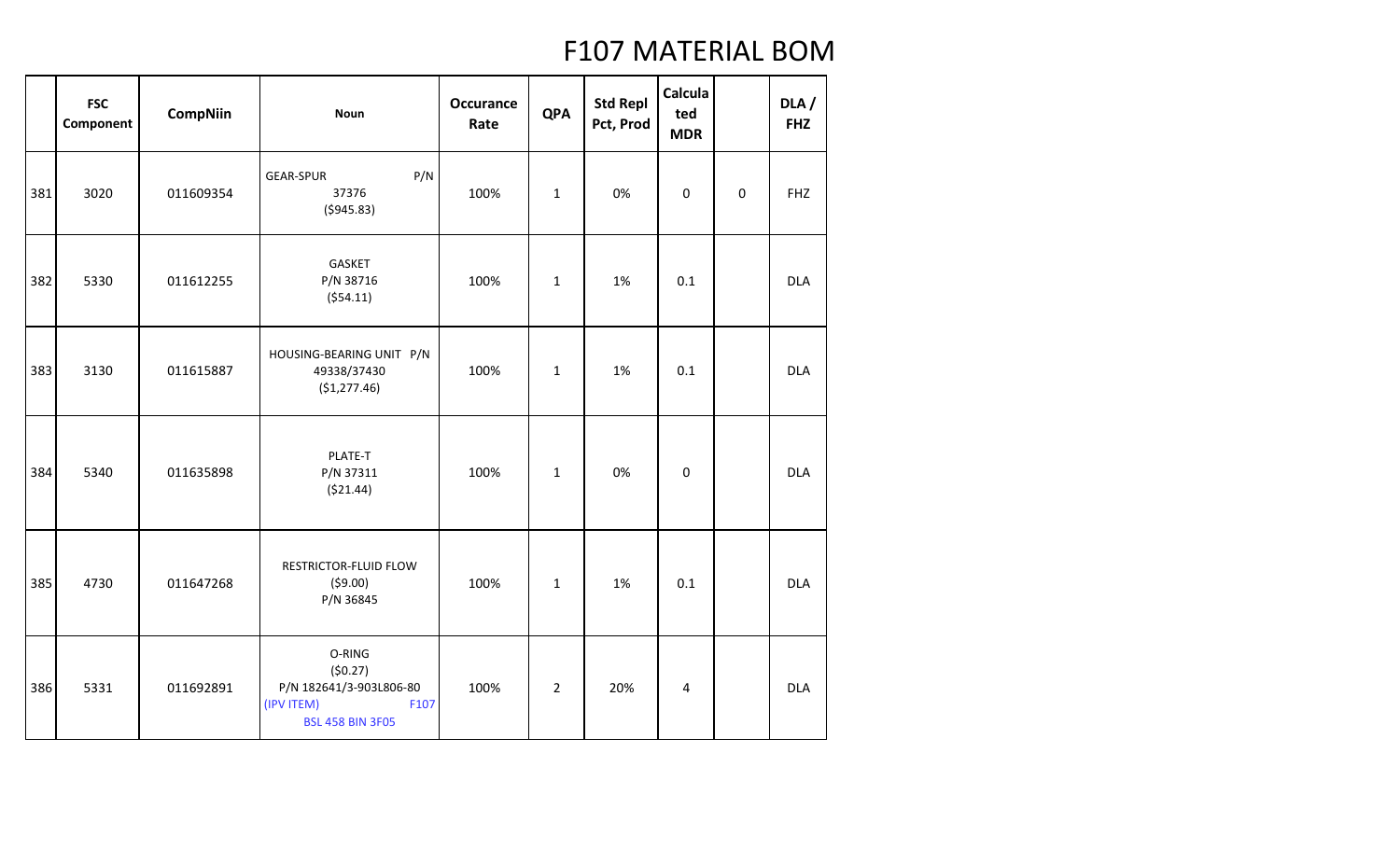|     | <b>FSC</b><br>Component | <b>CompNiin</b> | <b>Noun</b>                                                 | <b>Occurance</b><br>Rate | <b>QPA</b>     | <b>Std Repl</b><br>Pct, Prod | Calcula<br>ted<br><b>MDR</b> | DLA/<br><b>FHZ</b> |
|-----|-------------------------|-----------------|-------------------------------------------------------------|--------------------------|----------------|------------------------------|------------------------------|--------------------|
| 387 | 5330                    | 011792283       | GASKET<br>( \$55.56)<br>P/N P21-473-36-CL                   | 100%                     | $\mathbf{1}$   | 0%                           | 0                            | <b>DLA</b>         |
| 388 | 5320                    | 011976644       | PIN-RIVET<br>( \$33.91)<br>P/N BACB30FM8A5SU                | 100%                     | $\mathbf{1}$   | 1%                           | 0.1                          | <b>DLA</b>         |
| 389 | 5340                    | 012199222       | CLAMP-LOOP<br>(52.13)<br>P/N 90595/NAS1715C10K              | 100%                     | $\mathbf{1}$   | 8%                           | 0.8                          | <b>DLA</b>         |
| 390 | 5340                    | 012199223       | CLAMP-LOOP<br>(50.58)<br>P/N<br>90589/NAS1715C2K            | 100%                     | $\mathbf{1}$   | 7%                           | 0.7                          | <b>DLA</b>         |
| 391 | 5340                    | 012203536       | <b>BRACKET-ANGLE</b><br>(52.99)<br>P/N 91611/MS9600-016     | 100%                     | $\mathbf{1}$   | 1%                           | 0.1                          | <b>DLA</b>         |
| 392 | 5306                    | 012208664       | <b>BOLT-MACHINE</b><br>P/N<br>( \$10.30)<br>91427/MS9488-07 | 100%                     | $\overline{2}$ | 4%                           | 0.8                          | <b>DLA</b>         |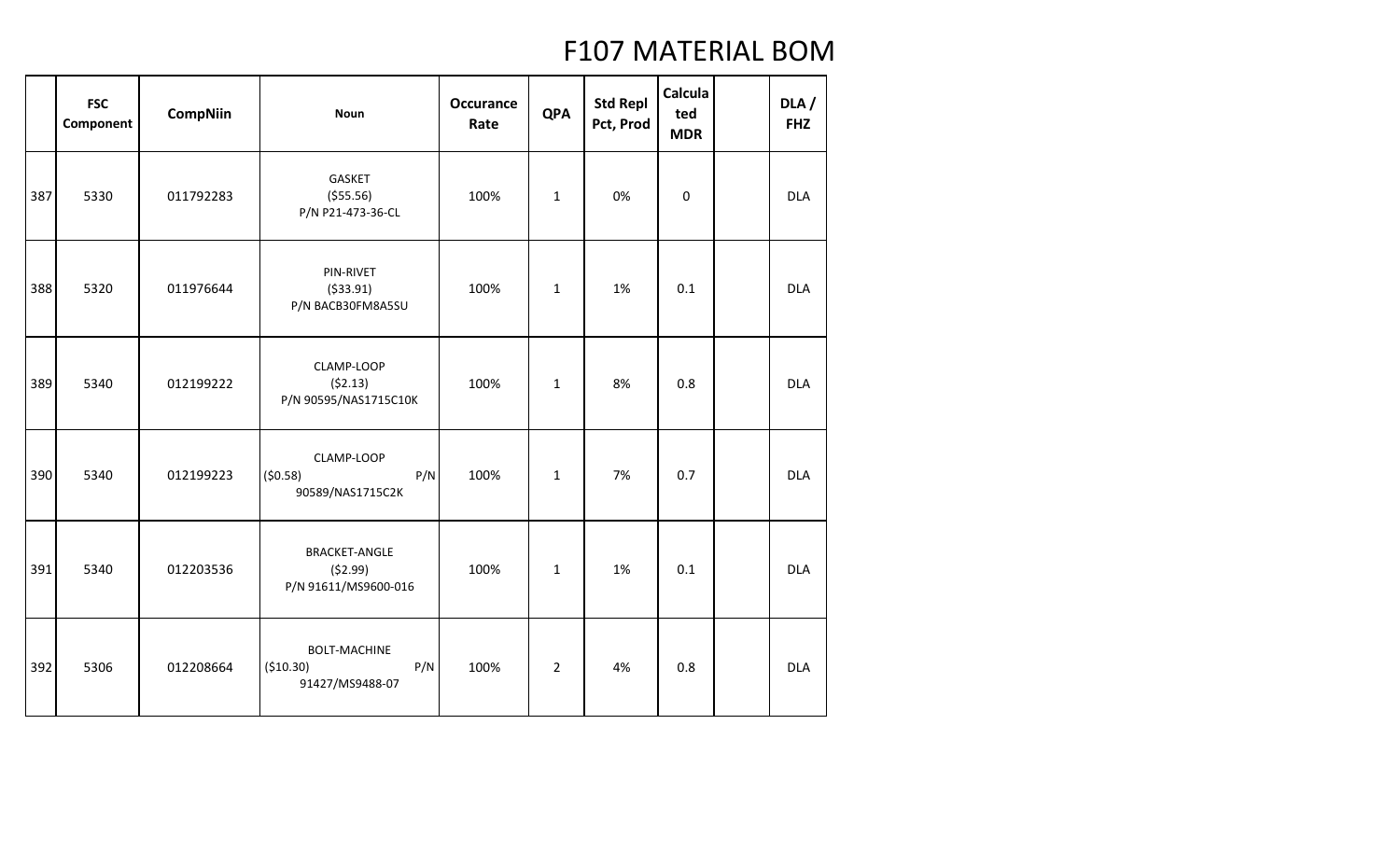|     | <b>FSC</b><br>Component | <b>CompNiin</b> | <b>Noun</b>                                                                                                                   | <b>Occurance</b><br>Rate | <b>QPA</b>   | <b>Std Repl</b><br>Pct, Prod | Calcula<br>ted<br><b>MDR</b> | DLA /<br><b>FHZ</b> |
|-----|-------------------------|-----------------|-------------------------------------------------------------------------------------------------------------------------------|--------------------------|--------------|------------------------------|------------------------------|---------------------|
| 393 | 4710                    | 012251127       | TUBE ASSEMBLY-METAL<br>(\$170.75)<br>P/N 39209                                                                                | 100%                     | $\mathbf 1$  | 4%                           | 0.4                          | <b>DLA</b>          |
| 394 | 5340                    | 012298447       | CAP-PROTECTIVE-DUST AND<br>P/N<br><b>MOISTURE</b><br>36274/700-12<br>(54.18)<br>(IPV ITEM)<br>F107<br><b>BSL 458 BIN 1E03</b> | 100%                     | $\mathbf{1}$ | 5%                           | 0.7                          | <b>DLA</b>          |
| 395 | 5365                    | 012305295       | SPACER-RING<br>P/N 36141-01<br>(59.11)<br>(IPV ITEM)<br>F107<br><b>BSL 458 BIN 2E05</b>                                       | 100%                     | $\mathbf{1}$ | 5%                           | 0.7                          | <b>DLA</b>          |
| 396 | 5365                    | 012305297       | SPACER-RING<br>(529.81)<br>P/N<br>36141-03                                                                                    | 100%                     | $\mathbf{1}$ | 33%                          | 3.3                          | <b>DLA</b>          |
| 397 | 5365                    | 012313460       | SPACER-RING<br>( \$29.60)<br>P/N 36141-09<br>P/N 36141-09                                                                     | 100%                     | $\mathbf 1$  | 33%                          | 3.3                          | <b>DLA</b>          |
| 398 | 5365                    | 012316022       | SPACER-RING<br>( \$33.32)<br>P/N 36141-04                                                                                     | 100%                     | $\mathbf{1}$ | 4%                           | 0.4                          | <b>DLA</b>          |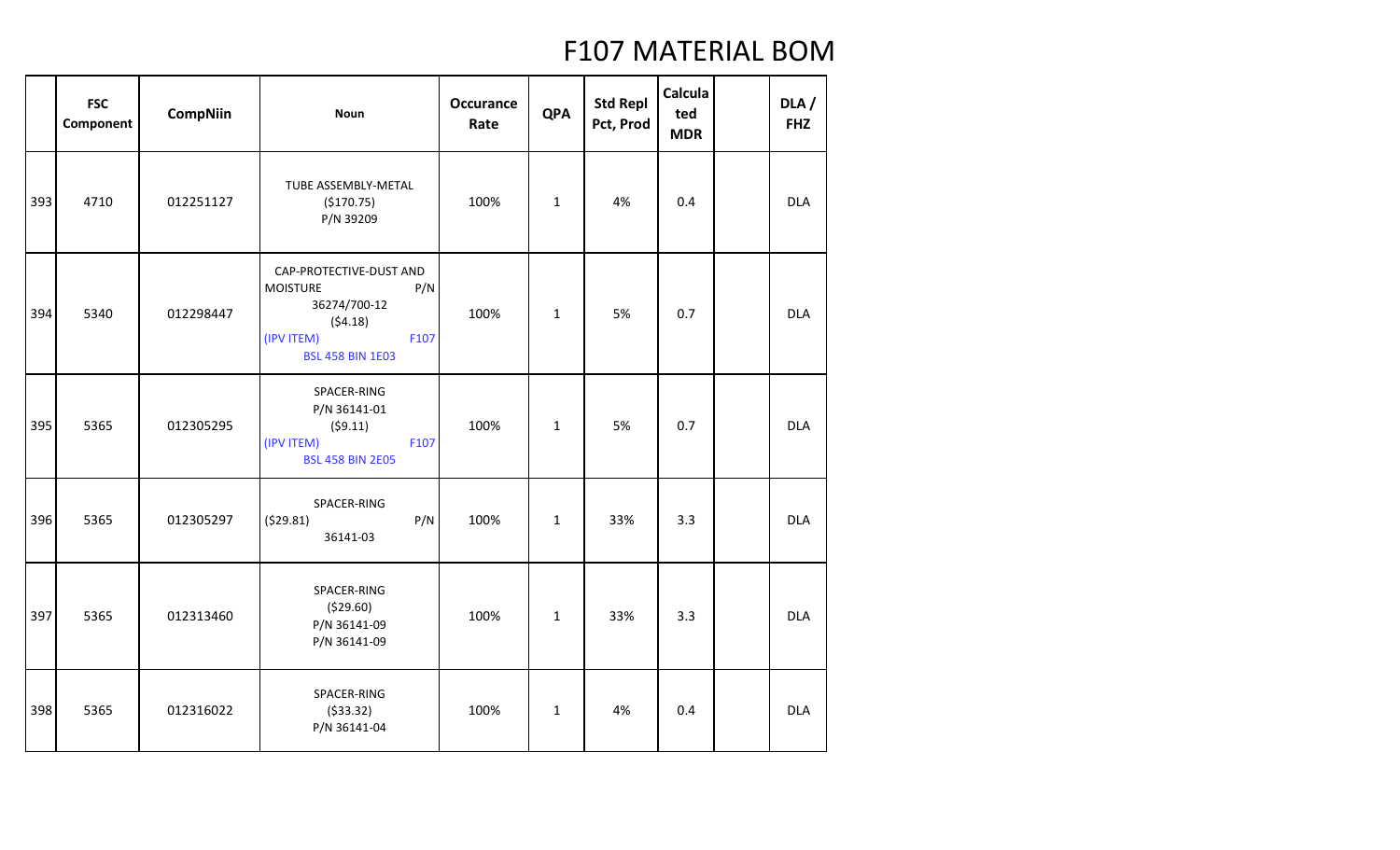|     | <b>FSC</b><br>Component | <b>CompNiin</b> | <b>Noun</b>                                                                     | <b>Occurance</b><br>Rate | <b>QPA</b>   | <b>Std Repl</b><br>Pct, Prod | Calcula<br>ted<br><b>MDR</b> | DLA/<br><b>FHZ</b> |
|-----|-------------------------|-----------------|---------------------------------------------------------------------------------|--------------------------|--------------|------------------------------|------------------------------|--------------------|
| 399 | 5365                    | 012316023       | SPACER-RING<br>P/N<br>(57.99)<br>36141-05                                       | 100%                     | $\mathbf{1}$ | 4%                           | 0.4                          | <b>DLA</b>         |
| 400 | 5365                    | 012316024       | SPACER-RING<br>(541.69)<br>P/N 36141-06                                         | 100%                     | $\mathbf{1}$ | 4%                           | 0.4                          | <b>DLA</b>         |
| 401 | 5365                    | 012316027       | SPACER-RING<br>P/N<br>( \$210.36)<br>36141-10                                   | 100%                     | $\mathbf{1}$ | 4%                           | 0.4                          | <b>DLA</b>         |
| 402 | 4730                    | 012389078       | CLAMP-HOSE<br>(55.76)<br>P/N<br>NAS1922-0125-3H/NAS1923                         | 100%                     | $\mathbf{1}$ | 0%                           | $\boldsymbol{0}$             | <b>DLA</b>         |
| 403 | 5340                    | 012442719       | CAP-PROTECTIVE-DUST AND<br><b>MOISTURE</b><br>( \$6.40)<br>P/N<br>1000-14/36279 | 100%                     | $\mathbf{1}$ | 4%                           | 0.4                          | <b>DLA</b>         |
| 404 | 5305                    | 012479054       | SCREW-MACHINE<br>(57.39)<br>P/N 003-008548-019/NAS1635-<br>06-30                | 100%                     | $\mathbf{1}$ | 5%                           | 0.5                          | <b>DLA</b>         |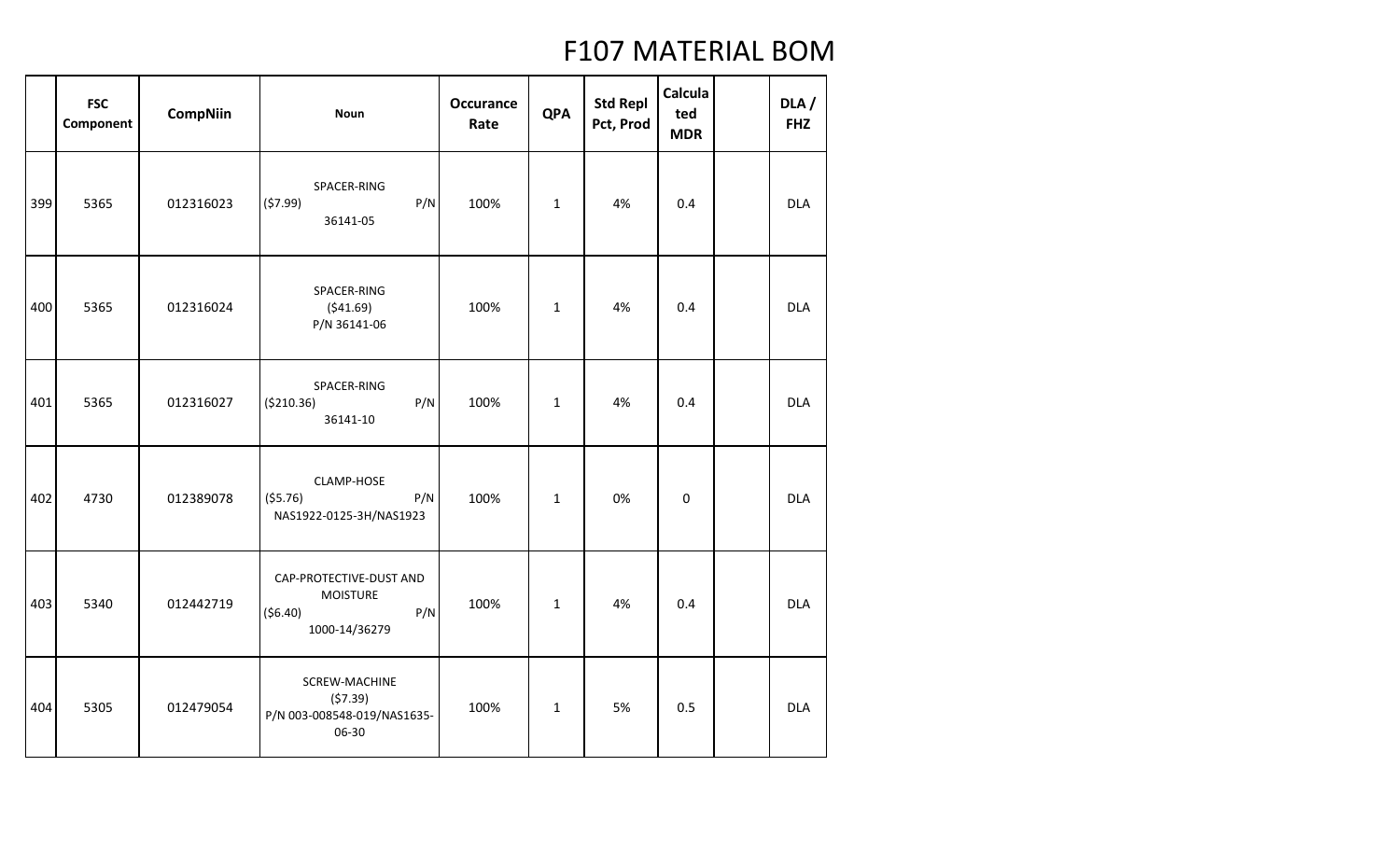|     | <b>FSC</b><br>Component | <b>CompNiin</b> | <b>Noun</b>                                                                | <b>Occurance</b><br>Rate | <b>QPA</b>     | <b>Std Repl</b><br>Pct, Prod | Calcula<br>ted<br><b>MDR</b> | DLA/<br><b>FHZ</b> |
|-----|-------------------------|-----------------|----------------------------------------------------------------------------|--------------------------|----------------|------------------------------|------------------------------|--------------------|
| 405 | 2915                    | 012508692       | FILTER-FLUID<br>( \$614.65)<br>P/N 26945/39208                             | 100%                     | $\mathbf{1}$   | 100%                         | 10                           | <b>DLA</b>         |
| 406 | 5340                    | 012705503       | CAP-PROTECTIVE-DUST AND<br><b>MOISTURE</b><br>(50.27)<br>P/N 1.062-8/36283 | 100%                     | $\mathbf{1}$   | 1%                           | 0.1                          | <b>DLA</b>         |
| 407 | 5340                    | 012715214       | CLAMP-LOOP<br>(52.99)<br><b>P/N NAS1715CT16K</b>                           | 100%                     | $\mathbf{1}$   | 7%                           | 0.7                          | <b>DLA</b>         |
| 408 | 5935                    | 012719984       | <b>COVER-ELECTRICAL CONNECTOR</b><br>(564.20)<br>P/N<br>2411122/38226      | 100%                     | $\overline{2}$ | 1%                           | 0.2                          | <b>DLA</b>         |
| 409 | 5365                    | 012963307       | SPACER-RING<br>P/N<br>( \$15.11)<br>23514-01                               | 100%                     | $\mathbf{1}$   | 33%                          | 3.3                          | <b>DLA</b>         |
| 410 | 5365                    | 012963309       | SPACER-RING<br>(513.82)<br>P/N 23514-03                                    | 100%                     | $\mathbf{1}$   | 4%                           | 0.4                          | <b>DLA</b>         |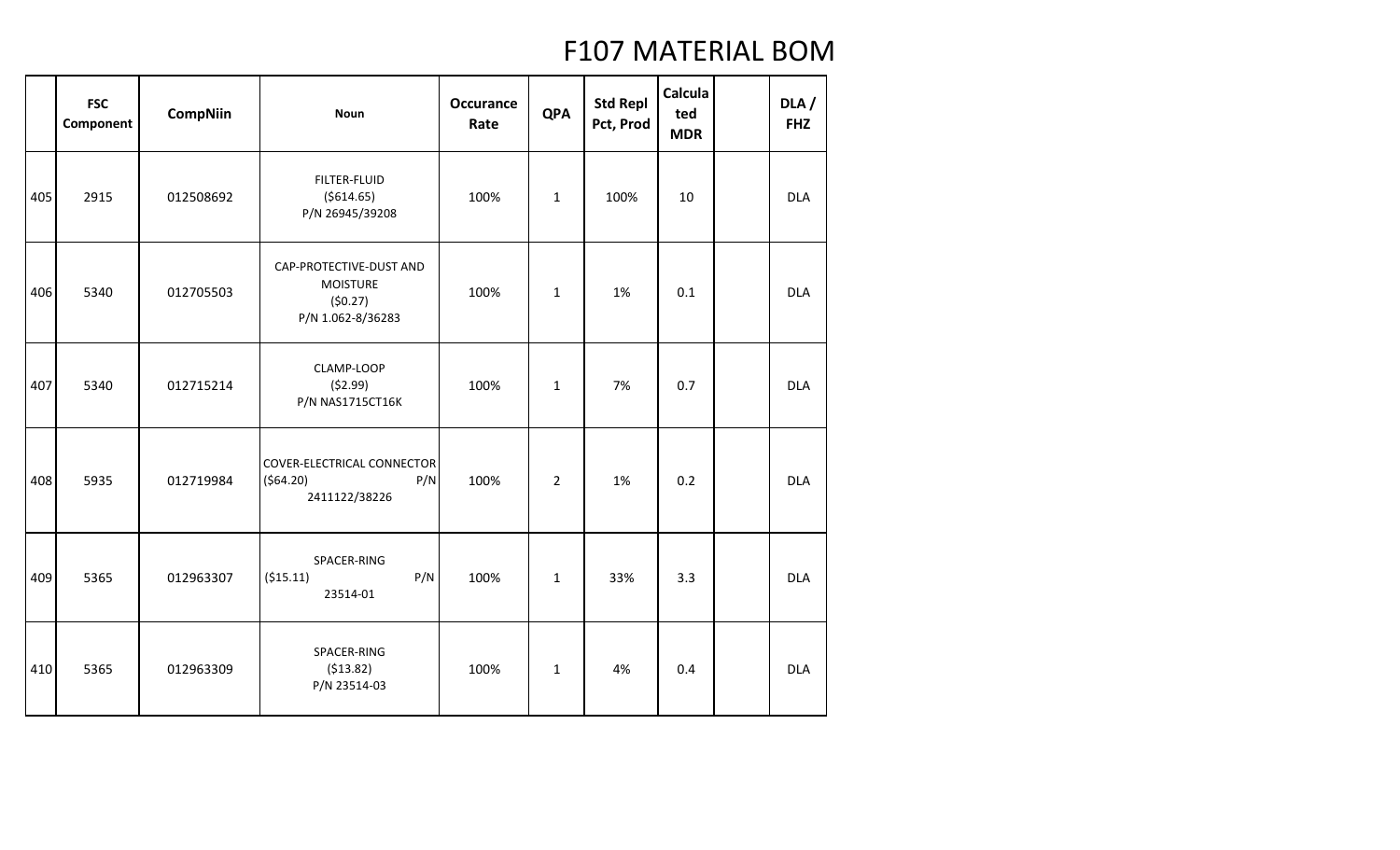|     | <b>FSC</b><br>Component | <b>CompNiin</b> | <b>Noun</b>                                                            | <b>Occurance</b><br>Rate | <b>QPA</b>     | <b>Std Repl</b><br>Pct, Prod | Calcula<br>ted<br><b>MDR</b> | DLA/<br><b>FHZ</b> |
|-----|-------------------------|-----------------|------------------------------------------------------------------------|--------------------------|----------------|------------------------------|------------------------------|--------------------|
| 411 | 5365                    | 012963310       | SPACER-RING<br>( \$20.08)<br>P/N<br>23514-04                           | 100%                     | $\mathbf{1}$   | 4%                           | 0.4                          | <b>DLA</b>         |
| 412 | 5365                    | 012963314       | SPACER-RING<br>(517.48)<br>P/N 23514-08                                | 100%                     | $\mathbf{1}$   | 4%                           | 0.4                          | <b>DLA</b>         |
| 413 | 5307                    | 016514546       | Stud, Locked<br>(50.0)<br>P/N<br>SFC1905UM-10                          | 100%                     | 3              | 4%                           | 1.2                          | <b>DLA</b>         |
| 414 | 5342                    | 012980873       | COVER-PROTECTIVE-<br><b>GENERATOR</b><br>(529.93)<br>P/N 46398         | 100%                     | $\mathbf{1}$   | 1%                           | 0.1                          | <b>DLA</b>         |
| 415 | 5342                    | 012980874       | COVER-PROTECTIVE-<br><b>GENERATOR</b><br>(546.42)<br>P/N 46397/9040973 | 100%                     | $\mathbf{1}$   | 1%                           | 0.1                          | <b>DLA</b>         |
| 416 | 3110                    | 013017664       | BEARING-BALL-ANNULAR<br>( \$159.63)<br>P/N 1906S-14-ST/27100/29843     | 100%                     | $\overline{2}$ | 12%                          | 2.4                          | <b>DLA</b>         |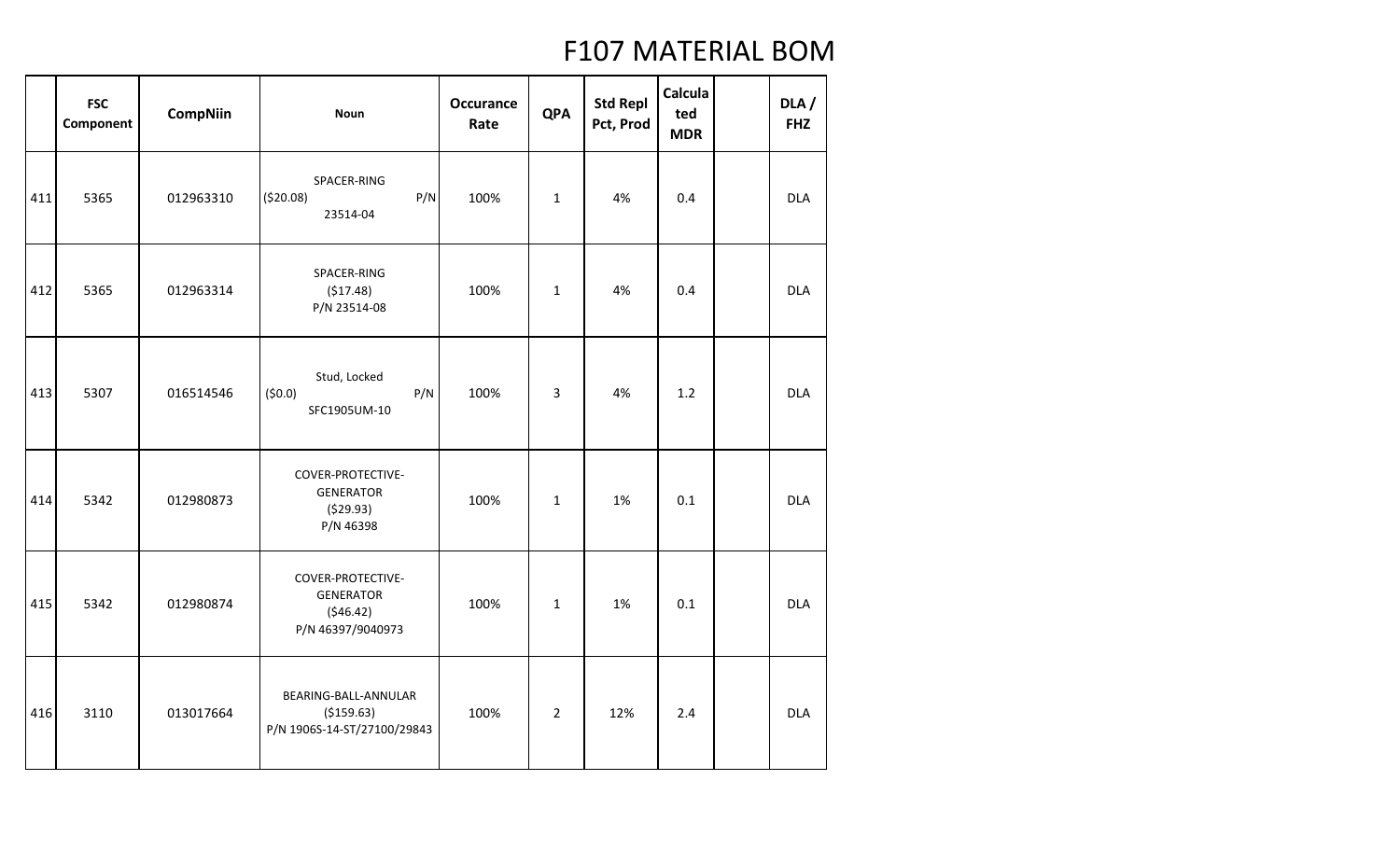|     | <b>FSC</b><br>Component | <b>CompNiin</b> | <b>Noun</b>                                                                                                                             | <b>Occurance</b><br>Rate | <b>QPA</b>   | <b>Std Repl</b><br>Pct, Prod | Calcula<br>ted<br><b>MDR</b> | DLA/<br><b>FHZ</b> |
|-----|-------------------------|-----------------|-----------------------------------------------------------------------------------------------------------------------------------------|--------------------------|--------------|------------------------------|------------------------------|--------------------|
| 417 | 3110                    | 013017665       | BEARING-BALL-ANNULAR<br>(5588.22)<br>P/N 1903S-11-<br>ST/23410/27099/39161/46738                                                        | 100%                     | 4            | 5%                           | $\overline{2}$               | <b>DLA</b>         |
| 418 | 5340                    | 013373190       | PLUG-PROTECTIVE-DUST AND<br><b>MOISTUR</b><br>P/N<br>(\$279.65)<br>82-2443                                                              | 100%                     | $\mathbf{1}$ | 1%                           | 0.1                          | <b>DLA</b>         |
| 419 | 5310                    | 013522752       | WASHER-FLAT<br>(51.28)<br>P/N 10122225/38-18416-0008-<br>0/4915831-13<br>(IPV ITEM)<br>F107 BSL 458 BIN 3E04<br><b>BSL 508 BIN 4B07</b> | 100%                     | $\mathbf{1}$ | 10%                          | $\mathbf{1}$                 | <b>DLA</b>         |
| 420 | 5330                    | 013558643       | GASKET<br>( \$34.73)<br>P/N 362-527-9006/VD261-0006-<br>0006                                                                            | 100%                     | $\mathbf{1}$ | 70%                          | 7                            | <b>DLA</b>         |
| 421 | 5331                    | 013666214       | O-RING<br>P/N 3-914V747-75/501-1793 PC.<br>NO. 21<br>(50.27)<br>(IPV ITEM)<br>F107 BSL 458 BIN 2J05                                     | 100%                     | $\mathbf 1$  | 20%                          | $\overline{2}$               | <b>DLA</b>         |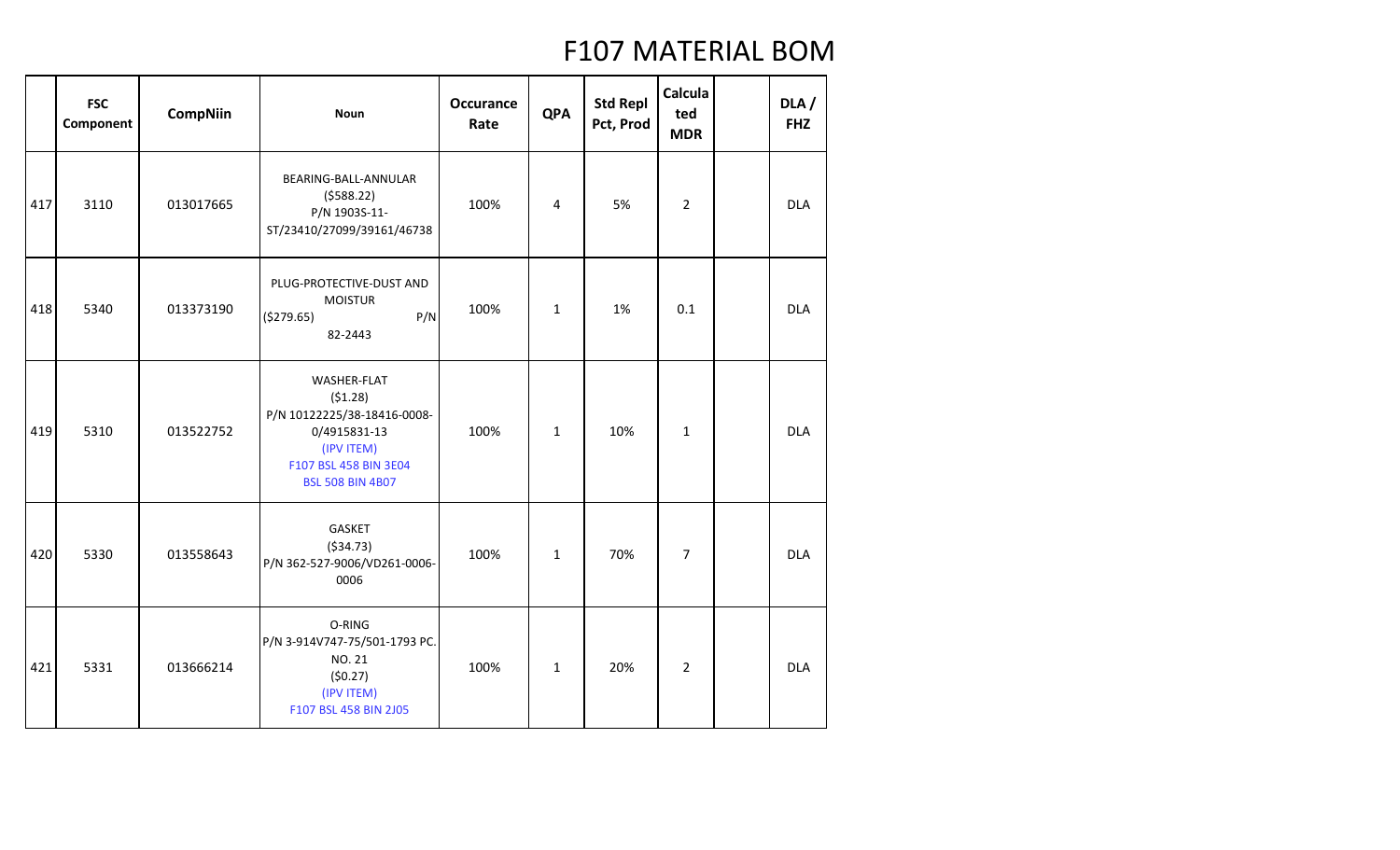|     | <b>FSC</b><br>Component | <b>CompNiin</b>             | <b>Noun</b>                                                                                                 | <b>Occurance</b><br>Rate | <b>QPA</b>   | <b>Std Repl</b><br>Pct, Prod | Calcula<br>ted<br><b>MDR</b> | DLA/<br><b>FHZ</b> |
|-----|-------------------------|-----------------------------|-------------------------------------------------------------------------------------------------------------|--------------------------|--------------|------------------------------|------------------------------|--------------------|
| 422 | 5330                    | 013850642                   | PACKING-PREFORMED<br>P/N M25988/2-010 & MIL-R-<br>25988/2<br>(50.36)<br>(IPV ITEM)<br>F107 BSL 527 BIN A260 | 100%                     | $\mathbf{1}$ | 100%                         | 10                           | <b>DLA</b>         |
| 423 | 4730                    | 014500250                   | CAP-TUBE<br>( \$30.20)<br>P/N 6419910/6419910-1/AN929-<br>4 <sub>J</sub>                                    | 100%                     | $\mathbf{1}$ | 1%                           | 0.1                          | <b>DLA</b>         |
| 424 | 5325                    | 015475478                   | RING-Retaining<br>(57.30)<br>P/N M27426-3174B                                                               | 100%                     | $\mathbf{1}$ | 1%                           | 0.1                          | <b>DLA</b>         |
| 425 | 5331                    | 015481474                   | O-RING<br>(51.42)<br>P/N 516-5486651 ITEM<br>F70/M83248/1-912 &<br>M83248/1-912CP                           | 100%                     | $\mathbf{1}$ | 1%                           | 0.1                          | <b>DLA</b>         |
| 426 | 5325                    | 015784056                   | RING-RETAINING<br>(50.30)<br>P/N MS16625-4025                                                               | 100%                     | $\mathbf{1}$ | 68%                          | 6.8                          | <b>DLA</b>         |
| 427 | 4730<br>Alt: 4730       | 011336599<br>Alt: 016103424 | SLEEVE, FLARED, TUBE FITTING<br>(55.81)<br>P/N DY90-N3 / 29092                                              | 100%                     | 8            | 70%                          | 56                           | <b>DLA</b>         |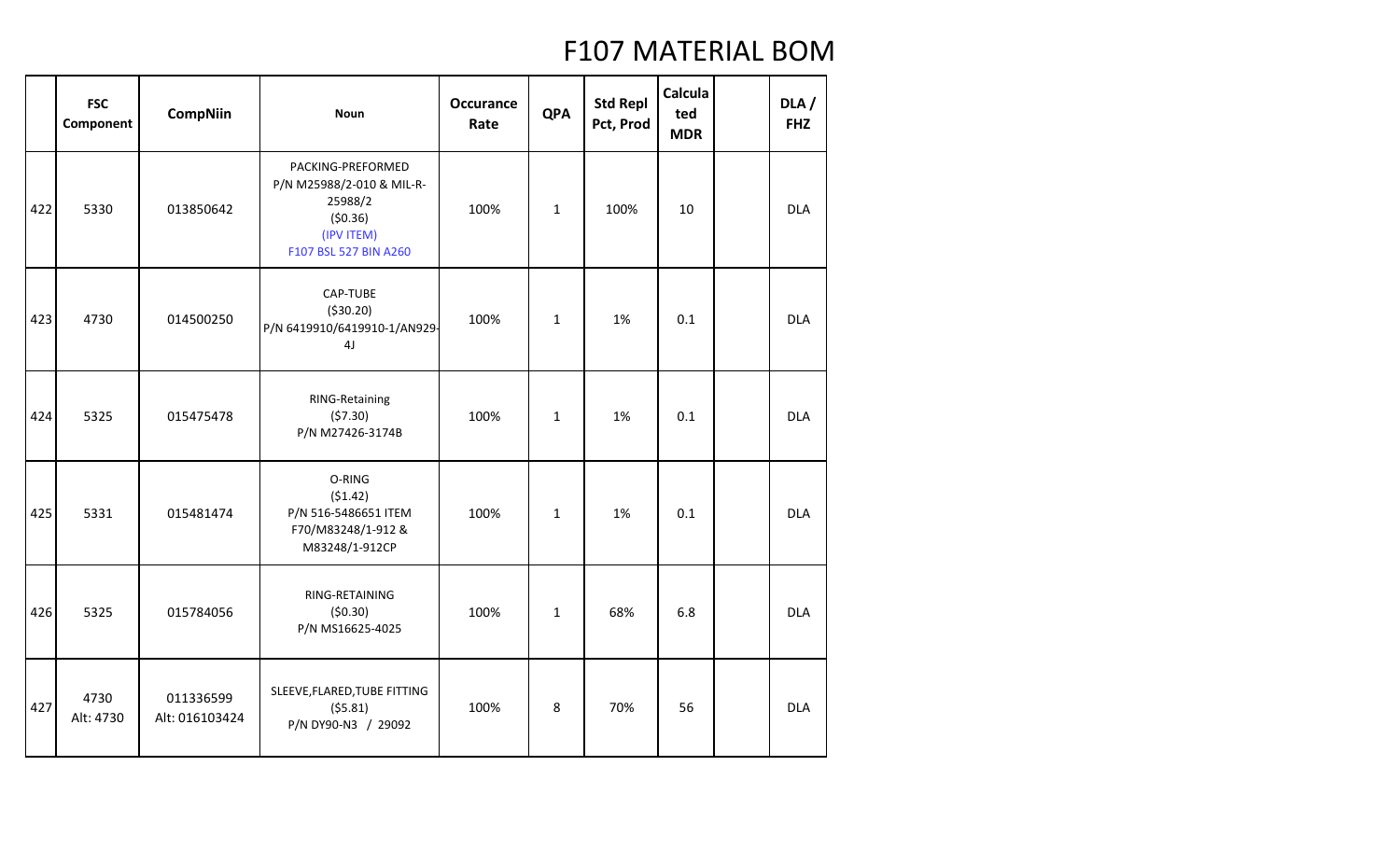|     | <b>FSC</b><br>Component | <b>CompNiin</b>           | <b>Noun</b>                                                                  | <b>Occurance</b><br>Rate | <b>QPA</b>     | <b>Std Repl</b><br>Pct, Prod | Calcula<br>ted<br><b>MDR</b> | DLA /<br><b>FHZ</b> |
|-----|-------------------------|---------------------------|------------------------------------------------------------------------------|--------------------------|----------------|------------------------------|------------------------------|---------------------|
| 428 | 5331                    | 001660990                 | O-RING<br>(50.16)<br>P/N M83248/1-014/039-705-<br>0002/040-0140-00-0         | 100%                     | $\overline{2}$ | 10%                          | $\overline{2}$               | <b>DLA</b>          |
| 429 | 5331                    | 001675173                 | O-RING<br>(50.10)<br>P/N 000908/028-<br>07443/10086594<br>(IPV ITEM)         | 100%                     | $\mathbf{1}$   | 10%                          | $\mathbf{1}$                 | <b>DLA</b>          |
| 430 | 5325                    | 001827020                 | RING, RETAINING<br>(52.96)<br>P/N<br>M27426-3173D/G-RR-<br>312S/M27426-3173D | 100%                     | $\mathbf{1}$   | 0%                           | $\mathbf 0$                  | <b>DLA</b>          |
| 431 | 5315                    | 003545521                 | KEY, WOODRUFF<br>( \$3.70)<br>P/N<br>108A902855/A03955/MS9841-<br>01         | 100%                     | $\mathbf{1}$   | 1%                           | 0.1                          | <b>DLA</b>          |
| 432 | 4730                    | 003974432                 | SEAL, CONICAL, FLARED<br>(59.19)<br>P/N AO100N-<br>05/SECO7N5/ST2284-05      | 100%                     | 4              | 2%                           | 0.8                          | <b>DLA</b>          |
| 433 | 4730<br>Alt. 4730       | 004359482 //<br>013956595 | SLEEVE, COMPRESSION<br>( \$1.66)<br>P/N AP50N-06/AP50N6/AS3074-<br>06        | 100%                     | $\overline{2}$ | 0%                           | $\mathbf 0$                  | <b>DLA</b>          |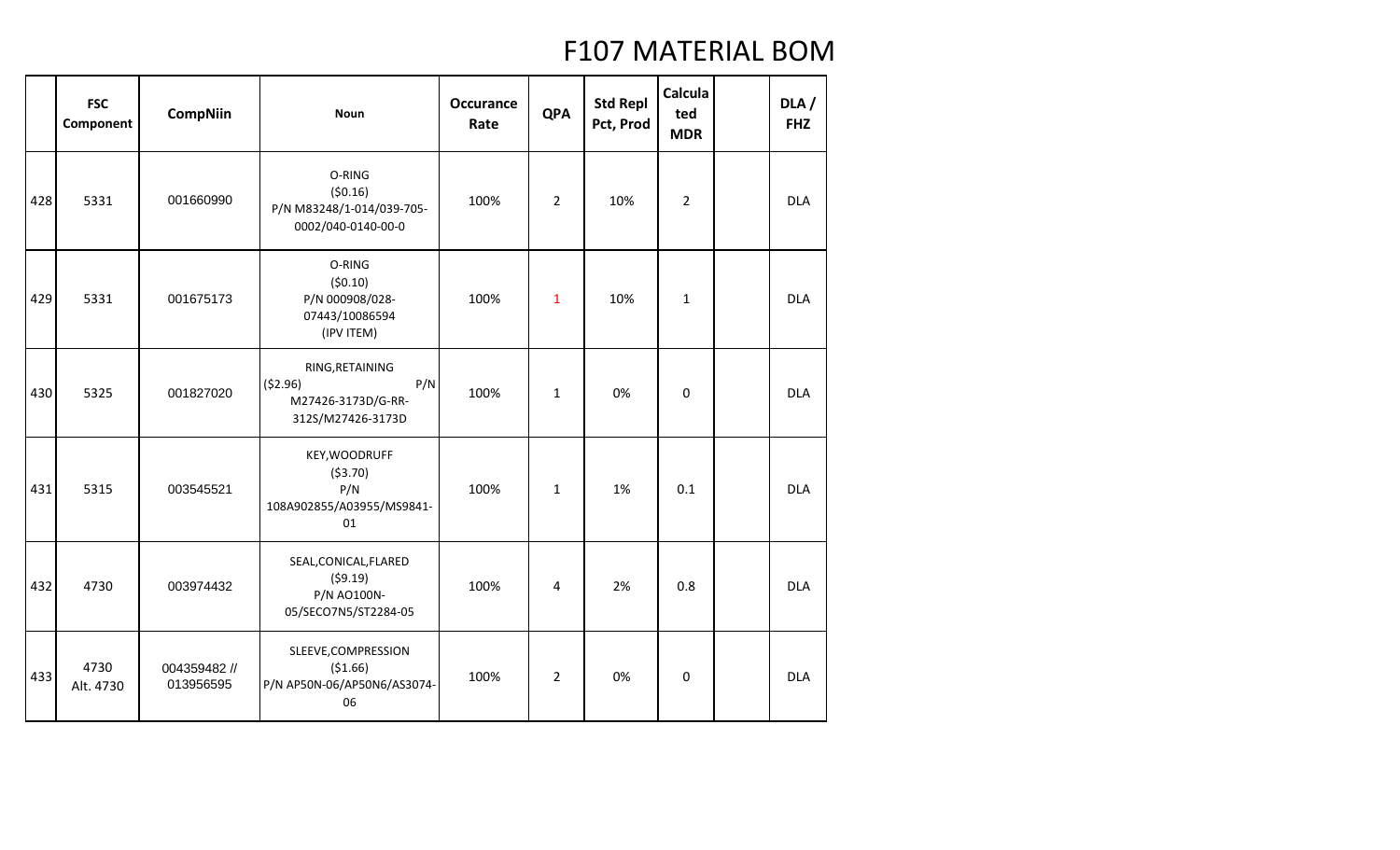|     | <b>FSC</b><br>Component | <b>CompNiin</b> | <b>Noun</b>                                                                | <b>Occurance</b><br>Rate | <b>QPA</b>   | <b>Std Repl</b><br>Pct, Prod | Calcula<br>ted<br><b>MDR</b> | DLA/<br><b>FHZ</b> |
|-----|-------------------------|-----------------|----------------------------------------------------------------------------|--------------------------|--------------|------------------------------|------------------------------|--------------------|
| 434 | 4730                    | 010707964       | SEAL, CONICAL, FLARED<br>(57.85)<br>P/N<br>29095/DY90/DY90-N-6L/SECO<br>7N | 100%                     | $\mathbf{1}$ | 1%                           | 0.1                          | <b>DLA</b>         |
| 435 | 5331                    | 010797299       | O-RING<br>(50.18)<br>P/N M25988/2-016 & MIL-R-<br>25988/2                  | 100%                     | #N/A         | 0%                           | #N/A                         | <b>DLA</b>         |
| 436 | 5331                    | 010797300       | O-RING<br>(50.24)<br>P/N M25988/2-017 & MIL-R-<br>25988/2                  | 100%                     | #N/A         | 0%                           | #N/A                         | <b>DLA</b>         |
| 437 | 5331                    | 10797305        | O-RING<br>(50.21)<br>P/N<br>C10762-0070-0013/M25988/2-<br>013              | 100%                     | H N/A        | 0%                           | #N/A                         | <b>DLA</b>         |
| 438 | 5340                    | 010823004       | CAP, PROTECTIVE, DUST<br>(50.03)<br>P/N<br>AIA/NAS832 & M5501/11-F4        | 100%                     | #N/A         | 0%                           | #N/A                         | <b>DLA</b>         |
| 439 | 5315                    | 011027476       | PIN, COTTER<br>(50.37)<br>P/N 69272-23                                     | 100%                     | #N/A         | 0%                           | #N/A                         | <b>DLA</b>         |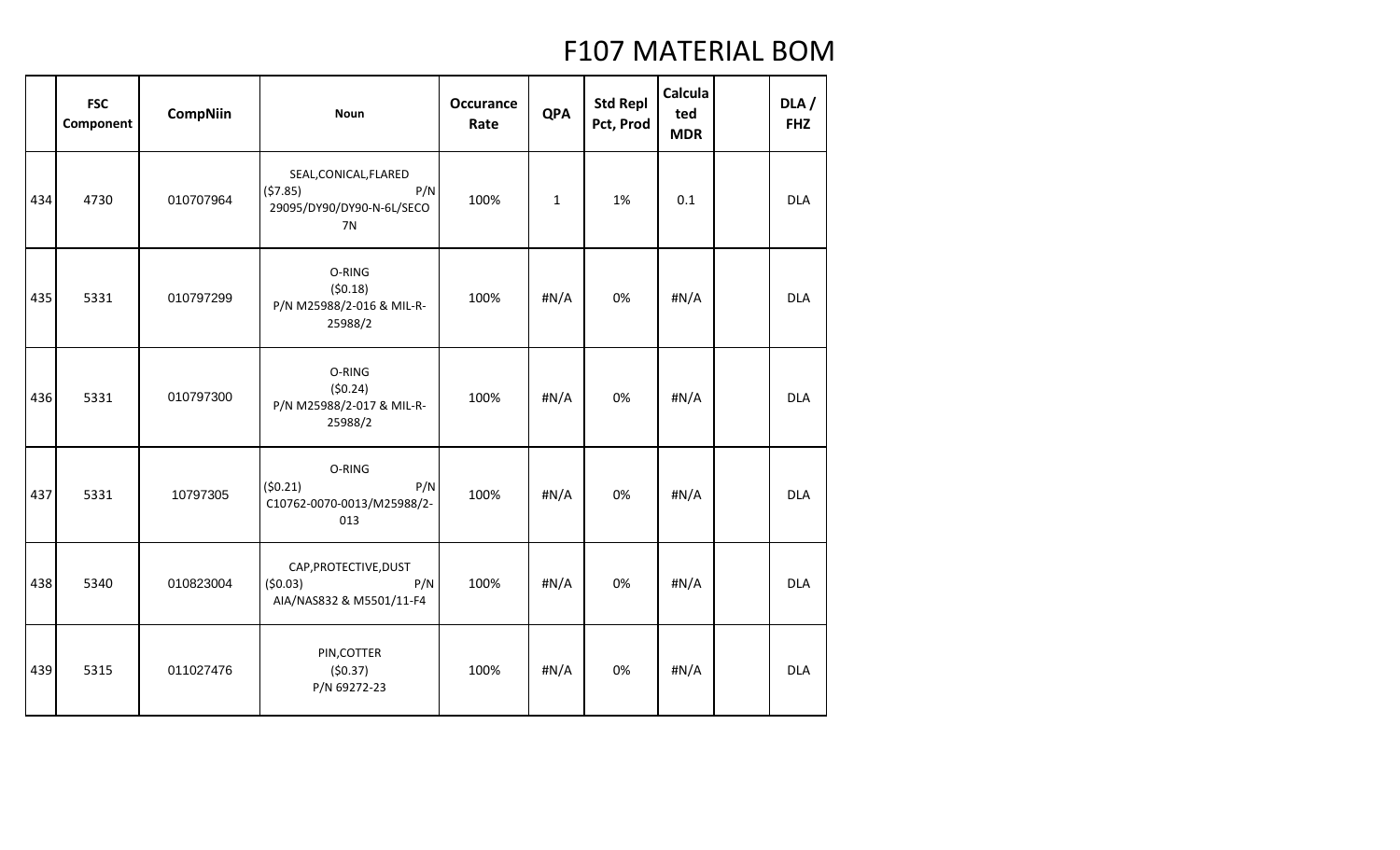|     | <b>FSC</b><br>Component | <b>CompNiin</b> | <b>Noun</b>                                                                         | <b>Occurance</b><br>Rate | <b>QPA</b>   | <b>Std Repl</b><br>Pct, Prod | Calcula<br>ted<br><b>MDR</b> |             | DLA /<br><b>FHZ</b> |
|-----|-------------------------|-----------------|-------------------------------------------------------------------------------------|--------------------------|--------------|------------------------------|------------------------------|-------------|---------------------|
| 440 | 3110                    | 013017665       | BEARING, BALL, ANNULA<br>(5588.22)<br>P/N 46738//1903S-11-<br>ST//23410//27099      | 100%                     | 4            | 1%                           | 0.4                          |             | <b>DLA</b>          |
| 441 | 3110                    | 011237154       | BEARING, BALL, ANNULA<br>( \$115.41)<br>P/N 1906S-14-ST/27100/29843                 | 100%                     | 0            | 0%                           | 0                            |             | <b>DLA</b>          |
| 442 | 2840                    | 011266910       | ROTOR, TURBINE, AIRCRAFT GAS<br><b>TURBINE ENGIN</b><br>( \$26,062.31)<br>P/N 34469 | 100%                     | #N/A         | 0%                           | #N/A                         |             | <b>FHZ</b>          |
| 443 | 2840                    | 011266921       | HOUSING, GEARBOX, TURB<br>( \$3,061.00)<br>P/N 23692                                | 100%                     | $\mathbf 1$  | 0%                           | 0                            | $\mathbf 0$ | <b>FHZ</b>          |
| 444 | 5307                    | 011269400       | STUD, LOCKED IN<br>(\$25.26)<br>P/N 88180                                           | 100%                     | 3            | 0%                           | 0                            |             | <b>DLA</b>          |
| 445 | 2840                    | 011273199       | <b>RETAINER ASSEMBLY</b><br>( \$1,931.95)<br>P/N 23933                              | 100%                     | $\mathbf{1}$ | 4%                           | 0.4                          |             | <b>DLA</b>          |
| 446 | 5340                    | 016516058       | Clamp, Outboard, Oil Tube<br>(52.88)<br>P/N 36501                                   | 100%                     | $\mathbf 1$  | 0%                           | 0                            |             | <b>DLA</b>          |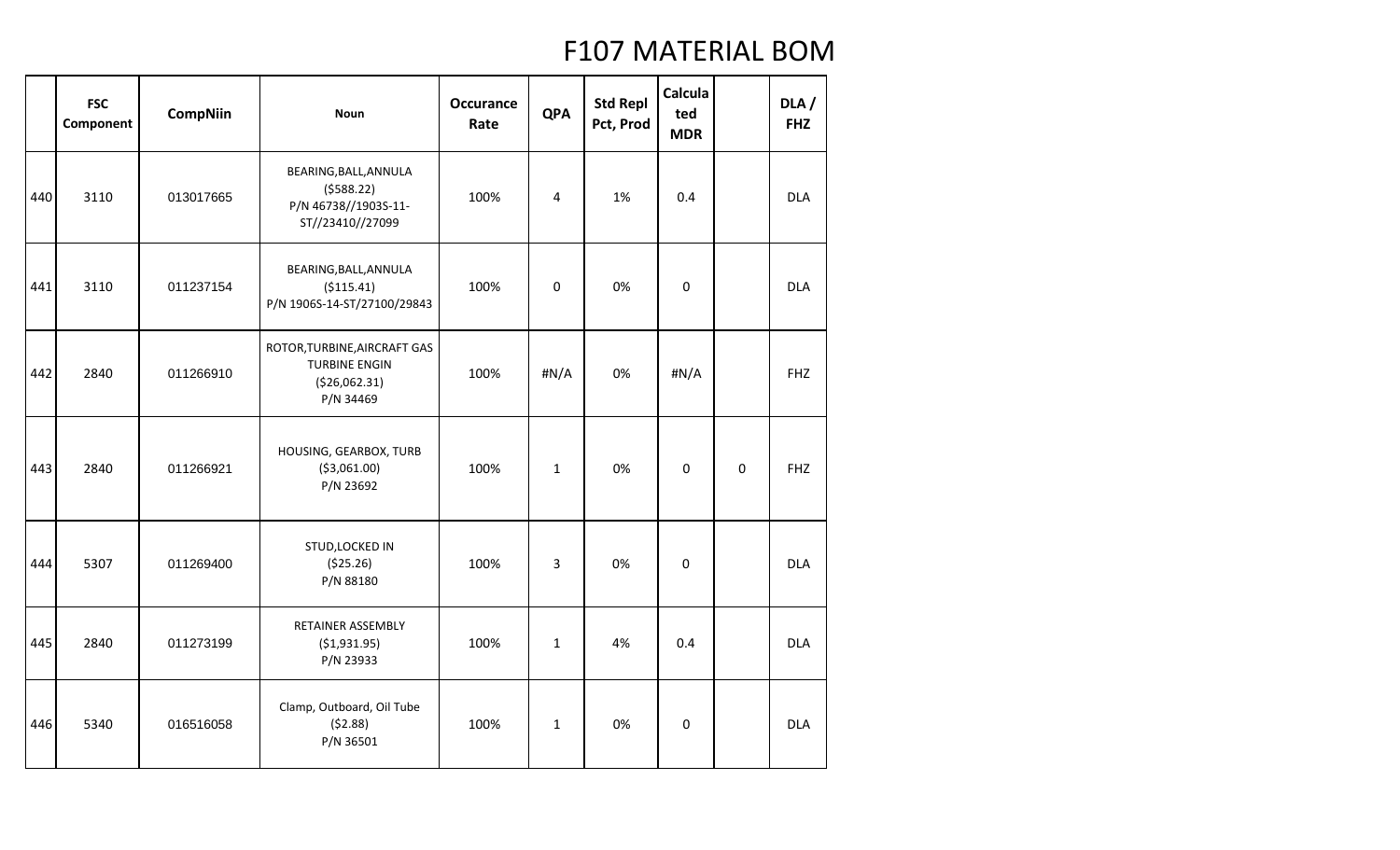|     | <b>FSC</b><br>Component | <b>CompNiin</b> | <b>Noun</b>                                                                                                           | <b>Occurance</b><br>Rate | <b>QPA</b>   | <b>Std Repl</b><br>Pct, Prod | Calcula<br>ted<br><b>MDR</b> | DLA /<br><b>FHZ</b> |
|-----|-------------------------|-----------------|-----------------------------------------------------------------------------------------------------------------------|--------------------------|--------------|------------------------------|------------------------------|---------------------|
| 447 | 5331                    | 011292019       | O-RING<br>(50.31)<br>P/N M25988/4-<br>017//10117163//12A037-20-<br>1//1354-146<br>(IPV ITEM)<br>F107 BSL 458 BIN 3H02 | 100%                     | #N/A         | 0%                           | #N/A                         | <b>DLA</b>          |
| 448 | 5365                    | 011302486       | SPACER, RING<br>P/N 23514-09<br>(57.42)                                                                               | 100%                     | $\mathbf{1}$ | 0%                           | 0                            | <b>DLA</b>          |
| 449 | 5310                    | 011312240       | NUT, PLAIN, HEXAGON<br>(55.54)<br>P/N MS9553-06                                                                       | 100%                     | $\mathbf 1$  | 0%                           | 0                            | <b>DLA</b>          |
| 450 | 5331                    | 011560092       | O-RING<br>(50.22)<br>P/N M25988/4-014//014-<br>11648//10117174//13-09-014<br>(IPV ITEM)<br>F107 BSL 458 BIN 1J02      | 100%                     | H N/A        | 0%                           | #N/A                         | <b>DLA</b>          |
| 451 | 5320                    | 011805227       | RIVET, BLIND<br>(50.04)<br>P/N<br>M24243/1G402<br>(IPV ITEM)<br>F107 BSL 458 BIN 2E03                                 | 100%                     | H N/A        | 0%                           | #N/A                         | <b>DLA</b>          |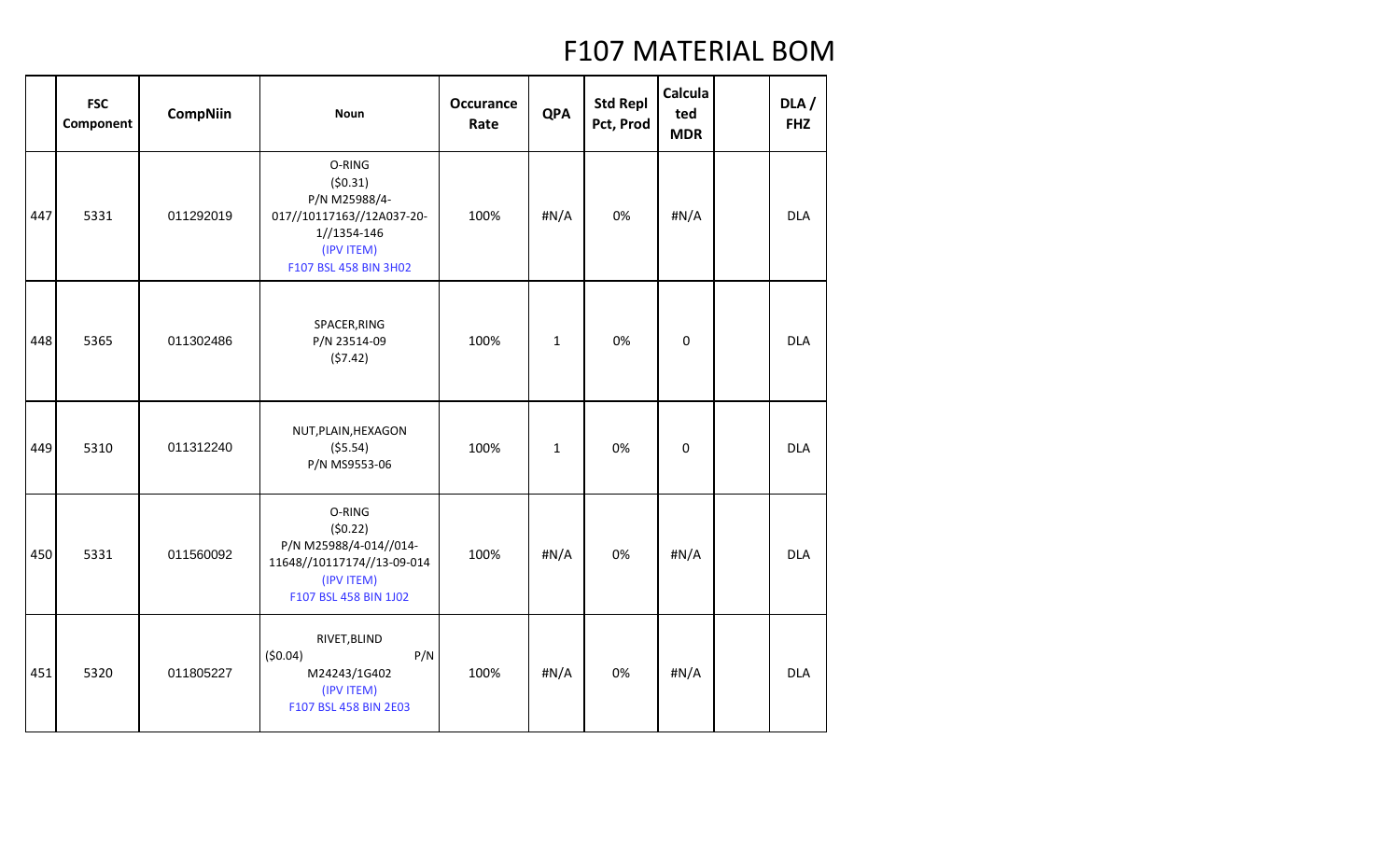|     | <b>FSC</b><br>Component | <b>CompNiin</b> | <b>Noun</b>                                                                 | <b>Occurance</b><br>Rate | <b>QPA</b>     | <b>Std Repl</b><br>Pct, Prod | Calcula<br>ted<br><b>MDR</b> | DLA/<br><b>FHZ</b> |
|-----|-------------------------|-----------------|-----------------------------------------------------------------------------|--------------------------|----------------|------------------------------|------------------------------|--------------------|
| 452 | 5307                    | 011850450       | STUD, LOCKED IN<br>(\$10.97)<br>P/N<br>88082//9117M42P05/SFC250SU<br>$M-15$ | 100%                     | $\overline{2}$ | 10%                          | $\overline{2}$               | <b>DLA</b>         |
| 453 | 2915                    | 011896033       | PLUNGER<br>(568.10)<br>P/N 3330-036                                         | 100%                     | $\mathbf{1}$   | 0%                           | 0                            | <b>DLA</b>         |
| 454 | 2915                    | 011896034       | SPACER<br>( \$8.93)<br>P/N 3432-024                                         | 100%                     | $\mathbf 1$    | 0%                           | 0                            | <b>DLA</b>         |
| 455 | 2915                    | 011896035       | SLEEVE, FUEL SHUTOFF<br>(591.25)<br>P/N 3315-090/3515-090                   | 100%                     | $\mathbf{1}$   | 0%                           | 0                            | <b>DLA</b>         |
| 456 | 4320                    | 012005321       | PLUG FILLER DIPSTIC<br>( \$295.43)<br>P/N RD36942A                          | 100%                     | $\mathbf{1}$   | 0%                           | 0                            | <b>DLA</b>         |
| 457 | 5340                    | 013284436       | COVER, ACCESS<br>( \$56.23)<br>P/N 46397//10-516451-1                       | 100%                     | #N/A           | 0%                           | #N/A                         | <b>DLA</b>         |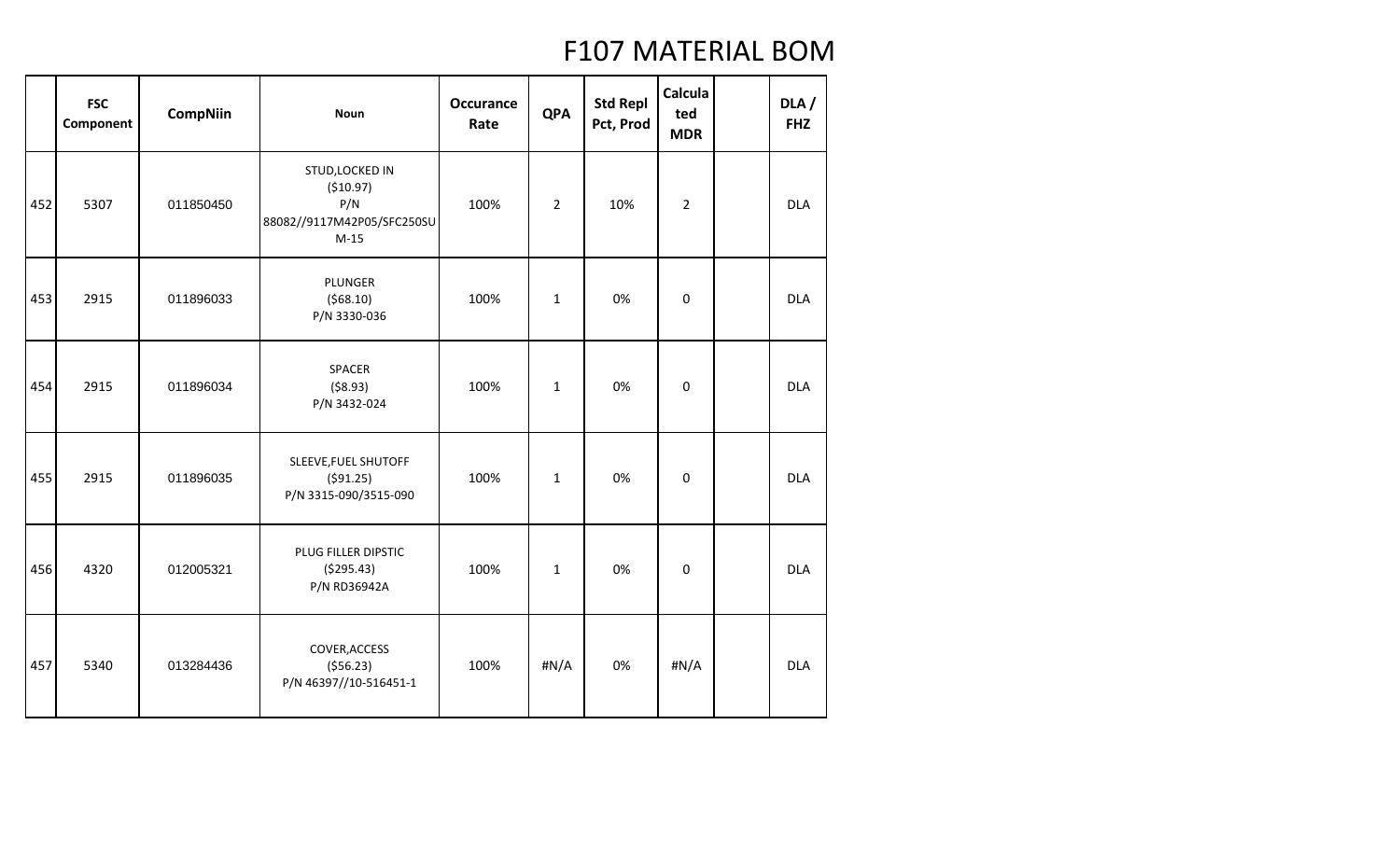|     | <b>FSC</b><br>Component | <b>CompNiin</b> | <b>Noun</b>                                                                                          | <b>Occurance</b><br>Rate | <b>QPA</b>   | <b>Std Repl</b><br>Pct, Prod | Calcula<br>ted<br><b>MDR</b> | DLA /<br><b>FHZ</b> |
|-----|-------------------------|-----------------|------------------------------------------------------------------------------------------------------|--------------------------|--------------|------------------------------|------------------------------|---------------------|
| 458 | 5310                    | 013529593       | WASHER, FLAT<br>(52.64)<br>P/N<br>071005/10335584/98017A140<br>(IPV ITEM)<br>F107 BSL 458 BIN 3H04   | 100%                     | $\mathbf{1}$ | 0%                           | 0                            | <b>DLA</b>          |
| 459 | 5307                    | 016514531       | STUD, LOCKED IN<br>(557.41)<br>P/N 88033/SFC190SUM-14                                                | 100%                     | $\mathbf{1}$ | 10%                          | $\mathbf{1}$                 | <b>DLA</b>          |
| 460 | 5307                    | 016514536       | STUD, LOCKED IN<br>(\$12.54)<br>P/N 88031/SFC190SUM-12                                               | 100%                     | 11           | 1%                           | 1.1                          | <b>DLA</b>          |
| 461 | 5315                    | 016523947       | PIN, SHOULDER, HEADLE<br>(\$17.86)<br>P/N<br>88082                                                   | 100%                     | $\mathbf{1}$ | 0%                           | 0                            | <b>DLA</b>          |
| 462 | 5331                    | 000200186       | O-RING<br>(50.13)<br>(IPV Item)<br>F107 BSL 458 BIN 2J02<br><b>BSL 527 BIN A090</b><br>P/N 028-07422 | 100%                     | $\mathbf{1}$ | 20%                          | $\overline{2}$               | <b>DLA</b>          |

Transferring from Plain with updated Requirements